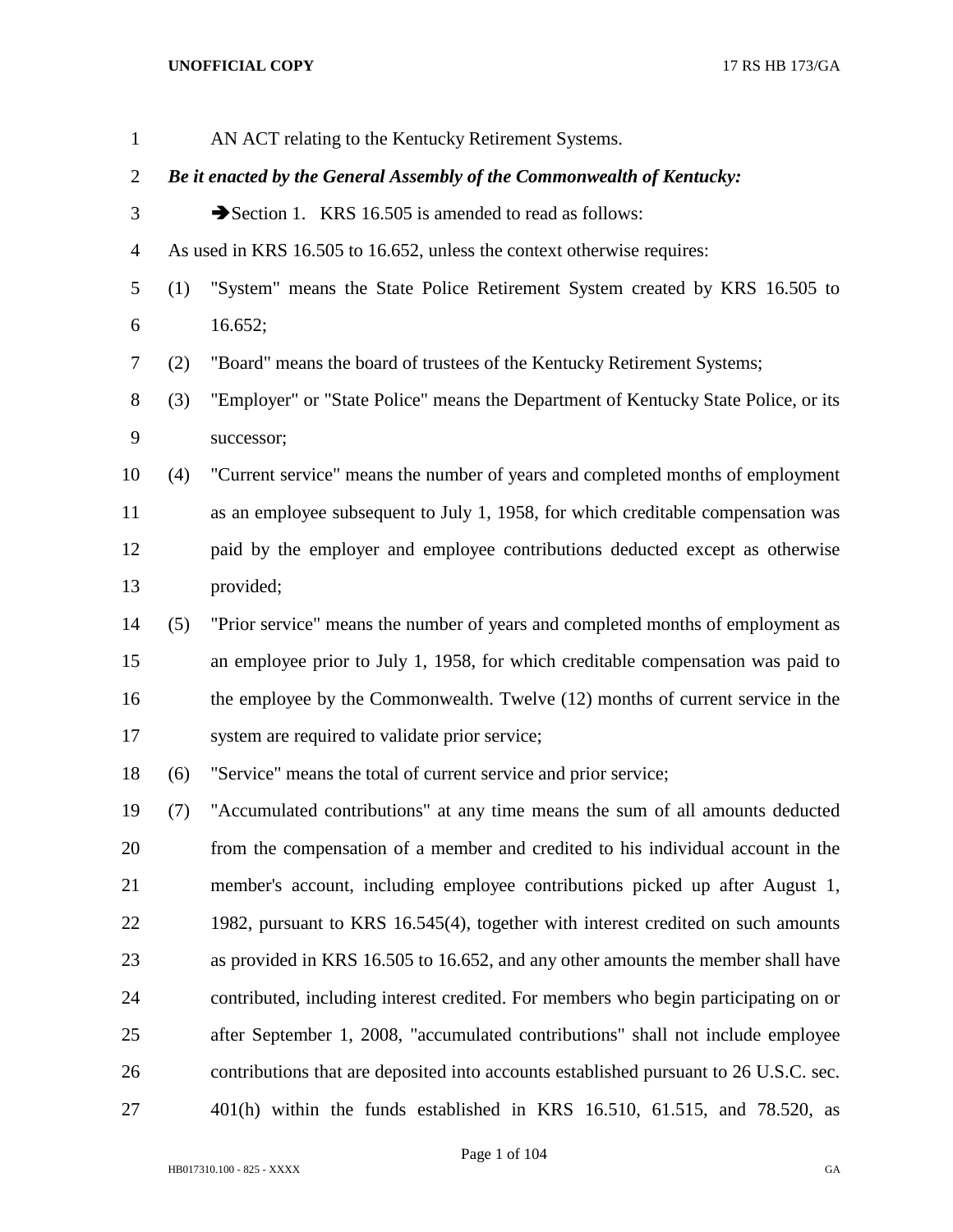| $\mathbf{1}$   |     |     |           | prescribed by KRS $61.702(2)(b)$ ;                                             |
|----------------|-----|-----|-----------|--------------------------------------------------------------------------------|
| $\overline{2}$ | (8) |     |           | "Creditable compensation":                                                     |
| 3              |     | (a) |           | Means all salary and wages, including payments for compensatory time, paid     |
| 4              |     |     |           | to the employee as a result of services performed for the employer or for time |
| 5              |     |     |           | during which the member is on paid leave, which are includable on the          |
| 6              |     |     |           | member's federal form W-2 wage and tax statement under the heading "wages,     |
| 7              |     |     |           | tips, other compensation," including employee contributions picked up after    |
| 8              |     |     |           | August 1, 1982, pursuant to KRS 16.545(4);[-                                   |
| 9              |     | (b) |           | <i>Includes:</i> [A]                                                           |
| 10             |     |     | <u>I.</u> | Lump-sum <b>bonuses</b> [bonus], severance pay, or employer-provided           |
| 11             |     |     |           | <i>payments</i> [payment] for purchase of service credit, which [ shall be     |
| 12             |     |     |           | included as creditable compensation but] shall be averaged over the            |
| 13             |     |     |           | employee's total service with the system in which it is recorded if it is      |
| 14             |     |     |           | equal to or greater than one thousand dollars $(\$1,000)$ ; []                 |
| 15             |     |     | 2.        | Lump-sum payments for creditable compensation paid as a result of              |
| 16             |     |     |           | an order of a court of competent jurisdiction, the Personnel Board, or         |
| 17             |     |     |           | Commission on Human Rights,<br><i>the</i><br>or for any creditable             |
| 18             |     |     |           | compensation paid in anticipation of settlement of an action before a          |
| 19             |     |     |           | court of competent jurisdiction, the Personnel Board, or the                   |
| 20             |     |     |           | <b>Commission on Human Rights, including notices of violations of state</b>    |
| 21             |     |     |           | or federal wage and hour statutes or violations of state or federal            |
| 22             |     |     |           | discrimination statutes, which shall be credited to the fiscal year            |
| 23             |     |     |           | during which the wages were earned or should have been paid by the             |
| 24             |     |     |           | employer. This subparagraph shall also include lump-sum payments               |
| 25             |     |     |           | for reinstated wages pursuant to KRS 61.569, which shall be credited           |
| 26             |     |     |           | to the period during which the wages were earned or should have been           |
| 27             |     |     |           | <i>paid by the employer;</i>                                                   |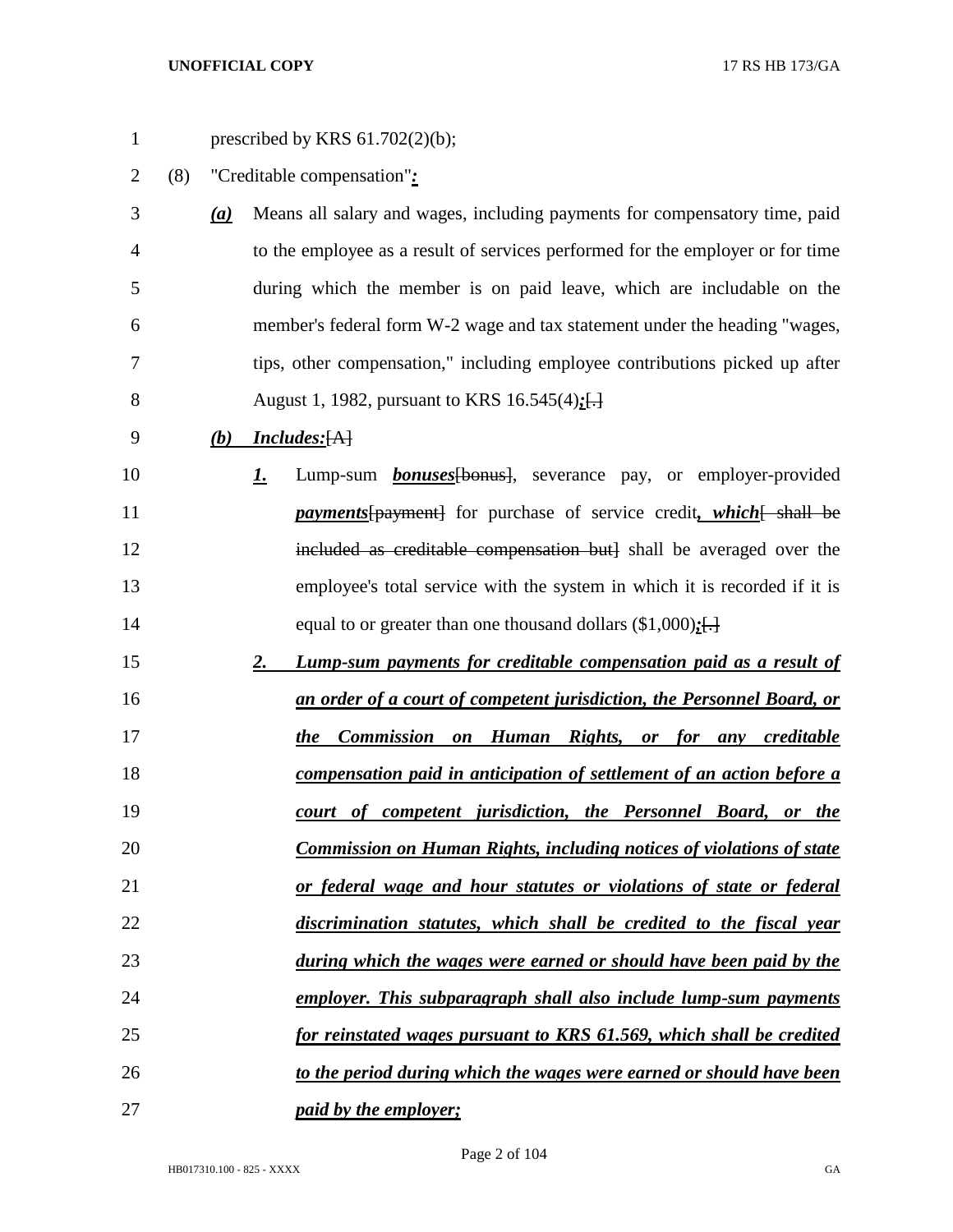| 1              |     |     | <u>3.</u> | Amounts which are not includable in the member's gross income by             |
|----------------|-----|-----|-----------|------------------------------------------------------------------------------|
| 2              |     |     |           | virtue of the member having taken a voluntary salary reduction               |
| 3              |     |     |           | provided for under applicable provisions of the Internal Revenue             |
| $\overline{4}$ |     |     |           | Code; and                                                                    |
| 5              |     |     | 4.        | Elective amounts for qualified transportation fringes paid or made           |
| 6              |     |     |           | <u>available on or after January 1, 2001, for calendar years on or after</u> |
| 7              |     |     |           | January 1, 2001, that are not includable in the gross income of the          |
| 8              |     |     |           | employee by reason of 26 U.S.C. sec. 132(f)(4); and                          |
| 9              |     | (c) |           | Excludes:                                                                    |
| 10             |     |     | 1.        | Living allowances, expense reimbursements, lump-sum payments for             |
| 11             |     |     |           | accrued vacation leave, and other items determined by the board;             |
| 12             |     |     |           | and[shall be excluded. Creditable compensation shall also include            |
| 13             |     |     |           | amounts which are not includable in the member's gross income by             |
| 14             |     |     |           | virtue of the member having taken a voluntary salary reduction provided      |
| 15             |     |     |           | for under applicable provisions of the Internal Revenue Code. Creditable     |
| 16             |     |     |           | compensation shall also include elective amounts for qualified               |
| 17             |     |     |           | transportation fringes paid or made available on or after January 1, 2001,   |
| 18             |     |     |           | for calendar years on or after January 1, 2001, that are not includable in   |
| 19             |     |     |           | the gross income of the employee by reason of 26 U.S.C. sec. 132(f)(4).      |
| 20             |     |     |           | $\mathbf{1}$                                                                 |
| 21             |     |     | 2.        | For employees who begin participating on or after September 1, 2008,         |
| 22             |     |     |           | <i>lump-sum</i> -fereditable compensation shall not include payments for     |
| 23             |     |     |           | compensatory time;                                                           |
| 24             | (9) |     |           | "Final compensation" means:                                                  |
| 25             |     | (a) |           | For a member who begins participating before September 1, 2008, the          |
| 26             |     |     |           | creditable compensation of a member during the three (3) fiscal years he was |
| 27             |     |     |           | paid at the highest average monthly rate divided by the number of months of  |

Page 3 of 104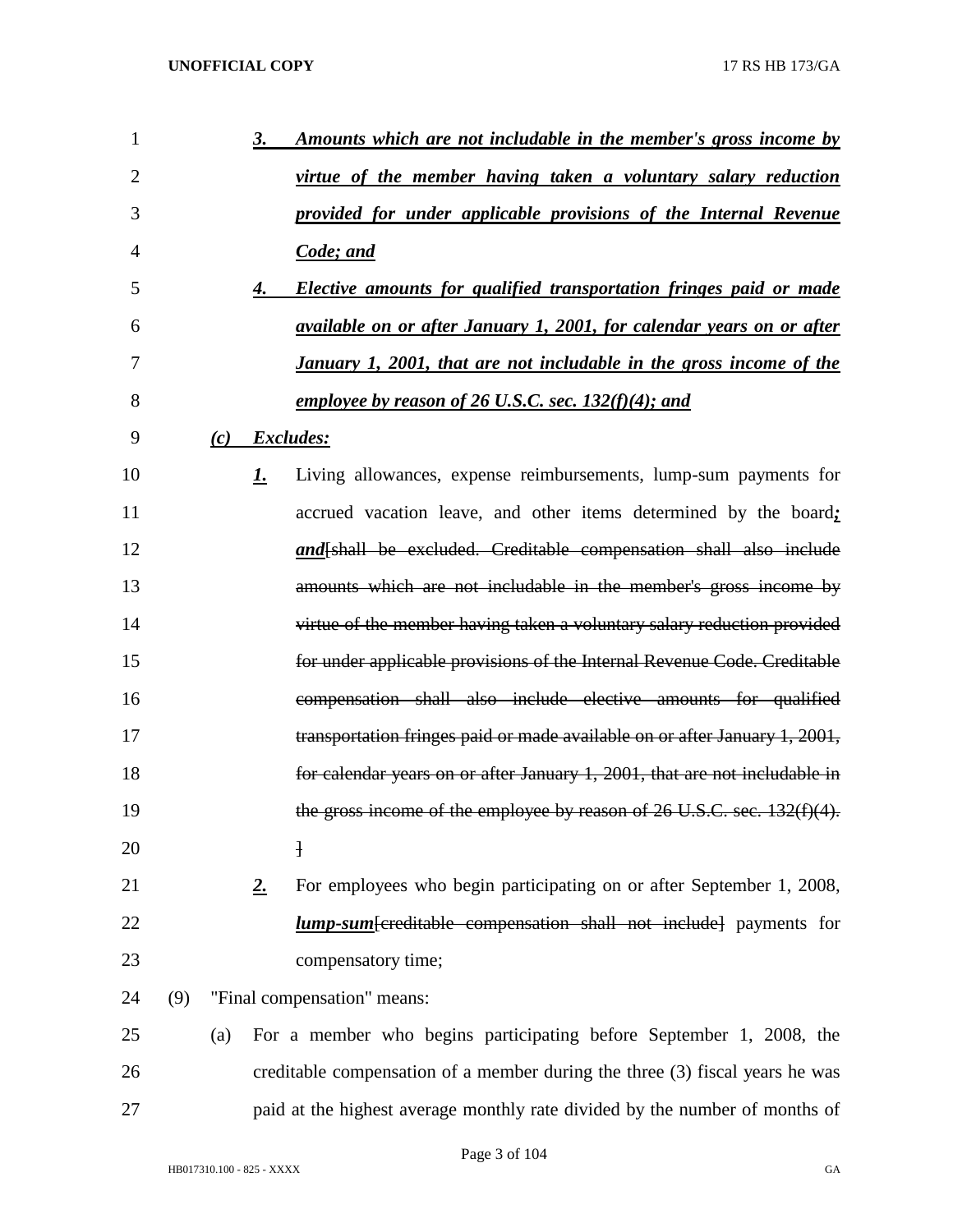|                | service credit during the three $(3)$ year period, multiplied by twelve $(12)$ ; the |
|----------------|--------------------------------------------------------------------------------------|
| 2              | three (3) years may be fractional and need not be consecutive. If the number of      |
| 3              | months of service credit during the three (3) year period is less than twenty-       |
| $\overline{4}$ | four $(24)$ , one $(1)$ or more additional fiscal years shall be used; or            |
|                |                                                                                      |

 (b) For a member who begins participating on or after September 1, 2008, but prior to January 1, 2014, the creditable compensation of the member during the three (3) complete fiscal years he or she was paid at the highest average monthly rate divided by three (3). Each fiscal year used to determine final compensation must contain twelve (12) months of service credit;

 (10) "Final rate of pay" means the actual rate upon which earnings of a member were calculated during the twelve (12) month period immediately preceding the member's effective retirement date, including employee contributions picked up after August 1, 1982, pursuant to KRS 16.545(4). The rate shall be certified to the system by the employer and the following equivalents shall be used to convert the rate to an annual rate: two thousand eighty (2,080) hours for eight (8) hour workdays, one thousand nine hundred fifty (1,950) hours for seven and one-half (7- 1/2) hour workdays, two hundred sixty (260) days, fifty-two (52) weeks, twelve (12) 18 months, or one (1) year;

# (11) "Retired member" means any former member receiving a retirement allowance or any former member who has filed the necessary documents for retirement benefits and is no longer contributing to the retirement system;

 (12) "Retirement allowance" means the retirement payments to which a retired member is entitled;

 (13) "Actuarial equivalent" means a benefit of equal value when computed upon the basis of actuarial tables adopted by the board. In cases of disability retirement, the options authorized by KRS 61.635 shall be computed by adding ten (10) years to the age of the member, unless the member has chosen the Social Security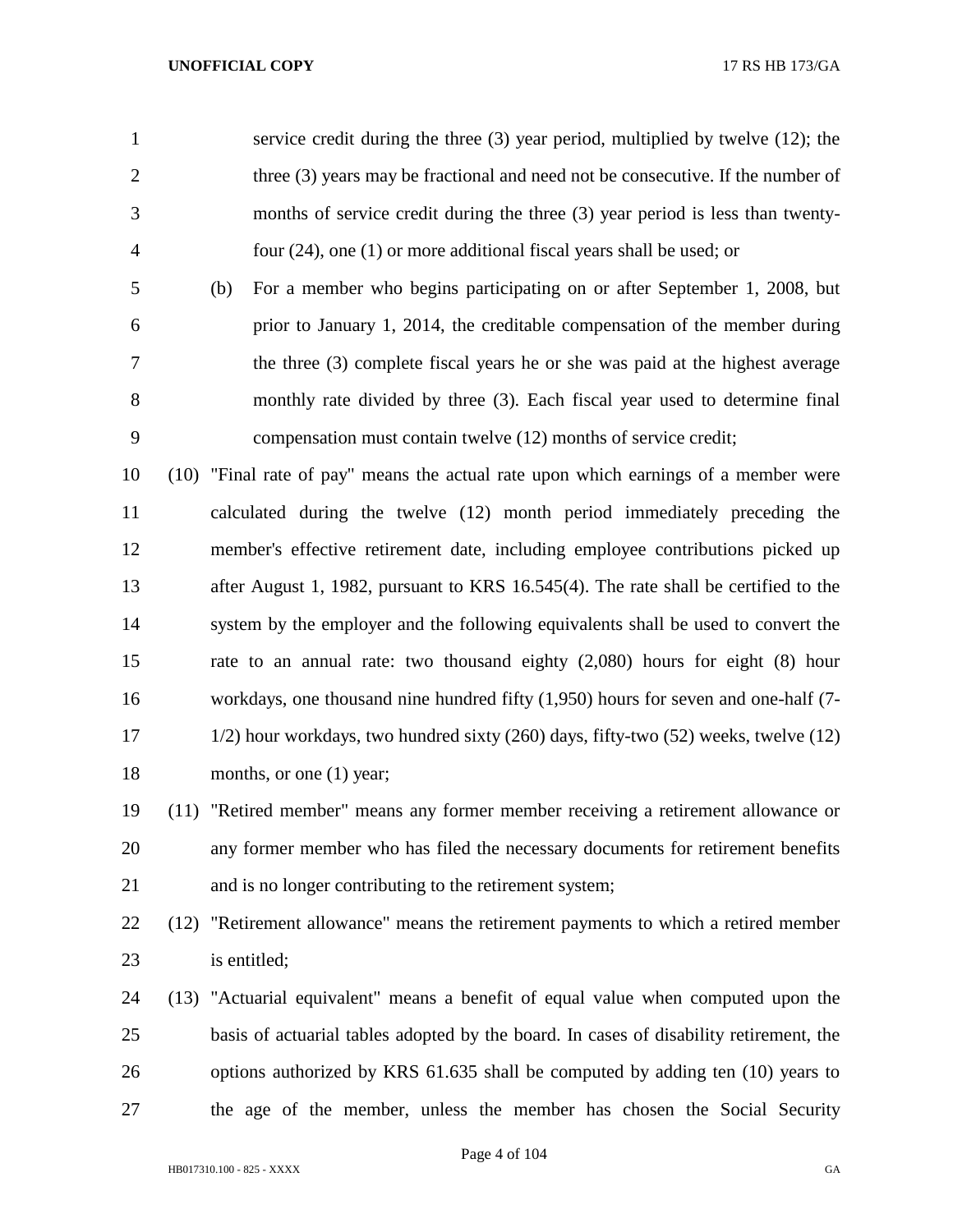| $\mathbf{1}$   | adjustment option as provided for in KRS 61.635(8), in which case the member's            |
|----------------|-------------------------------------------------------------------------------------------|
| $\overline{c}$ | actual age shall be used. For members who began participating in the system prior         |
| 3              | to January 1, 2014, no disability retirement option shall be less than the same option    |
| 4              | computed under early retirement;                                                          |
| 5              | (14) "Authorized leave of absence" means any time during which a person is absent from    |
| 6              | employment but retained in the status of an employee in accordance with the               |
| 7              | personnel policy of the Department of Kentucky State Police;                              |
| 8              | (15) "Normal retirement date" means:                                                      |
| 9              | For a member who begins participating before September 1, 2008, the first<br>(a)          |
| 10             | day of the month following a member's fifty-fifth birthday, except that for               |
| 11             | members over age fifty-five (55) on July 1, 1958, it shall mean January 1,                |
| 12             | 1959; or                                                                                  |
| 13             | For a member who begins participating on or after September 1, 2008, the<br>(b)           |
| 14             | first day of the month following a member's sixtieth birthday;                            |
| 15             | (16) "Disability retirement date" means the first day of the month following the last day |
| 16             | of paid employment;                                                                       |
| 17             | (17) "Dependent child" means a child in the womb and a natural or legally adopted child   |
| 18             | of the member who has neither attained age eighteen (18) nor married or who is an         |
| 19             | unmarried full-time student who has not attained age twenty-two (22);                     |
| 20             | (18) "Optional allowance" means an actuarially equivalent benefit elected by the member   |
| 21             | in lieu of all other benefits provided by KRS 16.505 to 16.652;                           |
| 22             | (19) "Act in line of duty" means an act occurring or a thing done, which, as determined   |
| 23             | by the board, was required in the performance of the duties specified in KRS              |
| 24             | 16.060. For employees in hazardous positions under KRS 61.592, an "act in line of         |
| 25             | duty" shall mean an act occurring which was required in the performance of the            |
| 26             | principal duties of the position as defined by the job description;                       |
| $\mathcal{L}$  | بالمفواد بفعده ومرومته فيومر وجاء                                                         |

(20) "Early retirement date" means: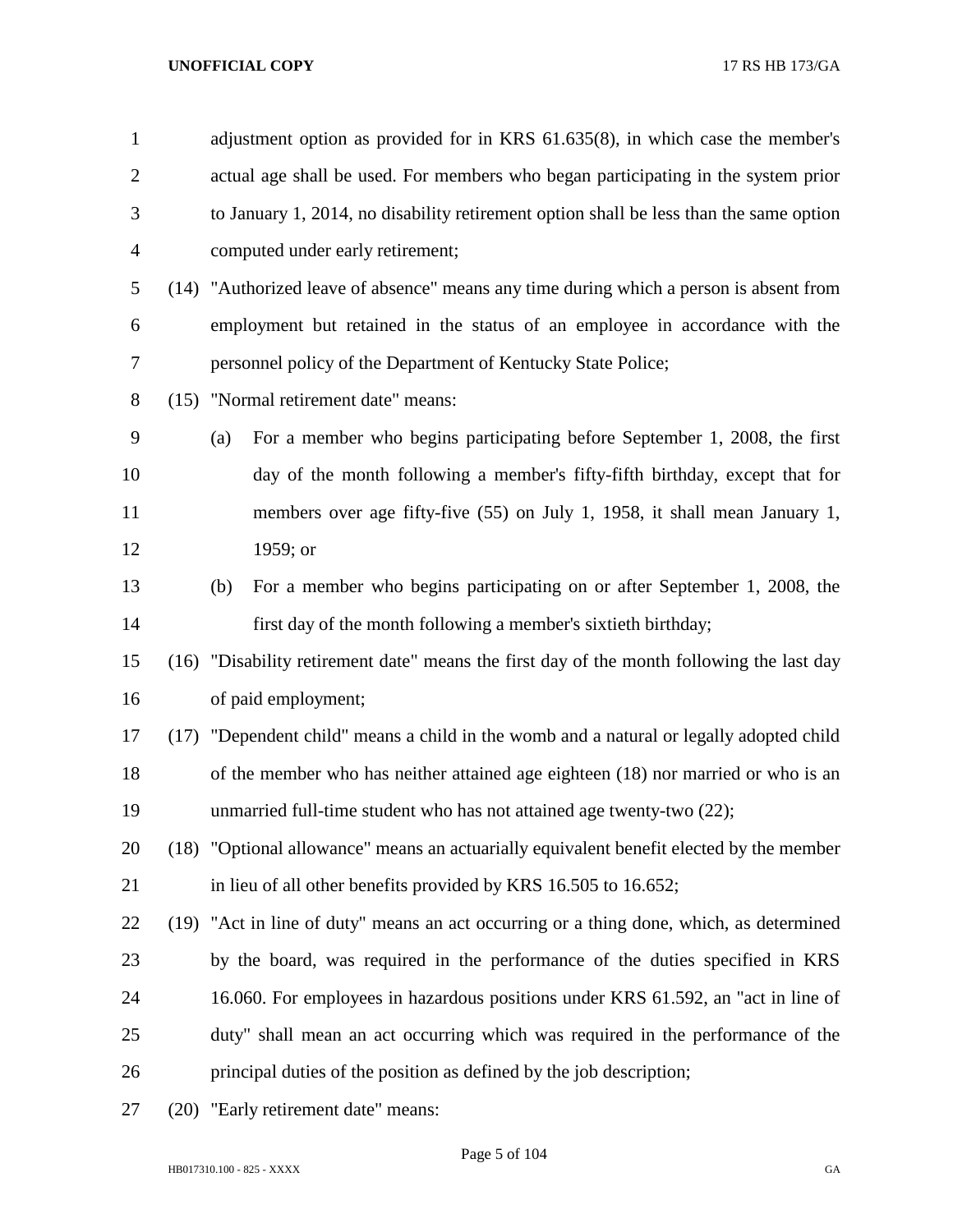| $\mathbf{1}$   |      | For a member who begins participating before September 1, 2008, the<br>(a)                |
|----------------|------|-------------------------------------------------------------------------------------------|
| $\overline{2}$ |      | retirement date declared by a member who is not less than fifty (50) years of             |
| 3              |      | age and has fifteen (15) years of service; or                                             |
| 4              |      | For a member who begins participating on or after September 1, 2008, but<br>(b)           |
| 5              |      | prior to January 1, 2014, the retirement date declared by a member who is not             |
| 6              |      | less than fifty $(50)$ years of age and has fifteen $(15)$ years of service credited      |
| 7              |      | under KRS $16.543(1)$ , $61.543(1)$ , or $78.615(1)$ or another state-administered        |
| 8              |      | retirement system;                                                                        |
| 9              |      | (21) "Member" means any officer included in the membership of the system as provided      |
| 10             |      | under KRS 16.520 whose membership has not been terminated under KRS 61.535;               |
| 11             |      | (22) "Regular full-time officers" means the occupants of positions as set forth in KRS    |
| 12             |      | 16.010;                                                                                   |
| 13             |      | (23) "Hazardous disability" as used in KRS 16.505 to 16.652 means a disability which      |
| 14             |      | results in an employee's total incapacity to continue as an employee in a hazardous       |
| 15             |      | position, but the employee is not necessarily deemed to be totally and permanently        |
| 16             |      | disabled to engage in other occupations for remuneration or profit;                       |
| 17             |      | (24) "Current rate of pay" means the member's actual hourly, daily, weekly, biweekly,     |
| 18             |      | monthly, or yearly rate of pay converted to an annual rate as defined in final rate of    |
| 19             |      | pay. The rate shall be certified by the employer;                                         |
| 20             |      | (25) "Beneficiary" means the person, persons, estate, trust, or trustee designated by the |
| 21             |      | member in accordance with KRS 61.542 or 61.705 to receive any available benefits          |
| 22             |      | in the event of the member's death. As used in KRS 61.702, "beneficiary" does not         |
| 23             |      | mean an estate, trust, or trustee;                                                        |
| 24             | (26) | "Recipient" means the retired member, the person or persons designated as                 |
| 25             |      | beneficiary by the member and drawing a retirement allowance as a result of the           |
| 26             |      | member's death, or a dependent child drawing a retirement allowance. An alternate         |
| 27             |      | payee of a qualified domestic relations order shall not be considered a recipient,        |

Page 6 of 104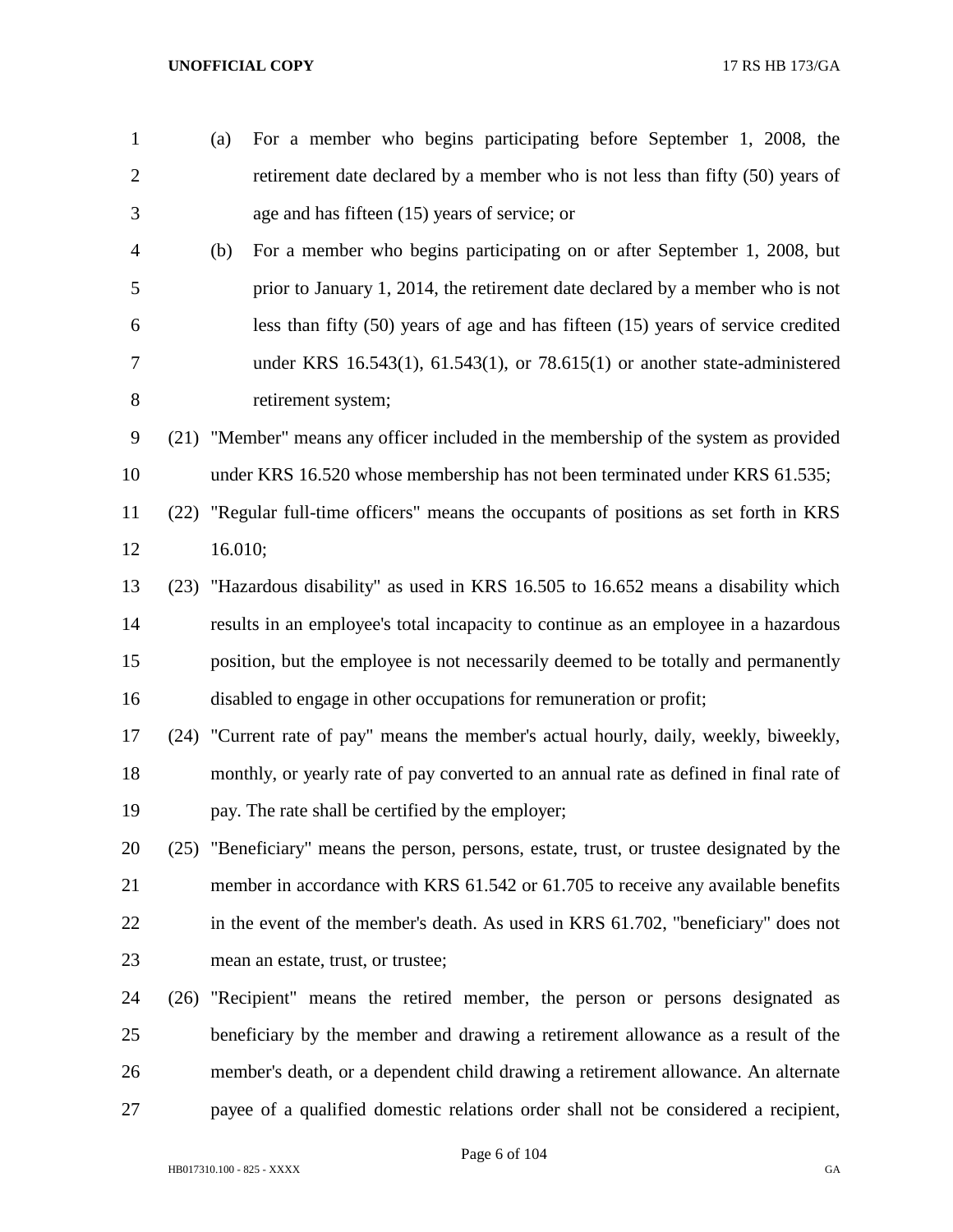- 
- except for purposes of KRS 61.623;
- (27) "Person" means a natural person;
- (28) "Retirement office" means the Kentucky Retirement Systems office building in Frankfort;
- (29) "Delayed contribution payment" means an amount paid by an employee for purchase of current service. The amount shall be determined using the same formula in KRS 61.5525, and the payment shall not be picked up by the employer. A delayed contribution payment shall be deposited to the member's account and considered as accumulated contributions of the individual member;
- (30) "Last day of paid employment" means the last date employer and employee contributions are required to be reported in accordance with KRS 16.543, 61.543, or 78.615 to the retirement office in order for the employee to receive current service credit for the month. Last day of paid employment does not mean a date the employee receives payment for accrued leave, whether by lump sum or otherwise, if that date occurs twenty-four (24) or more months after previous contributions;
- (31) "Objective medical evidence" means reports of examinations or treatments; medical signs which are anatomical, physiological, or psychological abnormalities that can be observed; psychiatric signs which are medically demonstrable phenomena indicating specific abnormalities of behavior, affect, thought, memory, orientation, or contact with reality; or laboratory findings which are anatomical, physiological, or psychological phenomena that can be shown by medically acceptable laboratory diagnostic techniques, including but not limited to chemical tests, electrocardiograms, electroencephalograms, X-rays, and psychological tests;
- (32) "Fiscal year" of the system means the twelve (12) months from July 1 through the following June 30, which shall also be the plan year. The "fiscal year" shall be the limitation year used to determine contribution and benefit limits established by 26 U.S.C. sec. 415;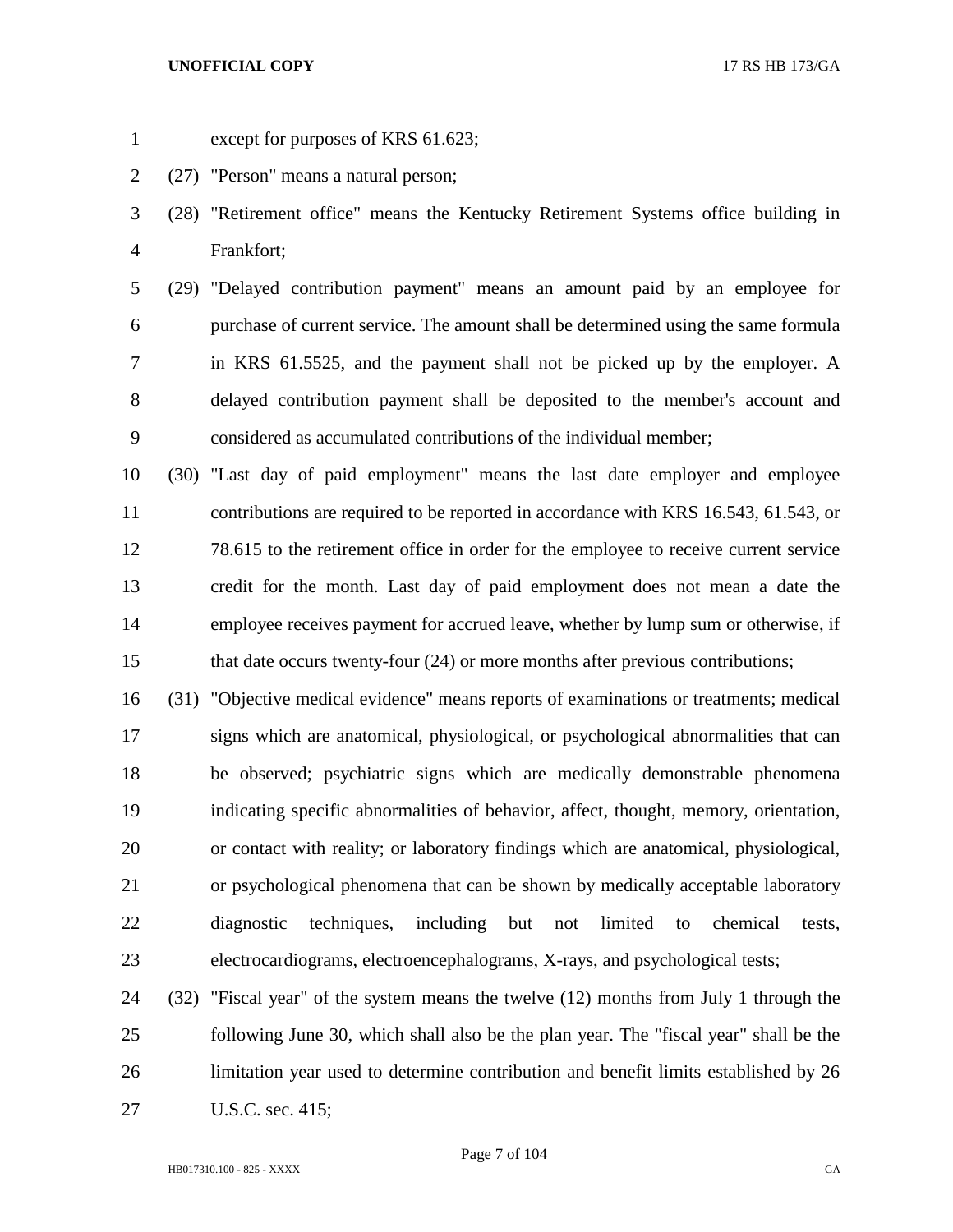- (33) "Participating" means an employee is currently earning service credit in the system as provided in KRS 16.543;
- (34) "Month" means a calendar month;
- (35) "Membership date" means the date upon which the member began participating in 5 the system as provided by KRS 16.543;
- (36) "Participant" means a member, as defined by subsection (21) of this section, or a retired member, as defined by subsection (11) of this section;
- (37) "Qualified domestic relations order" means any judgment, decree, or order, including approval of a property settlement agreement, that:
- (a) Is issued by a court or administrative agency; and
- (b) Relates to the provision of child support, alimony payments, or marital **property rights to an alternate payee;**
- (38) "Alternate payee" means a spouse, former spouse, child, or other dependent of a participant, who is designated to be paid retirement benefits in a qualified domestic relations order;
- (39) "Accumulated employer credit" means the employer pay credit deposited to the member's account and interest credited on such amounts as provided by KRS 16.583; and
- (40) "Accumulated account balance" means:
- (a) For members who began participating in the system prior to January 1, 2014, the member's accumulated contributions; or
- (b) For members who began participating in the system on or after January 1, 2014, in the hybrid cash balance plan as provided by KRS 16.583, the combined sum of the member's accumulated contributions and the member's accumulated employer pay credit.
- 26  $\rightarrow$  Section 2. KRS 16.520 is amended to read as follows:
- (1) Membership in the system shall consist of all regular full-time officers of the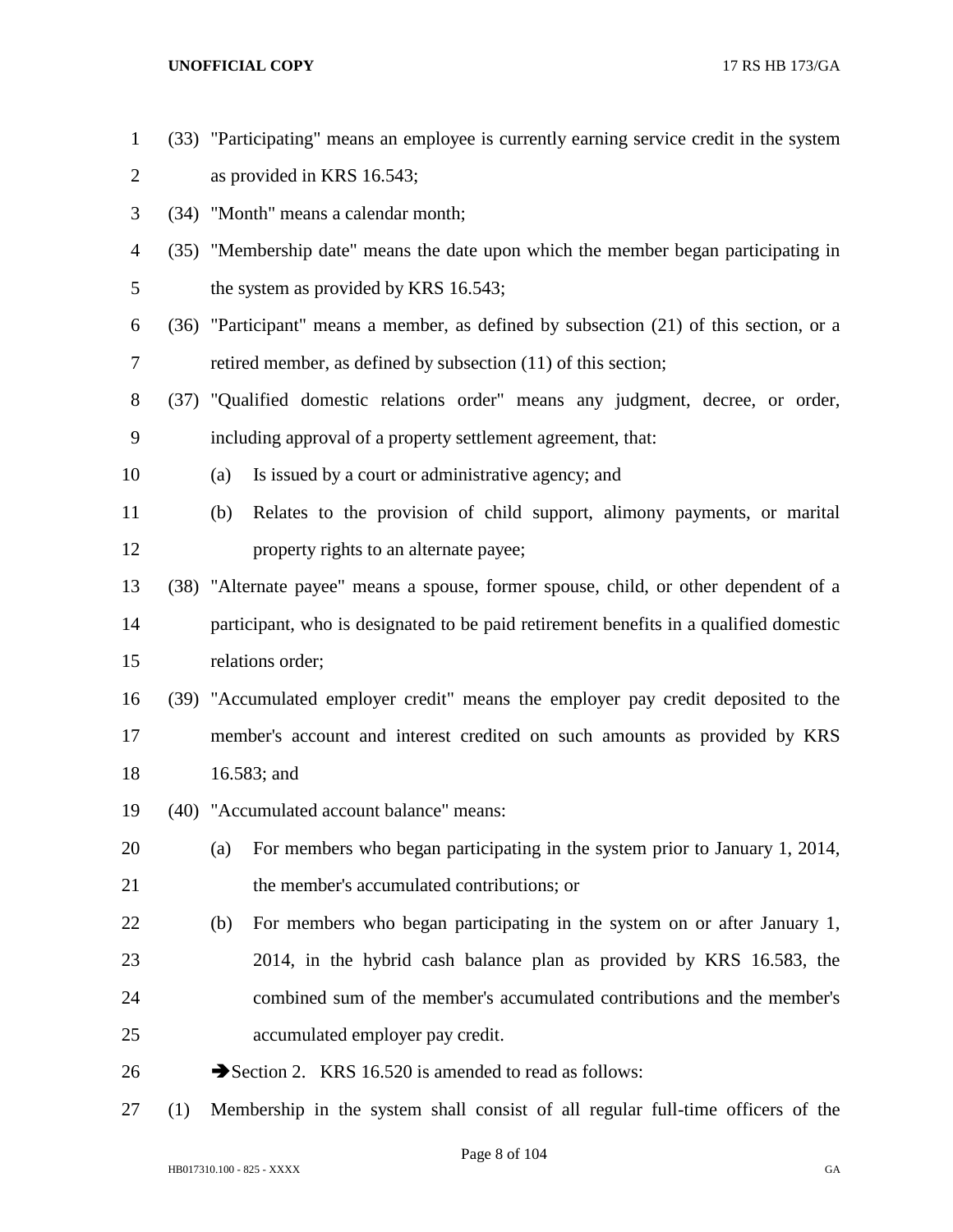- Department of Kentucky State Police appointed pursuant to KRS 16.050 who are 2 entitled to exercise the powers of peace officers except those who do not choose to participate pursuant to KRS 61.545(3)]. (2) Membership in the system shall not include those employees who are simultaneously participating in another state-administered defined benefit plan within Kentucky other than those administered by the Kentucky Retirement Systems, except for employees who have ceased to contribute to one (1) of the state-administered retirement plans as provided in KRS 21.360. 9 Section 3. KRS 16.582 is amended to read as follows: (1) (a) Total and permanent disability means a disability which results in the member's incapacity to engage in any occupation for remuneration or profit. Loss by severance of both hands at or above the wrists, or both feet at or above the ankles, or one (1) hand above the wrist and one (1) foot above the ankle, or the complete, irrevocable loss of the sight of both eyes shall be considered as total and permanent. (b) Hazardous disability means a disability which results in the member's total incapacity to continue as a regular full-time officer or as an employee in a
- hazardous position, as defined in KRS 61.592, but which does not result in the member's total and permanent incapacity to engage in other occupations for remuneration or profit.
- (c) In determining whether the disability meets the requirement of this section, any reasonable accommodation provided by the employer as provided in 42 U.S.C. sec. 12111(9) and 29 C.F.R. Part 1630 shall be considered.
- (d) If the board determines that the total and permanent disability of a member receiving a retirement allowance under this section has ceased, then the board shall determine if the member has a hazardous disability.
- (2) Any person may qualify to retire on disability, subject to the following: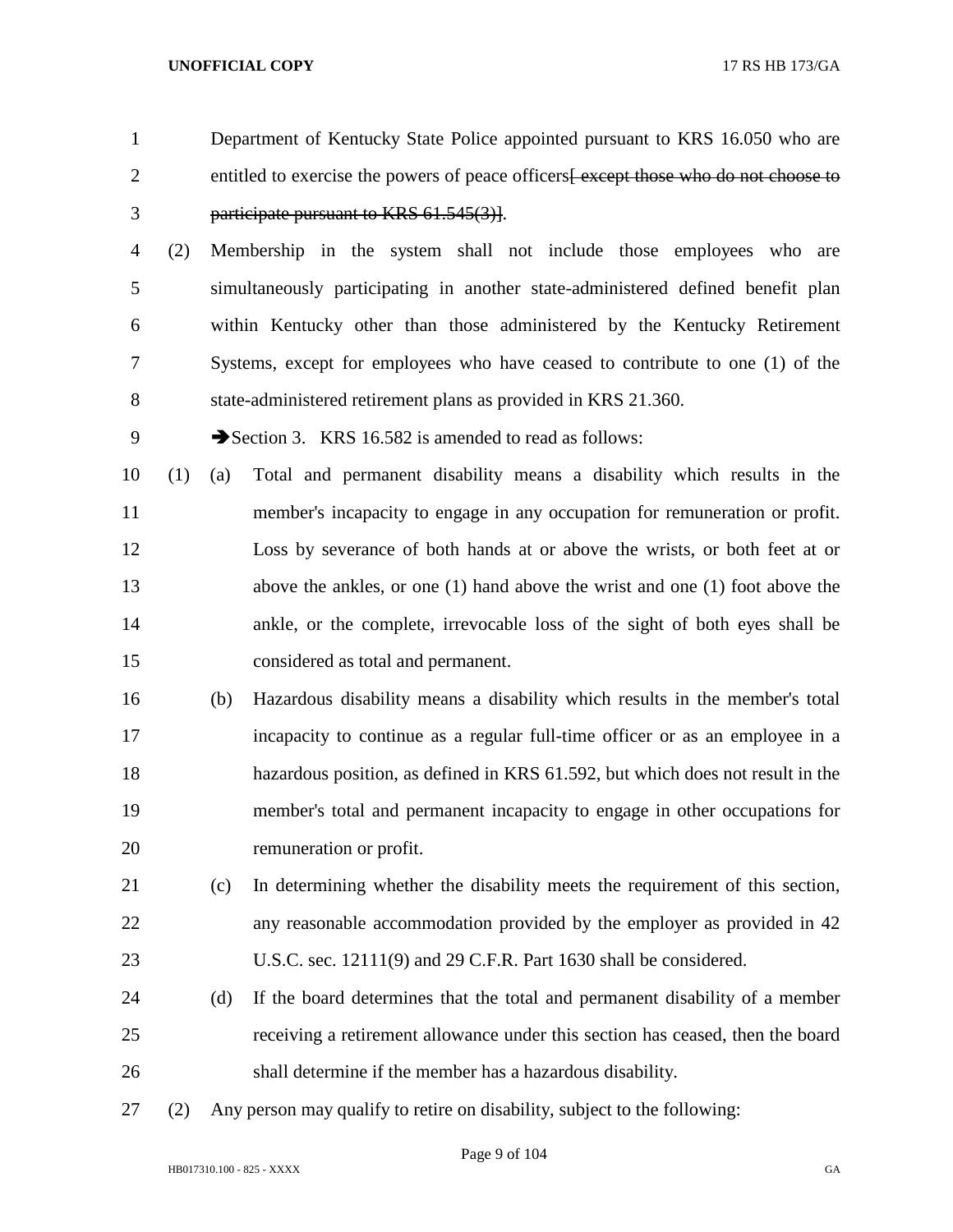| $\mathbf{1}$   |     | (a) | The person shall have sixty $(60)$ months of service, twelve $(12)$ of which shall     |
|----------------|-----|-----|----------------------------------------------------------------------------------------|
| $\overline{2}$ |     |     | be current service credited under KRS $16.543(1)$ , $61.543(1)$ , or $78.615(1)$ . The |
| 3              |     |     | service requirement shall be waived if the disability is a total and permanent         |
| $\overline{4}$ |     |     | disability or a hazardous disability and is a direct result of an act in line of       |
| 5              |     |     | duty;                                                                                  |
| 6              |     | (b) | For a person whose membership date is prior to August 1, 2004, the person              |
| 7              |     |     | shall not be eligible for an unreduced retirement allowance;                           |
| 8              |     | (c) | The person's application shall be on file in the retirement office no later than       |
| 9              |     |     | twenty-four (24) months after the person's last day of paid employment, as             |
| 10             |     |     | defined in KRS 16.505, as a regular full-time officer or in a regular full-time        |
| 11             |     |     | hazardous position under KRS 61.592;                                                   |
| 12             |     | (d) | The person shall receive a satisfactory determination pursuant to KRS 61.665;          |
| 13             |     |     | and                                                                                    |
| 14             |     | (e) | A person's disability application based on the same claim of incapacity shall          |
| 15             |     |     | be accepted and reconsidered for disability if accompanied by new objective            |
| 16             |     |     | medical evidence. The application shall be on file in the retirement office no         |
| 17             |     |     | later than twenty-four (24) months after the person's last day of paid                 |
| 18             |     |     | employment as a regular full-time officer or in a regular full-time hazardous          |
| 19             |     |     | position.                                                                              |
| 20             | (3) |     | Upon the examination of the objective medical evidence by licensed physicians          |
| 21             |     |     | pursuant to KRS 61.665, it shall be determined that:                                   |
| 22             |     | (a) | The incapacity results from bodily injury, mental illness, or disease. For             |
| 23             |     |     | purposes of this section, "injury" means any physical harm or damage to the            |
| 24             |     |     | human organism other than disease or mental illness;                                   |
| 25             |     | (b) | The incapacity is deemed to be permanent; and                                          |
| 26             |     | (c) | The incapacity does not result directly or indirectly from:                            |
| 27             |     |     | Injury intentionally self-inflicted while sane or insane; or<br>1.                     |

Page 10 of 104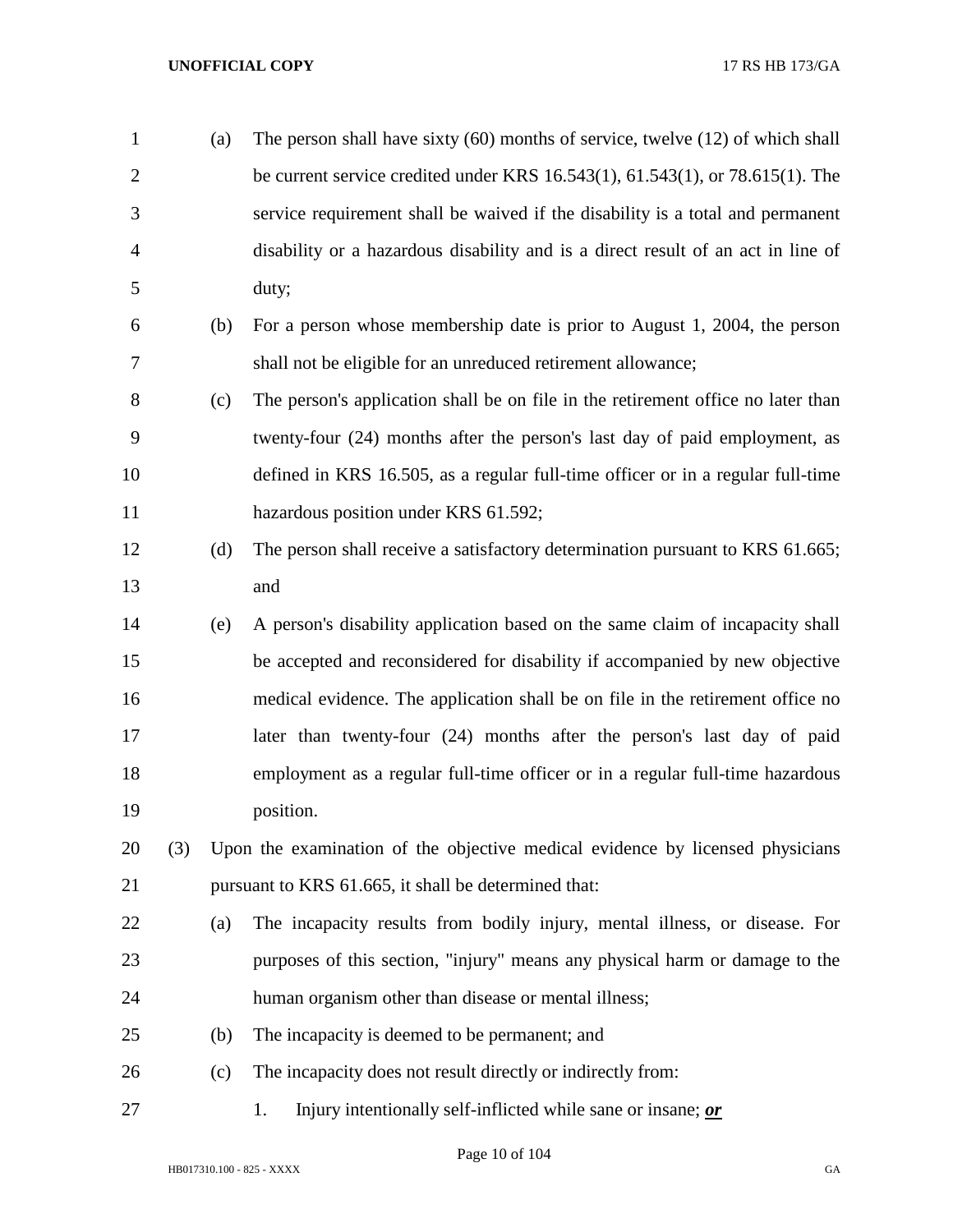| 1              |     |     | 2.   | Hnjury or disease resulting from military service; or                                 |
|----------------|-----|-----|------|---------------------------------------------------------------------------------------|
| $\overline{2}$ |     |     | $3-$ | -Bodily injury, mental illness, disease, or condition which pre-existed               |
| 3              |     |     |      | membership in the system or reemployment, whichever is most recent,                   |
| $\overline{4}$ |     |     |      | unless:                                                                               |
| 5              |     |     |      | The disability results from bodily injury, mental illness, disease, or<br>a.          |
| 6              |     |     |      | a condition which has been substantially aggravated by an injury or                   |
| 7              |     |     |      | accident arising out of or in the course of employment; or                            |
| 8              |     |     |      | The person has at least sixteen (16) years' current or prior service<br>$\mathbf b$ . |
| 9              |     |     |      | for employment with employers participating in the retirement                         |
| 10             |     |     |      | systems administered by the Kentucky Retirement Systems.                              |
| 11             |     |     |      | For purposes of this subparagraph, "reemployment" shall not mean a                    |
| 12             |     |     |      | change of employment between employers participating in the                           |
| 13             |     |     |      | retirement systems administered by the Kentucky Retirement Systems                    |
| 14             |     |     |      | with no loss of service credit.                                                       |
| 15             | (4) | (a) | 1.   | An incapacity shall be deemed to be permanent if it is expected to result             |
| 16             |     |     |      | in death or can be expected to last for a continuous period of not less               |
| 17             |     |     |      | than twelve (12) months from the person's last day of paid employment                 |
| 18             |     |     |      | in a position as regular full-time officer or a hazardous position.                   |
| 19             |     |     | 2.   | The determination of a permanent incapacity shall be based on the                     |
| 20             |     |     |      | medical evidence contained in the member's file and the member's                      |
| 21             |     |     |      | residual functional capacity and physical exertion requirements.                      |
| 22             |     | (b) |      | The person's residual functional capacity shall be the person's capacity for          |
| 23             |     |     |      | work activity on a regular and continuing basis. The person's physical ability        |
| 24             |     |     |      | shall be assessed in light of the severity of the person's physical, mental, and      |
| 25             |     |     |      | other impairments. The person's ability to walk, stand, carry, push, pull, reach,     |
| 26             |     |     |      | handle, and other physical functions shall be considered with regard to               |
| 27             |     |     |      | physical impairments. The person's ability to understand, remember, and carry         |

Page 11 of 104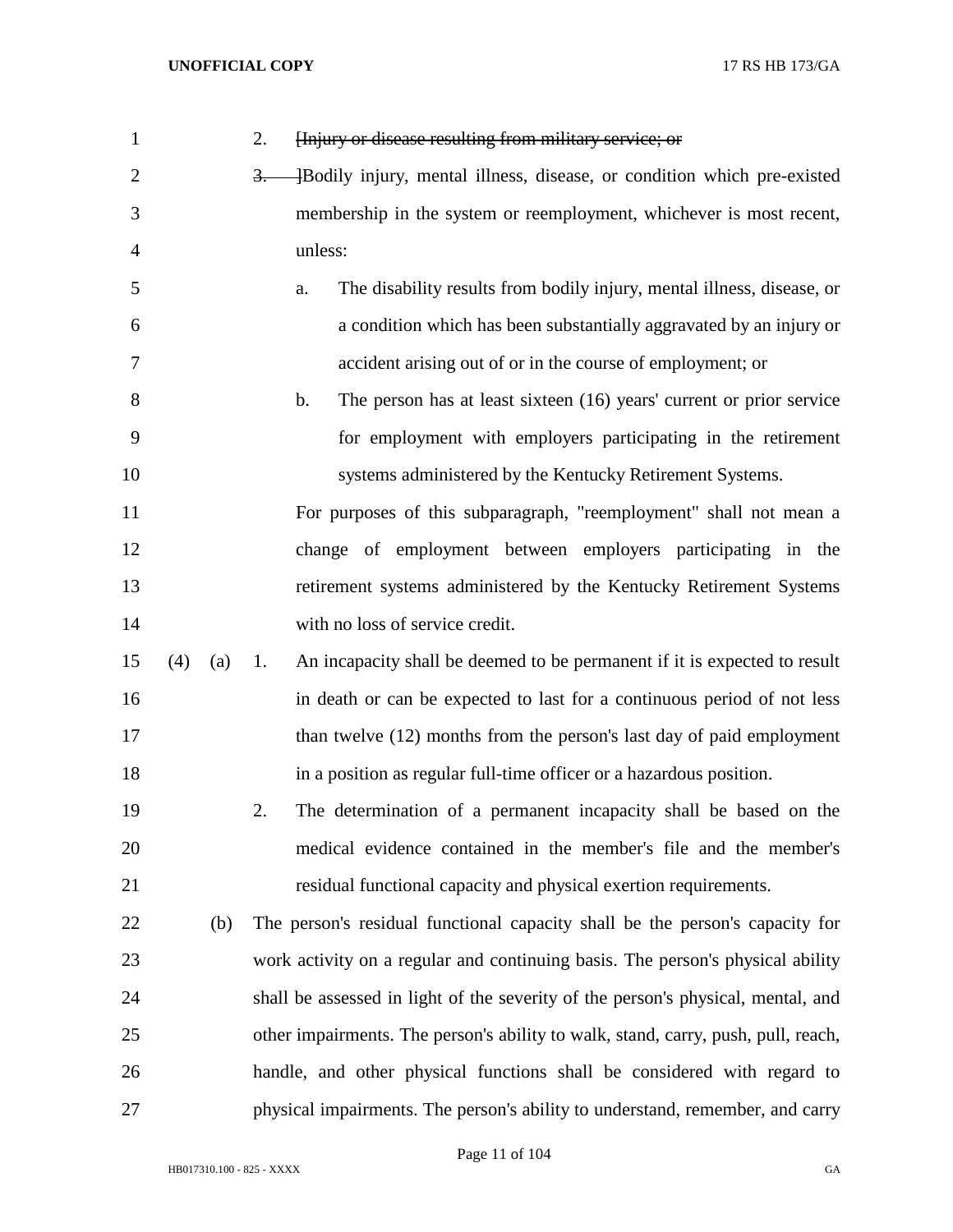| $\mathbf{1}$   |     | out instructions and respond appropriately to supervision, coworkers, and      |
|----------------|-----|--------------------------------------------------------------------------------|
| $\overline{2}$ |     | work pressures in a work setting shall be considered with regard to mental     |
| 3              |     | impairments. Other impairments, including skin impairments, epilepsy, visual   |
| $\overline{4}$ |     | impairments,<br>postural<br>and manipulative<br>limitations,<br>sensory<br>and |
| 5              |     | environmental restrictions, shall be considered in conjunction with the        |
| 6              |     | person's physical and mental impairments to determine residual functional      |
| 7              |     | capacity.                                                                      |
| 8              | (c) | The person's physical exertion requirements shall be determined based on the   |
| 9              |     | following standards:                                                           |
| 10             |     | Sedentary work shall be work that involves lifting no more than ten (10)<br>1. |
| 11             |     | pounds at a time and occasionally lifting or carrying articles such as         |
| 12             |     | large files, ledgers, and small tools. Although a sedentary job primarily      |
| 13             |     | involves sitting, occasional walking and standing may also be required         |
| 14             |     | in the performance of duties.                                                  |
| 15             |     | Light work shall be work that involves lifting no more than twenty (20)<br>2.  |
| 16             |     | pounds at a time with frequent lifting or carrying of objects weighing up      |
| 17             |     | to ten (10) pounds. A job shall be in this category if lifting is              |
| 18             |     | infrequently required but walking and standing are frequently required,        |
| 19             |     | or if the job primarily requires sitting with pushing and pulling of arm or    |
| 20             |     | leg controls. If the person has the ability to perform substantially all of    |
| 21             |     | these activities, the person shall be deemed capable of light work. A          |
| 22             |     | person deemed capable of light work shall be deemed capable of                 |
| 23             |     | sedentary work unless the person has additional limitations such as the        |
| 24             |     | loss of fine dexterity or inability to sit for long periods.                   |

 3. Medium work shall be work that involves lifting no more than fifty (50) pounds at a time with frequent lifting or carrying of objects weighing up to twenty-five (25) pounds. If the person is deemed capable of medium

Page 12 of 104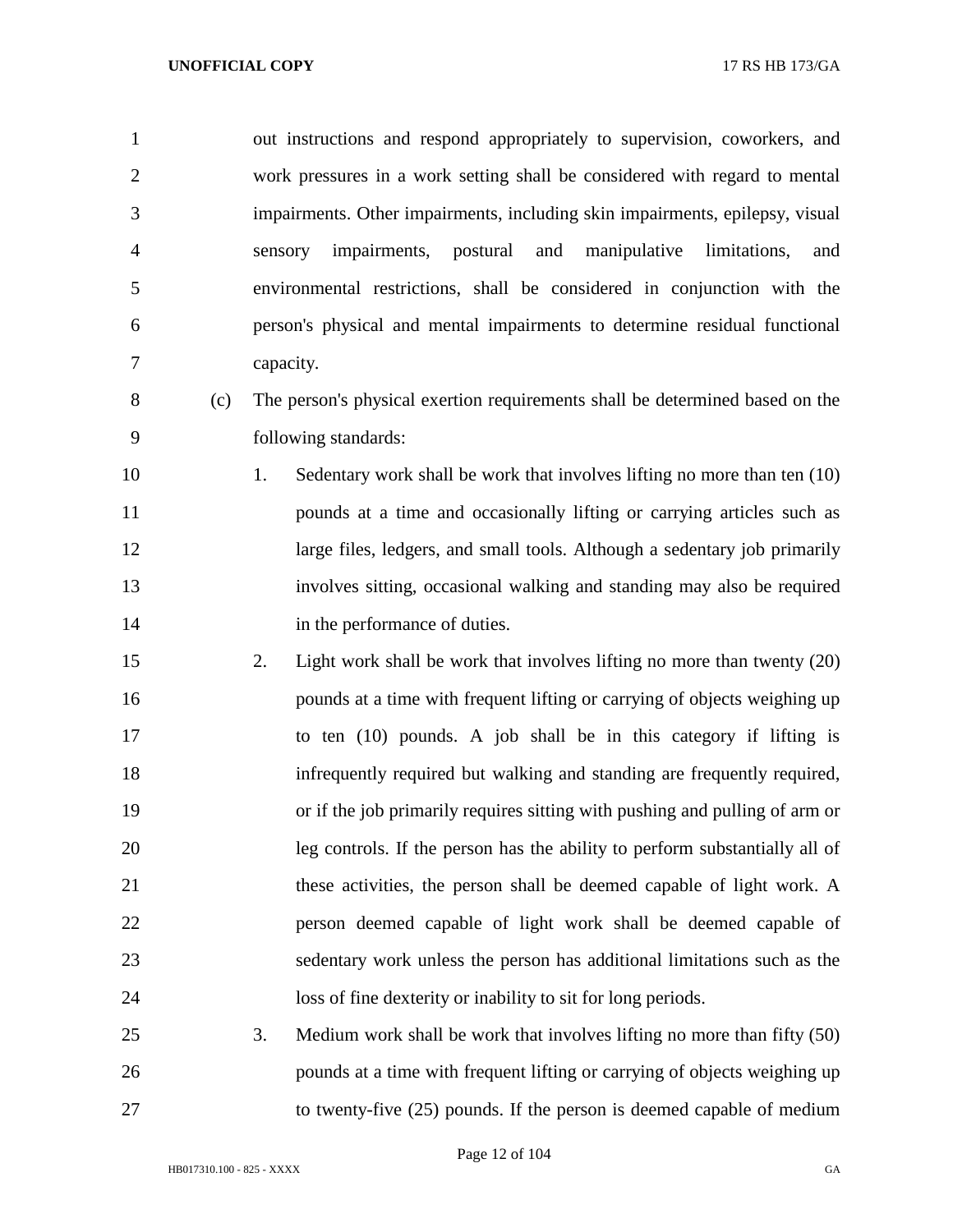work, the person shall be deemed capable of light and sedentary work.

- 4. Heavy work shall be work that involves lifting no more than one hundred (100) pounds at a time with frequent lifting or carrying of objects weighing up to fifty (50) pounds. If the person is deemed capable of heavy work, the person shall also be deemed capable of medium, light, and sedentary work.
- 5. Very heavy work shall be work that involves lifting objects weighing more than one hundred (100) pounds at a time with frequent lifting or carrying of objects weighing fifty (50) or more pounds. If the person is deemed capable of very heavy work, the person shall be deemed capable of heavy, medium, light, and sedentary work.
- (5) (a) The disability retirement allowance shall be determined as provided in KRS 16.576, except if the member's total service credit on his last day of paid employment in a regular full-time position is less than twenty (20) years, service shall be added beginning with his last date of paid employment and continuing to his fifty-fifth birthday. The maximum service credit added shall not exceed the total service the member had on his last day of paid employment, and the maximum service credit for calculating his retirement allowance, including his total service and service added under this section, 20 shall not exceed twenty (20) years.
- (b) For a member whose participation begins on or after August 1, 2004, but prior to January 1, 2014, the disability retirement allowance shall be the higher of twenty-five percent (25%) of the member's monthly final rate of pay or the retirement allowance determined in the same manner as for retirement at his normal retirement date with years of service and final compensation being determined as of the date of his disability.
- 

(c) For a member who begins participating on or after January 1, 2014, in the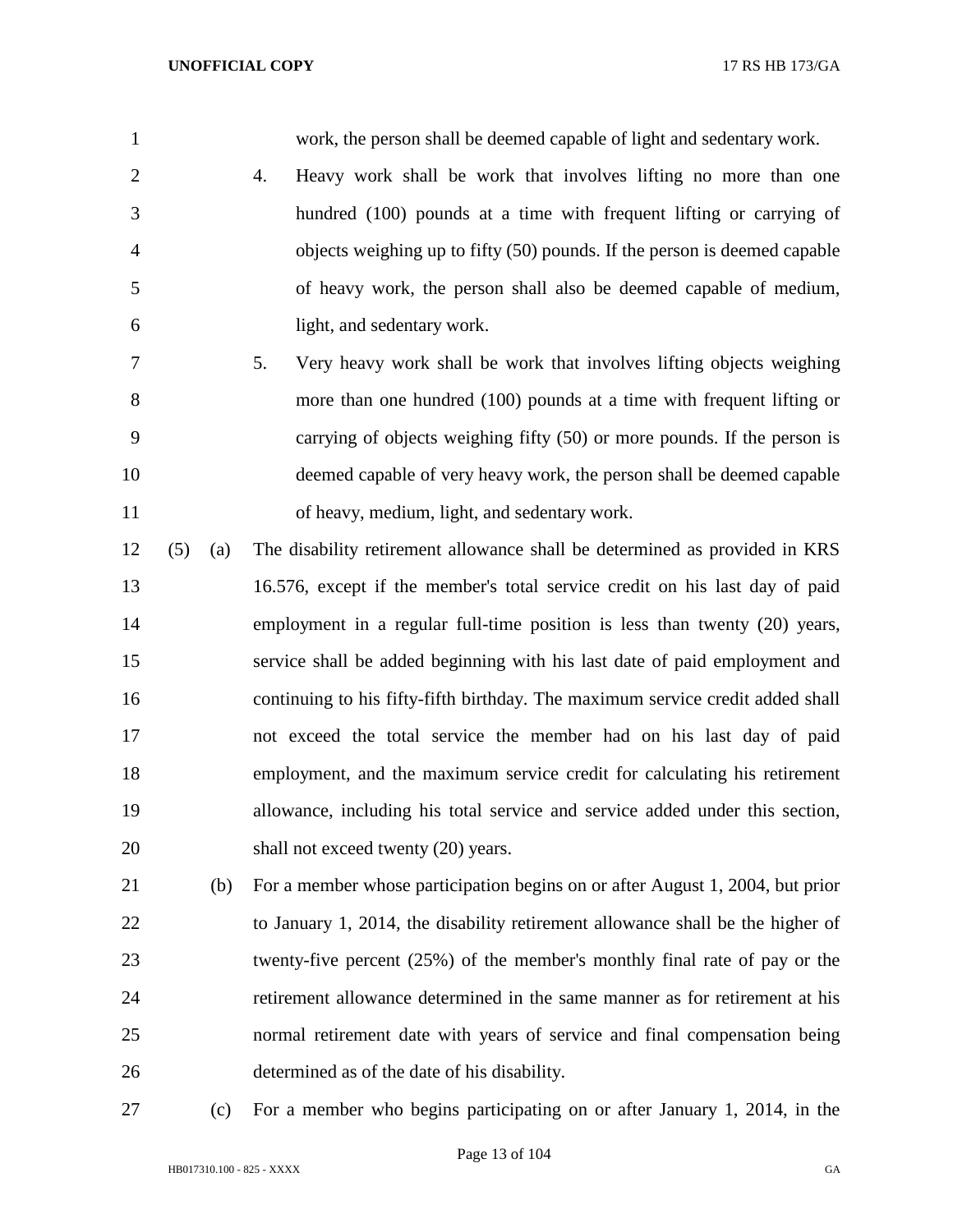hybrid cash balance plan as provided by KRS 16.583, the disability retirement allowance shall be the higher of twenty-five percent (25%) of the member's monthly final rate of pay or the retirement allowance determined in the same manner as for retirement at his or her normal retirement date under KRS 16.583.

 (6) If the member receives a satisfactory determination of total and permanent disability or hazardous disability pursuant to KRS 61.665 and the disability is the direct result of an act in line of duty, the member's retirement allowance shall be calculated as follows:

 (a) For the disabled member, benefits as provided in subsection (5) of this section except that the monthly retirement allowance payable shall not be less than twenty-five percent (25%) of the member's monthly final rate of pay; and

 (b) For each dependent child of the member on his disability retirement date, who is alive at the time any particular payment is due, a monthly payment equal to ten percent (10%) of the disabled member's monthly final rate of pay; however, total maximum dependent children's benefit shall not exceed forty percent (40%) of the member's monthly final rate of pay. The payments shall be payable to each dependent child, or to a legally appointed guardian or as directed by the system.

 (7) No benefit provided in this section shall be reduced as a result of any change in the extent of disability of any retired member who is age fifty-five (55) or older.

 (8) If a regular full-time officer or hazardous position member has been approved for benefits under a hazardous disability, the board shall, upon request of the member, permit the member to receive the hazardous disability allowance while accruing benefits in a nonhazardous position, subject to proper medical review of the nonhazardous position's job description by the system's medical examiner.

(9) For a member of the State Police Retirement System, in lieu of the allowance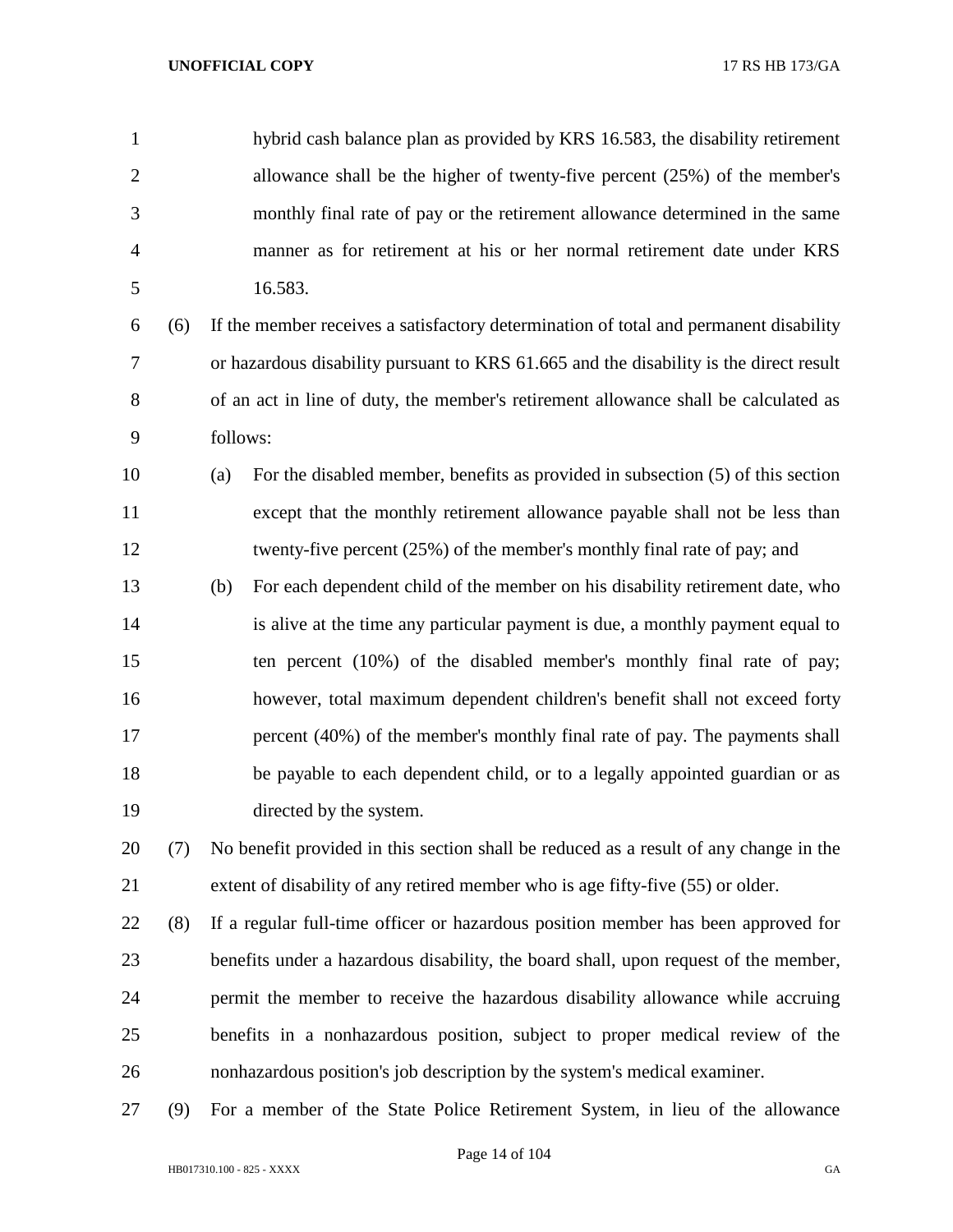| $\mathbf{1}$     |     | provided in subsection $(5)$ or $(6)$ of this section, the member may be retained on the |
|------------------|-----|------------------------------------------------------------------------------------------|
| $\overline{2}$   |     | regular payroll and receive the compensation authorized by KRS 16.165, if he is          |
| 3                |     | qualified.                                                                               |
| $\overline{4}$   |     | Section 4. KRS 61.510 is amended to read as follows:                                     |
| 5                |     | As used in KRS 61.510 to 61.705, unless the context otherwise requires:                  |
| 6                | (1) | "System" means the Kentucky Employees Retirement System created by KRS                   |
| $\overline{7}$   |     | 61.510 to 61.705;                                                                        |
| $8\,$            | (2) | "Board" means the board of trustees of the system as provided in KRS 61.645;             |
| $\boldsymbol{9}$ | (3) | "Department" means any state department or board or agency participating in the          |
| 10               |     | system in accordance with appropriate executive order, as provided in KRS 61.520.        |
| 11               |     | For purposes of KRS 61.510 to 61.705, the members, officers, and employees of the        |
| 12               |     | General Assembly and any other body, entity, or instrumentality designated by            |
| 13               |     | executive order by the Governor, shall be deemed to be a department,                     |
| 14               |     | notwithstanding whether said body, entity, or instrumentality is an integral part of     |
| 15               |     | state government;                                                                        |
| 16               | (4) | "Examiner" means the medical examiners as provided in KRS 61.665;                        |
| 17               | (5) | "Employee" means the members, officers, and employees of the General Assembly            |
| 18               |     | and every regular full-time, appointed or elective officer or employee of a              |
| 19               |     | participating department, including the Department of Military Affairs. The term         |
| 20               |     | does not include persons engaged as independent contractors, seasonal, emergency,        |
| 21               |     | temporary, interim, and part-time workers. In case of any doubt, the board shall         |
| 22               |     | determine if a person is an employee within the meaning of KRS 61.510 to 61.705;         |
| 23               | (6) | "Employer" means a department or any authority of a department having the power          |
| 24               |     | to appoint or select an employee in the department, including the Senate and the         |
| 25               |     | House of Representatives, or any other entity, the employees of which are eligible       |
| 26               |     | for membership in the system pursuant to KRS 61.525;                                     |
| 27               | (7) | "State" means the Commonwealth of Kentucky;                                              |

HB017310.100 - 825 - XXXX GA

Page 15 of 104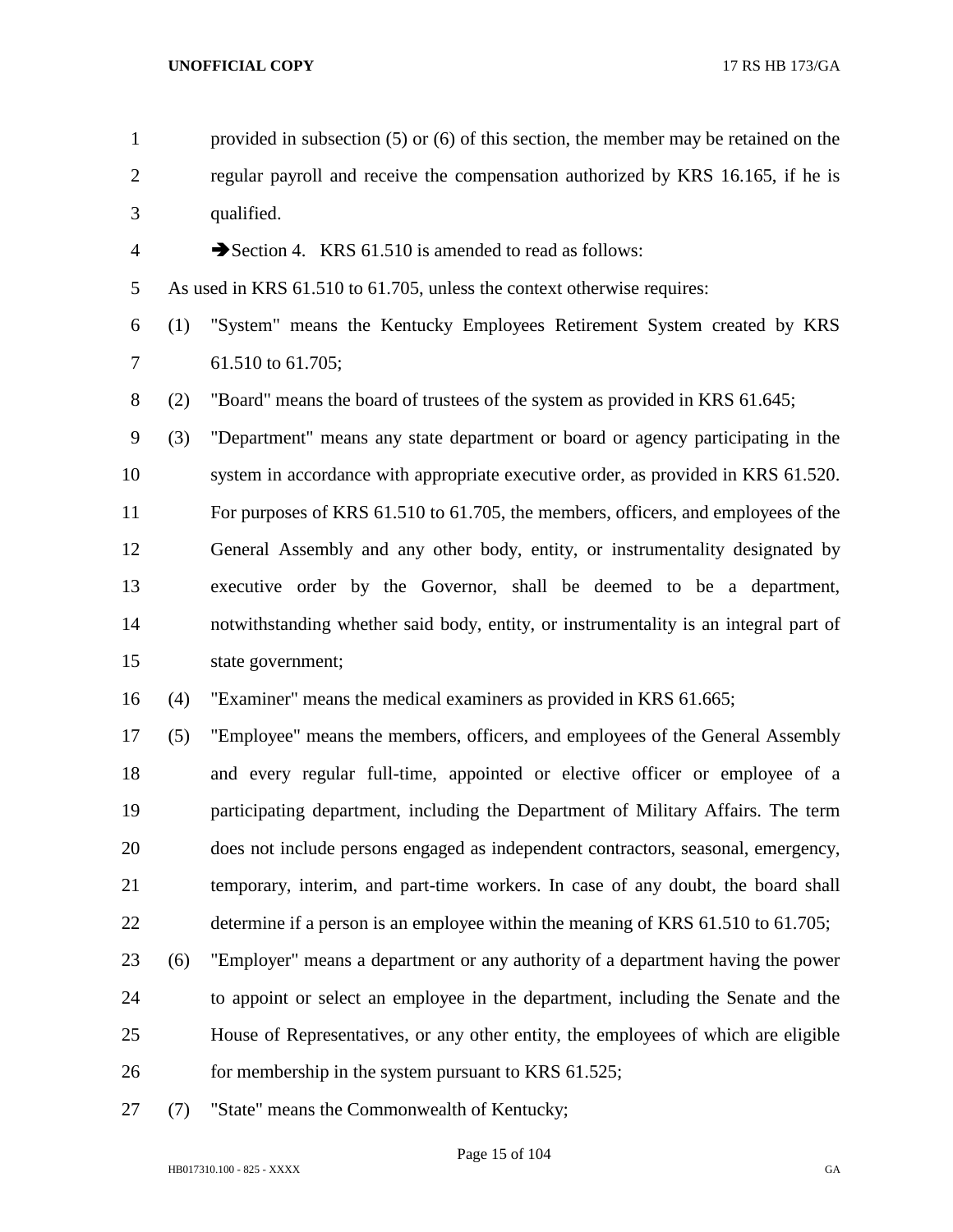- (8) "Member" means any employee who is included in the membership of the system or any former employee whose membership has not been terminated under KRS 61.535;
- (9) "Service" means the total of current service and prior service as defined in this section;
- (10) "Current service" means the number of years and months of employment as an employee, on and after July 1, 1956, except that for members, officers, and employees of the General Assembly this date shall be January 1, 1960, for which creditable compensation is paid and employee contributions deducted, except as otherwise provided, and each member, officer, and employee of the General Assembly shall be credited with a month of current service for each month he serves in the position;
- (11) "Prior service" means the number of years and completed months, expressed as a fraction of a year, of employment as an employee, prior to July 1, 1956, for which creditable compensation was paid; except that for members, officers, and employees of the General Assembly, this date shall be January 1, 1960. An employee shall be credited with one (1) month of prior service only in those months he received compensation for at least one hundred (100) hours of work; provided, however, that each member, officer, and employee of the General Assembly shall be credited with a month of prior service for each month he served in the position prior to January 1, 1960. Twelve (12) months of current service in the system are required to validate prior service;
- (12) "Accumulated contributions" at any time means the sum of all amounts deducted from the compensation of a member and credited to his individual account in the members' account, including employee contributions picked up after August 1, 1982, pursuant to KRS 61.560(4), together with interest credited on such amounts and any other amounts the member shall have contributed thereto, including interest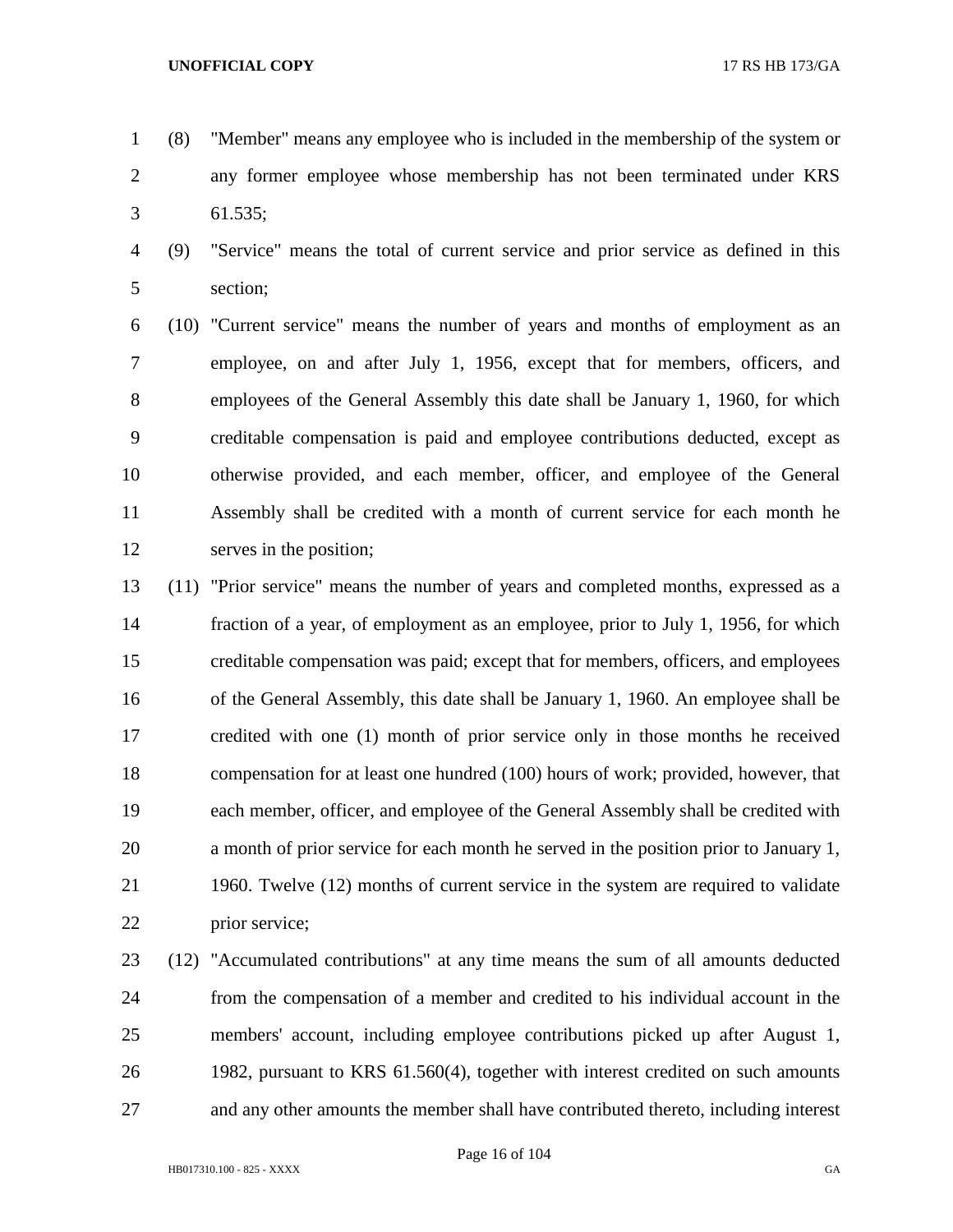credited thereon. For members who begin participating on or after September 1, 2008, "accumulated contributions" shall not include employee contributions that are deposited into accounts established pursuant to 26 U.S.C. sec. 401(h) within the funds established in KRS 16.510, 61.515, and 78.520, as prescribed by KRS 5 61.702 $(2)(b)$ ;

(13) "Creditable compensation"*:*

 *(a)* Means all salary, wages, tips to the extent the tips are reported for income tax purposes, and fees, including payments for compensatory time, paid to the employee as a result of services performed for the employer or for time during which the member is on paid leave, which are includable on the member's federal form W-2 wage and tax statement under the heading "wages, tips, other compensation," including employee contributions picked up after August 1, 1982, pursuant to KRS 61.560(4). For members of the General Assembly, it shall mean all amounts which are includable on the member's federal form W-2 wage and tax statement under the heading "wages, tips, other compensation," including employee contributions picked up after August 1, 1982, pursuant to KRS 6.505(4) or 61.560(4)*;*[.]

- *(b) Includes:*[A ]
- *1.* Lump-sum *bonuses*[bonus], severance pay, or employer-provided *payments* [payment] for purchase of service credit, which [ shall be 21 included as creditable compensation but] shall be averaged over the employee's total service with the system in which it is recorded if it is equal to or greater than one thousand dollars (\$1,000)*;*[.]
- 24 **2. H<sub>n</sub>** Cases where compensation includes maintenance and other perquisites, *but* the board shall fix the value of that part of the compensation not paid in money*;*[.]
- 

## *3. Lump-sum payments for creditable compensation paid as a result of*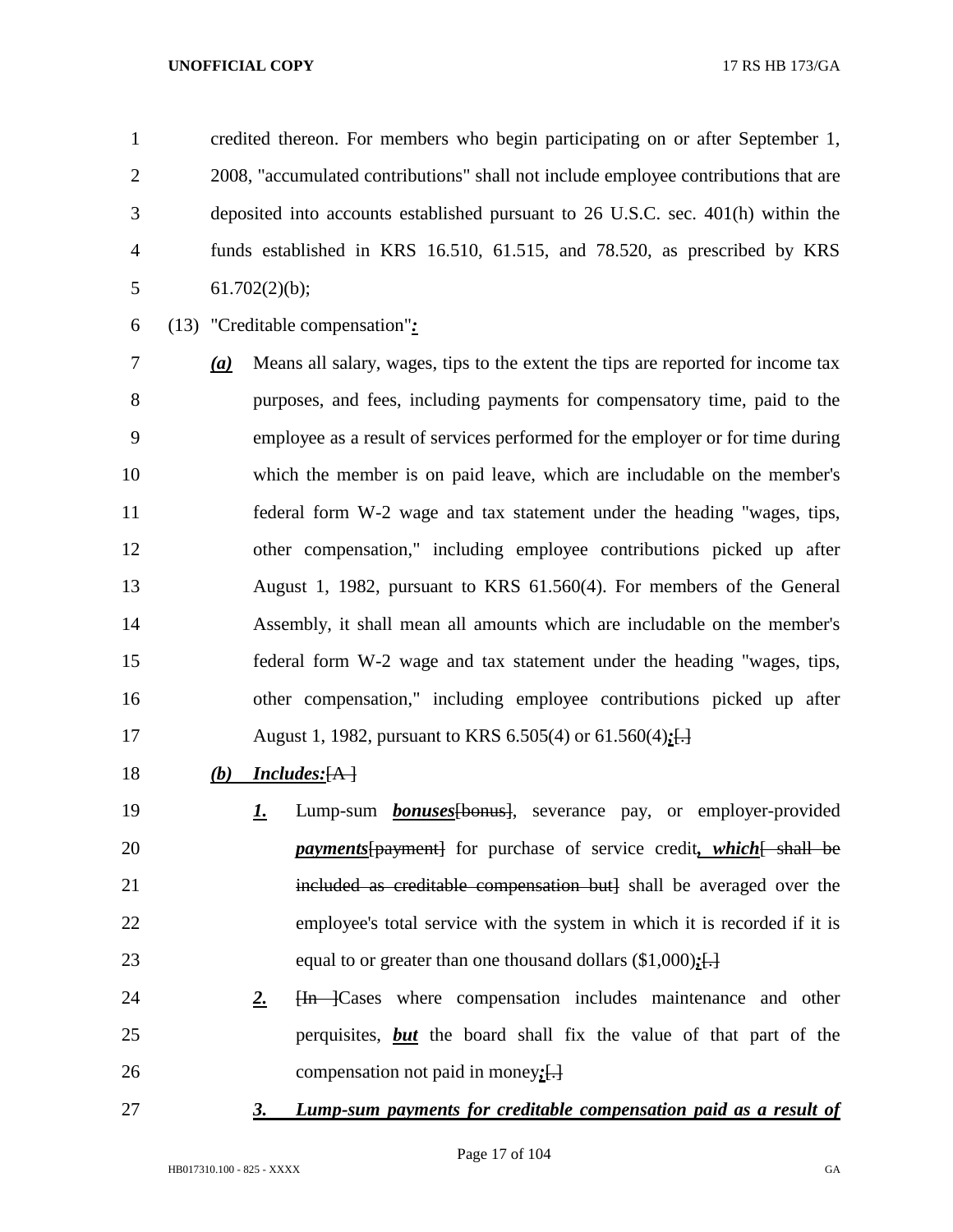| 1              |     |           | an order of a court of competent jurisdiction, the Personnel Board, or       |
|----------------|-----|-----------|------------------------------------------------------------------------------|
| $\overline{2}$ |     |           | Commission on Human Rights, or for any creditable<br>the                     |
| 3              |     |           | <u>compensation paid in anticipation of settlement of an action before a</u> |
| 4              |     |           | court of competent jurisdiction, the Personnel Board, or the                 |
| 5              |     |           | <b>Commission on Human Rights, including notices of violations of state</b>  |
| 6              |     |           | <u>or federal wage and hour statutes or violations of state or federal</u>   |
| 7              |     |           | discrimination statutes, which shall be credited to the fiscal year          |
| 8              |     |           | during which the wages were earned or should have been paid by the           |
| 9              |     |           | employer. This subparagraph shall also include lump-sum payments             |
| 10             |     |           | for reinstated wages pursuant to KRS 61.569, which shall be credited         |
| 11             |     |           | to the period during which the wages were earned or should have been         |
| 12             |     |           | <i>paid by the employer;</i>                                                 |
| 13             |     | 4.        | <u>Amounts which are not includable in the member's gross income by</u>      |
| 14             |     |           | virtue of the member having taken a voluntary salary reduction               |
| 15             |     |           | provided for under applicable provisions of the Internal Revenue             |
| 16             |     |           | Code; and                                                                    |
| 17             |     | 5.        | <b>Elective amounts for qualified transportation fringes paid or made</b>    |
| 18             |     |           | available on or after January 1, 2001, for calendar years on or after        |
| 19             |     |           | January 1, 2001, that are not includable in the gross income of the          |
| 20             |     |           | employee by reason of 26 U.S.C. sec. $132(f)(4)$ ; and                       |
| 21             | (c) |           | Excludes:                                                                    |
| 22             |     | <u>I.</u> | Living allowances, expense reimbursements, lump-sum payments for             |
| 23             |     |           | accrued vacation leave, and other items determined by the board; [shall]     |
| 24             |     |           | be excluded. Creditable compensation shall also include amounts which        |
| 25             |     |           | are not includable in the member's gross income by virtue of the member      |
| 26             |     |           | having taken a voluntary salary reduction provided for under applicable      |
| 27             |     |           | provisions of the Internal Revenue Code. Creditable compensation shall       |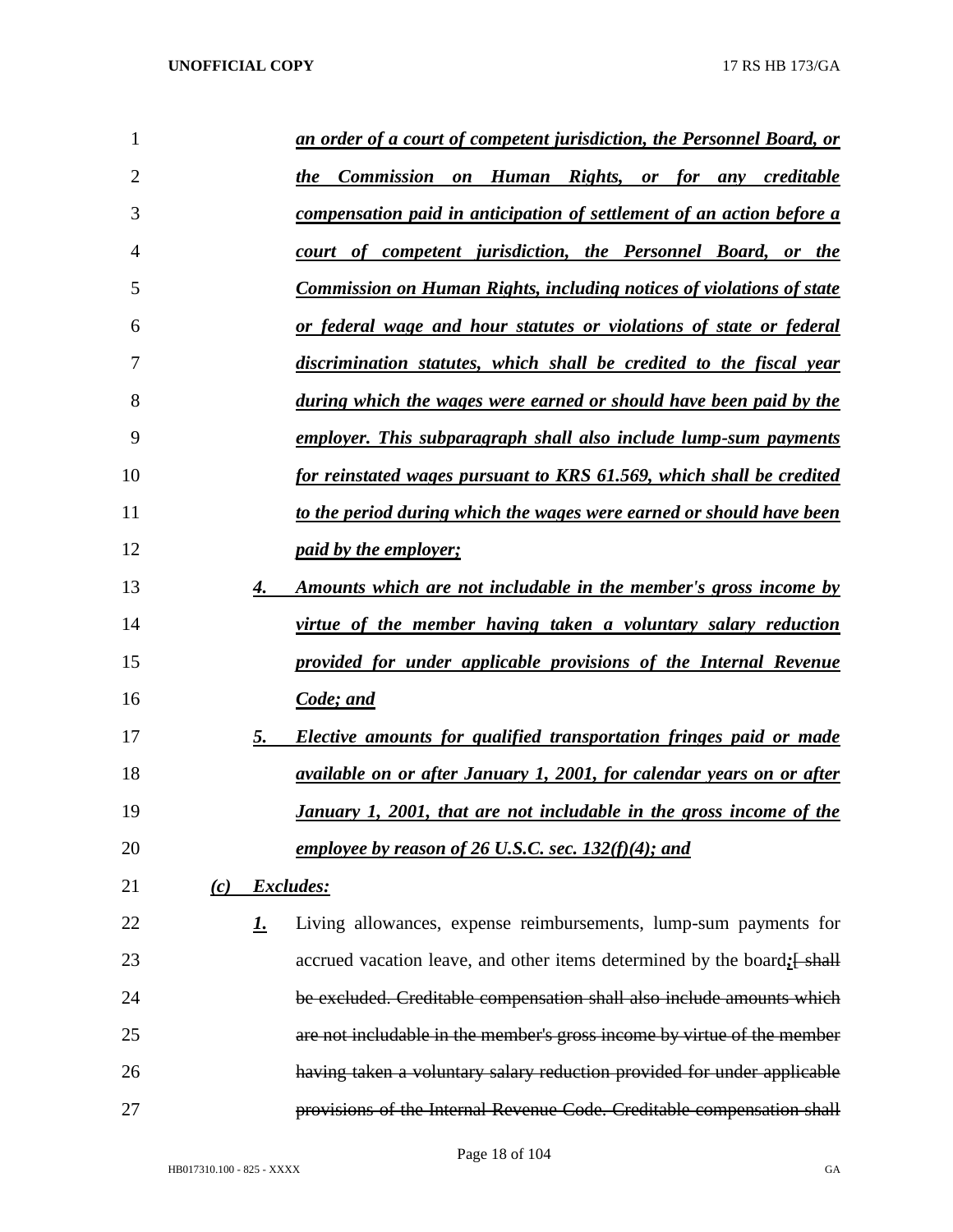| 1              |     | also include elective amounts for qualified transportation fringes paid or             |
|----------------|-----|----------------------------------------------------------------------------------------|
| $\overline{2}$ |     | made available on or after January 1, 2001, for calendar years on or after             |
| 3              |     | January 1, 2001, that are not includable in the gross income of the                    |
| 4              |     | employee by reason of $26$ U.S.C. sec. $132(f)(4)$ .                                   |
| 5              |     | For employees who begin participating on or after September 1, 2008,<br>2.             |
| 6              |     | <i>lump-sum</i> [creditable compensation shall not include] payments for               |
| 7              |     | compensatory time: <i>and</i> .                                                        |
| 8              |     | For employees who begin participating on or after August 1, 2016,<br><u>3.</u>         |
| 9              |     | [creditable compensation shall exclude ] nominal fees paid for services                |
| 10             |     | as a volunteer;                                                                        |
| 11             |     | (14) "Final compensation" of a member means:                                           |
| 12             | (a) | For a member who begins participating before September 1, 2008, who is not             |
| 13             |     | employed in a hazardous position, as provided in KRS 61.592, the creditable            |
| 14             |     | compensation of the member during the five (5) fiscal years he was paid at the         |
| 15             |     | highest average monthly rate divided by the number of months of service                |
| 16             |     | credit during that five $(5)$ year period multiplied by twelve $(12)$ . The five $(5)$ |
| 17             |     | years may be fractional and need not be consecutive. If the number of months           |
| 18             |     | of service credit during the five $(5)$ year period is less than forty-eight $(48)$ ,  |
| 19             |     | one (1) or more additional fiscal years shall be used;                                 |
| 20             | (b) | For a member who is not employed in a hazardous position, as provided in               |
| 21             |     | KRS 61.592, whose effective retirement date is between August 1, 2001, and             |
| 22             |     | January 1, 2009, and whose total service credit is at least twenty-seven (27)          |
| 23             |     | years and whose age and years of service total at least seventy-five (75), final       |
| 24             |     | compensation means the creditable compensation of the member during the                |
| 25             |     | three (3) fiscal years the member was paid at the highest average monthly rate         |
| 26             |     | divided by the number of months of service credit during that three (3) years          |
| 27             |     | period multiplied by twelve (12). The three (3) years may be fractional and            |

Page 19 of 104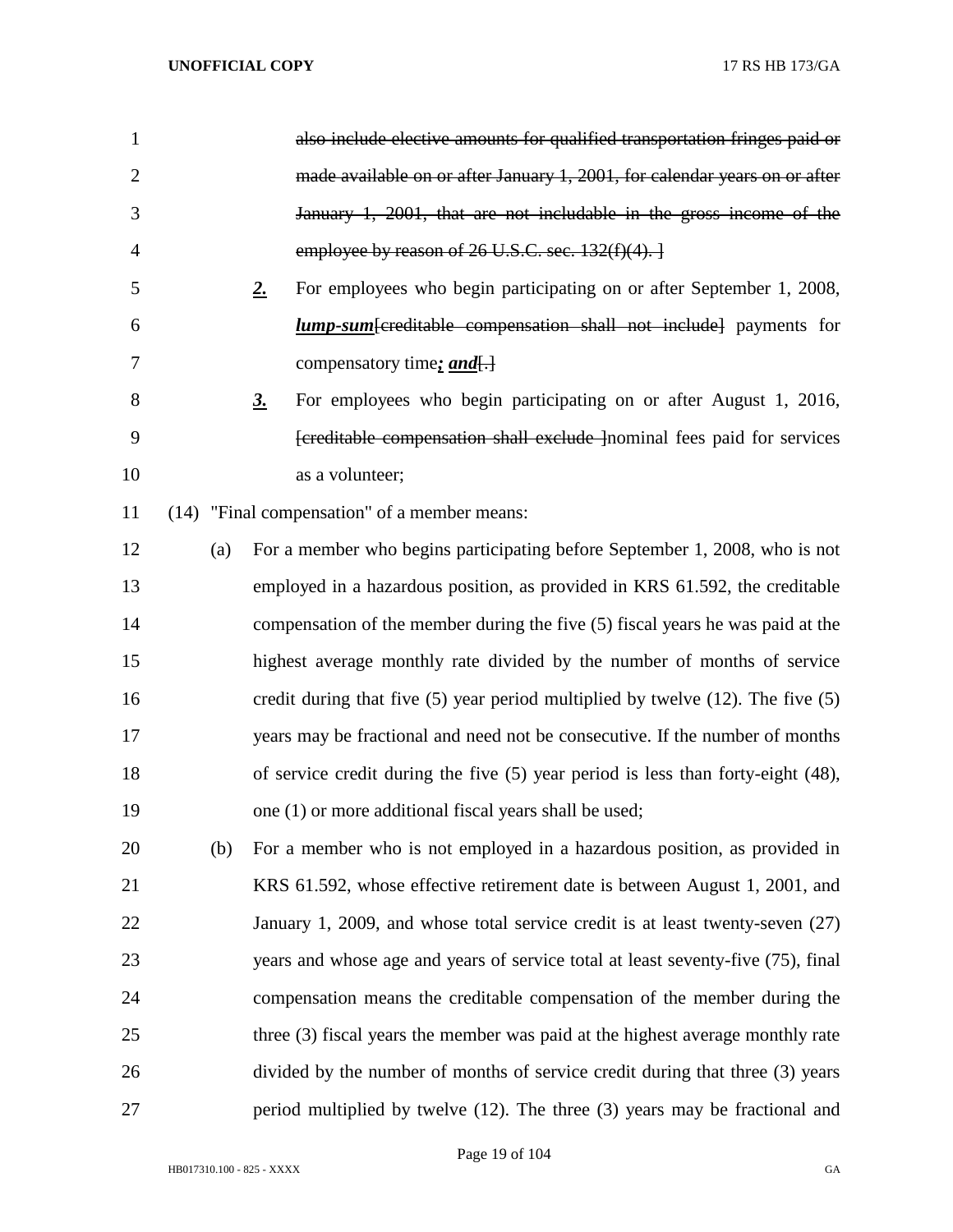need not be consecutive. If the number of months of service credit during the 2 three (3) year period is less than twenty-four (24), one (1) or more additional fiscal years shall be used. Notwithstanding the provision of KRS 61.565, the funding for this paragraph shall be provided from existing funds of the retirement allowance;

- (c) For a member who begins participating before September 1, 2008, who is employed in a hazardous position, as provided in KRS 61.592, the creditable compensation of the member during the three (3) fiscal years he was paid at the highest average monthly rate divided by the number of months of service credit during that three (3) year period multiplied by twelve (12). The three (3) years may be fractional and need not be consecutive. If the number of months of service credit during the three (3) year period is less than twenty-four (24), 13 one (1) or more additional fiscal years shall be used;
- (d) For a member who begins participating on or after September 1, 2008, but prior to January 1, 2014, who is not employed in a hazardous position, as provided in KRS 61.592, the creditable compensation of the member during 17 the five (5) complete fiscal years immediately preceding retirement divided by five (5). Each fiscal year used to determine final compensation must contain twelve (12) months of service credit. If the member does not have five (5) complete fiscal years that each contain twelve (12) months of service credit, 21 then one (1) or more additional fiscal years shall be used; or
- (e) For a member who begins participating on or after September 1, 2008, but prior to January 1, 2014, who is employed in a hazardous position, as provided in KRS 61.592, the creditable compensation of the member during the three (3) complete fiscal years he was paid at the highest average monthly rate divided by three (3). Each fiscal year used to determine final compensation must contain twelve (12) months of service credit;

Page 20 of 104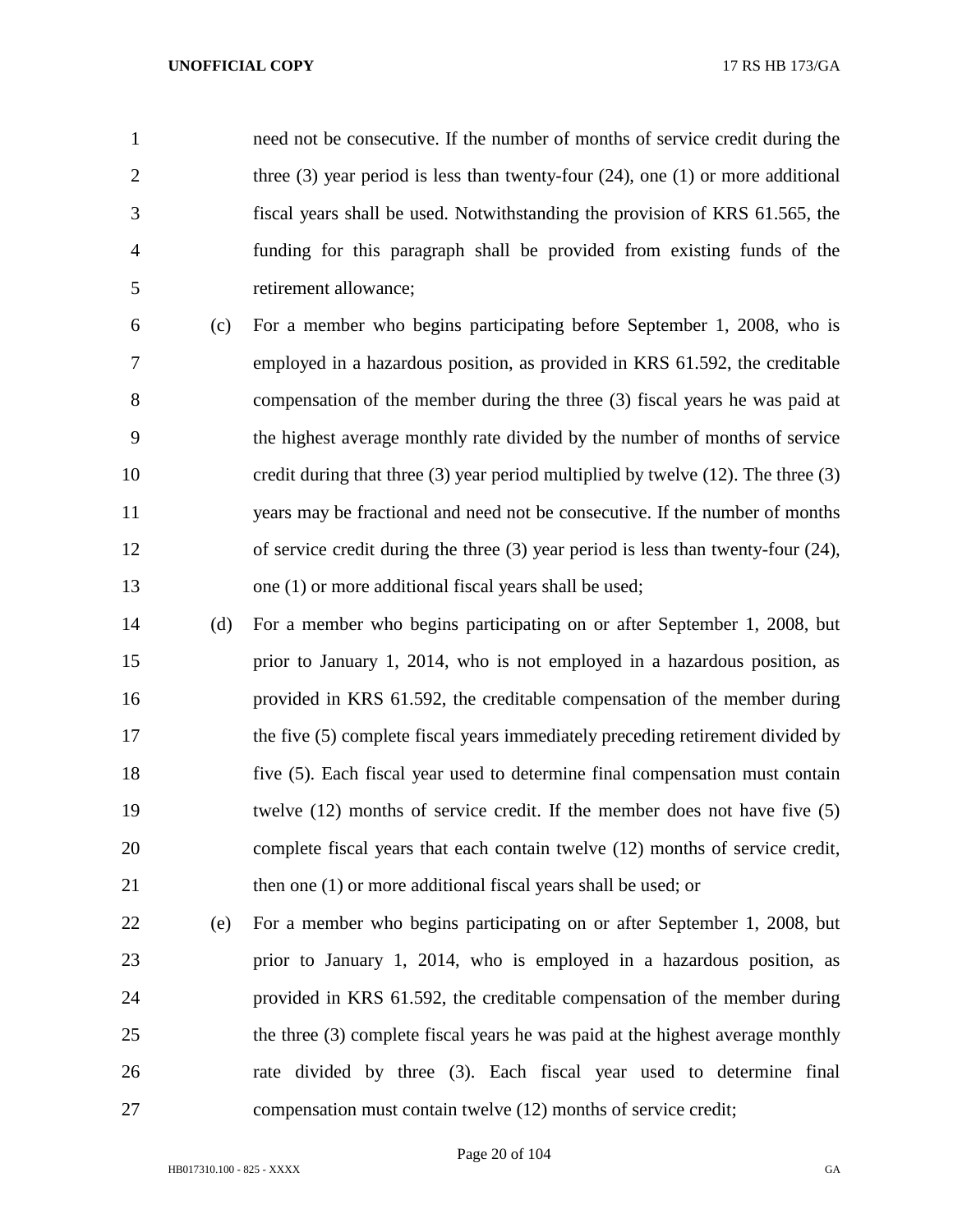(15) "Final rate of pay" means the actual rate upon which earnings of an employee were calculated during the twelve (12) month period immediately preceding the member's effective retirement date, including employee contributions picked up after August 1, 1982, pursuant to KRS 61.560(4). The rate shall be certified to the system by the employer and the following equivalents shall be used to convert the rate to an annual rate: two thousand eighty (2,080) hours for eight (8) hour workdays, nineteen hundred fifty (1,950) hours for seven and one-half (7-1/2) hour workdays, two hundred sixty (260) days, fifty-two (52) weeks, twelve (12) months, one (1) year; (16) "Retirement allowance" means the retirement payments to which a member is

entitled;

 (17) "Actuarial equivalent" means a benefit of equal value when computed upon the basis of the actuarial tables that are adopted by the board. In cases of disability retirement, the options authorized by KRS 61.635 shall be computed by adding ten (10) years to the age of the member, unless the member has chosen the Social Security adjustment option as provided for in KRS 61.635(8), in which case the member's actual age shall be used. For members who began participating in the system prior to January 1, 2014, no disability retirement option shall be less than the same option computed under early retirement;

- (18) "Normal retirement date" means the sixty-fifth birthday of a member, unless 21 otherwise provided in KRS 61.510 to 61.705;
- (19) "Fiscal year" of the system means the twelve (12) months from July 1 through the following June 30, which shall also be the plan year. The "fiscal year" shall be the limitation year used to determine contribution and benefit limits as established by 26 U.S.C. sec. 415;
- (20) "Officers and employees of the General Assembly" means the occupants of those positions enumerated in KRS 6.150. The term shall also apply to assistants who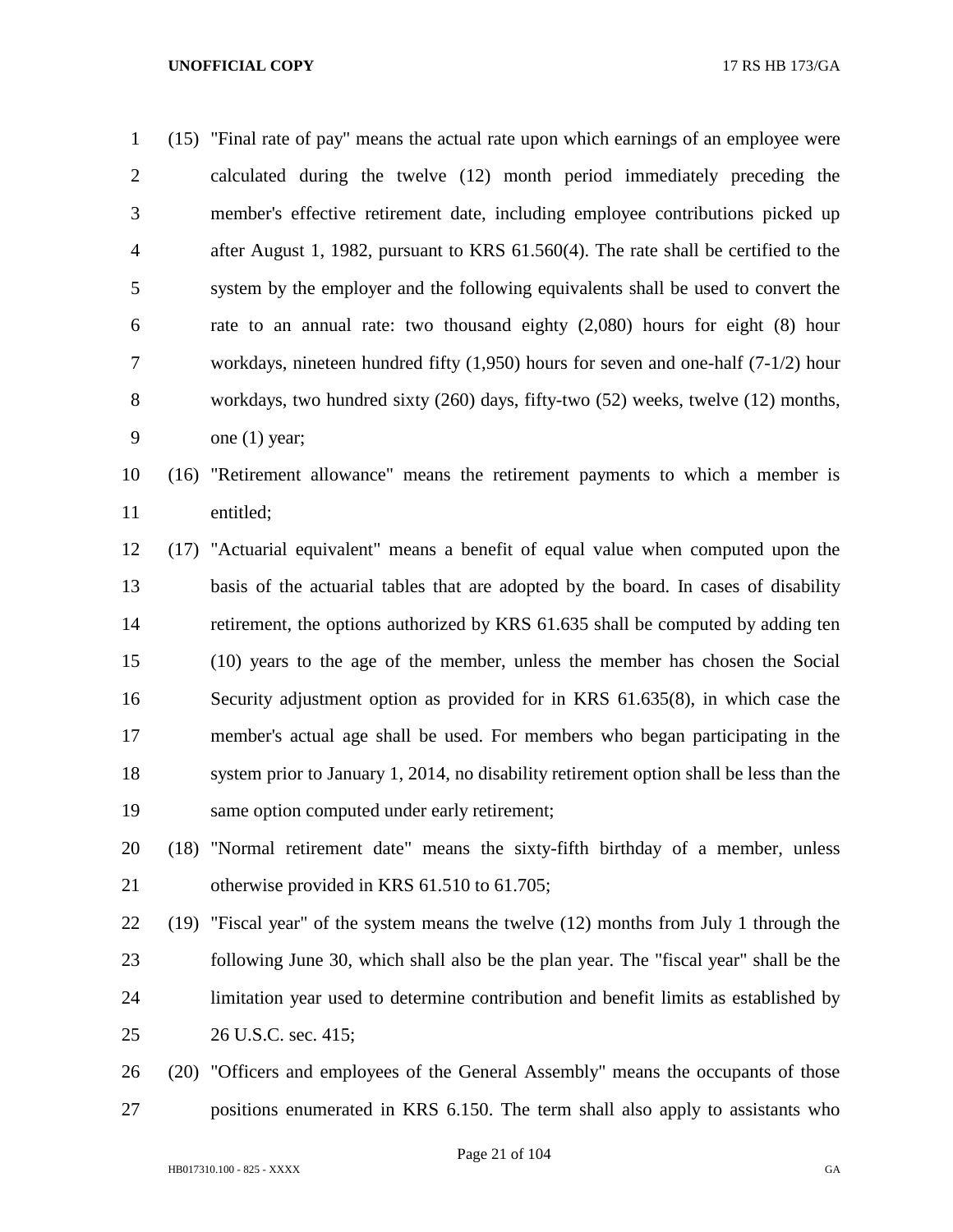| $\mathbf{1}$   |      |                                                                                        | were employed by the General Assembly for at least one (1) regular legislative           |  |  |  |
|----------------|------|----------------------------------------------------------------------------------------|------------------------------------------------------------------------------------------|--|--|--|
| $\overline{2}$ |      | session prior to July 13, 2004, who elect to participate in the retirement system, and |                                                                                          |  |  |  |
| 3              |      |                                                                                        | who serve for at least six (6) regular legislative sessions. Assistants hired after July |  |  |  |
| $\overline{4}$ |      |                                                                                        | 13, 2004, shall be designated as interim employees;                                      |  |  |  |
| 5              | (21) |                                                                                        | "Regular full-time positions," as used in subsection (5) of this section, shall mean     |  |  |  |
| 6              |      |                                                                                        | all positions that average one hundred (100) or more hours per month determined by       |  |  |  |
| 7              |      |                                                                                        | using the number of months actually worked within a calendar or fiscal year,             |  |  |  |
| 8              |      |                                                                                        | including all positions except:                                                          |  |  |  |
| 9              |      | (a)                                                                                    | Seasonal positions, which although temporary in duration, are positions which            |  |  |  |
| 10             |      |                                                                                        | coincide in duration with a particular season or seasons of the year and which           |  |  |  |
| 11             |      |                                                                                        | may recur regularly from year to year, the period of time shall not exceed nine          |  |  |  |
| 12             |      |                                                                                        | $(9)$ months;                                                                            |  |  |  |
| 13             |      | (b)                                                                                    | Emergency positions which are positions which do not exceed thirty (30)                  |  |  |  |
| 14             |      |                                                                                        | working days and are nonrenewable;                                                       |  |  |  |
| 15             |      | (c)                                                                                    | Temporary positions which are positions of employment with a participating               |  |  |  |
| 16             |      |                                                                                        | department for a period of time not to exceed nine (9) months <i>and are</i>             |  |  |  |
| 17             |      |                                                                                        | <u>nonrenewable;</u>                                                                     |  |  |  |
| 18             |      | (d)                                                                                    | Part-time positions which are positions which may be permanent in duration,              |  |  |  |
| 19             |      |                                                                                        | but which require less than a calendar or fiscal year average of one hundred             |  |  |  |
| 20             |      |                                                                                        | (100) hours of work per month, determined by using the number of months                  |  |  |  |
| 21             |      |                                                                                        | actually worked within a calendar or fiscal year, in the performance of duty;            |  |  |  |
| 22             |      |                                                                                        | and                                                                                      |  |  |  |
| 23             |      | (e)                                                                                    | Interim positions which are positions established for a one-time or recurring            |  |  |  |
| 24             |      |                                                                                        | need not to exceed nine (9) months;                                                      |  |  |  |
| 25             |      |                                                                                        | (22) "Delayed contribution payment" means an amount paid by an employee for              |  |  |  |
| 26             |      |                                                                                        | purchase of current service. The amount shall be determined using the same formula       |  |  |  |
| 27             |      |                                                                                        | in KRS 61.5525, and the payment shall not be picked up by the employer. A                |  |  |  |

Page 22 of 104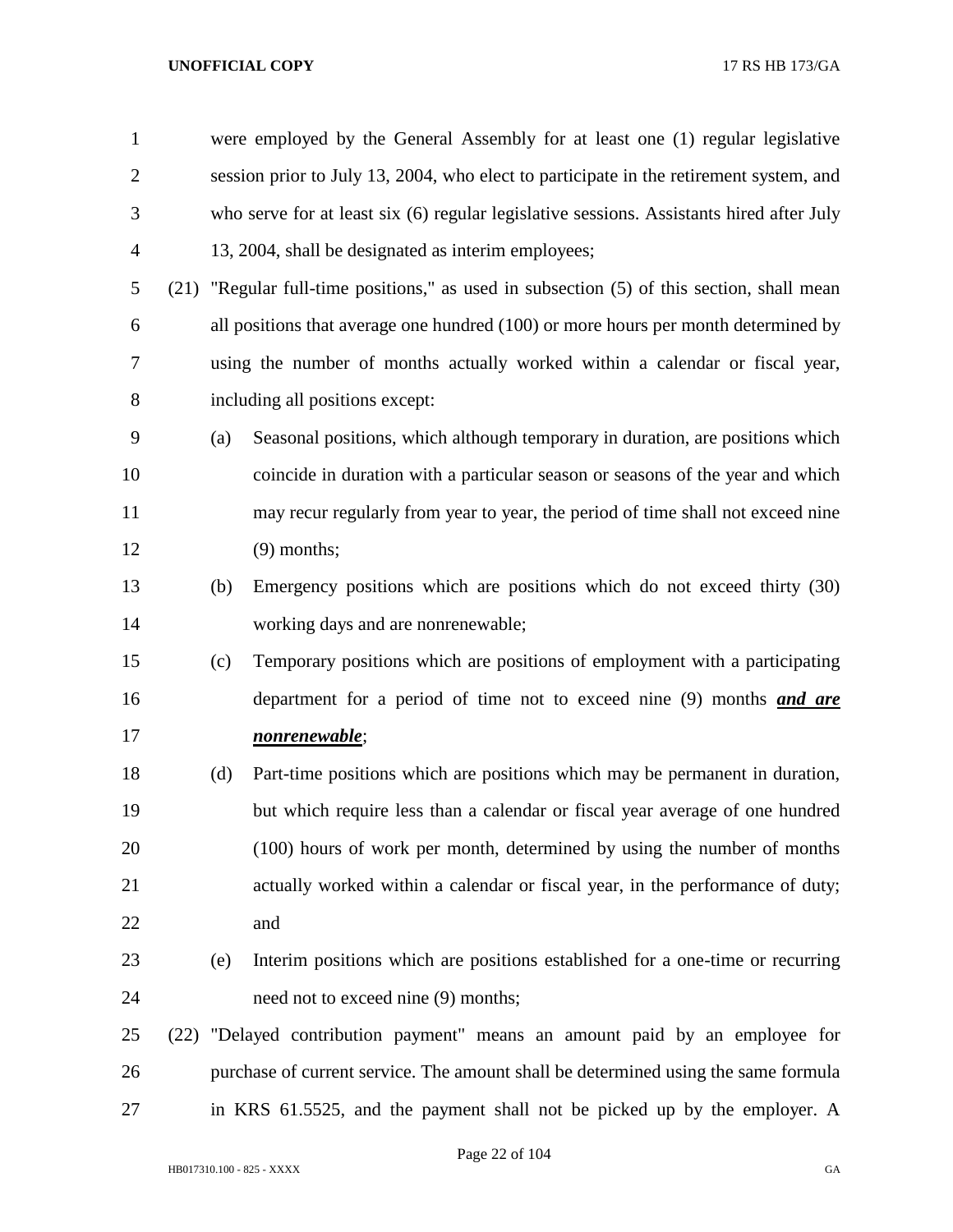delayed contribution payment shall be deposited to the member's account and considered as accumulated contributions of the individual member. In determining payments under this subsection, the formula found in this subsection shall prevail over the one found in KRS 212.434;

 (23) "Parted employer" means a department, portion of a department, board, or agency, such as Outwood Hospital and School, which previously participated in the system, but due to lease or other contractual arrangement is now operated by a publicly held corporation or other similar organization, and therefore is no longer participating in the system. The term "parted employer" shall not include a department, board, or 10 agency that ceased participation in the system pursuant to KRS 61.522;

 (24) "Retired member" means any former member receiving a retirement allowance or any former member who has filed the necessary documents for retirement benefits and is no longer contributing to the retirement system;

 (25) "Current rate of pay" means the member's actual hourly, daily, weekly, biweekly, monthly, or yearly rate of pay converted to an annual rate as defined in final rate of pay. The rate shall be certified by the employer;

 (26) "Beneficiary" means the person or persons or estate or trust or trustee designated by 18 the member in accordance with KRS 61.542 or 61.705 to receive any available benefits in the event of the member's death. As used in KRS 61.702, "beneficiary" does not mean an estate, trust, or trustee;

 (27) "Recipient" means the retired member or the person or persons designated as beneficiary by the member and drawing a retirement allowance as a result of the member's death or a dependent child drawing a retirement allowance. An alternate payee of a qualified domestic relations order shall not be considered a recipient, except for purposes of KRS 61.623;

 (28) "Level-percentage-of-payroll amortization method" means a method of determining the annual amortization payment on the unfunded actuarial accrued liability as

Page 23 of 104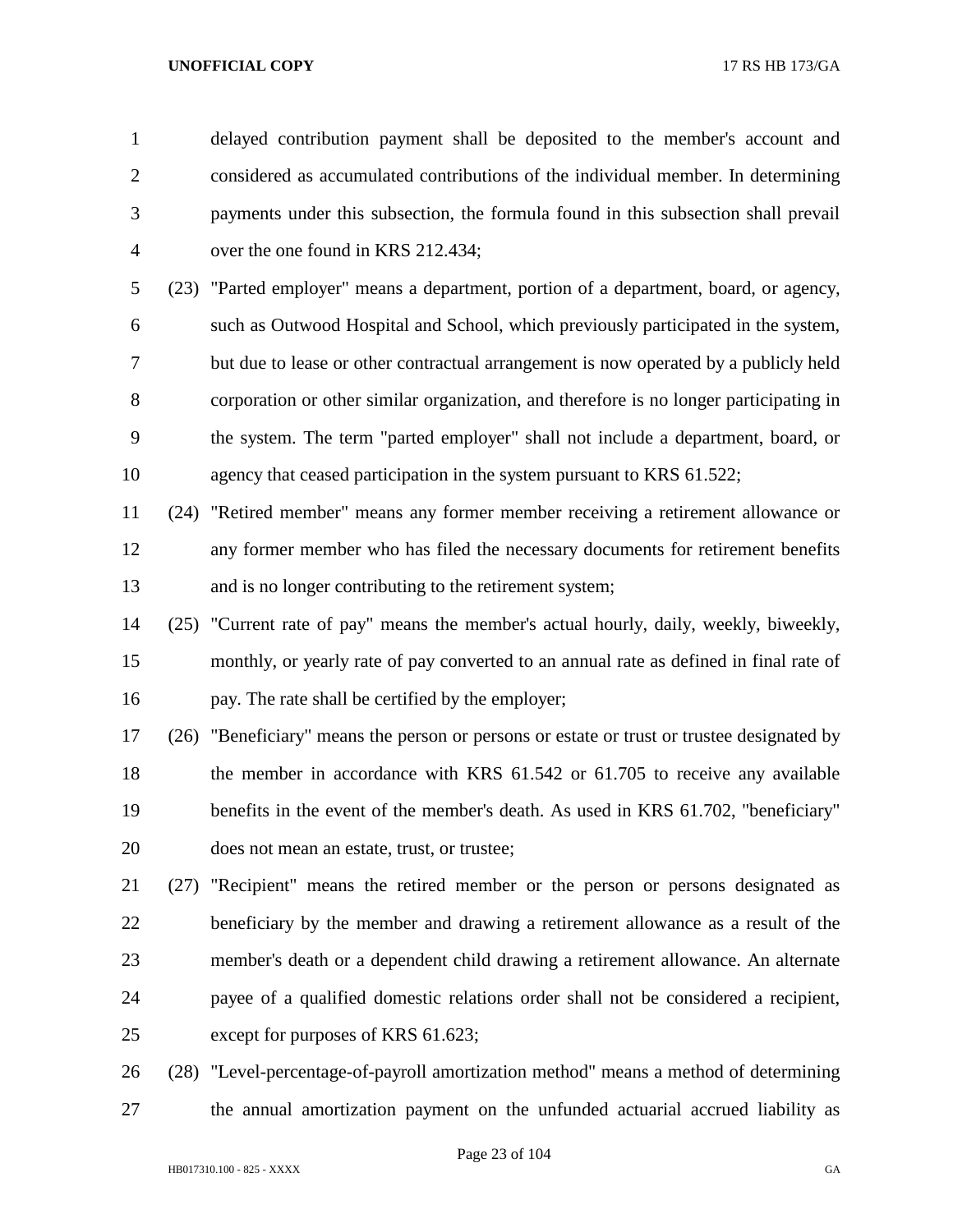expressed as a percentage of payroll over a set period of years. Under this method, the percentage of payroll shall be projected to remain constant for all years remaining in the set period and the unfunded actuarially accrued liability shall be projected to be fully amortized at the conclusion of the set period;

- (29) "Increment" means twelve (12) months of service credit which are purchased. The twelve (12) months need not be consecutive. The final increment may be less than twelve (12) months;
- (30) "Person" means a natural person;

 (31) "Retirement office" means the Kentucky Retirement Systems office building in Frankfort;

 (32) "Last day of paid employment" means the last date employer and employee contributions are required to be reported in accordance with KRS 16.543, 61.543, or 78.615 to the retirement office in order for the employee to receive current service credit for the month. Last day of paid employment does not mean a date the employee receives payment for accrued leave, whether by lump sum or otherwise, if 16 that date occurs twenty-four (24) or more months after previous contributions;

 (33) "Objective medical evidence" means reports of examinations or treatments; medical signs which are anatomical, physiological, or psychological abnormalities that can be observed; psychiatric signs which are medically demonstrable phenomena indicating specific abnormalities of behavior, affect, thought, memory, orientation, or contact with reality; or laboratory findings which are anatomical, physiological, or psychological phenomena that can be shown by medically acceptable laboratory diagnostic techniques, including but not limited to chemical tests, electrocardiograms, electroencephalograms, X-rays, and psychological tests;

- (34) "Participating" means an employee is currently earning service credit in the system as provided in KRS 61.543;
- (35) "Month" means a calendar month;

Page 24 of 104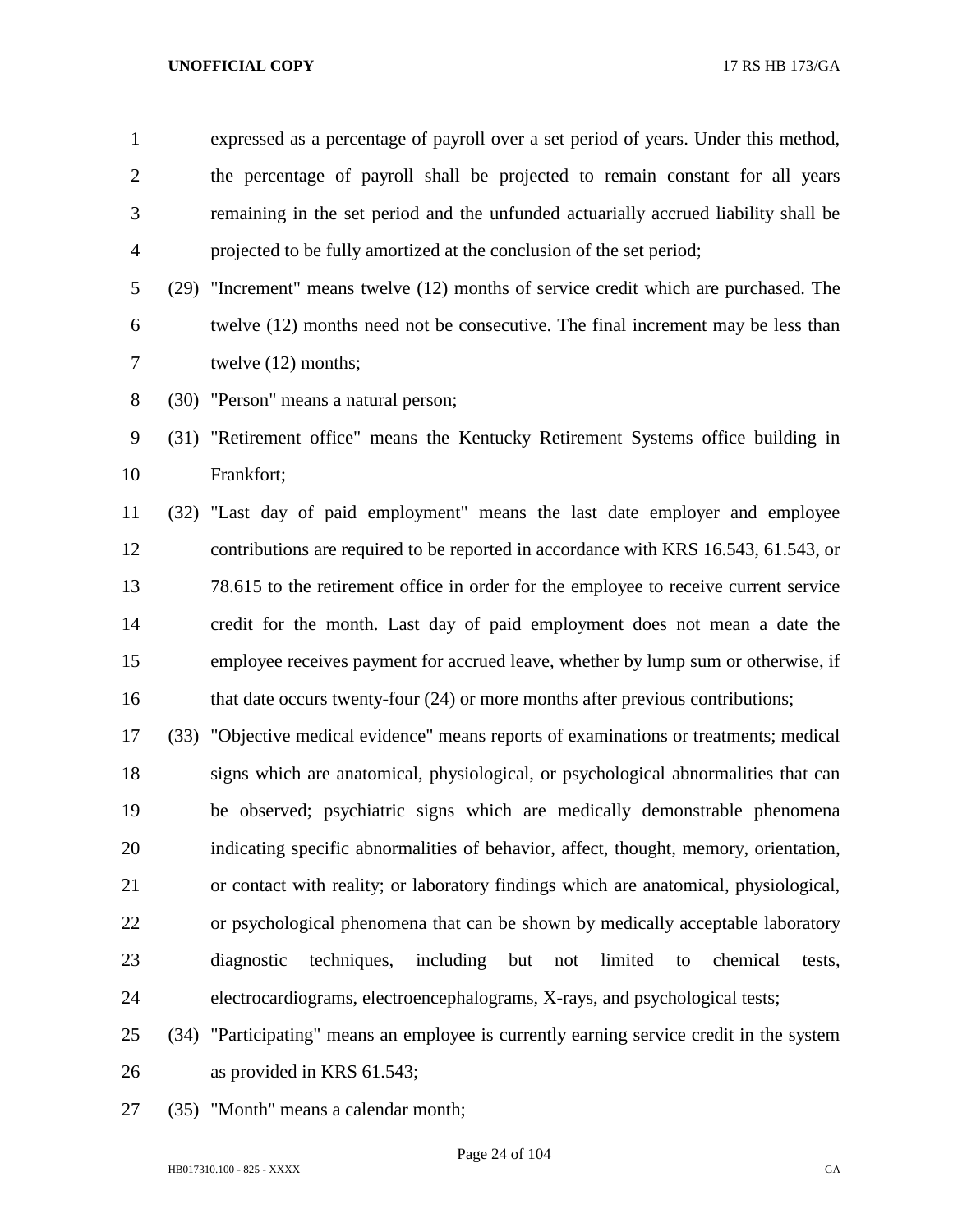| $\mathbf{1}$ |     | (36) "Membership date" means:                                                         |
|--------------|-----|---------------------------------------------------------------------------------------|
| 2            | (a) | The date upon which the member began participating in the system as                   |
| 3            |     | provided in KRS 61.543; or                                                            |
| 4            | (b) | For a member electing to participate in the system pursuant to KRS                    |
| 5            |     | 196.167(4) who has not previously participated in the system or the Kentucky          |
| 6            |     | Teachers' Retirement System, the date the member began participating in a             |
| 7            |     | defined contribution plan that meets the requirements of 26 U.S.C. sec.               |
| 8            |     | 403(b);                                                                               |
| 9            |     | (37) "Participant" means a member, as defined by subsection (8) of this section, or a |
| 10           |     | retired member, as defined by subsection (24) of this section;                        |
| 11           |     | (38) "Qualified domestic relations order" means any judgment, decree, or order,       |
| 12           |     | including approval of a property settlement agreement, that:                          |
| 13           | (a) | Is issued by a court or administrative agency; and                                    |
| 14           | (b) | Relates to the provision of child support, alimony payments, or marital               |
| 15           |     | property rights to an alternate payee;                                                |
| 16           |     | (39) "Alternate payee" means a spouse, former spouse, child, or other dependent of a  |
| 17           |     | participant, who is designated to be paid retirement benefits in a qualified domestic |
| 18           |     | relations order;                                                                      |
| 19           |     | (40) "Accumulated employer credit" mean the employer pay credit deposited to the      |
| 20           |     | member's account and interest credited on such amounts as provided by KRS             |
| 21           |     | 16.583 and 61.597;                                                                    |
| 22           |     | (41) "Accumulated account balance" means:                                             |
| 23           | (a) | For members who began participating in the system prior to January 1, 2014,           |
| 24           |     | the member's accumulated contributions; or                                            |
| 25           | (b) | For members who began participating in the system on or after January 1,              |
| 26           |     | 2014, in the hybrid cash balance plan as provided by KRS 16.583 and 61.597,           |
| 27           |     | the combined sum of the member's accumulated contributions and the                    |

Page 25 of 104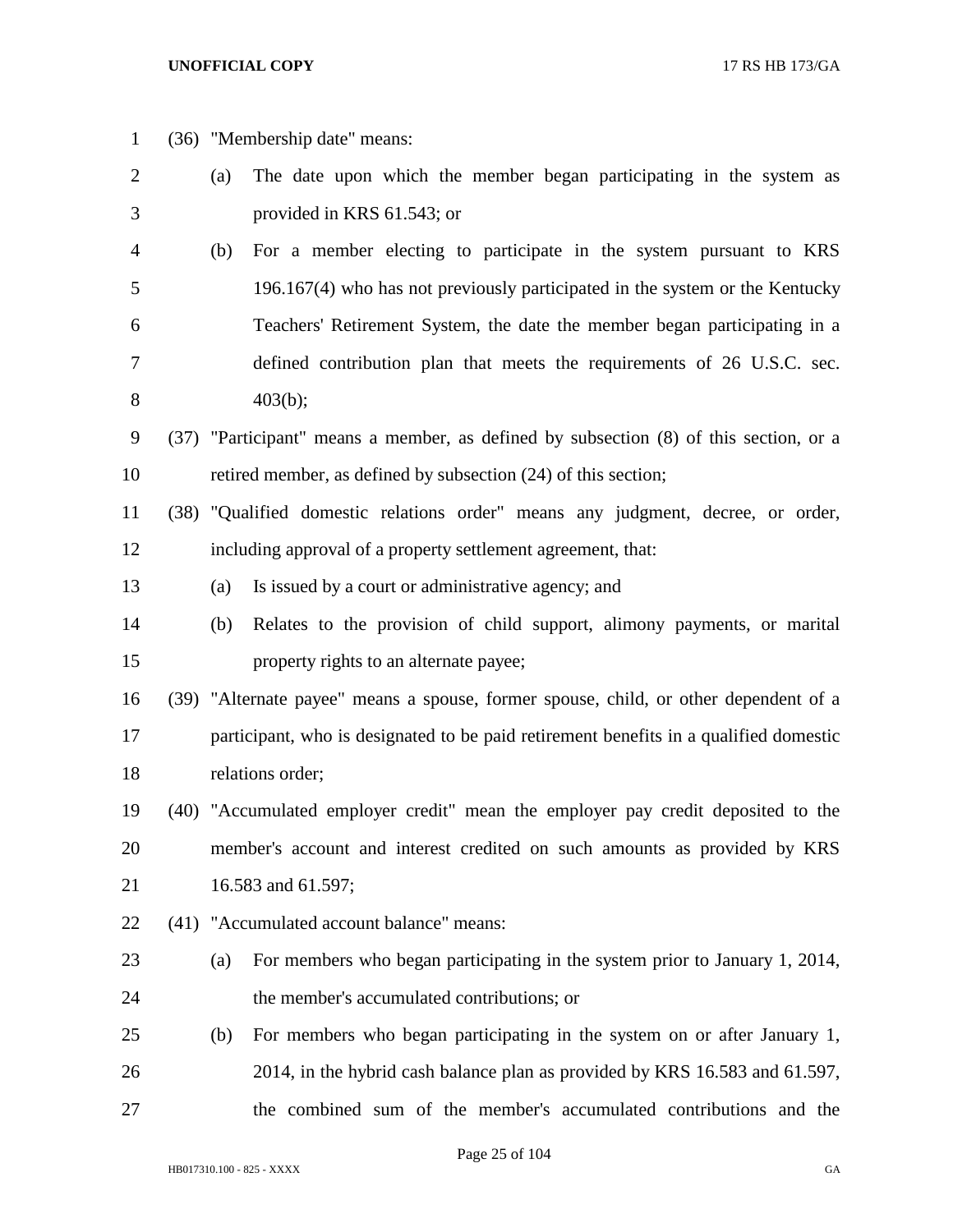- member's accumulated employer credit;
- (42) "Volunteer" means an individual who:
- (a) Freely and without pressure or coercion performs hours of service for an employer participating in one (1) of the systems administered by Kentucky Retirement Systems without receipt of compensation for services rendered, except for reimbursement of actual expenses, payment of a nominal fee to offset the costs of performing the voluntary services, or both; and
- (b) If a retired member, does not become an employee, leased employee, or independent contractor of the employer for which he or she is performing volunteer services for a period of at least twenty-four (24) months following 11 the retired member's most recent retirement date; and
- (43) "Nominal fee" means compensation earned for services as a volunteer that does not exceed five hundred dollars (\$500) per month. Compensation earned for services as a volunteer from more than one (1) participating employer during a month shall be aggregated to determine whether the compensation exceeds the five hundred dollars (\$500) per month maximum provided by this subsection.
- 17 Section 5. KRS 61.525 is amended to read as follows:

Membership in the system shall consist of the following:

- (1) All persons who become employees of a participating department after the date such 20 department first participates in the system<del>[, except a person who did not elect</del> 21 membership pursuant to KRS 61.545(3)];
- (2) (a) All persons who are employees of a department on the date the department first participates in the system, either in service or on authorized leave from service, and who elect within thirty (30) days following the department's participation, or in the case of persons on authorized leave, within thirty (30) days of their return to active service, to become members and thereby agree to 27 make contributions as provided in KRS 61.515 to 61.705;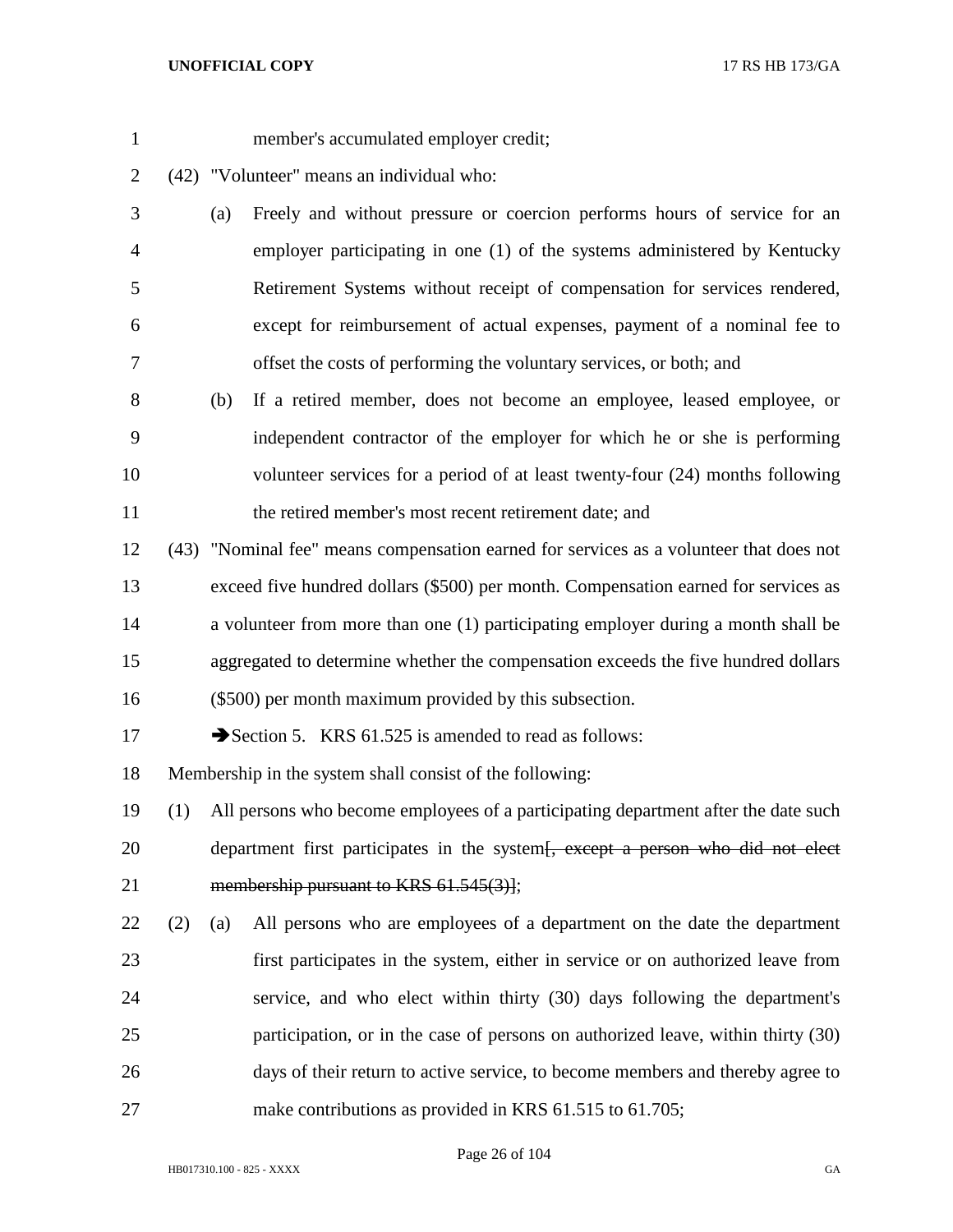- (b) All persons who are employees of a department who did not elect to participate within thirty (30) days of the date the department first participated in the system or within thirty (30) days of their return to active service and who subsequently elect to participate the first day of a month after the department's date of participation;
- (3) All persons who are employees of any credit union whose membership was initially limited to employees of state government and their families and which subsequently may have been extended to local government employees and their families;
- (4) All persons who were professional staff employees of the Council on Postsecondary Education or the Higher Education Assistance Authority and were contributing to 11 the system on the effective date of Executive Order 74-762 or 75-964, respectively, and file a written election of their desire to continue in the system and all administrative and professional staff employees of the Higher Education Assistance Authority who, on or after January 1, 1993, are not participating in another retirement plan sponsored by the Higher Education Assistance Authority;
- (5) All persons who were professional staff employees of the Kentucky Authority for Educational Television on and after July 1, 1974;
- (6) All persons who are employees of the Teachers' Retirement System except employees who are required to participate under the Teachers' Retirement System under KRS 161.220(4)(d);
- (7) Membership in the system shall not include persons who are not eligible to 22 participate in the system as provided by KRS 61.522 or those employees who are simultaneously participating in another state-administered defined benefit plan within Kentucky other than those administered by the Kentucky Retirement Systems, except for employees who have ceased to contribute to one (1) of the state-administered retirement plans as provided in KRS 21.360; and
- (8) Effective January 1, 1998, employees of the Kentucky Community and Technical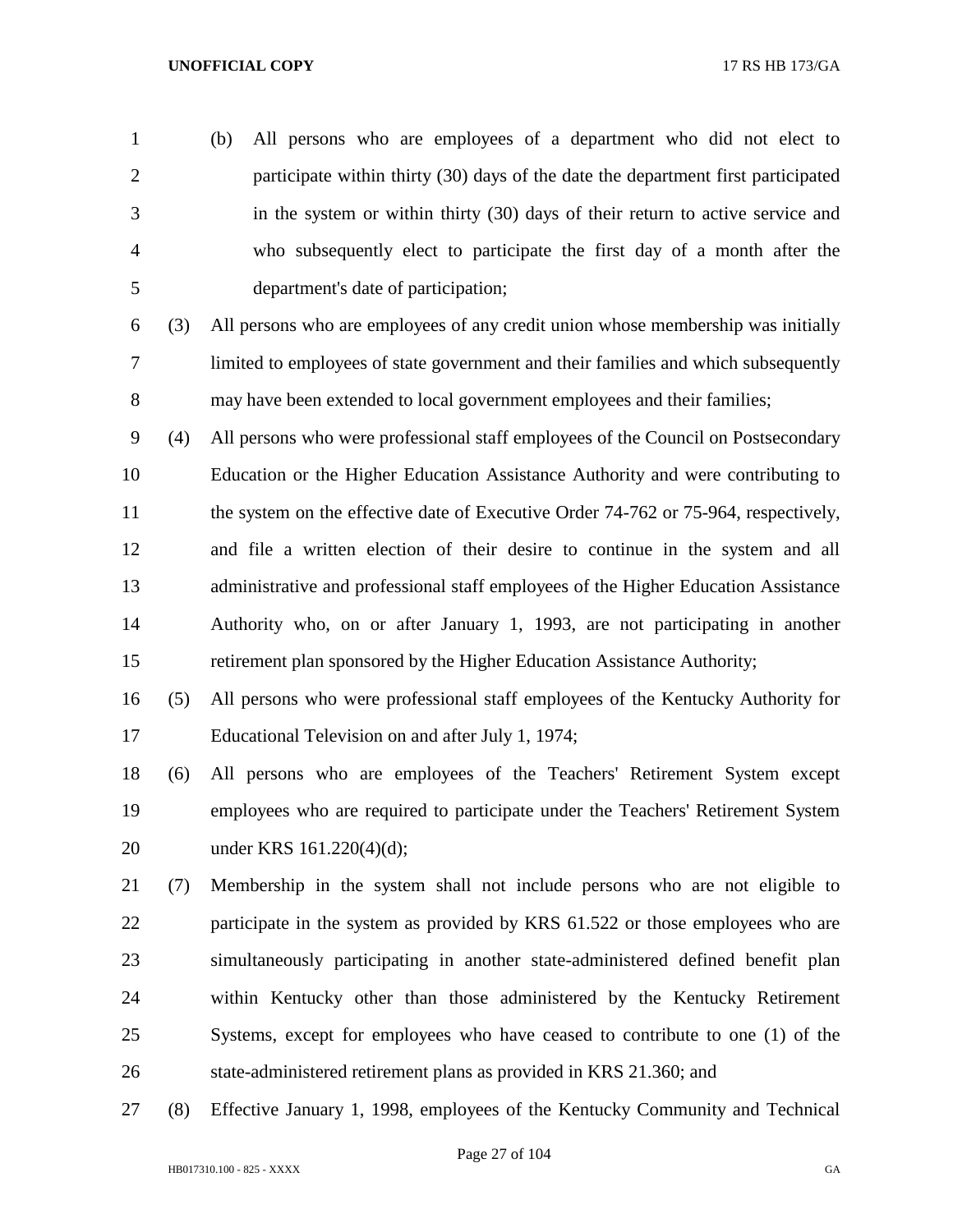College System who were previously contributing members and are not required to participate in the Teachers' Retirement System as a member; employees who were previously contributing members transferred from the former Cabinet for Workforce Development as provided in KRS 164.5805(1)(a) and who have not exercised the option to participate in the new Kentucky Community and Technical College personnel system as provided in KRS 164.5805(1)(e); and new employees as of July 1, 1997, who are not eligible under the Teachers' Retirement System or who are not contributing to an optional retirement plan established by the board of regents for the Kentucky Community and Technical College System.

10 Section 6. KRS 61.526 is amended to read as follows:

 (1) Each employee on becoming a member of the Kentucky Employees Retirement 12 System *may*[shall have on] file in the retirement office, in the form as the board may prescribe, a statement of facts pertaining to the member. The statement shall include a record of military service, previous employment with the employer, and such other information as the system may require.

 (2) If the records of the Personnel Cabinet or the department employing the member during the time the service was rendered do not substantiate the statement of service, the member shall be notified of any discrepancy. The member shall be advised that he has the responsibility of supplying verification of any unsubstantiated service.

 (3) At the request of the member, or the beneficiary if the member is deceased, the executive director shall arrange a time and place to receive additional information in regard to the unverified service. After filing the request, the member or the beneficiary if the member is deceased, shall have a reasonable time but no more than six (6) months to present the additional information to substantiate the unverified service.

(4) The system may at any time conduct an audit of the employing department pursuant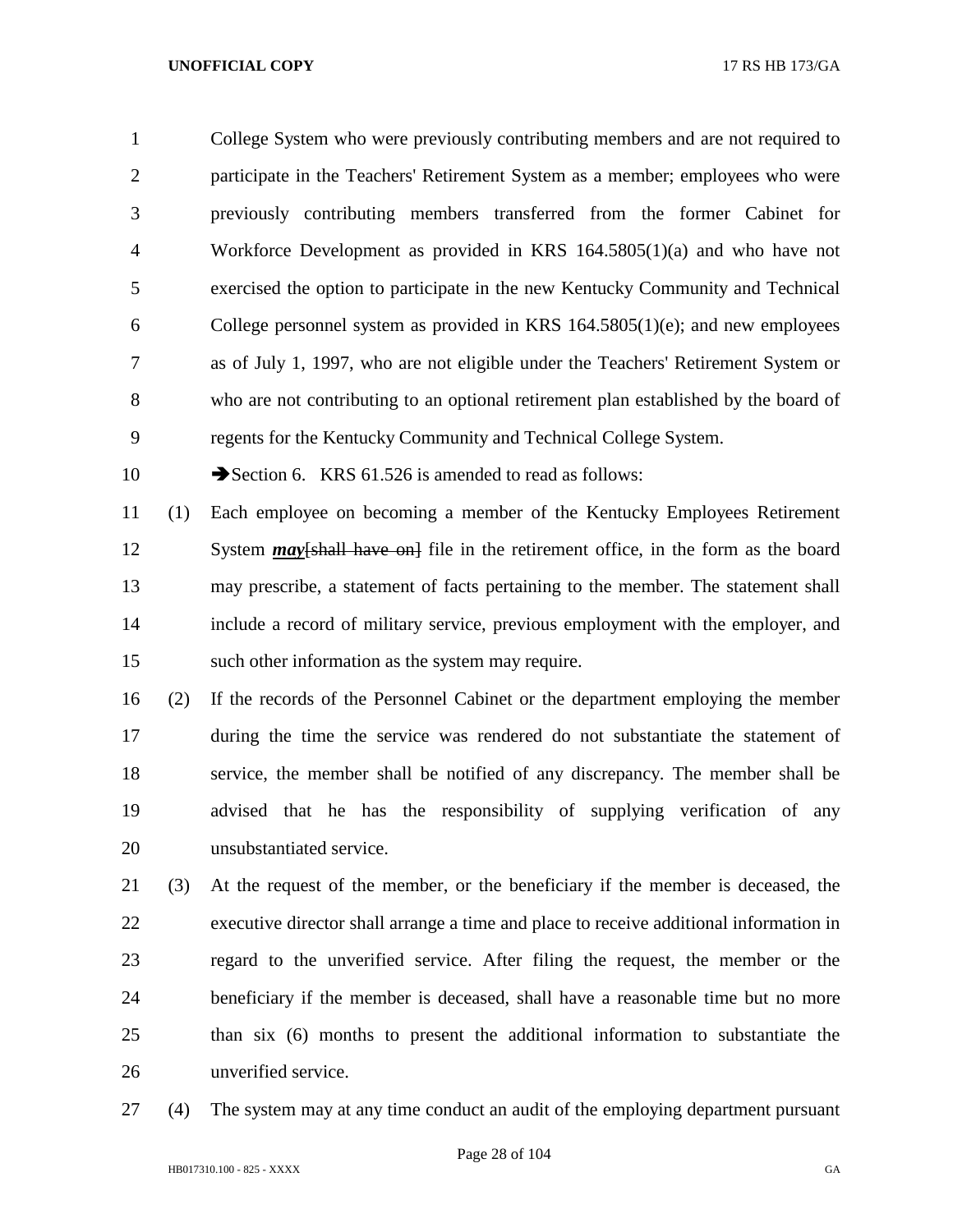| $\mathbf{1}$   |     |                                                                               |    | to KRS 61.675.                                                                        |  |  |
|----------------|-----|-------------------------------------------------------------------------------|----|---------------------------------------------------------------------------------------|--|--|
| $\overline{2}$ | (5) | The system may allow a member to retire or obtain a refund without the member |    |                                                                                       |  |  |
| 3              |     |                                                                               |    | submitting a statement of facts pertaining to the member as described by this         |  |  |
| $\overline{4}$ |     | section.                                                                      |    |                                                                                       |  |  |
| 5              |     |                                                                               |    | Section 7. KRS 61.542 is amended to read as follows:                                  |  |  |
| 6              | (1) |                                                                               |    | Prior to the first day of the month in which the member receives his or her first     |  |  |
| 7              |     |                                                                               |    | retirement allowance and prior to the member filing a notification of retirement or a |  |  |
| 8              |     |                                                                               |    | request for refund:                                                                   |  |  |
| 9              |     | (a)                                                                           |    | Each member may designate on the form prescribed by the board a principal             |  |  |
| 10             |     |                                                                               |    | beneficiary and contingent beneficiary for his or her account. The principal          |  |  |
| 11             |     |                                                                               |    | beneficiary or contingent beneficiary designated by the member shall be:              |  |  |
| 12             |     |                                                                               | 1. | One $(1)$ or more persons; or                                                         |  |  |
| 13             |     |                                                                               | 2. | The member's estate; or                                                               |  |  |
| 14             |     |                                                                               | 3. | A trust;                                                                              |  |  |
| 15             |     | (b)                                                                           |    | If multiple persons are designated as provided by paragraph (a)1. of this             |  |  |
| 16             |     |                                                                               |    | subsection, the member shall indicate the percentage of total benefits each           |  |  |
| 17             |     |                                                                               |    | person is to receive.                                                                 |  |  |
| 18             |     |                                                                               | 1. | If percentages are not indicated, payments will be disbursed equally to               |  |  |
| 19             |     |                                                                               |    | the named beneficiaries.                                                              |  |  |
| 20             |     |                                                                               | 2. | If the percentages indicated do not total one hundred percent (100%),                 |  |  |
| 21             |     |                                                                               |    | each beneficiary shall receive an increased or decreased percentage                   |  |  |
| 22             |     |                                                                               |    | which is proportional to the percentage allotted him or her by the                    |  |  |
| 23             |     |                                                                               |    | member.                                                                               |  |  |
| 24             |     |                                                                               | 3. | If any of the multiple beneficiaries die prior to the member's death, the             |  |  |
| 25             |     |                                                                               |    | remaining beneficiaries shall be entitled to the deceased beneficiary's               |  |  |
| 26             |     |                                                                               |    | percentage of the total benefits, and each shall receive a percentage of              |  |  |
| 27             |     |                                                                               |    | the deceased's share which is equal to the percentage allotted them by                |  |  |

Page 29 of 104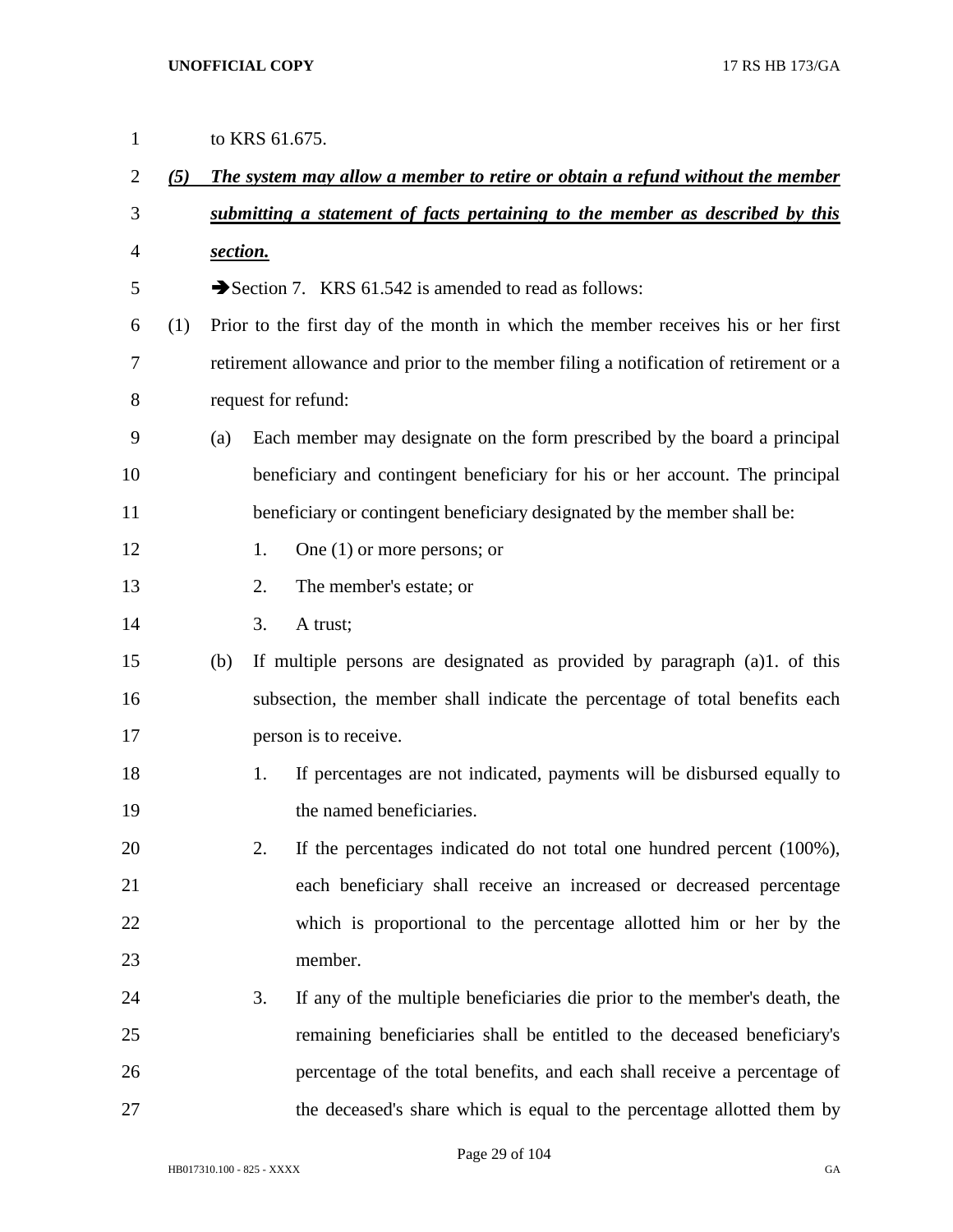| 1              |     | the member; [ and]                                                                                |
|----------------|-----|---------------------------------------------------------------------------------------------------|
| $\overline{2}$ | (c) | The principal and contingent beneficiary designation established by the                           |
| 3              |     | member pursuant to paragraph (a) of this subsection shall remain in full force                    |
| $\overline{4}$ |     | and effect until changed by the member, except:                                                   |
| 5              |     | A final divorce decree terminates an ex-spouse's status as beneficiary,<br>1.                     |
| 6              |     | unless the member has on file in the retirement office a beneficiary                              |
| 7              |     | designation that redesignates the ex-spouse as beneficiary subsequent to                          |
| 8              |     | the issuance of the divorce decree;                                                               |
| 9              |     | 2.<br>If a beneficiary or beneficiaries are convicted of any crime which                          |
| 10             |     | prohibits that person or persons from receiving the benefits under KRS                            |
| 11             |     | 381.280, the beneficiary or beneficiaries shall not be eligible for any of                        |
| 12             |     | the benefits and the remaining beneficiary or beneficiaries or, if none,                          |
| 13             |     | the member's estate, shall become the beneficiary; and                                            |
| 14             |     | When a notification of retirement has been filed at the retirement office,<br>3.                  |
| 15             |     | the designation of beneficiary on the notification of retirement, which                           |
| 16             |     | shall be one (1) person, his estate, or a trust, shall supersede the                              |
| 17             |     | designation of all previous beneficiaries, unless the notification of                             |
| 18             |     | retirement is withdrawn, invalid, or voided. If the notification of                               |
| 19             |     | retirement is withdrawn, invalid, or voided, the prior beneficiary                                |
| 20             |     | designation on file with the system shall remain in full force and effect                         |
| 21             |     | until changed by the member; and                                                                  |
| 22             |     | When a request for refund has been filed at the retirement office, the<br>H.                      |
| 23             |     | member's estate shall become the member's beneficiary if the member                               |
| 24             |     | dies.                                                                                             |
| 25             | (d) | <i>Except as provided by paragraph <math>(c)</math>3. of this subsection, if the member fails</i> |
| 26             |     | to designate a beneficiary for his or her account or if the beneficiary                           |
| 27             |     | designation is determined to be void by the system, the member's estate shall                     |

Page 30 of 104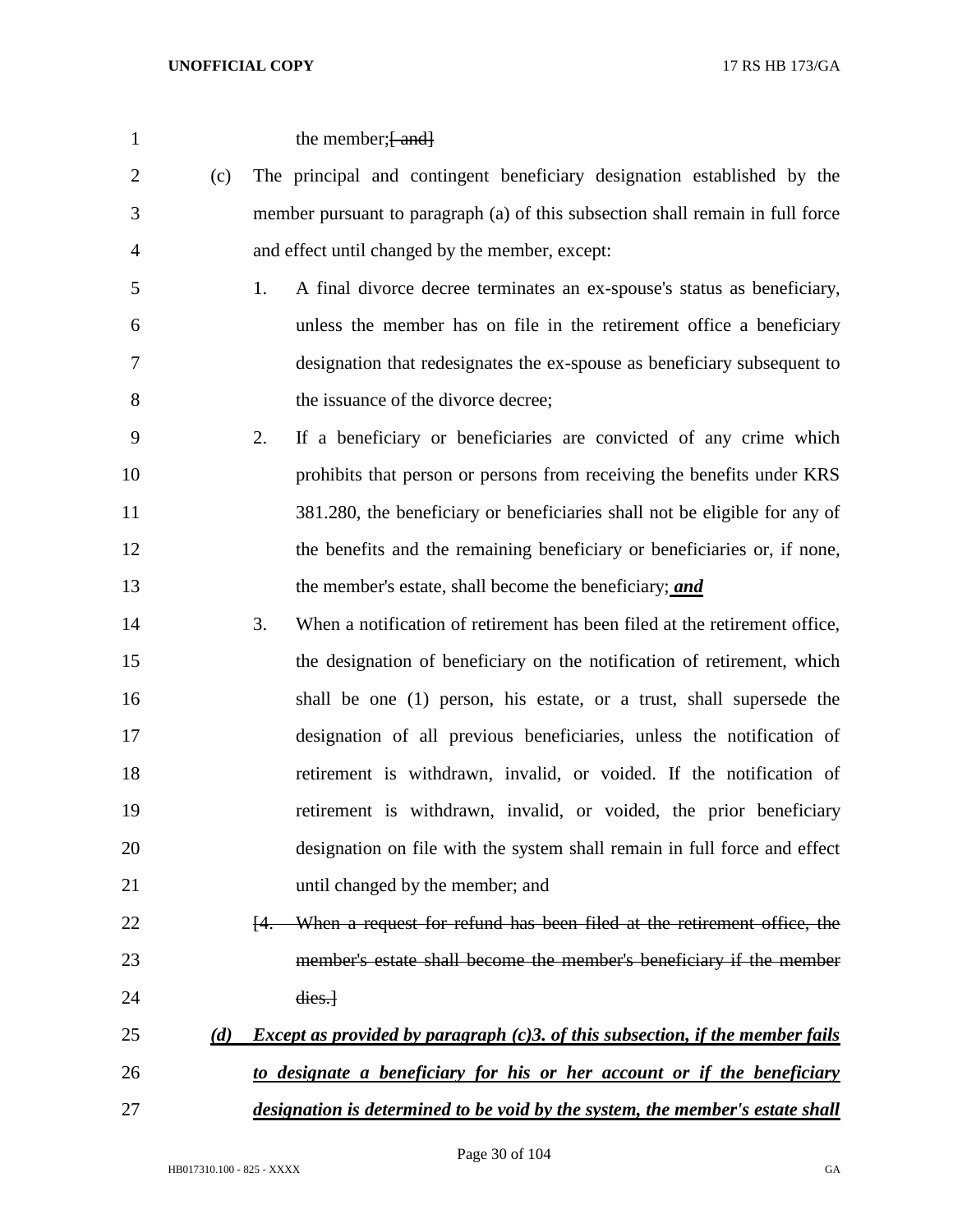| $\mathbf{1}$ |     |     | become the beneficiary.                                                                 |  |  |
|--------------|-----|-----|-----------------------------------------------------------------------------------------|--|--|
| 2            | (2) |     | If the member dies prior to the first day of the month in which the member would        |  |  |
| 3            |     |     | have received his or her first retirement allowance and prior to filing a notification  |  |  |
| 4            |     |     | of retirement or a request for refund, any retirement benefits shall be payable to the  |  |  |
| 5            |     |     | principal beneficiary, except that:                                                     |  |  |
| 6            |     | (a) | If the death of the principal beneficiary or beneficiaries precedes the death of        |  |  |
| 7            |     |     | the member, or if the principal beneficiary is terminated by a divorce decree,          |  |  |
| 8            |     |     | the contingent beneficiary or beneficiaries become the principal beneficiary or         |  |  |
| 9            |     |     | beneficiaries;                                                                          |  |  |
| 10           |     | (b) | If the principal beneficiary is one (1) person and is the member's spouse and           |  |  |
| 11           |     |     | they are divorced on the date of the member's death, the contingent beneficiary         |  |  |
| 12           |     |     | or beneficiaries become the principal beneficiary or beneficiaries;                     |  |  |
| 13           |     | (c) | If the member is survived by his principal beneficiary or beneficiaries who             |  |  |
| 14           |     |     | subsequently die prior to having on file at the retirement office the necessary         |  |  |
| 15           |     |     | forms prescribed under authority of KRS 61.590, the contingent beneficiary              |  |  |
| 16           |     |     | shall become the principal beneficiary or beneficiaries; and                            |  |  |
| 17           |     | (d) | If the deaths of all the principal beneficiaries and all of the contingent              |  |  |
| 18           |     |     | beneficiaries precede the death of the member, the estate of the member                 |  |  |
| 19           |     |     | becomes the beneficiary.                                                                |  |  |
| 20           | (3) |     | Prior to the first day of the month in which the member would have received his or      |  |  |
| 21           |     |     | her first retirement allowance, a monthly benefit payable for life shall not be offered |  |  |
| 22           |     |     | if the beneficiary designated under subsection (1) of this section is more than one     |  |  |
| 23           |     |     | (1) person, the member's estate, or a trust.                                            |  |  |
| 24           | (4) |     | When a notification of retirement has been filed at the retirement office:              |  |  |
| 25           |     | (a) | The designation of beneficiary on the notification of retirement shall                  |  |  |
| 26           |     |     | supersede the designation of all previous beneficiaries;                                |  |  |
| 27           |     | (b) | The beneficiary designated by the member on the member's notification of                |  |  |

Page 31 of 104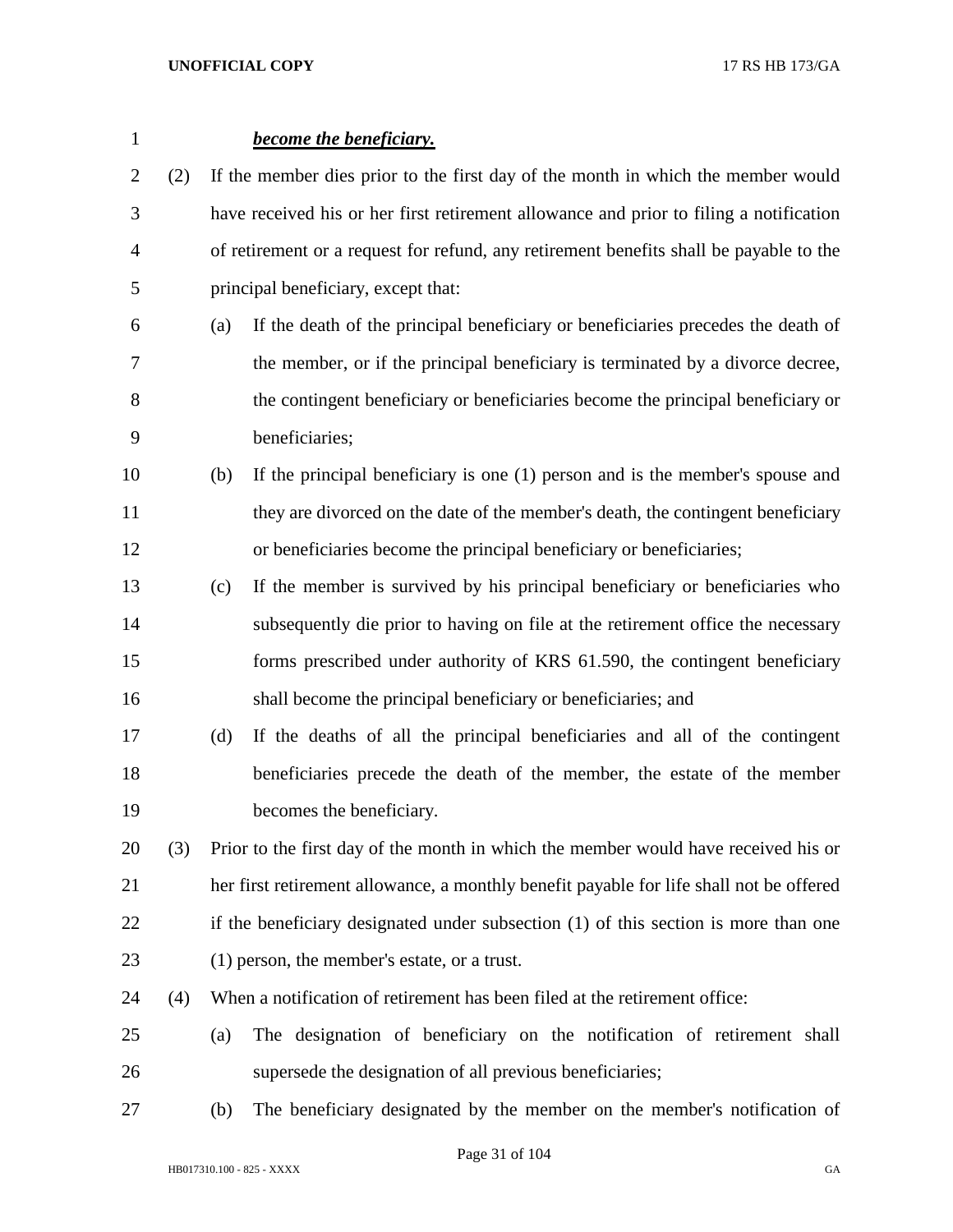| $\mathbf{1}$   |     |     | retirement shall be one (1) person, the member's estate, or a trust; and                    |
|----------------|-----|-----|---------------------------------------------------------------------------------------------|
| $\overline{2}$ |     | (c) | If the death of the beneficiary named on the notification of retirement precedes            |
| 3              |     |     | the first day of the month in which the member receives his or her first                    |
| 4              |     |     | retirement allowance, the member may designate another beneficiary on the                   |
| 5              |     |     | member's notification of retirement.                                                        |
| 6              | (5) |     | <b>On or</b> after the first day of the month in which the member receives his or her first |
| 7              |     |     | retirement allowance and subsequent thereto, the [a] member shall not have the              |
| 8              |     |     | right to change his beneficiary, except that:                                               |
| 9              |     | (a) | The estate of the retired member becomes the beneficiary if the date of death               |
| 10             |     |     | of the beneficiary precedes or coincides with the date of death of the retired              |
| 11             |     |     | member;                                                                                     |
| 12             |     | (b) | The estate of the retired member becomes the beneficiary if the retired                     |
| 13             |     |     | member had designated a person as beneficiary who was the spouse or who                     |
| 14             |     |     | later married the member and they were divorced on the date of the retired                  |
| 15             |     |     | member's death. An ex-spouse who was the named beneficiary on the                           |
| 16             |     |     | member's notification of retirement shall be reinstated as the member's                     |
| 17             |     |     | beneficiary for the payment options provided by KRS $61.635(2)$ , $(3)$ , $(4)$ , and       |
| 18             |     |     | (8)(b) if they are remarried to each other as of the date of the retired member's           |
| 19             |     |     | death; and                                                                                  |
| 20             |     | (c) | The estate of the member shall not receive monthly payments if the member                   |
| 21             |     |     | selected one $(1)$ of the payment options provided by KRS $61.635(2)$ , $(3)$ , $(4)$ ,     |
| 22             |     |     | and $(8)(b)$ .                                                                              |
| 23             | (6) |     | Following cessation of membership as provided by KRS 61.535, no beneficiary                 |
| 24             |     |     | designation in one (1) account shall be effective for any new retirement account            |
| 25             |     |     | established pursuant to KRS 61.637 or 61.680. If the member fails to designate a            |
| 26             |     |     | <b>beneficiary for his or her new retirement account or if the beneficiary</b>              |
| 27             |     |     | designation is determined to be void by the system, the member's estate shall               |

Page 32 of 104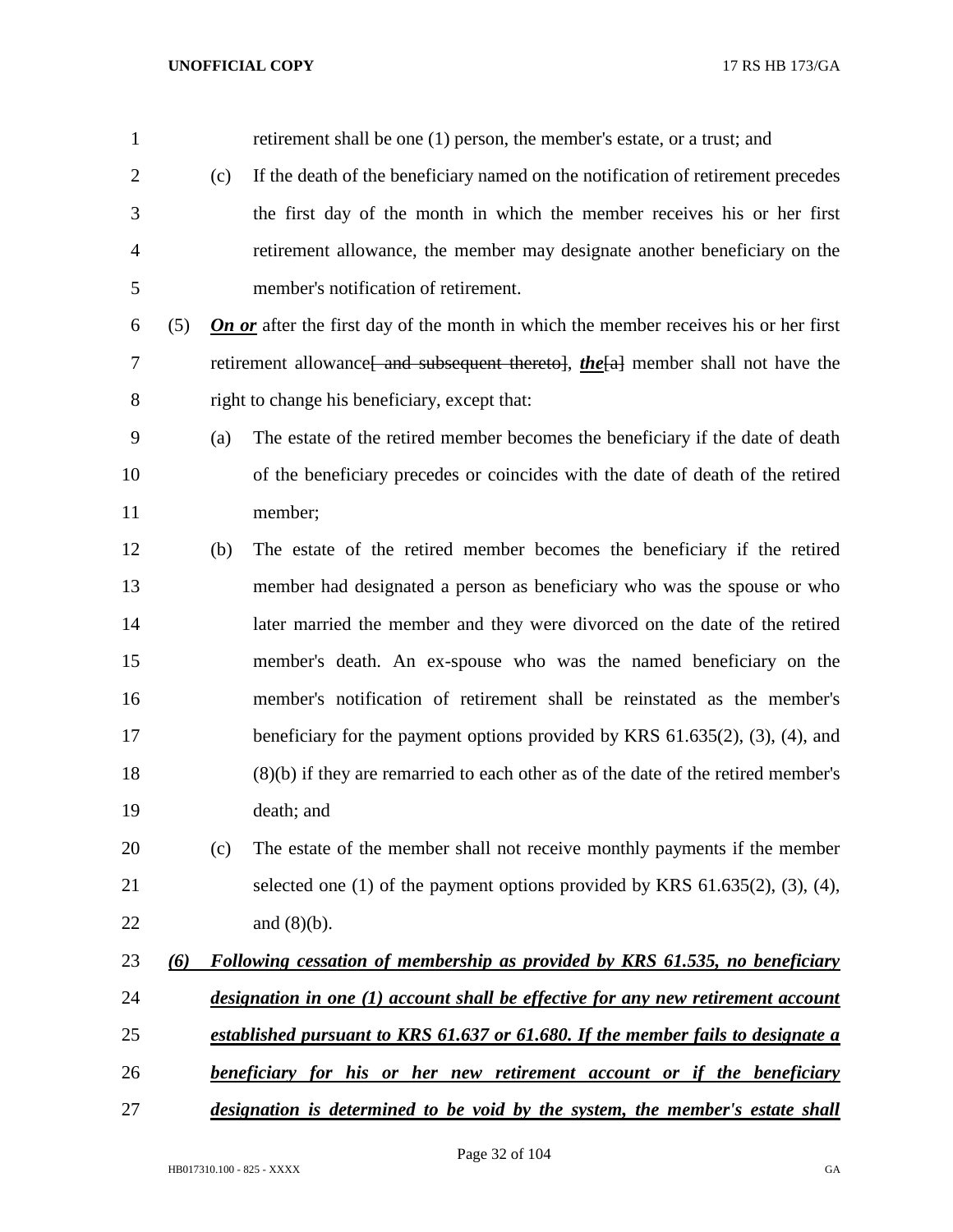| $\mathbf{1}$   |     | become the beneficiary.                                                                |
|----------------|-----|----------------------------------------------------------------------------------------|
| $\overline{c}$ |     | Section 8. KRS $61.545$ is amended to read as follows:                                 |
| 3              | (1) | The board shall determine by appropriate administrative regulations how much           |
| $\overline{4}$ |     | service in any year is the equivalent of a year of service credit and how much         |
| 5              |     | service in any calendar month is the equivalent of a month of service credit. It shall |
| 6              |     | not allow credit for more than one (1) year of service for all service rendered in any |
| 7              |     | period of twelve (12) consecutive months except as provided in KRS 61.546 and in       |
| 8              |     | subsection $(2)$ of this section.                                                      |
| 9              | (2) | Employees participating in one (1) of the state-administered retirement<br>(a)         |
| 10             |     | systems who are or have been employed by a school board participating in the           |
| 11             |     | County Employees Retirement System, a state-operated school under KRS                  |
| 12             |     | Chapter 167, a participating community action agency, or a Kentucky                    |
| 13             |     | institution of higher education which participates in the Kentucky Employees           |
| 14             |     | Retirement System, and who receive service credit for less than twelve (12)            |
| 15             |     | months each year, may purchase the additional months of service credit                 |
| 16             |     | needed to total one (1) year of service credit except the amount purchased             |
| 17             |     | shall not exceed three (3) months. The employee may purchase the service               |
| 18             |     | credit by paying the retirement system a delayed contribution payment <i>in</i>        |
| 19             |     | <i>accordance with the payment options and restrictions established by</i>             |
| 20             |     | subsection (14) of Section 9 of this Act. Employees who have service credit            |
| 21             |     | prior to July 1, 1992, or their employers, the state-operated school under KRS         |
| 22             |     | Chapter 167, the Kentucky institution of higher education, or the school board         |
| 23             |     | may purchase service credit on behalf of the employee for previous years by            |
| 24             |     | paying the retirement system the delayed contribution payment <i>in accordance</i>     |
| 25             |     | with the payment options and restrictions established by subsection (14) of            |
| 26             |     | <b>Section 9 of this Act.</b>                                                          |

(b) The cost of service under this subsection may be paid by both the employer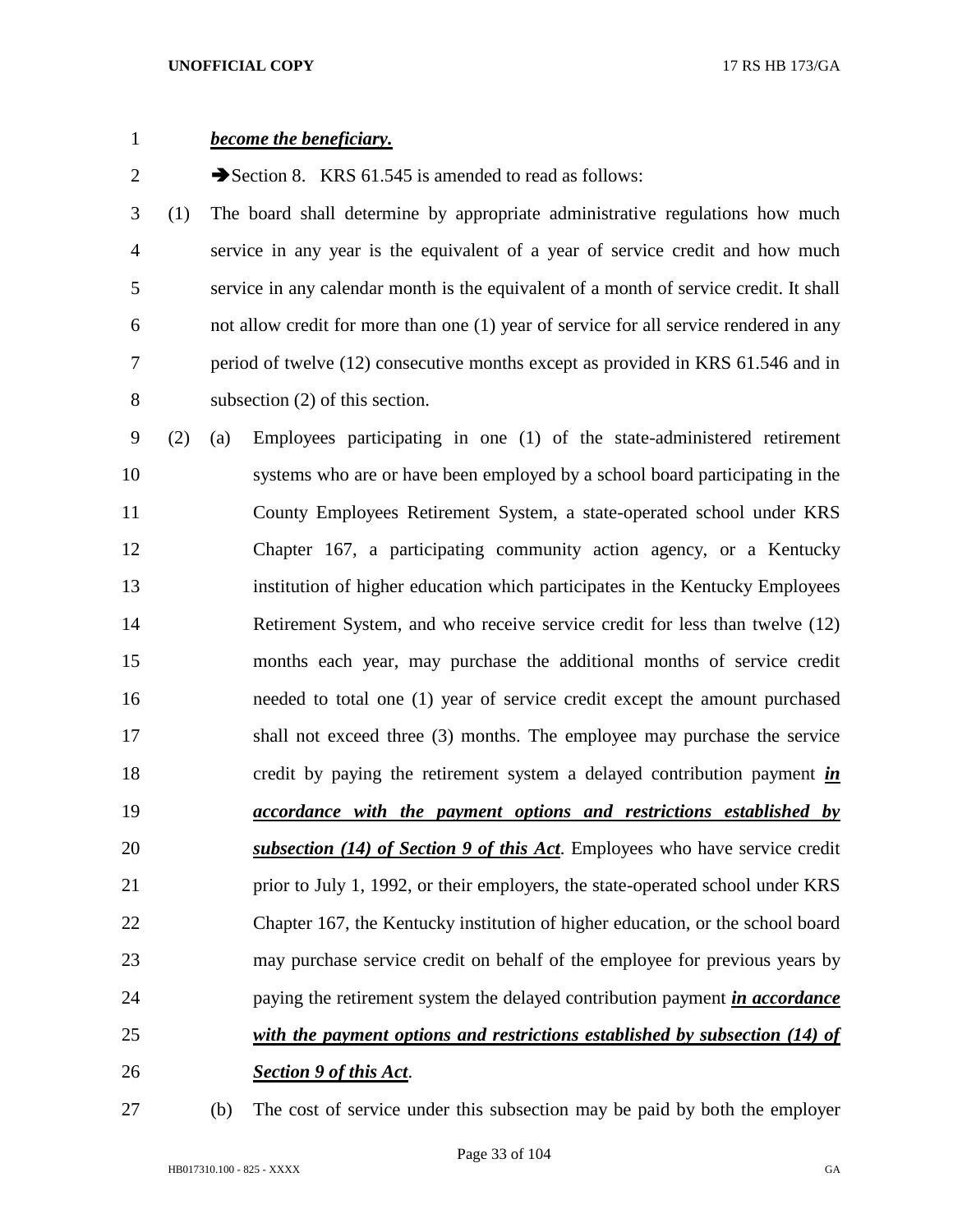and employee. The employer shall pay fifty percent (50%) of the cost and the employee shall pay fifty percent (50%) of the cost. The payment by the employer shall not be deposited to the member's account. Service credit shall not be credited to the member's account until both the employer's and employee's payment are received by the retirement system.

- (c) If the employee has purchased service credit under this subsection based on months reported by the employer for the fiscal year, and an audit of the employee's account reduces the number of months of service credit for which the employee is eligible to no fewer than nine (9) months, the employee shall retain credit for the months purchased unless the employee is ineligible for any service in the fiscal year. The employee shall be eligible to purchase the 12 additional months under this subsection to total one (1) year.
- (d) This subsection shall not apply to members who begin participating in the systems administered by Kentucky Retirement Systems on or after January 1, 2014.
- (3) (a) [An employee who is simultaneously eligible for membership in more 17 than one (1) retirement system administered by the Kentucky Retirement 18 Systems may, at his option, choose to participate in only one (1) of those systems. The choice, once made, shall remain in effect so long as the employee is eligible for membership in more than one (1) system.
- 21 (b) If *an* [the] employee participates in more than one (1) of the retirement systems administered by the Kentucky Retirement Systems, the employee's service credit shall be divided between each system determined by dividing the employee's creditable compensation in each system by the employee's total creditable compensation in all systems.
- 26 *(b)* $\{\leftrightarrow\}$  If *an* $\{\leftrightarrow\}$  employee earns creditable compensation in both a hazardous position, as defined by KRS 61.592, and a nonhazardous position, the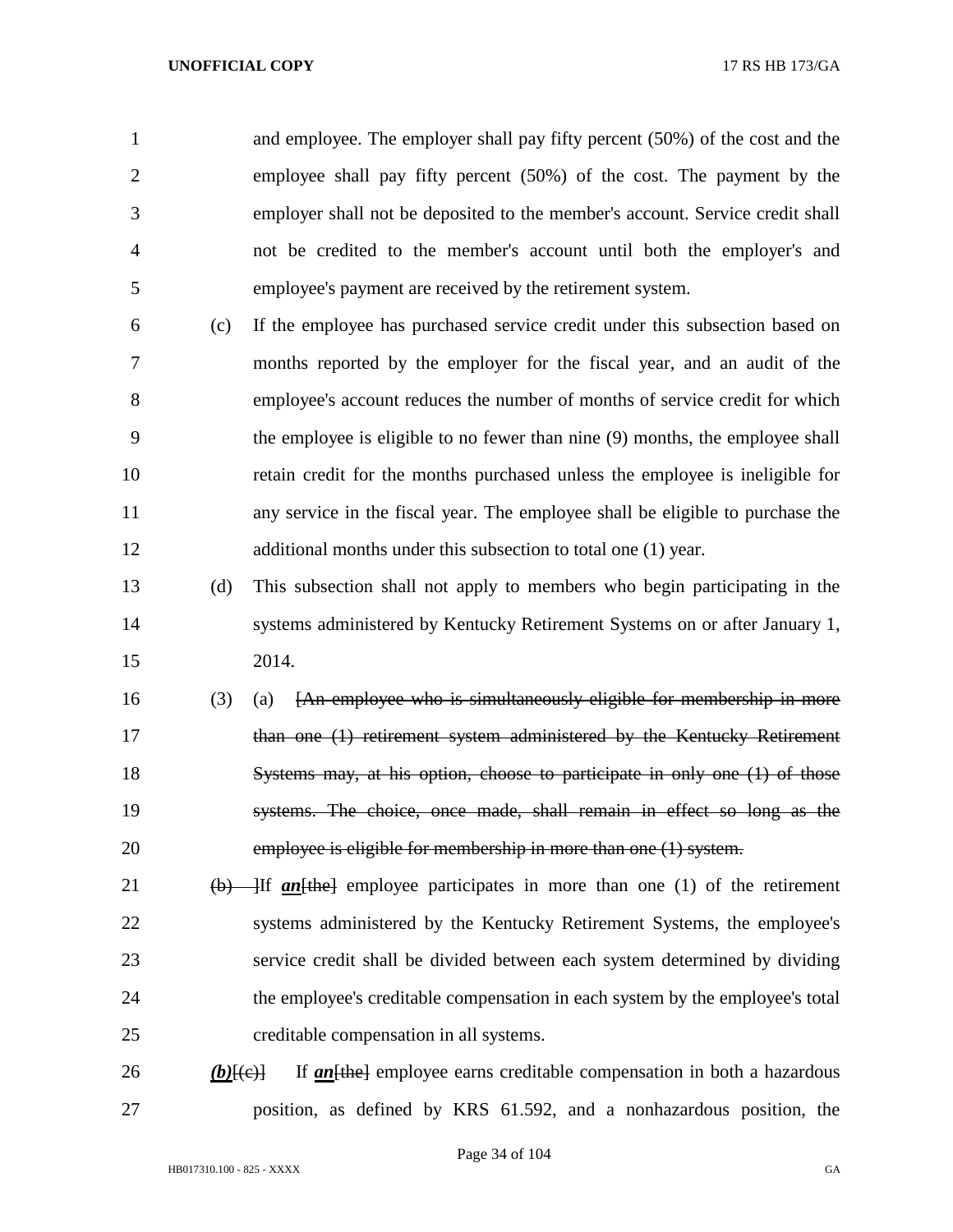| 1              |     |     | employee's service credit shall be divided between the employee's hazardous      |
|----------------|-----|-----|----------------------------------------------------------------------------------|
| $\overline{2}$ |     |     | and nonhazardous positions determined by dividing the employee's creditable      |
| 3              |     |     | compensation in the hazardous and nonhazardous positions by the employee's       |
| $\overline{4}$ |     |     | combined hazardous and nonhazardous creditable compensation.                     |
| 5              |     |     | Section 9. KRS $61.552$ is amended to read as follows:                           |
| 6              | (1) | (a) | Any employee participating in one (1) of the state-administered retirement       |
| 7              |     |     | systems who has been refunded his accumulated account balance under the          |
| 8              |     |     | provisions of KRS 16.645(21), 61.625, or 78.545(15), thereby losing service      |
| 9              |     |     | credit, may regain the credit by paying to the system from which he received     |
| 10             |     |     | the refund or refunds the amount or amounts refunded with interest at a rate     |
| 11             |     |     | determined by the board of the respective retirement system. The payment,        |
| 12             |     |     | including interest as determined by the board, shall be deposited to the         |
| 13             |     |     | member's account and considered as accumulated contributions of the              |
| 14             |     |     | individual member. The payments shall not be picked up, as described in KRS      |
| 15             |     |     | $61.560(4)$ , by the employer.                                                   |
| 16             |     | (b) | Service purchased under this subsection shall not be used in determining a       |
| 17             |     |     | retirement allowance until the member has accrued at least six (6) months        |
| 18             |     |     | of service credit in a state-administered retirement system, excluding the       |
| 19             |     |     | service purchased under this subsection. If the member does not accrue at        |
| 20             |     |     | <u>least six (6) months of service credit in a state-administered retirement</u> |
| 21             |     |     | system, excluding service purchased under this subsection, then the              |
| 22             |     |     | payment plus interest as provided in KRS 61.575 shall be refunded upon           |
| 23             |     |     | retirement, death, or written request following termination of employment.       |
| 24             |     |     | The service requirement shall be waived if the member dies or becomes            |
| 25             |     |     | <u>disabled as provided for by KRS 16.582, 61.600, or 61.621.</u>                |
| 26             |     | (c) | Service purchased under this subsection on or after January 1, 2014, shall not   |
| 27             |     |     | be used to determine the member's participation date in the system.              |

Page 35 of 104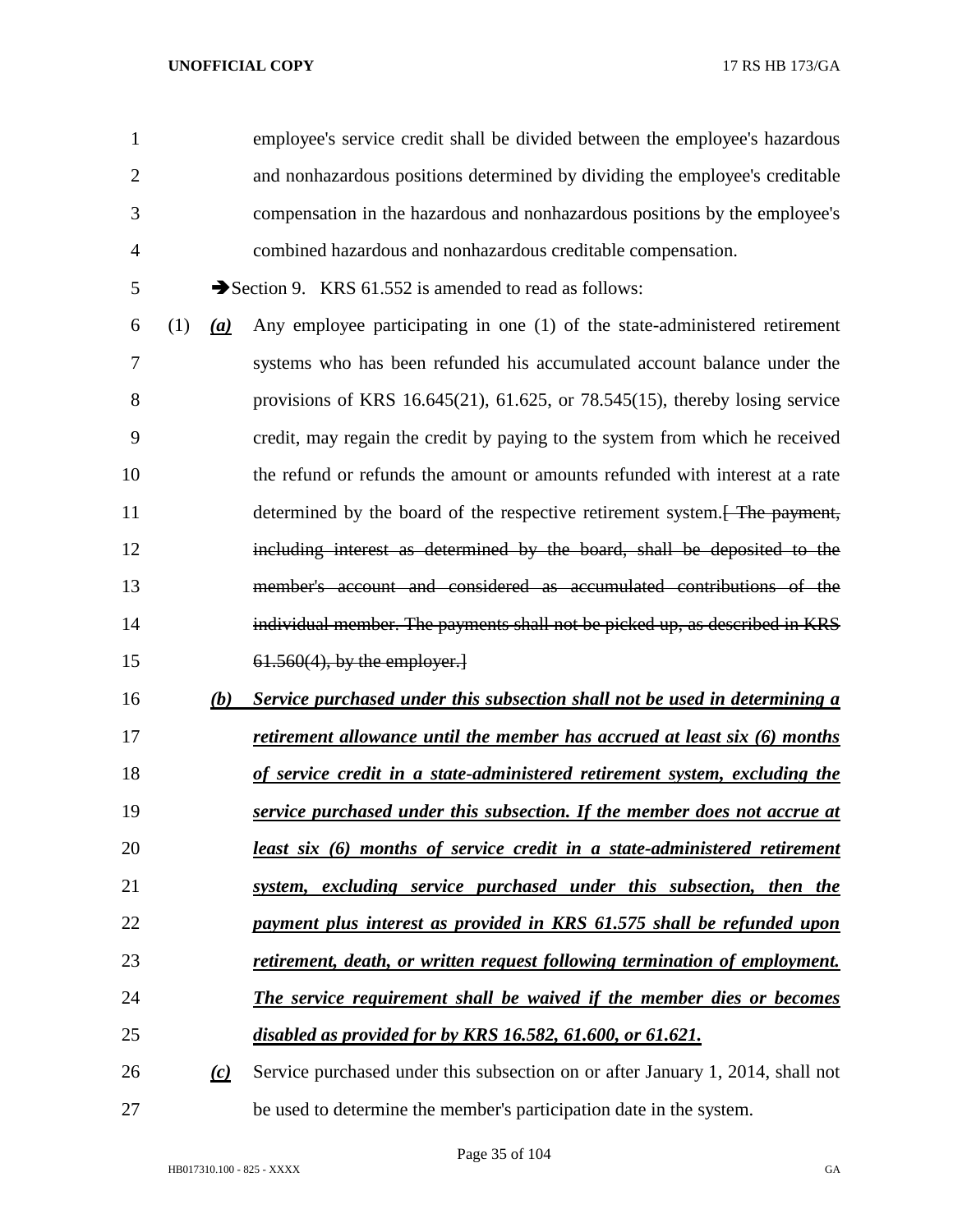(2) Any employee participating in one (1) of the retirement systems administered by Kentucky Retirement Systems, who has at least forty-eight (48) months of service if age sixty-five (65) or at least sixty (60) months of service if under age sixty-five (65) in the systems administered by the Kentucky Retirement Systems, and who did not elect membership in the County Employees Retirement System, as provided in KRS 78.540(2), may *purchase service*[obtain] credit in the County Employees Retirement System for [prior service and for current service by paying to the County 8 Employees Retirement System a delayed contribution payment for lthe service he would have received had he elected membership.[ The delayed contribution payment shall not be picked up, as described in KRS 61.560(4), by the employer. Payment may be by lump sum or the employee may pay by increments.]

 (3) Any employee participating in one (1) of the retirement systems administered by 13 Kentucky Retirement Systems, who has at least forty-eight (48) months of service if age sixty-five (65) or at least sixty (60) months of service if under age sixty-five (65) in the systems administered by the Kentucky Retirement Systems, and who did not elect membership in the Kentucky Employees Retirement System, as provided 17 in KRS 61.525(2), may *purchase service* [obtain] credit in the Kentucky Employees 18 Retirement System for <del>[prior service and for current service by paying to the system</del> 19 a delayed contribution payment for lthe service he would have received had he 20 elected membership.<del>[ The delayed contribution payment shall not be picked up, as</del> described in KRS 61.560(4), by the employer. Payment may be by lump sum or the 22 employee may pay by increments.

 (4) An employee participating in one (1) of the retirement systems administered by 24 Kentucky Retirement Systems, who has at least forty-eight (48) months of service if age sixty-five (65) or at least sixty (60) months of service if under age sixty-five (65) in the systems administered by the Kentucky Retirement Systems, may *purchase service* [obtain] credit in the Kentucky Employees Retirement System for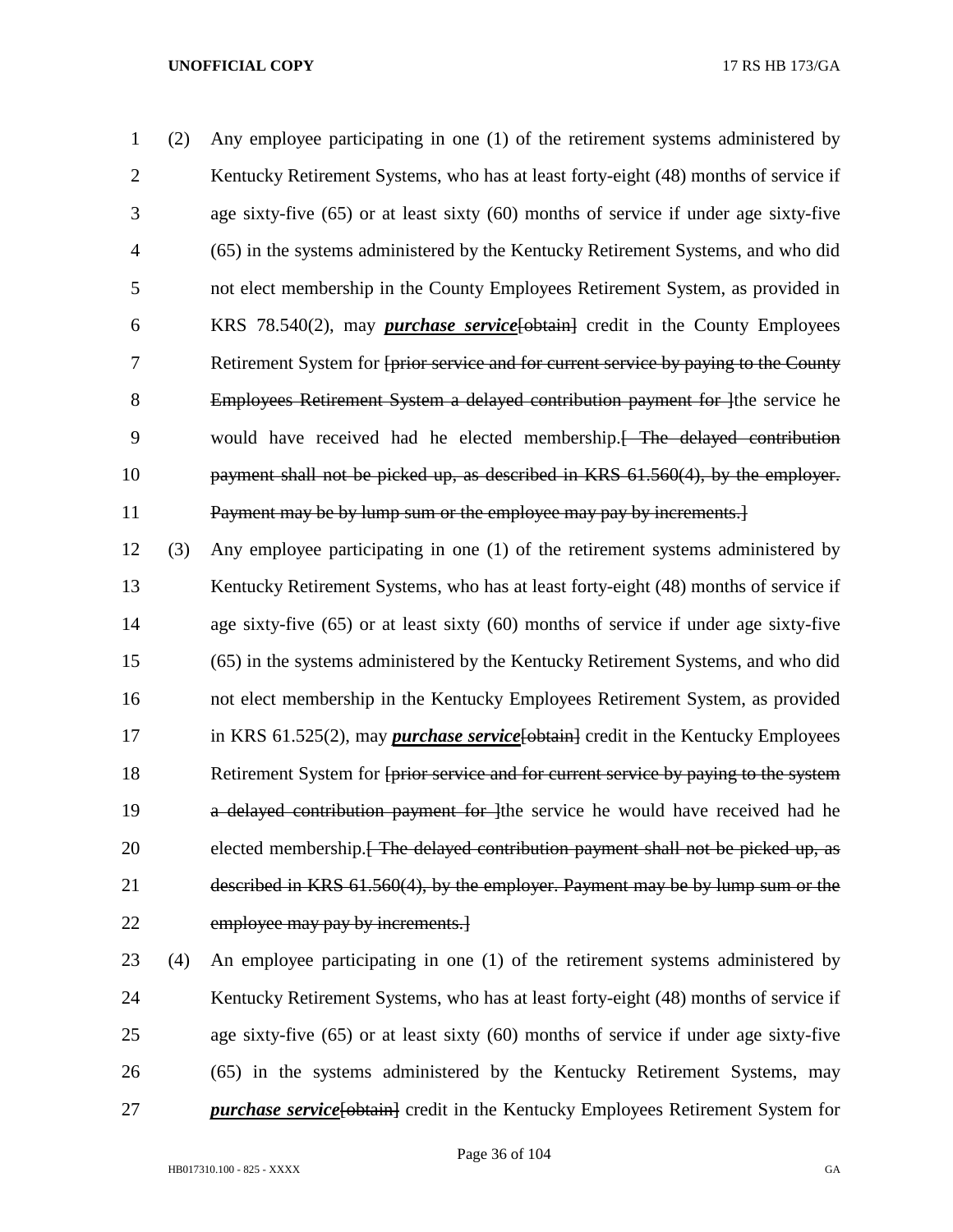*Eurrent Service between July 1, 1956, and the effective date of participation of his* 2 department by paying to the system a delayed contribution payment for the service he would have received had his department participated on July 1, 1956. The delayed contribution payment shall not be picked up, as described in KRS 61.560(4), by the employer. Payment may be by lump sum or the employee may pay by increments].

 (5) (a) An employee participating in one (1) of the retirement systems administered by Kentucky Retirement Systems, who has at least forty-eight (48) months of service if age sixty-five (65) or at least sixty (60) months of service if under age sixty-five (65) in the systems administered by the Kentucky Retirement 11 Systems, may *purchase service* [- obtain] credit in the County Employees 12 Retirement System for <del>[current ]</del>service between July 1, 1958, and the 13 effective date of participation of his county by paying to the County Employees Retirement System a delayed contribution payment for the service he would have received had his county participated on July 1, 1958. The delayed contribution payment shall not be picked up, as described in KRS 17 61.560(4), by the employer.

 (b) An employee participating in one (1) of the retirement systems administered by Kentucky Retirement Systems, who has at least forty-eight (48) months of service if age sixty-five (65) or at least sixty (60) months of service if under age sixty-five (65) in the systems administered by Kentucky Retirement 22 Systems may *purchase service* [obtain] credit for the period of his service with an area development district created pursuant to KRS 147A.050 or with a business development corporation created pursuant to KRS 155.001 to 155.230 if that service was not covered by a state-administered retirement system. [The member shall pay to the retirement system in which he participates a delayed contribution payment, as determined by the board's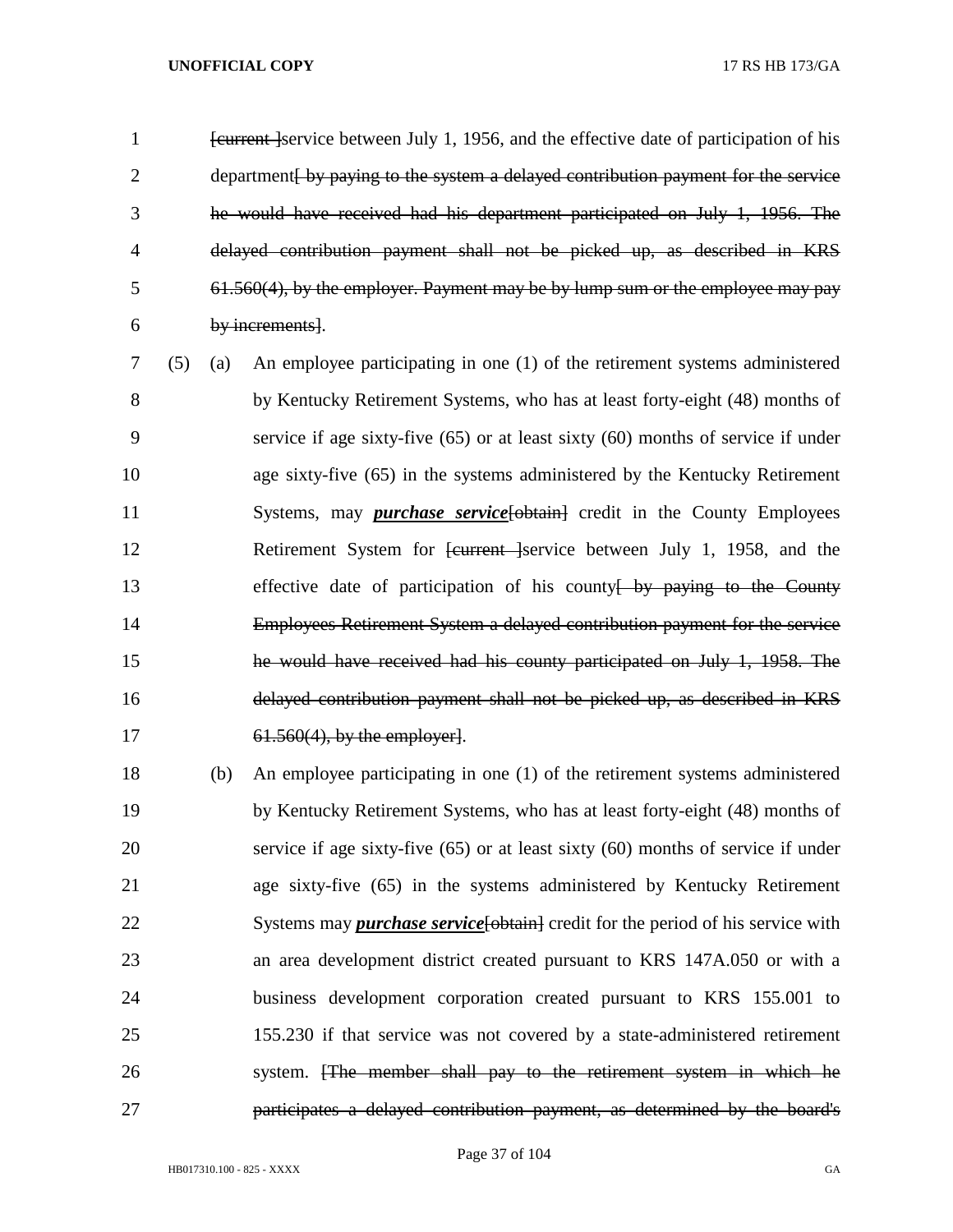1 actuary. The employee may obtain credit for employment with a business development corporation only if the Kentucky Retirement Systems receives a favorable private letter ruling from the United States Internal Revenue Service or a favorable opinion letter from the United States Department of Labor.[ Payment may be by lump sum or the employee may pay by increments.]

 (6) [After August 1, 2000, service credit obtained under the subsections of this section which do not require the employee to have a minimum number of years of service credit to be eligible to make a purchase shall be disallowed and the recontribution of refund, including interest as determined by the board or other payment, if any, shall 10 be paid to the member if the member does not obtain for service performed six  $(6)$  months' additional current service credit in one (1) of the state-administered retirement systems. The service requirement shall be waived if the member dies or becomes disabled as provided for by KRS 16.582 or 61.600.

- 14 (7) The *member* [members] shall not receive [benefit of ]service *credit* for the same period of time in *which the member has service credit in one (1) of the systems administered by Kentucky Retirement Systems or* another public defined benefit retirement fund.
- *(7)*[(8)] Any employee participating in one (1) of the retirement systems administered by Kentucky Retirement Systems who has at least forty-eight (48) months' service if age sixty-five (65) or at least sixty (60) months' service if under age sixty-five (65) in the retirement systems administered by the Kentucky Retirement Systems, who formerly worked for a state university in a *nonteaching* position which would have qualified as a regular full-time position had the university been a participating department, and who did not participate in a defined benefit retirement program at the university*,* may *purchase service*[obtain] credit *in any of the systems administered by Kentucky Retirement Systems in which the employee is a*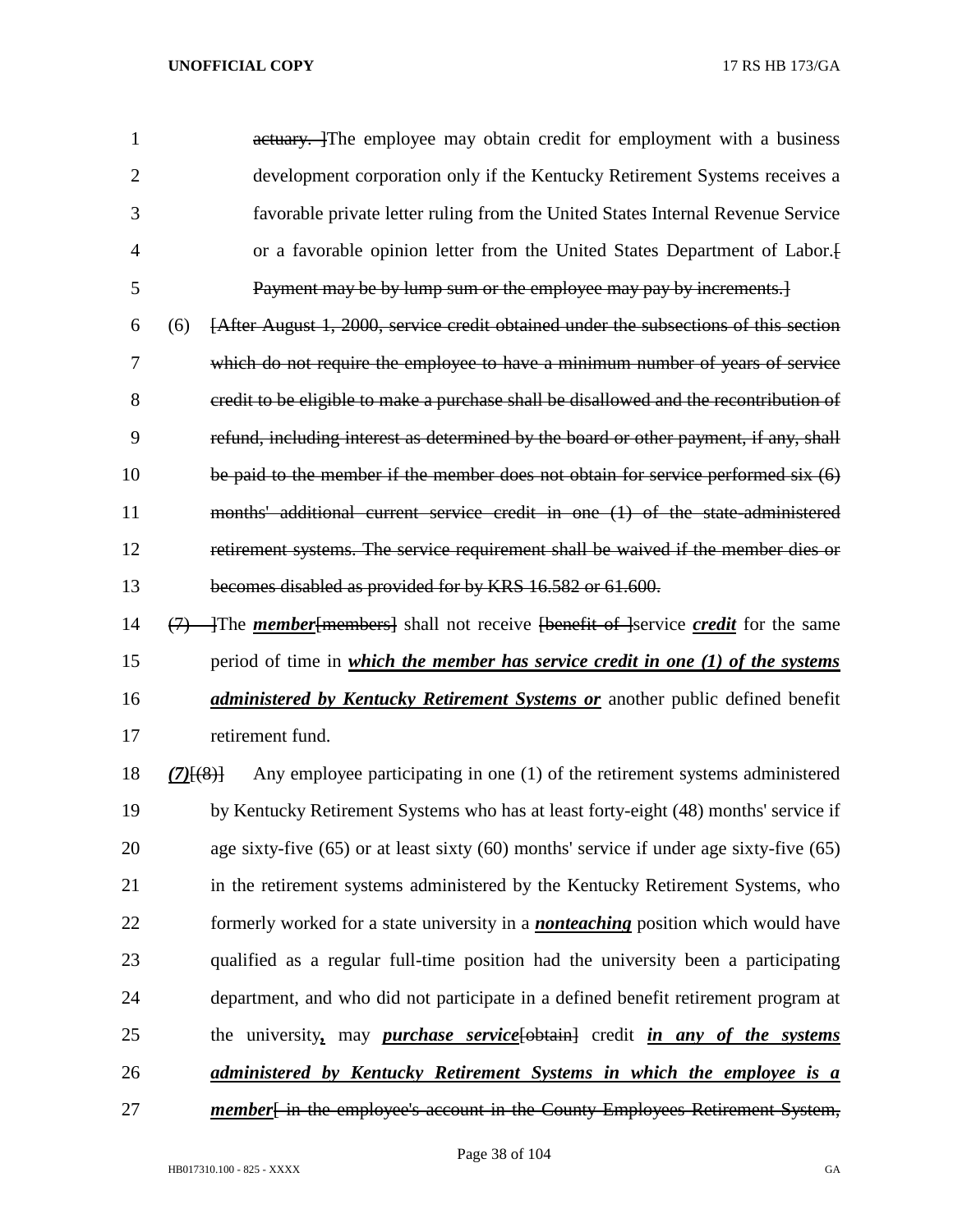the Kentucky Employees Retirement System, or the State Police Retirement System for prior and current service by paying either retirement system a delayed contribution payment] for the service he would have received had his period of university employment been covered by the County Employees *Retirement System*, 5 Kentucky Employees Retirement System, or State Police Retirement System. The delayed contribution payment shall not be picked up, as described in KRS 61.560(4), by the employer. Payment may be by lump sum, or the employee may pay by increments.]

- *(8)*[(9)] (a) Effective August 1, 1980, any county participating in the County Employees Retirement System may purchase current service, between July 1, 1958, and participation date of the county, for present employees of the county 12 who have obtained coverage under KRS 78.540(2);
- (b) Effective July 1, 1973, any department participating in the Kentucky Employees Retirement System may purchase current service between July 1, 1956, and participation date of the department, for present employees of the department who were employees on the participation date of the department 17 and elected coverage under KRS 61.525(2);
- (c) Cost of the service credit purchased under this subsection shall be determined by computing the discounted value of the additional service credit based on an actuarial formula recommended by the board's consulting actuary and approved by the board. A department shall make payment for the service credit within the same fiscal year in which the option is elected. The county shall establish a payment schedule subject to approval by the board for payment of the service credit. The maximum period allowed in a payment schedule shall be ten (10) years with interest at the rate actuarially assumed by the board; however, a shorter period is desirable and the board may approve any schedule provided it is not longer than a ten (10) year period;

Page 39 of 104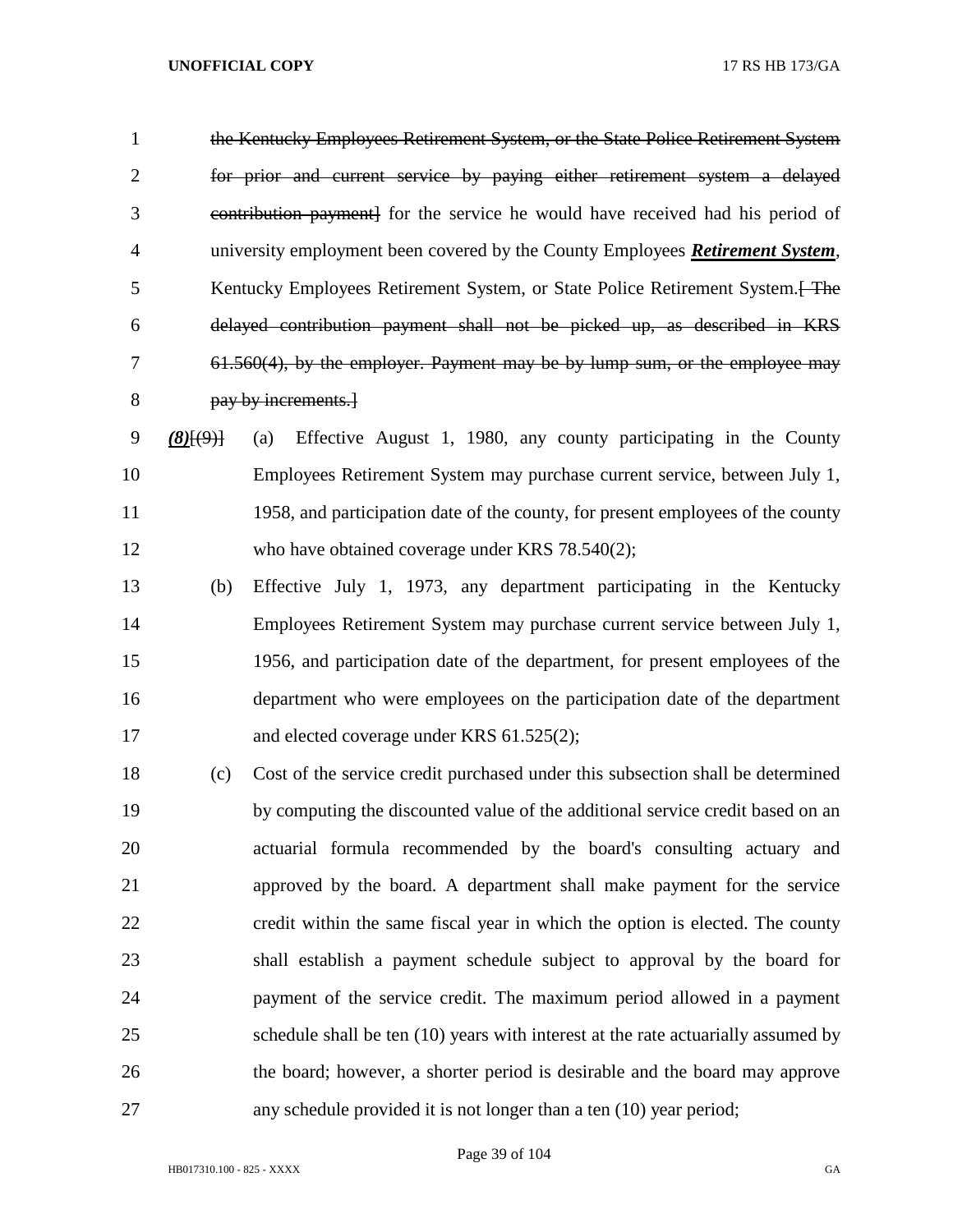(d) If a county or department elects the provisions of this subsection, any present employee who would be eligible to receive service credit under the provisions of this subsection and has purchased service credit under subsection (4) or (5) of this section shall have his payment for the service credit refunded with interest at the rate paid under KRS 61.575 or 78.640;

 (e) Any payments made by a county or department under this subsection shall be deposited to the retirement allowance account of the proper retirement system and these funds shall not be considered accumulated contributions of the individual members.

 *(9)*[(10)] Interest paid by a member of the Kentucky Employees Retirement System, County Employees Retirement System, or State Police Retirement System under 12 this section or other similar statutes under KRS 16.505 to 16.652, 61.510 to 61.705, or 78.510 to 78.852 prior to June 19, 1976, shall be credited to the individual member's account in the appropriate retirement system and considered as accumulated contributions of the member.

 *(10)*[(11)] Employees who served as assistants to officers and employees of the General Assembly who have at least forty-eight (48) months of service if age sixty-five (65) or at least sixty (60) months of service if under age sixty-five (65) in the systems administered by Kentucky Retirement Systems and who were unable to acquire service under KRS 61.510(20) may purchase credit for the service performed after 21 January 1, 1960.<del>[ Service credit under this section shall be obtained by the payment</del> of a delayed contribution which shall not be picked up by the employer as described 23 in KRS 61.560(4).

 *(11)*[(12)] (a) Effective August 1, 1988, any employee participating in one (1) of the retirement systems administered by Kentucky Retirement Systems who has at least forty-eight (48) months of service if age sixty-five (65) or at least sixty (60) months of service if under age sixty-five (65) in the systems administered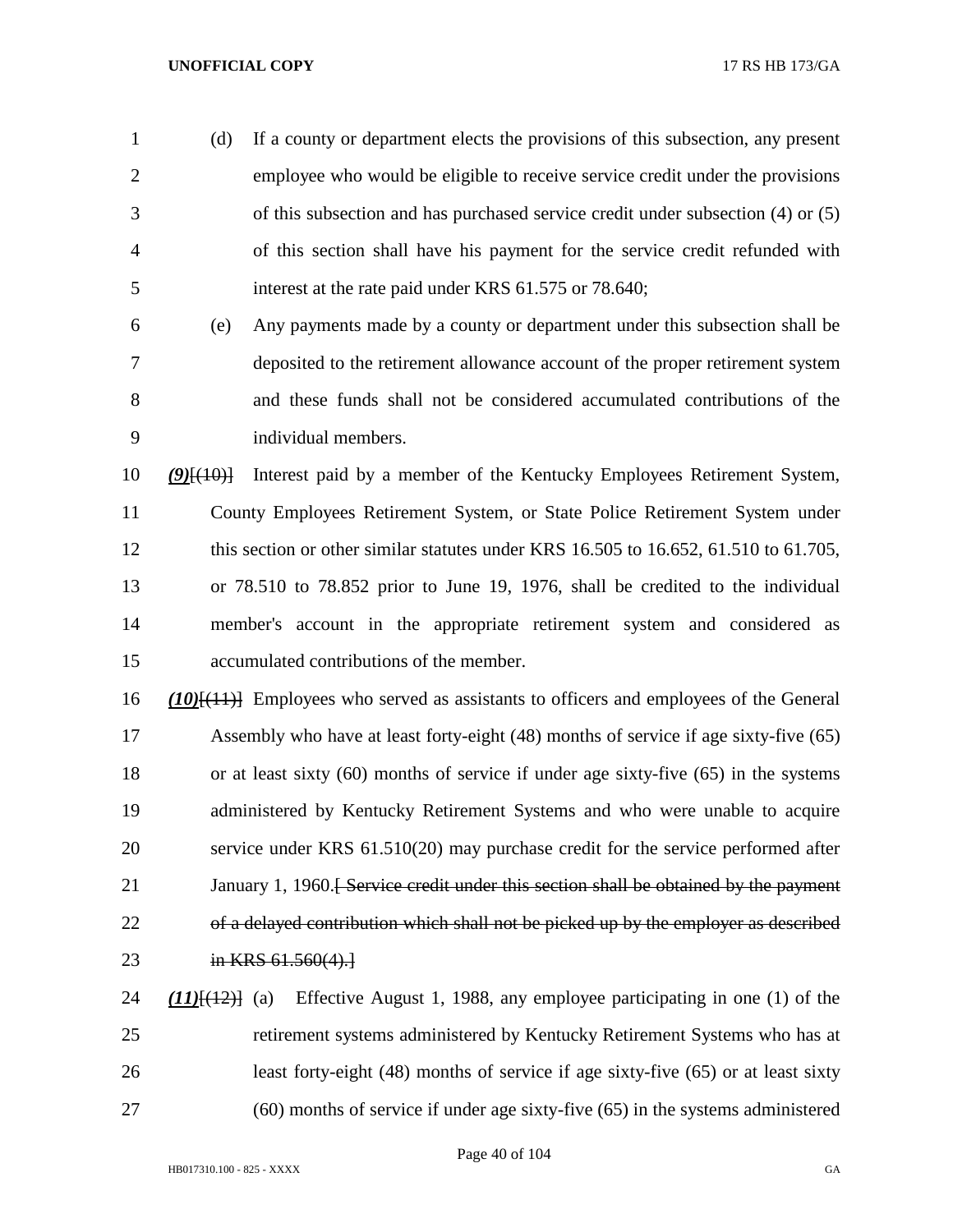| $\mathbf{1}$   |     | by Kentucky Retirement Systems may purchase service credit for interim,                                 |
|----------------|-----|---------------------------------------------------------------------------------------------------------|
| $\overline{2}$ |     | seasonal, emergency, <del>[or ]</del> temporary <del>[ employment], <i>probationary</i>,</del> or part- |
| 3              |     | time employment averaging one hundred (100) or more hours of work per                                   |
| 4              |     | month on a calendar or fiscal year basis. If the average number of hours of                             |
| 5              |     | work is less than one hundred (100) per month, the member shall be allowed                              |
| 6              |     | credit only for those months he receives creditable compensation for one                                |
| 7              |     | hundred $(100)$ or more hours of work. The cost will be determined as a                                 |
| 8              |     | delayed contribution payment for the period of time involved, which shall not                           |
| 9              |     | be picked up by the employer as described in KRS 61.560(4).                                             |
| 10             | (b) | Any noncertified employee of a school board who has at least forty-eight (48)                           |
| 11             |     | months of service if age sixty-five (65) or at least sixty (60) months of service                       |
| 12             |     | if under age sixty-five (65) in the systems administered by Kentucky                                    |
| 13             |     | Retirement Systems may purchase service credit in the County Employees                                  |
| 14             |     | <b>Retirement System</b> for part-time employment prior to the 1990-91 school year                      |
| 15             |     | which averaged eighty (80) or more hours of work per month on a calendar or                             |
| 16             |     | fiscal year basis by paying to the County Employees Retirement System a                                 |
| 17             |     | delayed contribution payment. The delayed contribution payment shall not be                             |
| 18             |     | picked up, as described in KRS 78.610(4), by the employer. Payment may be                               |
| 19             |     | by lump sum or the employee may pay by increments]. If the average number                               |
| 20             |     | of hours of work is less than eighty (80) per month, the noncertified employee                          |
| 21             |     | of a school board shall be allowed to <i>purchase service</i> credit only for those                     |
| 22             |     | months he <b>received</b> [receives] creditable compensation for eighty (80) or more                    |
| 23             |     | hours of work. The cost will be determined as a delayed contribution                                    |
| 24             |     | payment, which shall not be picked up by the employer as described in KRS                               |
| 25             |     | $78.610(4)$ .                                                                                           |
| 26             |     | $(13)$ A retired member, who is contributing to one $(1)$ of the state-administered                     |

retirement programs under the provisions of KRS 61.637(1) to (4) and

Page 41 of 104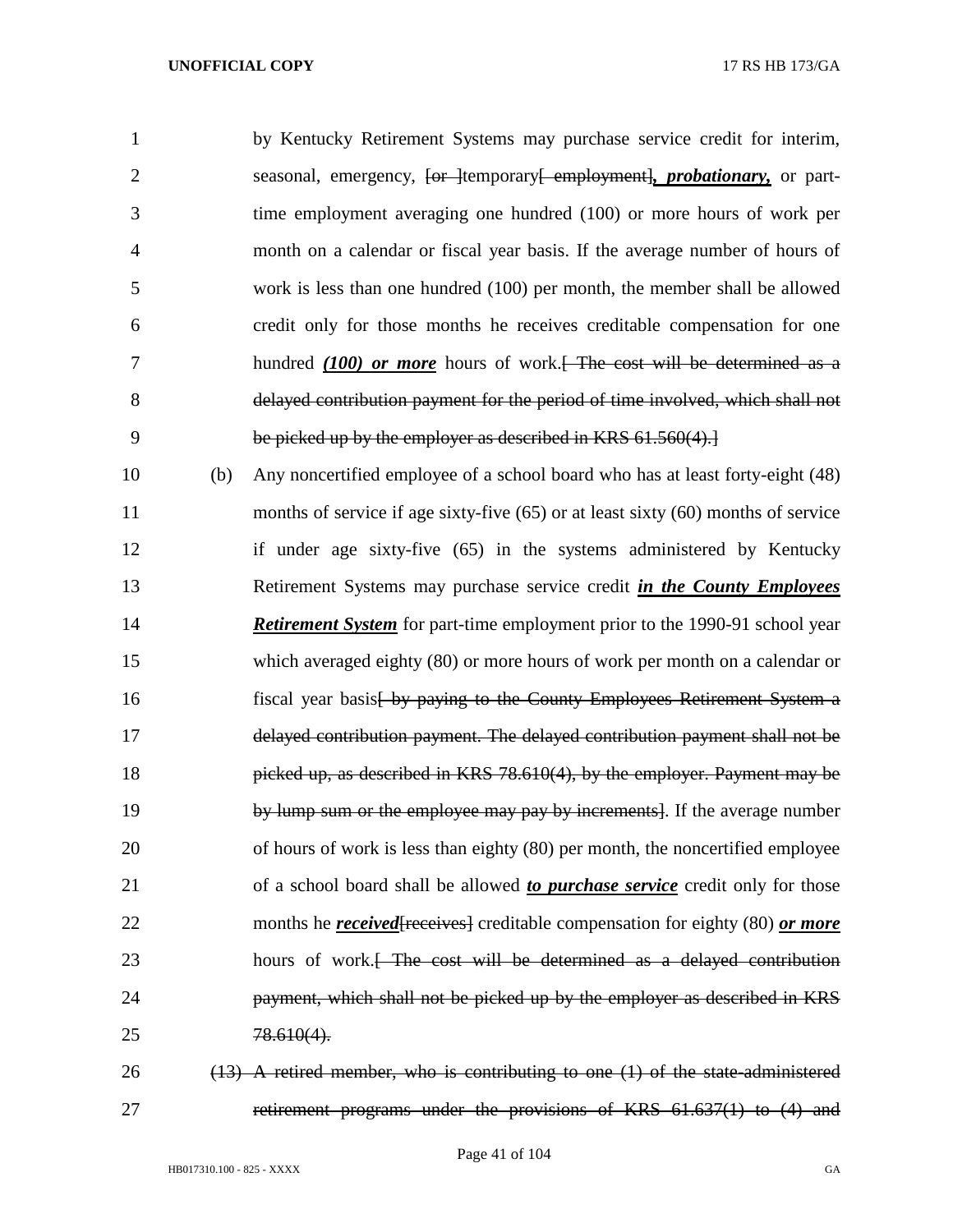| $\mathbf{1}$   | purchases service credit under this section in the system or systems from                      |
|----------------|------------------------------------------------------------------------------------------------|
| $\overline{2}$ | which he is retired, shall have his retirement allowance recomputed:                           |
| 3              | $(a)$ Upon termination from employment, if the member is contributing to the same              |
| 4              | system or systems from which he was retired; or                                                |
| 5              | (b) Upon completion of six (6) months' service credit as required under                        |
| 6              | subsection (6) of this section, if the member is contributing to a system other                |
| 7              | than the system or systems from which he is retired.                                           |
| 8              | $(12)$ [ $(14)$ ] Any employee participating in one (1) of the systems administered by         |
| 9              | Kentucky Retirement Systems who has at least forty-eight (48) months of service if             |
| 10             | age sixty-five (65) or at least sixty (60) months of service if under age sixty-five           |
| 11             | (65) in the systems administered by Kentucky Retirement Systems may <i>purchase</i>            |
| 12             | service [obtain] credit for [prior or current service for ]any period of approved              |
| 13             | educational leave, or for agency-approved leave to work for a work-related labor               |
| 14             | organization if the agency subsequently participated in the County Employees                   |
| 15             | Retirement System [, by paying to the respective retirement system a delayed                   |
| 16             | eontribution payment]. The employee may also <i>purchase service</i> [obtain] credit for       |
| 17             | agency-approved leave to work for a work-related labor organization if the agency              |
| 18             | subsequently participated in the County Employees Retirement System, but only if               |
| 19             | the Kentucky Retirement Systems receives a favorable private letter ruling from the            |
| 20             | United States Internal Revenue Service or a favorable opinion letter from the United           |
| 21             | States Department of Labor. The delayed contribution payment shall not be picked               |
| 22             | up, as described in KRS 61.560(4), by the employer, and shall be deposited to the              |
| 23             | individual member's account].                                                                  |
| 24             | $(13)$ { $(15)$ } Any employee participating in one (1) of the retirement systems administered |
| 25             | by Kentucky Retirement Systems who has at least forty-eight (48) months of service             |

(65) in the systems administered by Kentucky Retirement Systems may *purchase* 

Page 42 of 104

if age sixty-five (65) or at least sixty (60) months of service if under age sixty-five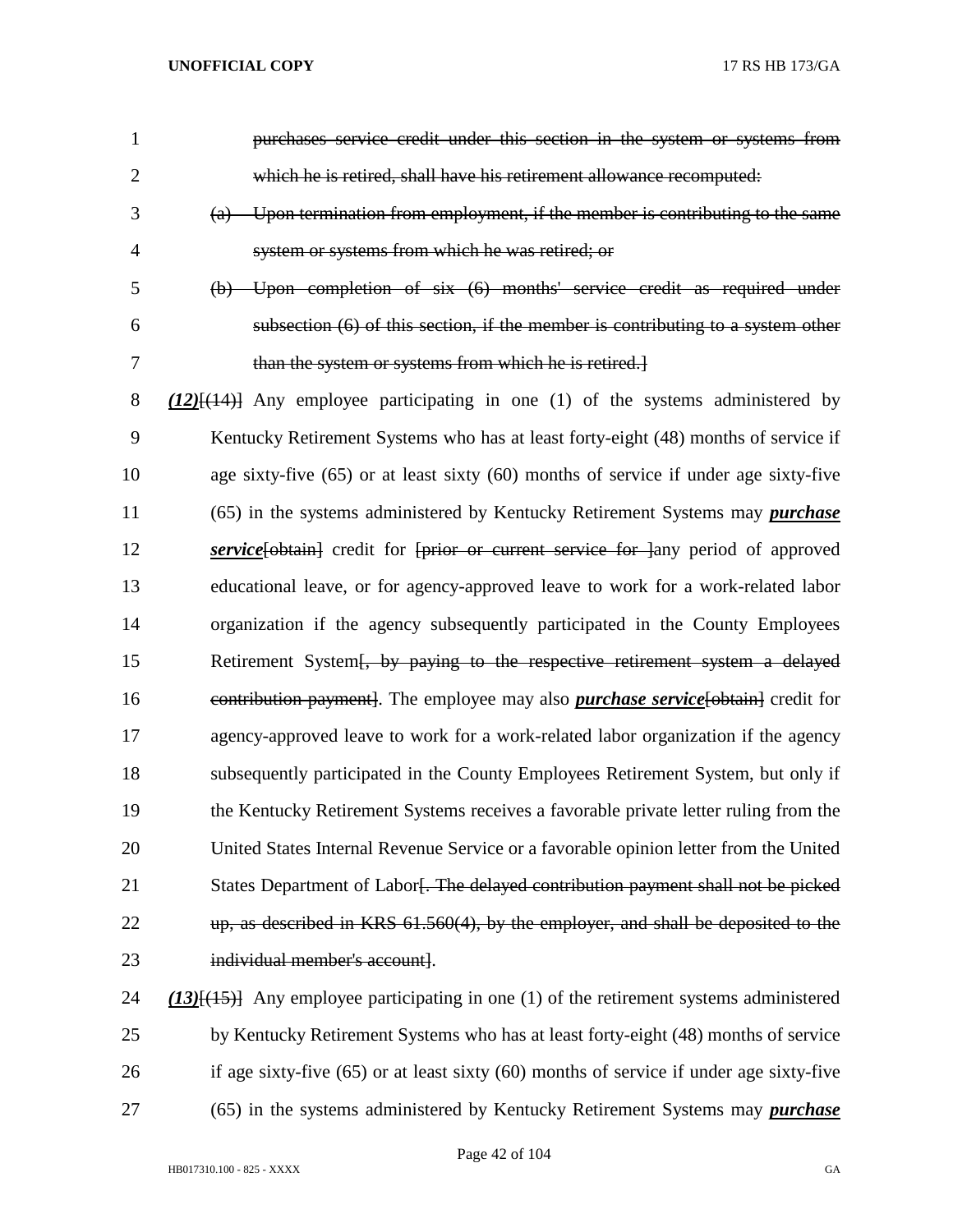| $\mathbf{1}$   | service [obtain] credit for [prior or current service for ]any period of authorized              |
|----------------|--------------------------------------------------------------------------------------------------|
| $\overline{2}$ | maternity leave, unpaid leave authorized under the Federal Family and Medical                    |
| 3              | Leave Act, or for any period of authorized sick leave without pay <del>[, by paying to the</del> |
| 4              | respective retirement system a delayed contribution payment. The delayed                         |
| 5              | contribution payment shall not be picked up, as described in KRS 61.560(4), by the               |
| 6              | employer, and shall be deposited to the individual member's account].                            |
| 7              | $(14)$ [(16)] (a) Any employee participating in one (1) of the retirement systems                |
| 8              | administered by Kentucky Retirement Systems may purchase service credit                          |
| 9              | under any of the provisions of KRS 16.505 to 16.652, 61.510 to 61.705, or                        |
| 10             | 78.510 to 78.852, or as otherwise required by 38 U.S.C. ch. 43, by: [making                      |
| 11             | installment payments in lieu of a lump sum payment.                                              |
| 12             | Making a lump-sum payment on a before-tax basis as provided<br><u><i>I</i>.</u> $[(a)]$          |
| 13             | in subparagraph 3. of this paragraph, or on an after-tax basis if the                            |
| 14             | <u>employee is purchasing service credit under subsection (1) or (20) of</u>                     |
| 15             | this section, service available pursuant to 38 U.S.C. ch. 43 not                                 |
| 16             | otherwise provided for in this section, or grandfathered service as                              |
| 17             | defined in paragraph (b) of this subsection;                                                     |
| 18             | <b>Entering into an agreement to purchase service credit through an</b><br>2.                    |
| 19             | installment purchase of service agreement with the systems as                                    |
| 20             | provided by paragraph $(c)$ of this subsection:                                                  |
| 21             | On a before-tax basis in which the service is purchased pursuant<br>$\mathbf{a}$ .               |
| 22             | <u>to the employer pick-up provisions in 26 U.S.C. sec. 414(h)(2); or</u>                        |
| 23             | On an after-tax basis if the employee is purchasing service credit<br><u>b.</u>                  |
| 24             | under subsection $(1)$ or $(20)$ of this section, service available                              |
| 25             | pursuant to 38 U.S.C. ch. 43 not otherwise provided for in this                                  |
| 26             | section, or grandfathered service as defined in paragraph (b) of                                 |
| 27             | <i>this subsection; or</i>                                                                       |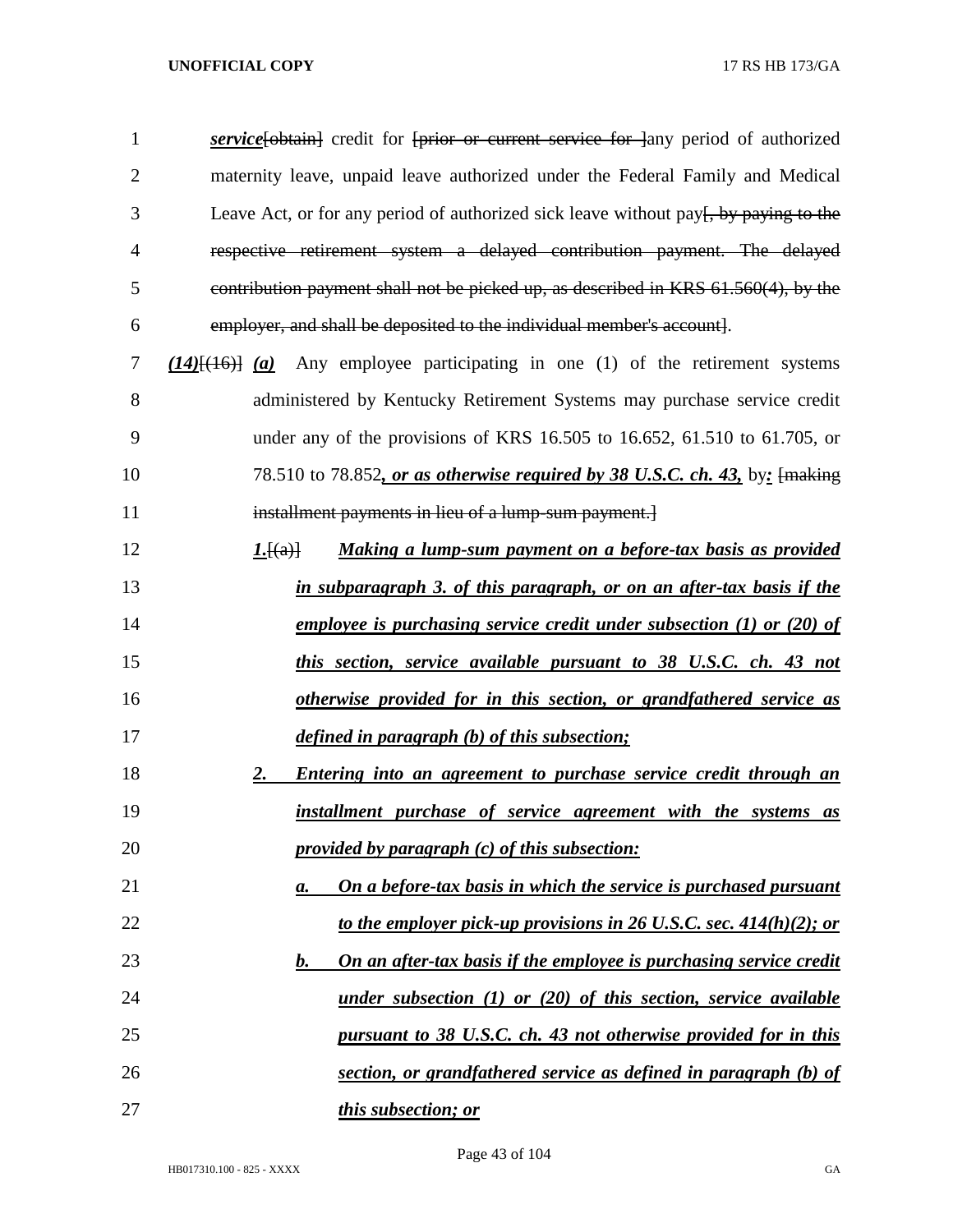| 1              |     | <u>3.</u>   | Transferring funds to the systems through a direct trustee-to-trustee                                    |
|----------------|-----|-------------|----------------------------------------------------------------------------------------------------------|
| $\overline{2}$ |     |             | transfer as permitted under the applicable sections of the Internal                                      |
| 3              |     |             | Revenue Code and any regulations or rulings issued thereunder,                                           |
| 4              |     |             | <u>through a direct rollover as contemplated by and permitted under 26</u>                               |
| 5              |     |             | U.S.C. sec. $401(a)(31)$ and any regulations or rulings issued                                           |
| 6              |     |             | thereunder, or through a rollover of funds pursuant to and permitted                                     |
| 7              |     |             | <u>under the rules specified in 26 U.S.C. secs. <math>402(c)</math> and <math>408(d)(3)</math>. The </u> |
| 8              |     |             | <u>Kentucky Retirement Systems shall accept the transfer or rollover to</u>                              |
| 9              |     |             | the extent permitted under the rules specified in the applicable                                         |
| 10             |     |             | provisions of the Internal Revenue Code and any regulations and                                          |
| 11             |     |             | <i>rulings issued thereunder.</i>                                                                        |
| 12             | (b) |             | For purposes of this subsection, "grandfathered service" means service                                   |
| 13             |     |             | purchases for which a member, whose membership date in the system is                                     |
| 14             |     |             | prior to July 1, 1999, is eligible to purchase under KRS 16.505 to 16.652,                               |
| 15             |     |             | <u>61.510 to 61.705, or 78.510 to 78.852, that were available for all members of</u>                     |
| 16             |     |             | the system to purchase on August 5, 1997.                                                                |
| 17             | (c) | 1.          | For service purchased under a before-tax or after-tax installment                                        |
| 18             |     |             | <u>purchase of service agreement as provided by paragraph (a)2. of this</u>                              |
| 19             |     |             | subsection, the cost of the service shall be computed in the same manner                                 |
| 20             |     |             | as for a lump-sum payment which shall be the principal $[\cdot]_1$ except                                |
| 21             |     |             | <i>that</i> { <i>and</i> } interest <i>compounded annually</i> { <i>filteral setural rate in effect</i>  |
| 22             |     |             | at the time the member elects to make the purchase [ compounded                                          |
| 23             |     |             | annually, shall be added for the period that the installments are to be                                  |
| 24             |     |             | made.                                                                                                    |
| 25             |     | $2_{\cdot}$ | Multiple service purchases may be combined under a single installment                                    |
| 26             |     |             | <i>agreement, except that</i> [purchase ; however,] no employee may make                                 |
| 27             |     |             | more than one (1) installment purchase at the same time.                                                 |

Page 44 of 104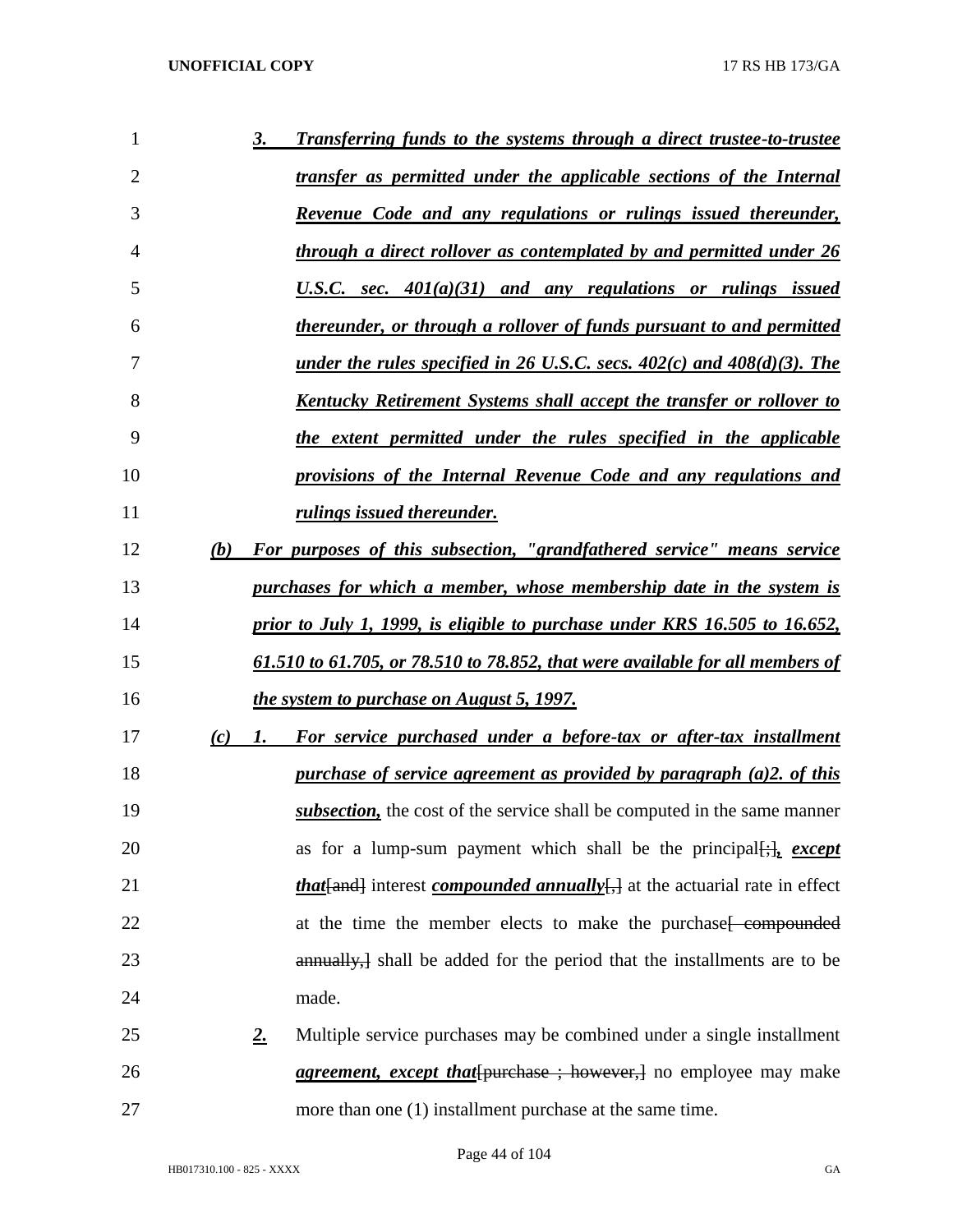| 1              | For after-tax installment purchase of service agreements,<br><u>3.</u><br>the   |
|----------------|---------------------------------------------------------------------------------|
| $\overline{2}$ | employee may elect to stop the installment payments by notifying the            |
| 3              | retirement system; may have the installment purchase recalculated to            |
| 4              | add one (1) or more additional service purchases; or may pay by lump            |
| 5              | sum the remaining principal or a portion of the remaining principal.            |
| 6              | <b>Before-tax installment purchase of service agreements shall be</b><br>4.     |
| 7              | <i>irrevocable, and the employee shall not be able to stop installment</i>      |
| 8              | payments or to pay off the remaining balance of the purchase of                 |
| 9              | service agreement, except upon termination of employment or death.              |
| 10             | One (1) year of installment payments shall be made for each one<br>5.[(b)]      |
| 11             | thousand dollars $(\$1,000)$ or any part thereof of the total cost, except that |
| 12             | the total period allowed for installments shall not be less than one (1)        |
| 13             | year and shall not exceed five (5) years.                                       |
| 14             | The employee shall pay the installments by payroll deduction for<br>6. (e)      |
| 15             | after-tax purchase of service agreements, and the employer shall pick           |
| 16             | <i>up installments for before-tax purchase of service agreements</i> . Upon     |
| 17             | notification by the retirement system, the employer shall report the            |
| 18             | installment payments either monthly or semimonthly continuously over            |
| 19             | each twelve (12) month period at the same time as, but separate from,           |
| 20             | regular employee contributions on the forms or by the computer format           |
| 21             | specified by the board. The payments made under this subsection shall           |
| 22             | be considered accumulated contributions of the member and shall not be          |
| 23             | picked up by the employer pursuant to KRS 61.560(4) and no employer             |
| 24             | contributions shall be paid on the installments].                               |
| 25             | The retirement system shall determine how much of the total cost<br>7.[(d)]     |
| 26             | represents payment for one (1) month of the service to be purchased and         |
| 27             | shall credit one (1) month of service to the member's account each time         |

Page 45 of 104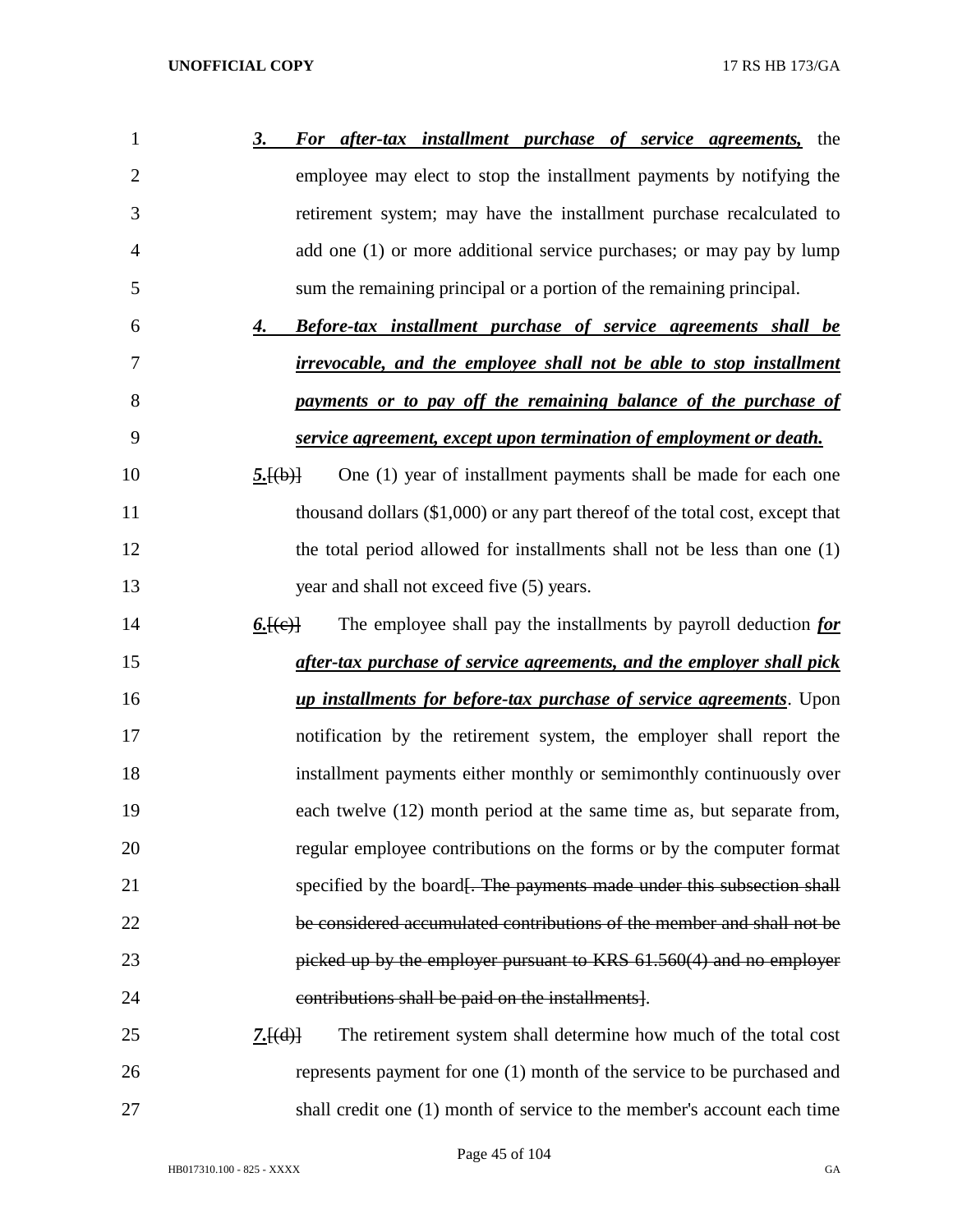this amount has been paid. The first service credited shall represent the first calendar month of the service to be purchased and each succeeding month of service credit shall represent the succeeding months of that service. *8.*[(e)] If the employee *utilizing an installment purchase of service agreement dies, retires, does not continue employment in a position required to participate in the retirement system, or* elects to *stop an after-tax installment purchase of service agreement*[stop the installment payments, dies, retires, or does not continue employment in **a position required to participate in the retirement system**, the member, 11 or in the case of death, the beneficiary, shall have sixty (60) days to pay the remaining principal or a portion of the remaining principal of the *installment* purchase *of service agreement* by lump sum*, subject to the restrictions of paragraph (a)1. of this subsection, or by transfer of funds under paragraph (a)3. of this subsection*, except that payment by 16 the member shall be *filed with the system* {made} prior to the *member's*  effective retirement date. If the member or beneficiary does not pay the remaining cost, the retirement system shall refund to the member or the beneficiary the payment, payments, or portion of a payment that does not represent a full month of service purchased*, except as provided by subsection (22) of this section*. 22 9.<del>[(f)]</del> If the employer does not report installment payments on an employee for sixty (60) days *for an after-tax installment purchase of service agreement*, except in the case of employees on military leave or sick leave without pay, the installment purchase shall cease and the retirement system shall refund to the employee the payment, payments, or portion of a payment that does not represent a full month of service

Page 46 of 104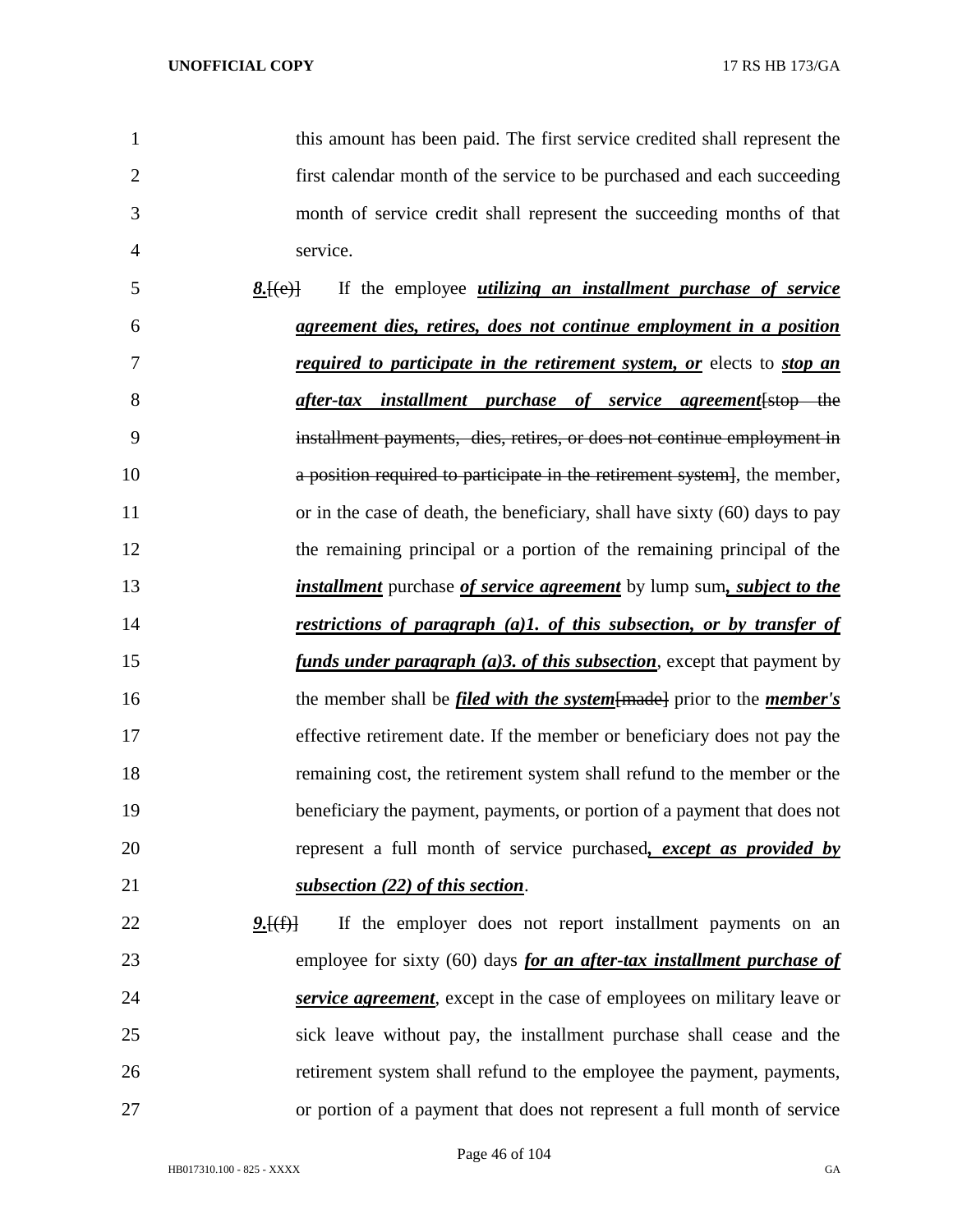| purchased. |
|------------|
|            |

 *10.* Installment payments of employees on military leave or sick leave without pay shall be suspended during the period of leave and shall resume without recalculation upon the employee's return from leave.

 *11.*[(g)] If payments have ceased under *subparagraph 8. or 9. of this paragraph*[paragraph (e) or (f) of this subsection] and the member later becomes a participating employee in one (1) of the three (3) systems administered by Kentucky Retirement Systems, the employee may complete the adjusted original installment purchase by lump sum or installment payments*, subject to the restrictions of this subsection*. If the employee elects to renew the installment purchase, the cost of the 12 remaining service shall be recalculated in accordance with paragraph (a) of this subsection.

- *(d) Except as provided by paragraph (a)2.a. of this subsection, the cost of purchasing service shall not be picked up, as described in KRS 16.545(4), 61.560(4), or 78.610(4), by the employer.*
- *(e) The cost of purchasing service credit under any provision of this section, except as provided by subsections (1) and (20) of this section, shall be determined by the delayed contribution method as provided by KRS 61.5525.*
- *(f) Member payments, including interest, properly received pursuant to this subsection shall be deposited to the member's account and considered as*
- *accumulated contributions of the individual member.*[
- 23 (17) Any employee participating in one (1) of the retirement systems administered by 24 Kentucky Retirement Systems may purchase service credit under any of the provisions of KRS 16.505 to 16.652, 61.510 to 61.705, or 78.510 to 78.852 by transferring funds through a direct trustee-to-trustee transfer as permitted under the applicable sections of the Internal Revenue Code and any regulations or rulings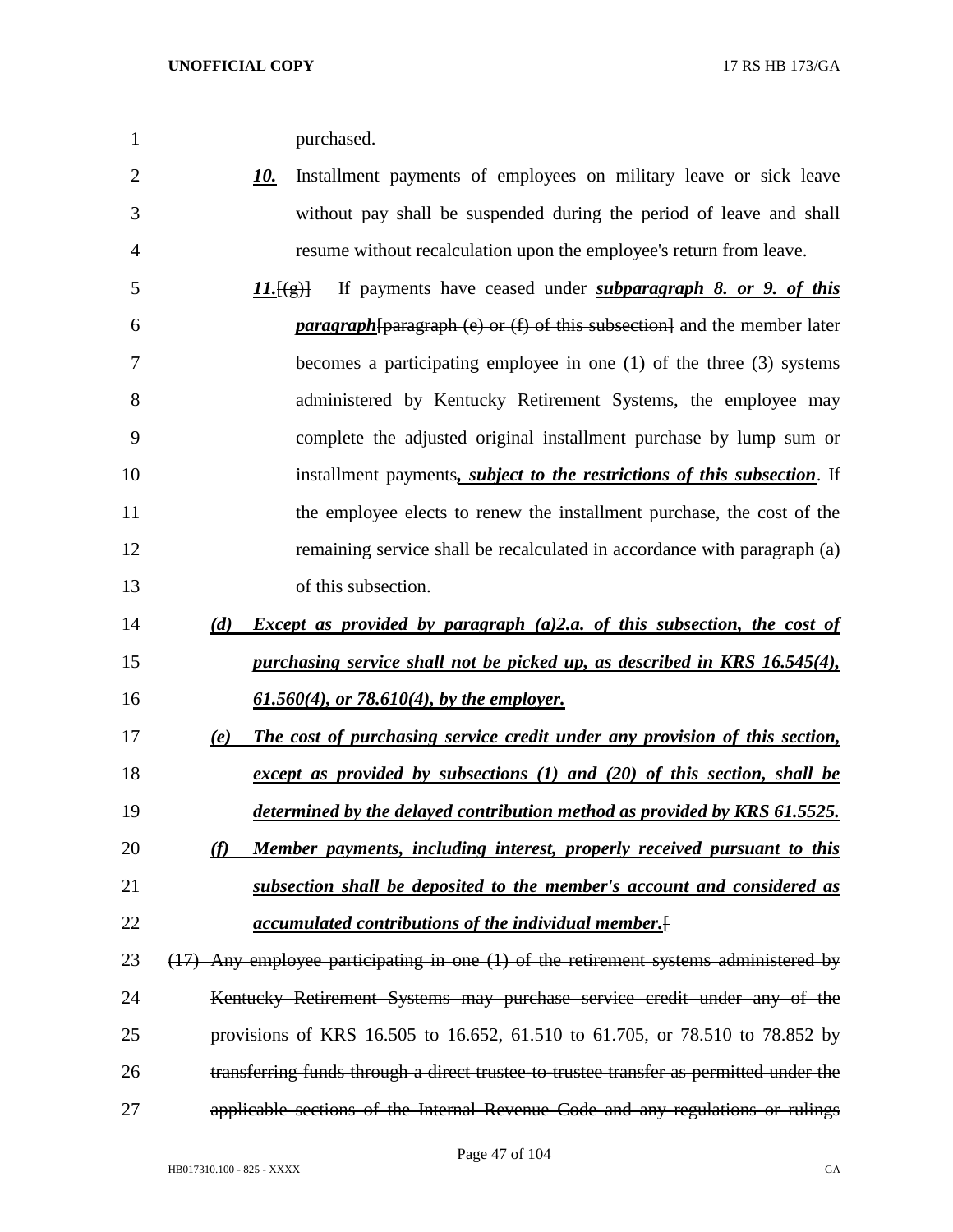issued thereunder, or through a direct rollover as contemplated by and permitted under 26 U.S.C. sec. 401(a)(31) and any regulations or rulings issued thereunder. Service credit may also be purchased by a rollover of funds pursuant to and permitted under the rules specified in 26 U.S.C. sec. 402(c) and 26 U.S.C. sec. 408(d)(3). The Kentucky Retirement Systems shall accept the transfer or rollover to the extent permitted under the rules specified in the applicable provisions of the Internal Revenue Code and any regulations and rulings issued thereunder. The amount shall be credited to the individual member's account in the appropriate retirement system and shall be considered accumulated contributions of the member.] *(15)*[(18)] After August 1, 1998, any employee participating in one (1) of the retirement systems administered by Kentucky Retirement Systems who is age sixty-five (65) or 13 older and has forty-eight (48) months of service credit or, if younger, who has sixty (60) months of service credit in systems administered by Kentucky Retirement Systems may purchase *service* credit in the system in which the employee has the service credit for up to ten (10) years service in a regular full-time position that was credited to a state or local government-administered public defined benefit plan in 18 another state other than a defined benefit plan for teachers. The employee shall pay a delayed contribution payment. Payment may be by lump sum, or the employee 20 may pay by increments. The employee fmay transfer funds directly from the other state's plan if eligible to the extent permitted under subsection (17) of this section 22 and to the extent permitted by the other state's laws and label provide proof that he is not eligible for a retirement benefit for the period of service from the other state's plan. *(16)*[(19)] After August 1, 1998, any employee participating in one (1) of the retirement systems administered by Kentucky Retirement Systems, who has sixty (60) or more

months of service in the State Police Retirement System or in a hazardous position

Page 48 of 104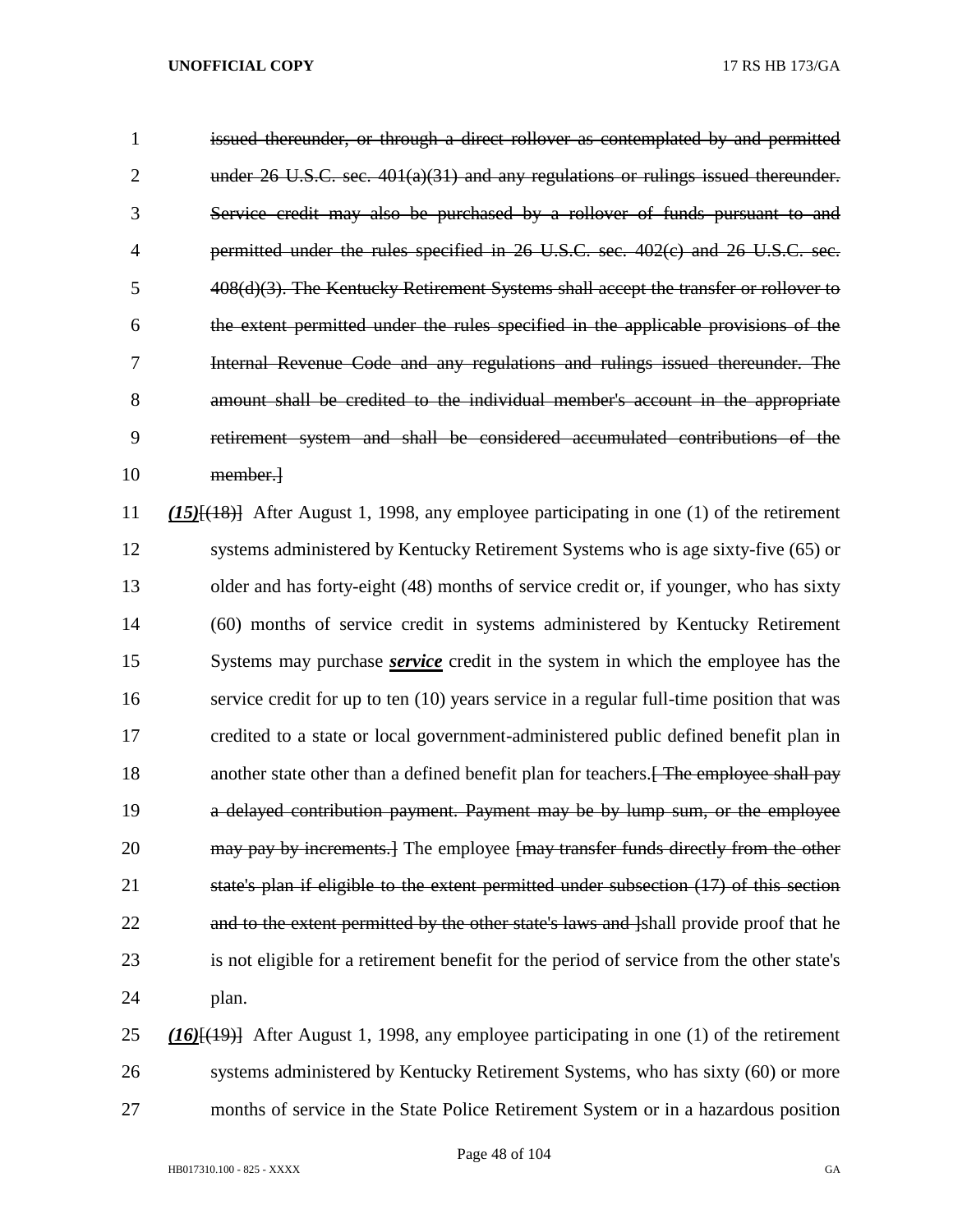in the Kentucky Employees Retirement System or the County Employees Retirement System, may purchase *service* credit in the system in which the employee has the sixty (60) months of service credit for up to ten (10) years of service in a regular full-time position that was credited to a defined benefit retirement plan administered by a state or local government in another state, if the 6 service could be certified as hazardous pursuant to KRS 61.592. The employee shall pay a delayed contribution payment. Payment may be by lump sum or by 8 increments.] The employee may transfer funds directly from the other unit of government's plan if eligible to the extent permitted under subsection (17) of this section and to the extent permitted by the other state's laws, and the employee] shall provide proof that he is not eligible for a retirement benefit for the period of service from the other unit of government's plan.

 *(17)*[(20)] Any employee participating in one (1) of the retirement systems administered by Kentucky Retirement Systems who has at least forty-eight (48) months of service if age sixty-five (65) or at least sixty (60) months of service if under age sixty-five (65) in the systems administered by Kentucky Retirement Systems and who has completed service as a volunteer in the Kentucky Peace Corps, created by KRS 18 154.1-720, may purchase service credit for the time served in the corps by making delayed contribution payments].

 *(18)*[(21)] An employee participating in any retirement system administered by Kentucky Retirement Systems who has at least forty-eight (48) months of service if age sixty- five (65), or at least sixty (60) months of service if under age sixty-five (65) in the systems administered by Kentucky Retirement Systems, and who was formerly employed in a regional community services program for mental health and individuals with an intellectual disability, organized and operated under the provisions of KRS 210.370 to 210.480, which does not participate in a state-27 administered retirement system may *purchase service* [obtain] credit for the period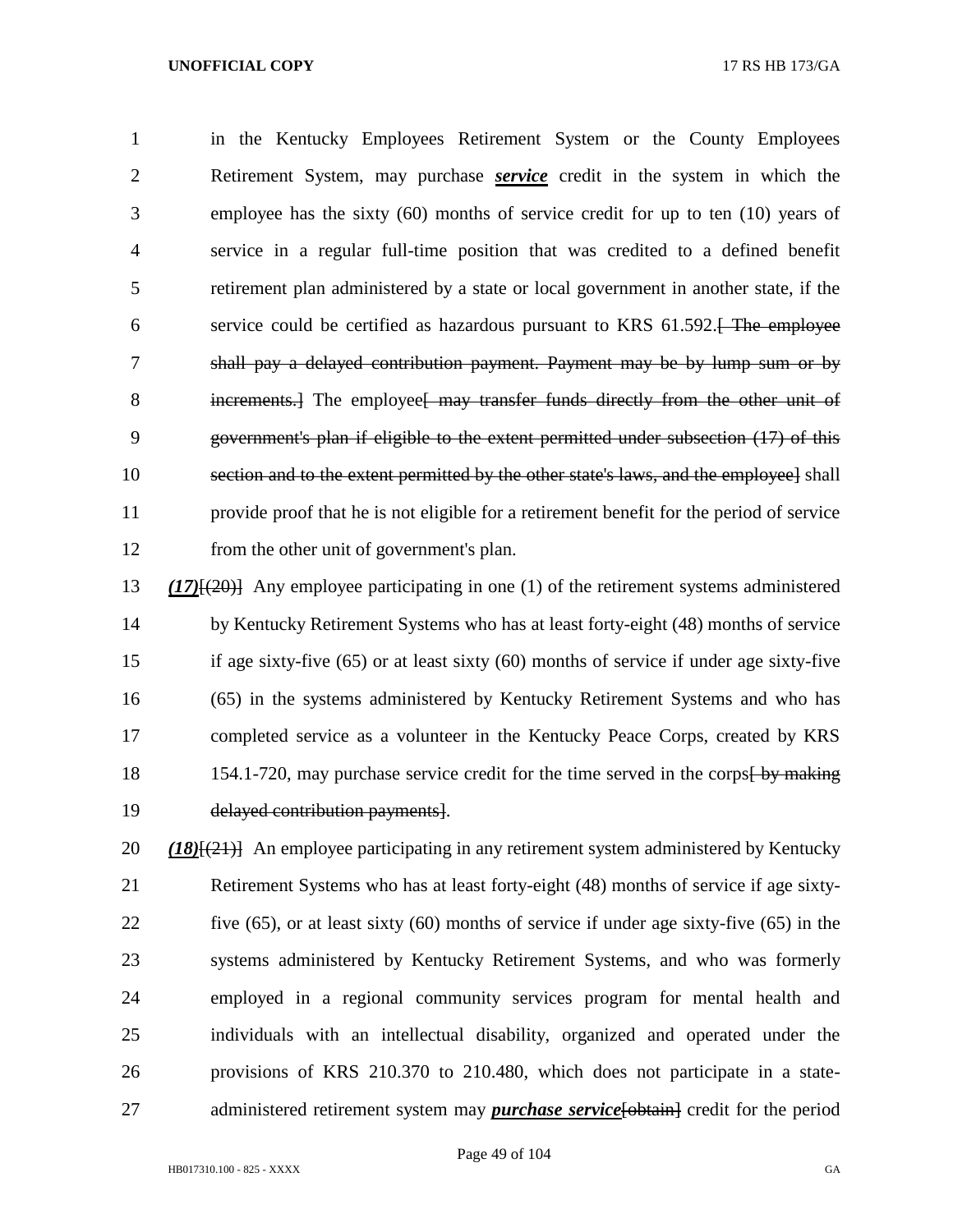of his service in the regional community program for mental health and individuals 2 with an intellectual disability. by paying to the state retirement system in which he participates a delayed contribution payment. Payment to one (1) of the retirement systems administered by the Kentucky Retirement Systems may be made by lump sum or in increments].

 *(19)*[(22)] An employee participating in one (1) of the retirement systems administered by Kentucky Retirement Systems who has at least forty-eight (48) months of service if age sixty-five (65) or at least sixty (60) months of service if under age sixty-five (65) in the systems administered by the Kentucky Retirement Systems, who was employed by a vocational technical school in a noncertified part-time position averaging eighty (80) or more hours per month, determined by using the number of months actually worked within a calendar or fiscal year, may purchase service credit 13 in the Kentucky Employees Retirement System.<del>[ The cost of the service shall be a</del> delayed contribution payment, which shall not be picked up by the employer as described in KRS 61.560(4).]

 *(20)*[(23)] (a) Any person who is entitled to service credit for employment which was not reported in accordance with KRS 16.543, 61.543, or 78.615 may obtain credit for the service by paying the employee contributions due within six (6) months of notification by the system. No interest shall be added to the contributions. The service credit shall not be credited to the member's account until the employer contributions are received. If a retired member makes the 22 payment within six (6) months, the retired member's retirement allowance shall be adjusted to reflect the added service after the employer contributions *and any interest or penalties on the delinquent employer contributions* are received by the retirement system.

 (b) Any employee participating in one (1) of the state-administered retirement systems who is entitled to service credit under paragraph (a) of this subsection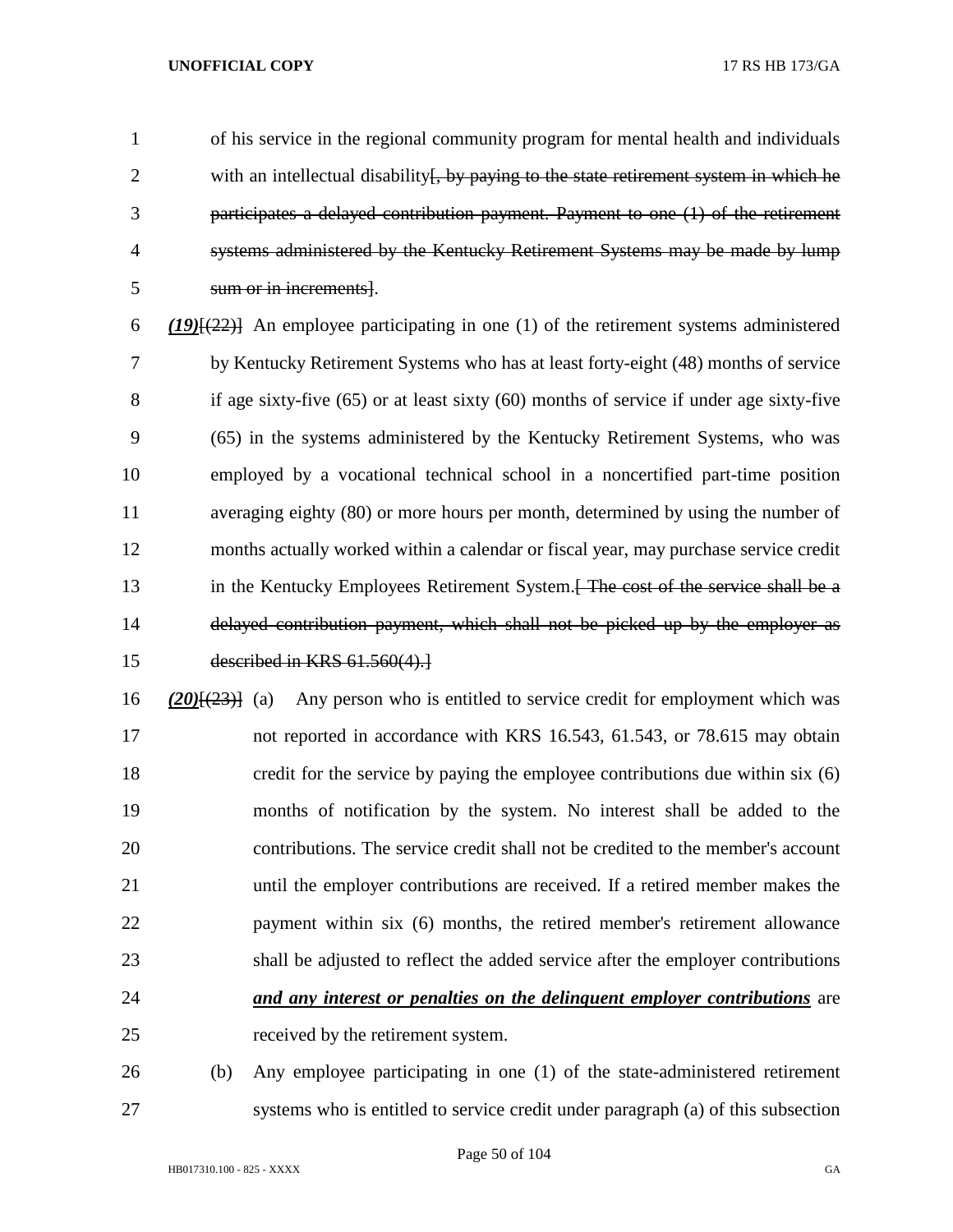| $\mathbf{1}$   |     | and who has not repaid the employee contributions due within six (6) months                    |
|----------------|-----|------------------------------------------------------------------------------------------------|
| $\overline{2}$ |     | of notification by the system may regain the credit after the six (6) months by                |
| 3              |     | paying to the system the employee contributions plus interest at the actuarially               |
| $\overline{4}$ |     | assumed rate from the date of initial notification under paragraph (a) of this                 |
| 5              |     | subsection. Service credit shall not be credited to the member's account until                 |
| 6              |     | the employer contributions and any interest or penalties on the delinquent                     |
| 7              |     | <i>employer contributions</i> are received by the retirement system. <del>[ The payments</del> |
| 8              |     | shall not be picked up, as described in KRS 61.560(4), by the employer.]                       |
| 9              | (c) | Service purchased under this subsection by employees who begin participating                   |
| 10             |     | on or after September 1, 2008, shall be considered service credited under KRS                  |
| 11             |     | $16.543(1)$ , $61.543(1)$ , or $78.615(1)$ for purposes of determining eligibility for         |
| 12             |     | retirement benefits under KRS 16.505 to 16.652, 61.510 to 61.705, and                          |
| 13             |     | 78.510 to 78.852.                                                                              |
| 14             | (d) | Employees who begin participating on or after January 1, 2014, in the hybrid                   |
| 15             |     | cash balance plan provided by KRS 16.583 and 61.597 shall, upon payment of                     |
| 16             |     | the employee and employer contributions due under this subsection, have their                  |
| 17             |     | accumulated account balance increased by the employee contributions,                           |
| 18             |     | employer pay credits, and interest credits that would have been credited to                    |
| 19             |     | their member's account if the contributions had been paid on time.                             |
| 20             | (e) | <b>Employer contributions payable under this subsection shall be considered</b>                |
| 21             |     | delinguent and the employer shall be required to pay interest and any other                    |
| 22             |     | penalties on the delinguent contributions in accordance with KRS                               |
| 23             |     | $(61.675(3)(b)$ and $78.625(2)(a)$ from the date the employee should have been                 |
| 24             |     | reported and received service credit in accordance with KRS 16.543, 61.543,                    |
| 25             |     | and 78.615.                                                                                    |
| 26             |     | $(21)$ { $(24)$ } Any employee participating in one (1) of the retirement systems administered |
| 27             |     | by Kentucky Retirement Systems who has at least forty-eight (48) months of service             |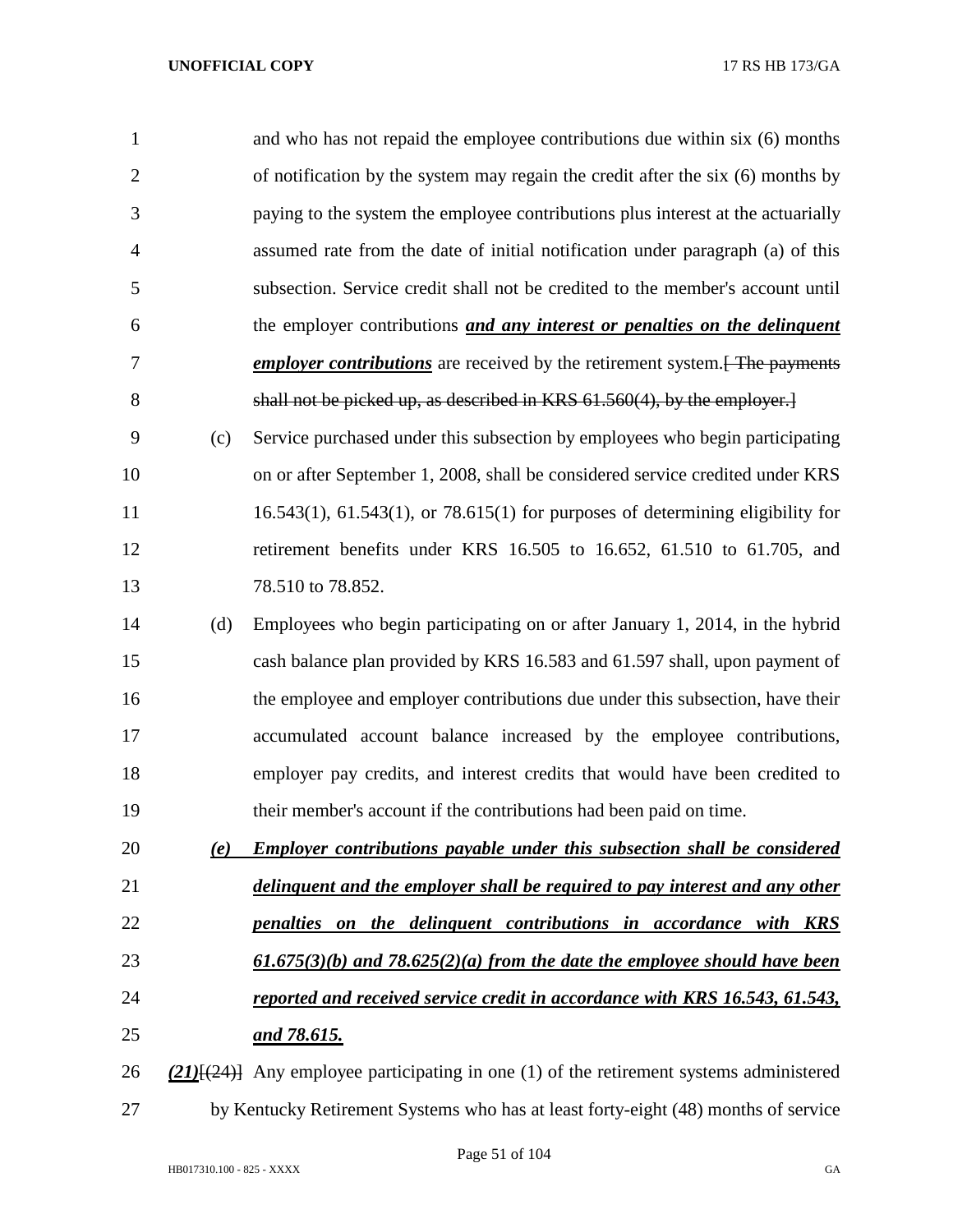if age sixty-five (65) or at least sixty (60) months of service if under age sixty-five (65) in the systems administered by the Kentucky Retirement Systems may purchase service credit for employment with a public agency that would have been eligible to participate under KRS 61.520 but which did not participate in the Kentucky Employees Retirement System or a political subdivision that would have been eligible to participate under KRS 78.530 but which did not participate in the County Employees Retirement System if the former public agency or political subdivision has merged with or been taken over by a participating department or county.[ The cost of the service shall be determined as a delayed contribution payment for the respective retirement system. Payment may be made by lump sum or [in] increments. The payment shall not be picked up, as described in KRS 61.560(4) or 78.610(4), by the employer.]

 *(22)*[(25)] Any employee participating in one (1) of the retirement systems administered by the Kentucky Retirement Systems prior to July 15, 2002, who has accrued at least forty-eight (48) months of service if age sixty-five (65) or at least sixty (60) months of service if under age sixty-five (65) in the systems administered by the Kentucky Retirement Systems and who has total service in all state-administered retirement systems of at least one hundred eighty (180) months of service credit may purchase a combined maximum total of five (5) years of retirement service credit which is not otherwise purchasable under any of the provisions of KRS 16.505 to 16.652, 61.510 to 61.705, and 78.510 to 78.852. *The purchase shall be made in any of the systems administered by Kentucky Retirement Systems in which the employee is a member*[The purchase price for the retirement service credit shall be calculated and paid for as a delayed contribution payment. The payment shall not be picked up, as described in KRS 16.545(4), 61.560(4), or 78.610(4), by the employer, and the employee's payment shall be paid into the individual member's account in the appropriate retirement system and shall be

Page 52 of 104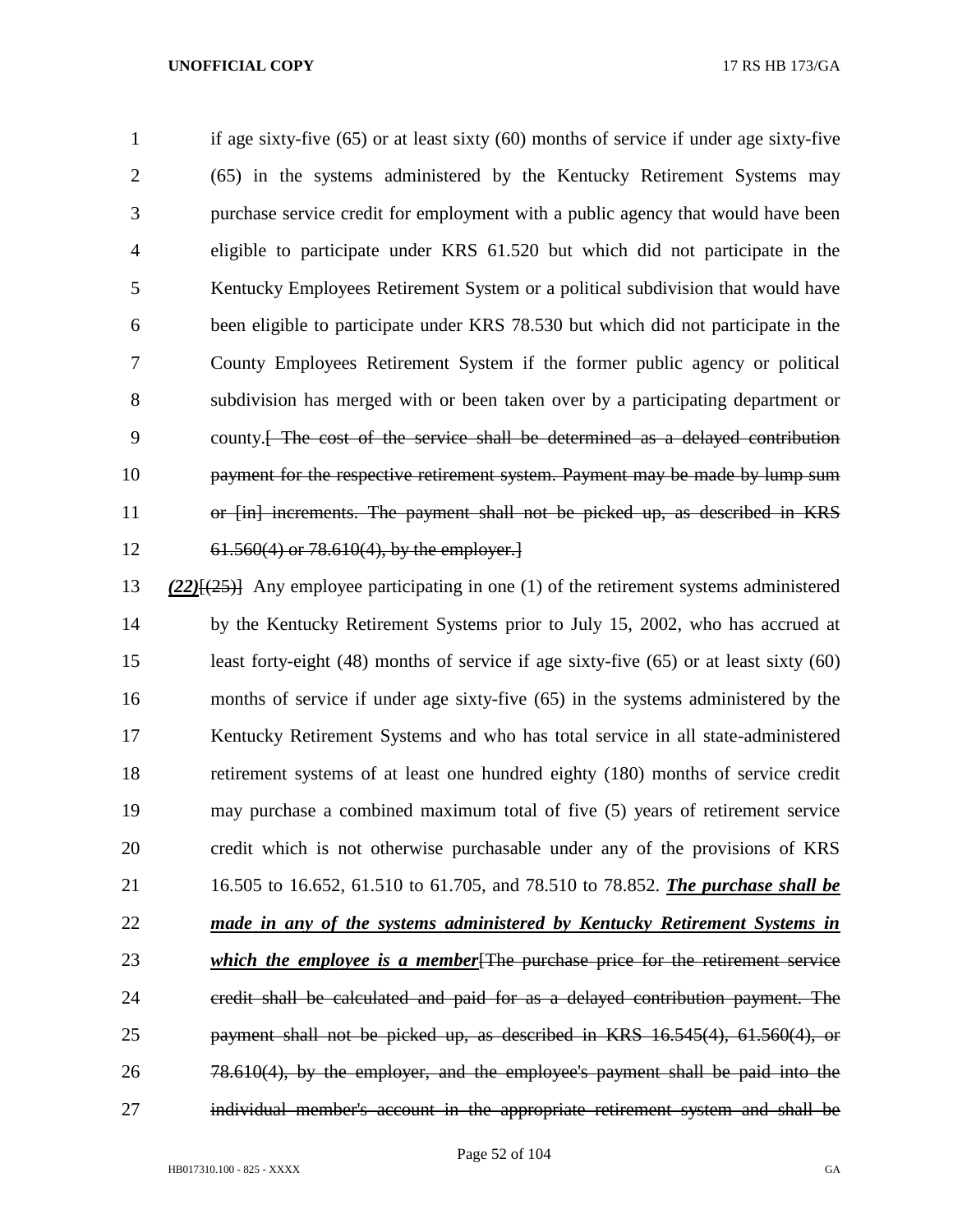considered accumulated contributions of the member. Payment by the member may be by lump sum or by increments]. The service purchased under this subsection shall not be used in determining a retirement allowance until the member has accrued at least two hundred forty (240) months of service, excluding service purchased under this subsection. If the member does not accrue at least two hundred forty (240) months of service, excluding service purchased under this subsection, upon retirement, death, or written request following termination, the payment, plus interest as provided in KRS 61.575, shall be refunded.

 *(23)*[(26)] An employee participating in one (1) of the retirement systems administered by Kentucky Retirement Systems, who has at least forty-eight (48) months of service if age sixty-five (65), or at least sixty (60) months of service if under age sixty-five (65), in the systems administered by Kentucky Retirement Systems, may obtain credit in the County Employees Retirement System for the period of that employee's service with a community action agency created under KRS 273.405 to 273.453 if that service was not covered by a state-administered retirement system.[ The member shall pay to the retirement system a delayed contribution payment. Payment may be made by lump sum or in increments. The payment shall not be picked up, as described in KRS 61.560(4) or 78.610(4), by the employer.

 (27) The board of trustees is authorized to establish a program, subject to a favorable 20 ruling from the Internal Revenue Service, to provide for the purchase of service credit under any of the provisions of KRS 16.505 to 16.552, 61.510 to 61.705, and 78.510 to 78.852, pursuant to the employer pick-up provisions in 26 U.S.C. sec. 414(h)(2).]

 *(24)*[(28)] An employee may obtain credit for regular full-time service with an agency prior to August 1, 1998, for which the employee did not receive credit due to KRS 26 61.637(1)<del>, by paying a delayed contribution. The payment shall not be picked up</del> by the employer, except as provided in subsection (27) of this section, and shall be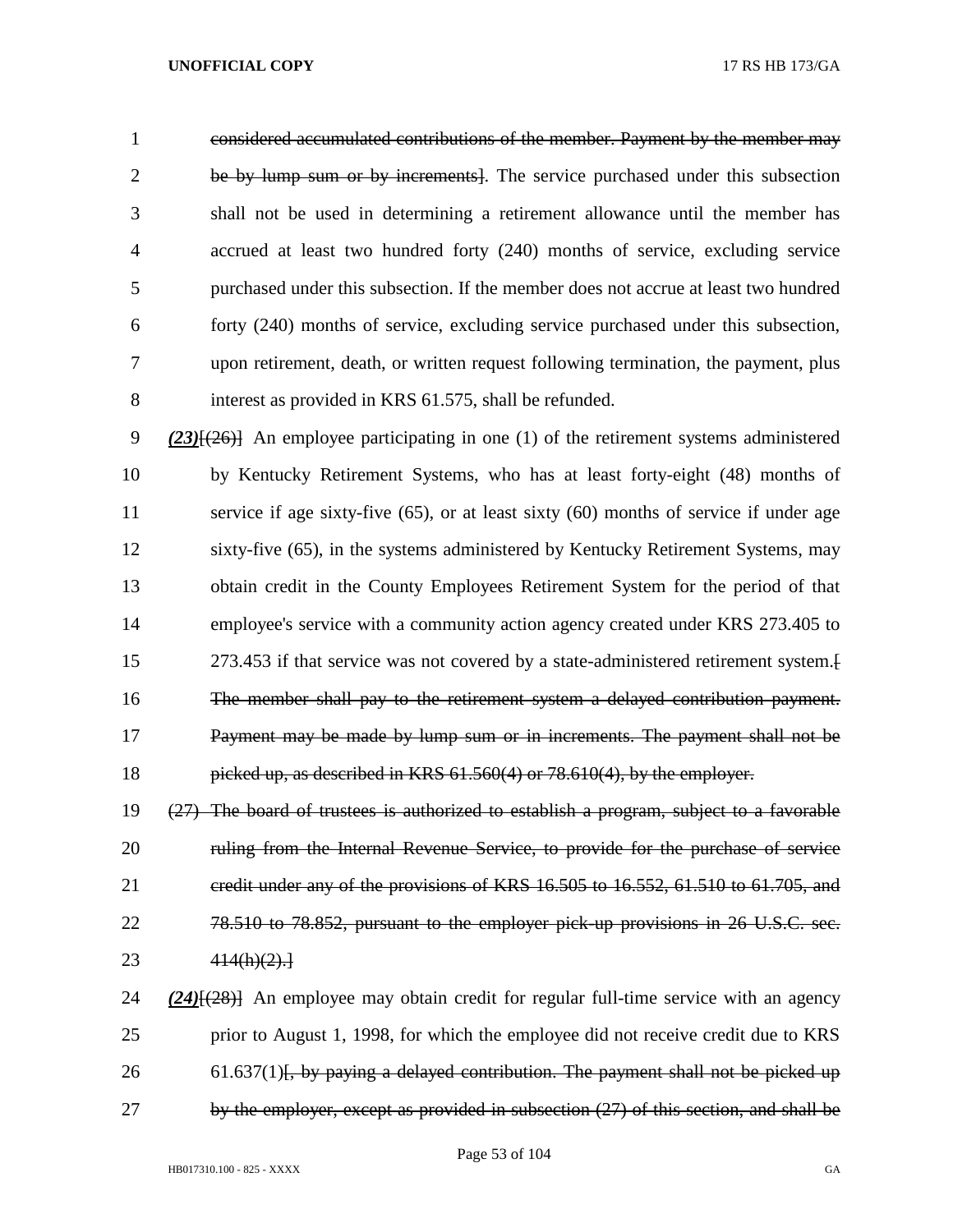- credited to the employee's second retirement account]. Service credit obtained under 2 this subsection shall not be used in determining benefits under KRS 61.702. The employee may purchase credit for service prior to August 1, 1998, if:
- (a) The employee retired from one (1) of the retirement systems administered by the Kentucky Retirement Systems and was reemployed prior to August 1, 1998, earning less than the maximum permissible earnings under the Federal Social Security Act;
- (b) The employee elected to participate in a second retirement account effective August 1, 1998, in accordance with KRS 61.637(7); and
- (c) The employee has at least forty-eight (48) months of service if age sixty-five (65), or at least sixty (60) months of service if under age sixty-five (65), in a second account in the systems administered by Kentucky Retirement Systems.
- *(25)*[(29)] An employee participating in one (1) of the retirement systems administered by the Kentucky Retirement Systems, who has at least forty-eight (48) months of service if age sixty-five (65) or at least sixty (60) months of service if under age sixty-five (65) in the systems administered by the Kentucky Retirement Systems, may obtain credit for the service in a regular full-time position otherwise creditable under the Kentucky Employees Retirement System, the County Employees Retirement System, or the State Police Retirement System for service in the United States government, other than service in the Armed Forces, for which service is not 21 otherwise given<del>[, by paying to the system a delayed contribution payment. Payment</del> 22 may be made by lump sum or in increments. No payment made pursuant to this section shall be picked up by the employer, as described in KRS 61.560(4)].
- *(26)*[(30)] An employee participating in a hazardous position in one (1) of the retirement systems administered by the Kentucky Retirement Systems, who has at least forty- eight (48) months of service if age sixty-five (65) or at least sixty (60) months of service if under age sixty-five (65) in the systems administered by the Kentucky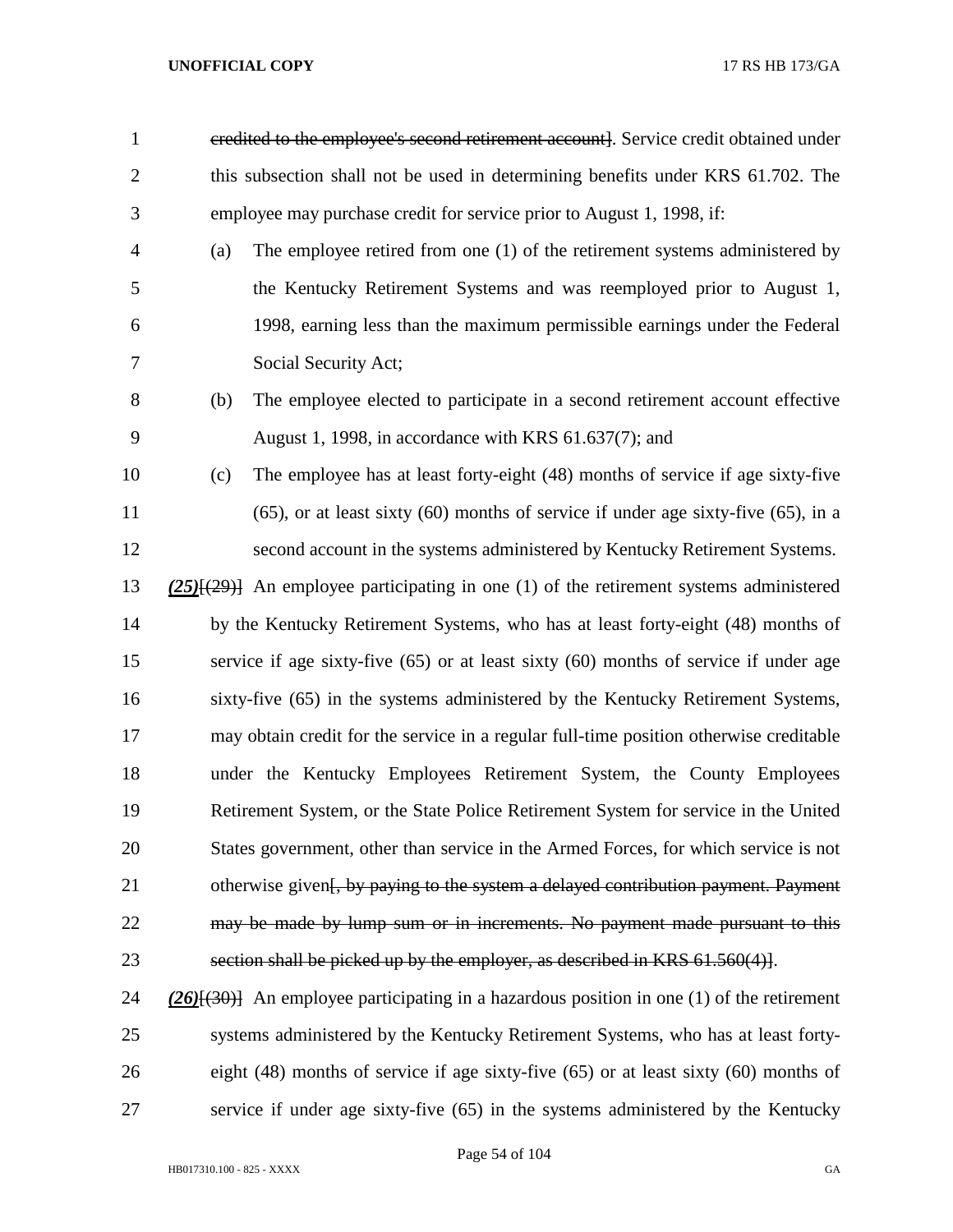| $\mathbf{1}$   |      | Retirement Systems, may obtain credit for service in a regular full-time position in                                        |
|----------------|------|-----------------------------------------------------------------------------------------------------------------------------|
| $\overline{2}$ |      | an urban-county government that would qualify for hazardous duty coverage under                                             |
| 3              |      | KRS 61.592 by paying to the system a delayed contribution payment. Payment may                                              |
| $\overline{4}$ |      | be made by lump sum or in increments. No payment made pursuant to this section                                              |
| 5              |      | shall be picked up by the employer, as described in KRS $61.560(4)$ .                                                       |
| 6              |      | $(27)$ [(31)] Subsections (2) to (5), $(7)$ [(8)] to $(13)$ [(15)], $(15)$ [(18)] to $(19)$ [(22), (24) to                  |
| 7              |      | $\left(\frac{26}{1}, \frac{21}{128}\right)$ to $\left(\frac{26}{130}\right)$ of this section shall not apply to members who |
| 8              |      | begin participating in the systems administered by Kentucky Retirement Systems on                                           |
| 9              |      | or after January 1, 2014.                                                                                                   |
| 10             | (28) | Service purchases made pursuant to subsections (2) to (5), (7), (10) to (13), (15) to                                       |
| 11             |      | $(19)$ , $(21)$ to $(23)$ , $(25)$ , and $(26)$ of this section shall be purchased by the entire                            |
| 12             |      | <u>amount of service available pursuant to that subsection or by increments. Service</u>                                    |
| 13             |      | purchases made pursuant to subsections $(1)$ , $(20)$ , and $(24)$ shall be purchased by                                    |
| 14             |      | the entire amount of service available.                                                                                     |
| 15             |      |                                                                                                                             |
|                |      | Section 10. KRS $61.5525$ is amended to read as follows:                                                                    |
| 16             | (1)  | Effective July 1, 2001, purchase of service under the provisions of KRS 16.505 to                                           |
| 17             |      | 16.652, 61.510 to 61.705, and 78.510 to 78.852, except as provided in subsection                                            |
| 18             |      | (2) of this section, shall be determined by multiplying the higher of the employee's                                        |
| 19             |      | current rate of pay, final rate of pay, or final compensation as of the end of the                                          |
| 20             |      | month in which the purchase is made times the actuarial factor times the number of                                          |
| 21             |      | years of service being purchased. Effective September 1, 2008, the actuarial factor                                         |
| 22             |      | used to determine the cost of purchasing service credit shall assume the earliest date                                      |

- adjustments provided to members upon retirement under KRS 61.691.
- (2) *Subsection (1) of this section*[This provision] shall not apply to KRS 61.552(1) and **(20)**[(23)] or 61.592(3)(c).
- (3) Service purchased on or after August 1, 2004, under the provisions of KRS 16.505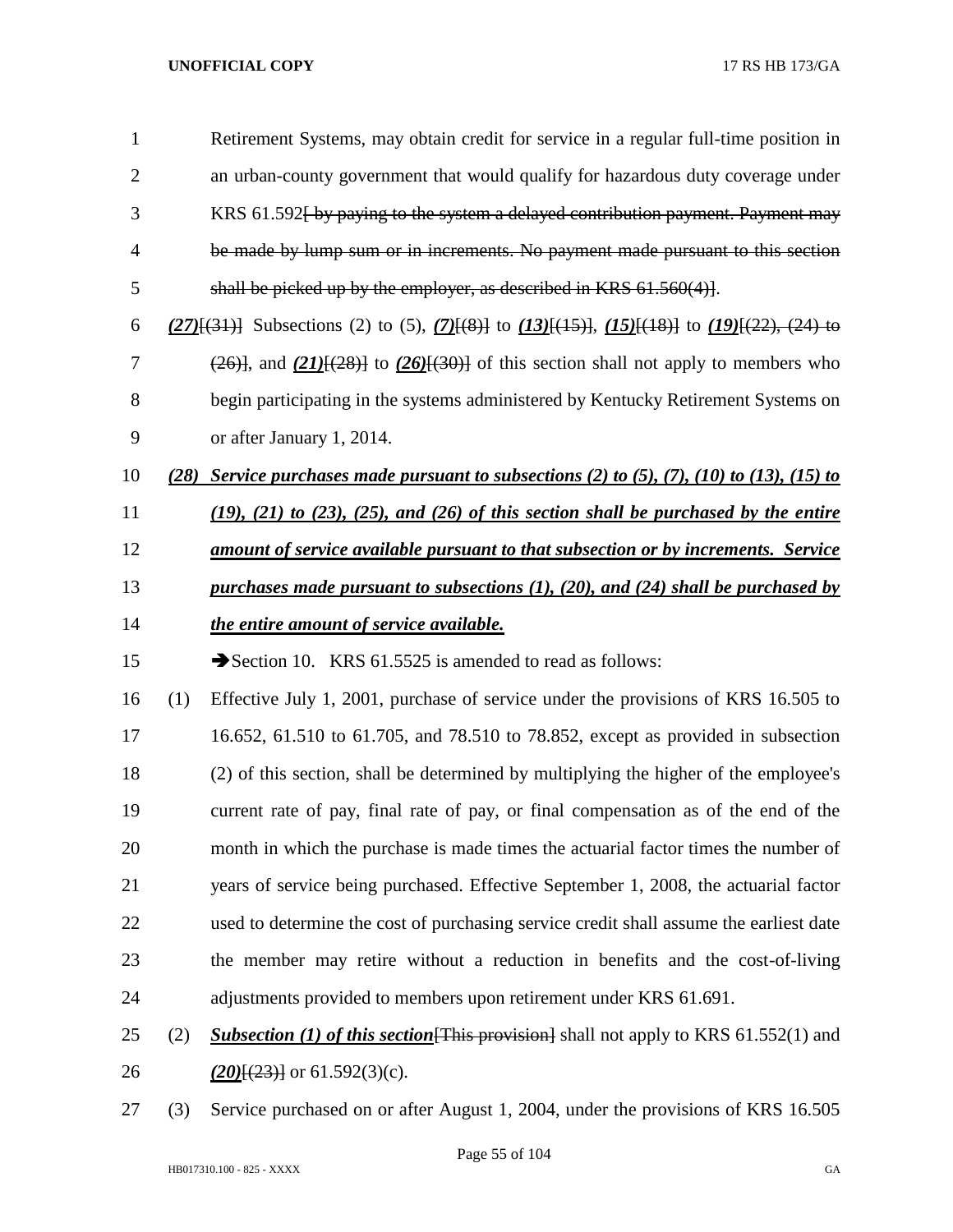to 16.652, 61.510 to 61.705, and 78.510 to 78.852, except for service purchased 2 under KRS 61.552(1) and  $(20)$ <del>[(23)]</del>, shall not be used to determine eligibility for or the amount of the monthly insurance contribution under KRS 61.702.

 (4) For a member whose participation begins on or after August 1, 2004, service purchased under the provisions of KRS 16.505 to 16.652, 61.510 to 61.705, and 78.510 to 78.852, except for service purchased under KRS 61.552(1) and *(20)*[(23)], shall not be used to determine eligibility for a retirement allowance under disability retirement, early retirement, normal retirement, or death under any of the provisions of KRS 16.505 to 16.652, 61.510 to 61.705, and 78.510 to 78.852. Purchased service shall only be used to determine the amount of the retirement allowance of a member who is eligible for a retirement allowance under disability, early retirement, normal retirement, or death under any of the provisions of KRS 16.505 to 16.652, 61.510 to 61.705, and 78.510 to 78.852, based on service earned as a participating employee.

15 Section 11. KRS 61.555 is amended to read as follows:

- (1) *(a)* After August 1, 1998, any employee entering the Armed Forces of the United States after he first participates in the system, who joins the Armed Forces within three (3) months of the last day of paid employment, being on leave of absence from service and not withdrawing his accumulated account balance, shall be credited for retirement purposes with service credit and creditable compensation as provided in 38 U.S.C. sec. 4318 for his period of active 22 military duty in the Armed Forces of the United States, not to exceed six (6) years, if*:*
- *1. The member's military service was terminated in a manner other than as described in 38 U.S.C. sec. 4304;*[His discharge therefrom is honorable] and
- 27 2. *Zhe member* [He ] returns to work with an employer participating in one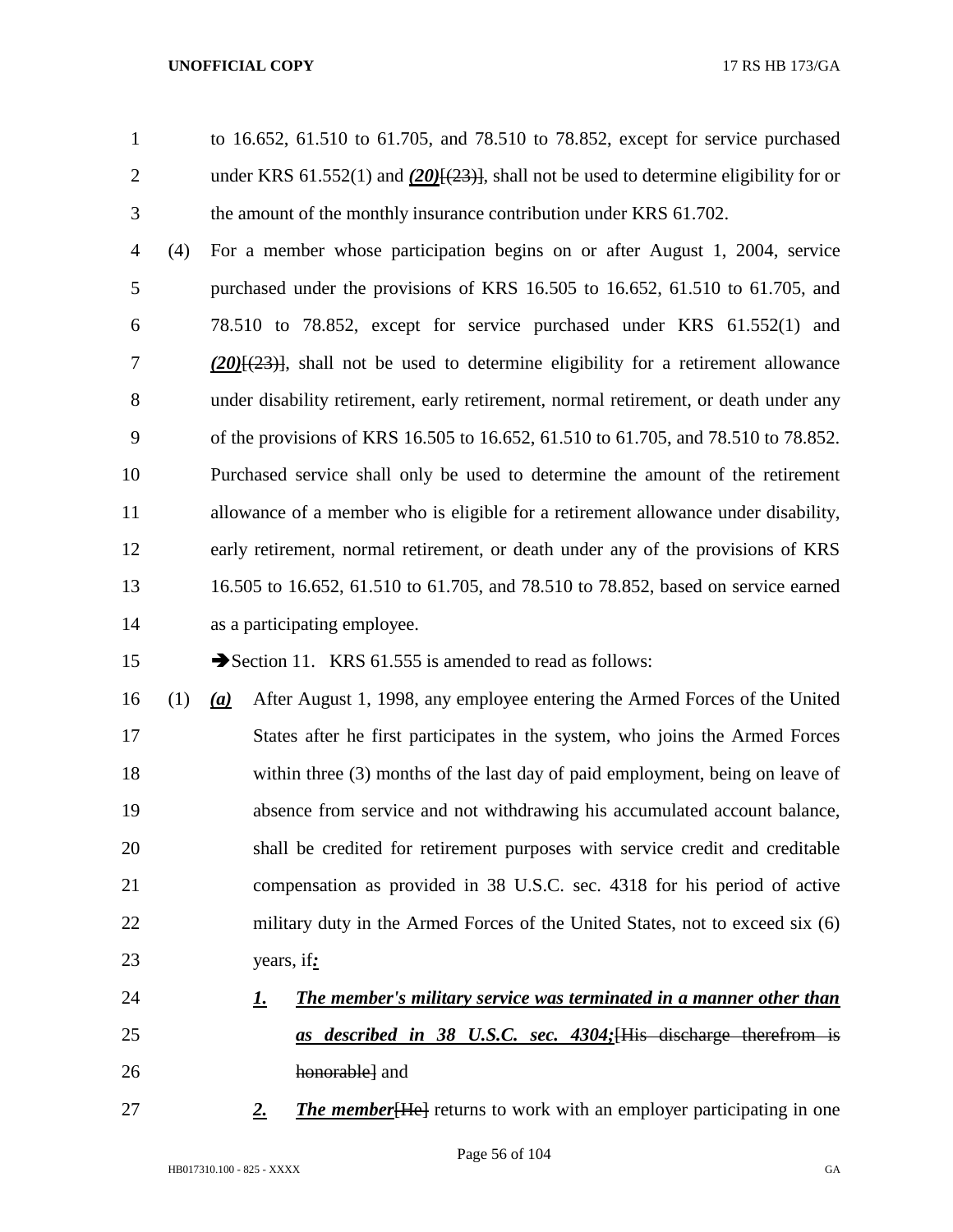| $\mathbf{1}$   |     |                  | (1) of the retirement systems administered by the Kentucky Retirement                 |
|----------------|-----|------------------|---------------------------------------------------------------------------------------|
| $\overline{2}$ |     |                  | Systems within two (2) years after completion of the period of active                 |
| 3              |     |                  | military duty, or upon the subsequent termination of any total disability             |
| 4              |     |                  | which existed at the expiration of the two (2) years after discharge.                 |
| 5              |     | (b)              | A member eligible for the benefit prescribed by this subsection who                   |
| 6              |     |                  | participates in the hybrid cash balance plan as provided by KRS 16.583 and            |
| 7              |     |                  | 61.597 shall also have his or her member account credited with employee               |
| 8              |     |                  | contributions, employer pay credits, and interest credits, as provided by KRS         |
| 9              |     |                  | 16.583 and 61.597, as though the member were employed during the                      |
| 10             |     |                  | member's period of active military duty described by this subsection.                 |
| 11             |     | (c)              | The employer shall remit to the retirement systems the employer                       |
| 12             |     |                  | contributions that would have been due under KRS 61.565 and 61.702 for                |
| 13             |     |                  | periods of service credited under this subsection.                                    |
| 14             | (2) | $\left(a\right)$ | After August 1, 1998, any employee who, prior to the date he first participated       |
| 15             |     |                  | in the system, terminated his employment with an agency participating in one          |
| 16             |     |                  | (1) of the systems administered by the Kentucky Retirement Systems and                |
| 17             |     |                  | within three (3) months entered the Armed Forces of the United States and             |
| 18             |     |                  | who returns to work with an employer participating in one (1) of the                  |
| 19             |     |                  | retirement systems administered by the Kentucky Retirement Systems within             |
| 20             |     |                  | two (2) years after completion of the period of active military duty, or upon         |
| 21             |     |                  | the subsequent termination of any total disability which existed at the               |
| 22             |     |                  | expiration of the two (2) years after discharge, shall be credited for retirement     |
| 23             |     |                  | purposes with service credit and creditable compensation as provided in 38            |
| 24             |     |                  | U.S.C. sec. 4318 for his period of active military duty in the Armed Forces,          |
| 25             |     |                  | not to exceed six (6) years <i>if his military service was terminated in a manner</i> |
| 26             |     |                  | other than as described in 38 U.S.C. sec. 4304.                                       |
|                |     |                  |                                                                                       |

*(b)* A member eligible for the benefit prescribed by this subsection who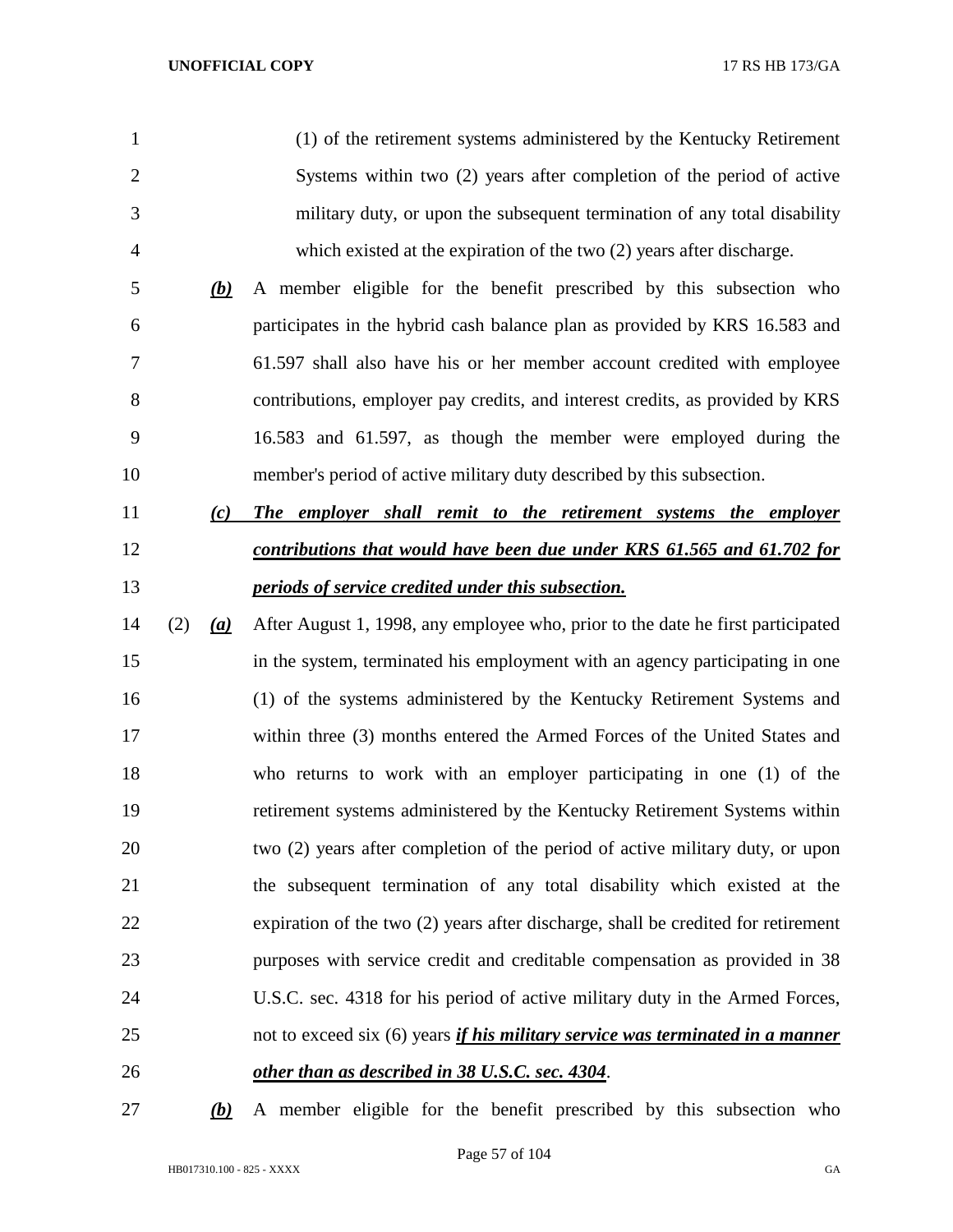participates in the hybrid cash balance plan as provided by KRS 16.583 and 61.597 shall also have his or her member account credited with employee contributions, employer pay credits, and interest credits, as provided by KRS 16.583 and 61.597, as though the member were employed during the member's period of active military duty described by this subsection.

# *(c) The employer shall remit to the retirement systems the employer contributions that would have been due under KRS 61.565 and 61.702 for periods of service credited under this subsection.*

 (3) Any National Guard technician involuntarily serving on active military duty during the period between January 26, 1968, and January 1, 1970, who completes his eight (8) years' service while on military duty during this period, shall have that portion of his active military duty, necessary to the completion of eight (8) years' current service, credited to his account, as current service without having to meet the reemployment criteria.

 (4) Any employee eligible for retirement as prescribed in KRS 61.559 or any employee upon completion of five (5) years of service shall receive current service credit for a maximum of four (4) years for his period of active military duty in the Armed Forces of the United States, if his *military service was terminated in a manner other than as described in 38 U.S.C. sec. 4304*[discharge therefrom is honorable] and he has not been credited with the service under subsections (1) to (3) of this section if he pays thirty-five percent (35%) of the cost of the service based on the formula adopted by the board. The payment by the member shall not be picked up by the employer, as described in KRS 61.560(4), and shall be deposited to his individual member's account. The remaining sixty-five percent (65%) shall be paid by the state from funds appropriated specifically for the purpose and these payments shall be deposited to the respective retirement allowance accounts. If no funds are available in the special appropriation account, the system shall not accept employee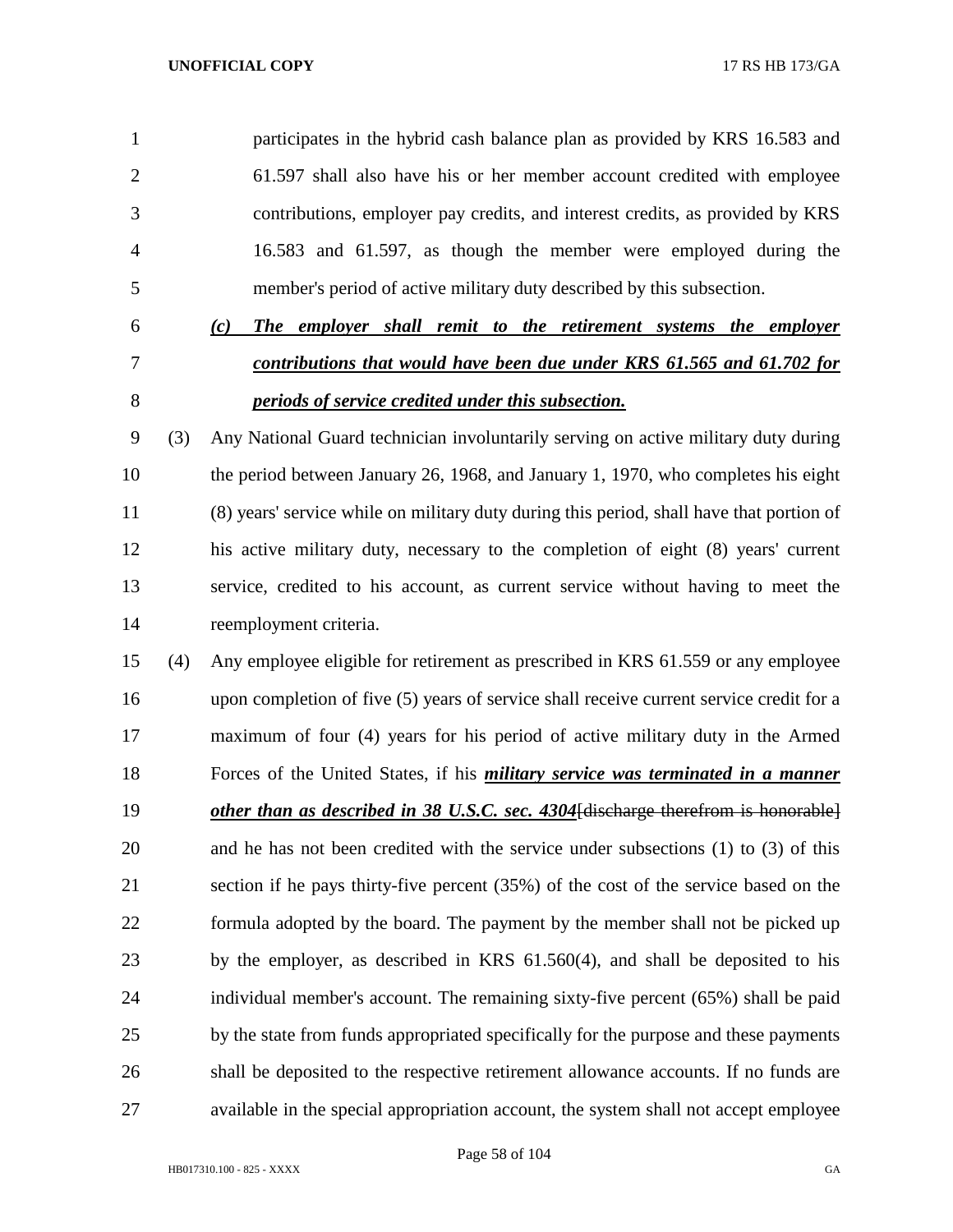payments until funds are available in the account.

 (5) Any employee participating in one (1) of the retirement systems administered by Kentucky Retirement Systems eligible to purchase military service credit under subsection (4) of this section shall receive current service credit for active military duty as provided under subsection (4) of this section without payment of the current employee contribution ratio if the member was taken prisoner by a hostile power at any time during active military service.

 (6) Any employee participating in one (1) of the retirement systems administered by Kentucky Retirement Systems age sixty-five (65) or older who has forty-eight (48) months of service, at least twelve (12) of which are current service, or if younger who has sixty (60) months of service, at least twelve (12) of which are current service shall receive current service for his period of active military duty in the Armed Forces of the United States, if his *military service was terminated in a manner other than as described in 38 U.S.C. sec. 4304*[discharge therefrom is not dishonorable] and he has not been credited with the service under subsections (1) to (4) of this section, by paying the retirement system a delayed contribution payment *in accordance with the payment options and restrictions established by subsection (14) of Section 9 of this Act*. *Service purchases made pursuant to this subsection shall be purchased by the entire amount of service available pursuant to this subsection or by increments*[Payment may be made by lump sum or in increments. The payment shall not be picked up by the employer as described in KRS 16.545(4), 61.560(4), or 78.610(4) and shall be deposited in the member's individual 23 retirement account.

 (7) Any employee participating in one (1) of the retirement systems administered by the Kentucky Retirement Systems age sixty-five (65) or older who has forty-eight (48) months of service, at least twelve (12) of which are current service, or if younger who has sixty (60) months of service, at least twelve (12) of which are current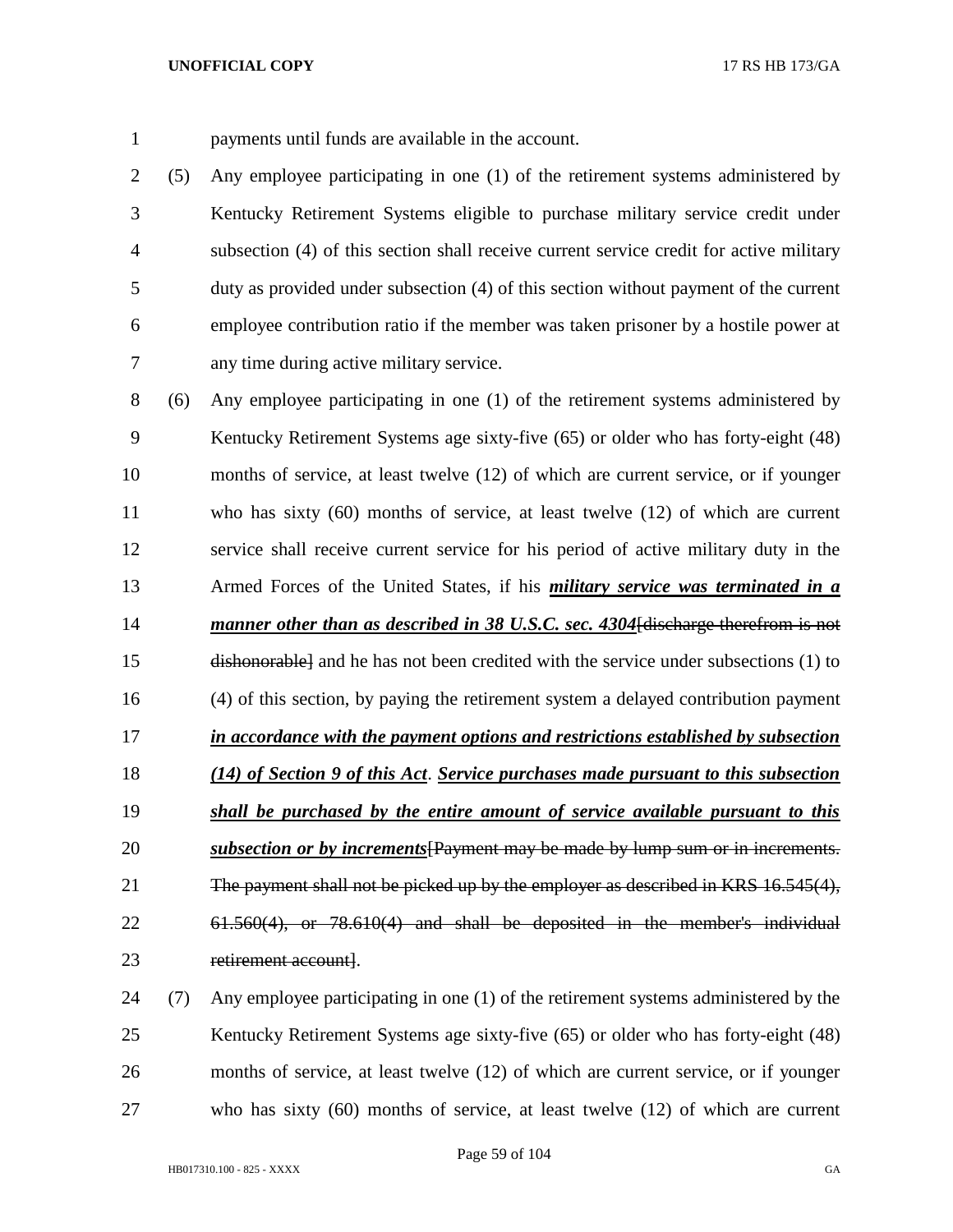service, shall receive one (1) month of current service for each six (6) months of service in the National Guard or the military reserves of the United States, by paying the retirement system a delayed contribution payment *in accordance with the payment options and restrictions established by subsection (14) of Section 9 of this Act*. The service shall be treated as service earned prior to participation in the system and shall not be included in the member's final compensation. *Service purchases made pursuant to this subsection shall be purchased by the entire amount of service available pursuant to this subsection or by increments*[Payment may be made by lump sum or in increments. The payment shall not be picked up by the employer, as described in KRS 16.545(4), 61.560(4), or 78.610(4) and shall be deposited in the member's individual retirement account].

 (8) For members who begin participating in the systems administered by Kentucky Retirement Systems on or after January 1, 2014, in the hybrid cash balance plan prescribed by KRS 16.583 and 61.597, the provisions of subsections (4) to (7) of this section shall not apply.

16 Section 12. KRS 61.557 is amended to read as follows:

 (1) Inasmuch as the takeover of the Kentucky State Employment Service by the federal government, through its United States Employment Service and War Manpower Commission, was recognized by both federal and state governments as a temporary measure during the war emergency, and the employment service was, in fact, returned to the state government at the close of the emergency period, the employees of the service are recognized as employees of the Commonwealth for the purposes of KRS 61.510 to 61.692 during the period of control by the federal government, in the same manner as if they had been employed in another department of the government of the Commonwealth during that period.

 (2) If a parted employer rejoins a department as a result of the cancellation of a contract or lease arrangement, thereby causing each employee thereof to again become an

Page 60 of 104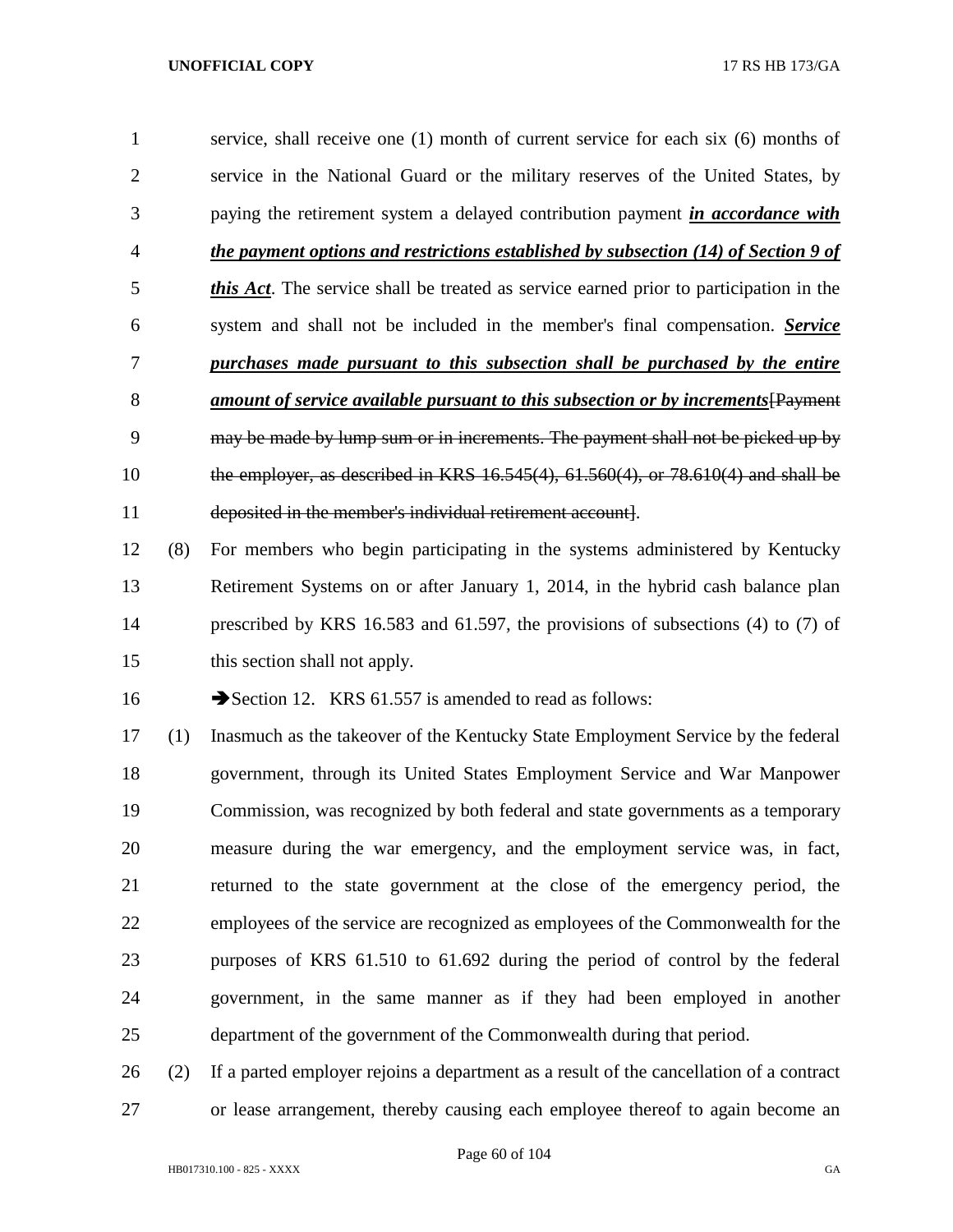employee as defined in KRS 61.510(5), the system may negotiate with the publicly held corporation or other similar organizations for payment for the years of service credit under the system for all employees working on the date the contract or other lease arrangement is canceled in order to avoid an impairment in the retirement benefits of the employees, if any payment accepted by the system for the service is [based on a formula ]consistent with the provisions of *subsections (6) and (8) of Section 9 of this Act*[KRS 61.552(7)]. No payment made pursuant to this section shall be picked up by the employer, as described in KRS 61.560(4).

9 Section 13. KRS 61.560 is amended to read as follows:

 (1) Each employee shall, commencing on August 1, 1986, contribute for each pay period for which he receives compensation five percent (5%) of his creditable compensation, [unless he did not elect membership pursuant to KRS 61.545(3), and **Example 1** lexcept that members of the General Assembly, who elect the survivorship option provided in KRS 61.635(13), shall each contribute six and six-tenths percent (6.6%) of creditable compensation commencing with the payroll period immediately following his election of the option. Any other provisions of KRS 61.515 to 61.705 notwithstanding, any reemployed retiree, as described in KRS 61.637, *who became reemployed prior to September 1, 2008, and began participating in another retirement account* shall contribute five percent (5%) of his creditable 20 compensation, or the amount required by KRS  $61.592(3)$  if applicable. if he anticipates that he will receive more than the maximum permissible earnings, as provided by the Federal Social Security Act, in compensation as a result of reemployment during the calendar year].

 (2) Each employer shall cause to be deducted from the creditable compensation of each employee for each and every payroll period the contribution payable by each such employee as provided in KRS 61.515 to 61.705.

(3) The deductions provided for herein shall be made notwithstanding that the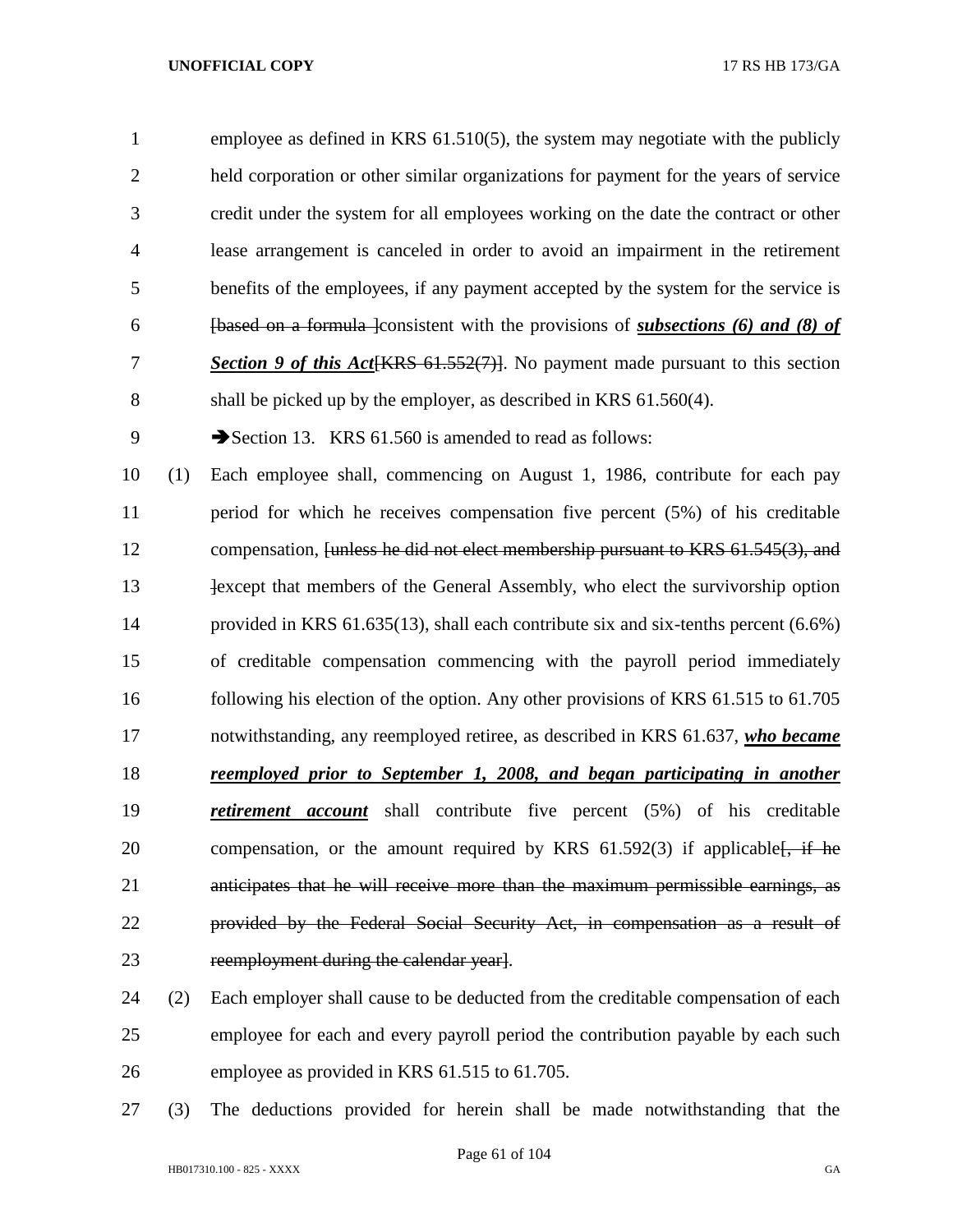minimum compensation provided by law for any employee shall be reduced thereby. Every employee shall be deemed to consent and agree to the deductions made as provided herein; and payment of salary or compensation less such deductions shall be a full and complete discharge of all claims for services rendered by such person during the period covered by such payment, except as to any benefits provided by KRS 61.515 to 61.705.

 (4) Each employer shall, solely for the purpose of compliance with Section 414(h) of the United States Internal Revenue Code, pick up the employee contributions required by this section for all compensation earned after August 1, 1982, and the contributions so picked up shall be treated as employer contributions in determining 11 tax treatment under the United States Internal Revenue Code and KRS 141.010(10). These contributions shall not be included as gross income of the employee until such time as the contributions are distributed or made available to the employee. The picked-up employee contribution shall satisfy all obligations to the retirement system satisfied prior to August 1, 1982, by the employee contribution, and the picked-up employee contribution shall be in lieu of an employee contribution. Each employer shall pay these picked-up employee contributions from the same source of funds which is used to pay earnings to the employee. The employee shall have no option to receive the contributed amounts directly instead of having them paid by the employer to the system. Employee contributions picked up after August 1, 1982, 21 shall be treated for all purposes of KRS 61.515 to 61.705 in the same manner and to 22 the same extent as employee contributions made prior to August 1, 1982.

 (5) The provisions of this section shall not apply to individuals who are not eligible for membership as provided by KRS 61.522.

25 Section 14. KRS 61.590 is amended to read as follows:

 (1) A member or beneficiary eligible to receive retirement benefits under any of the provisions of KRS 61.510 to 61.705, 78.510 to 78.852, and 16.510 to 16.652 shall

Page 62 of 104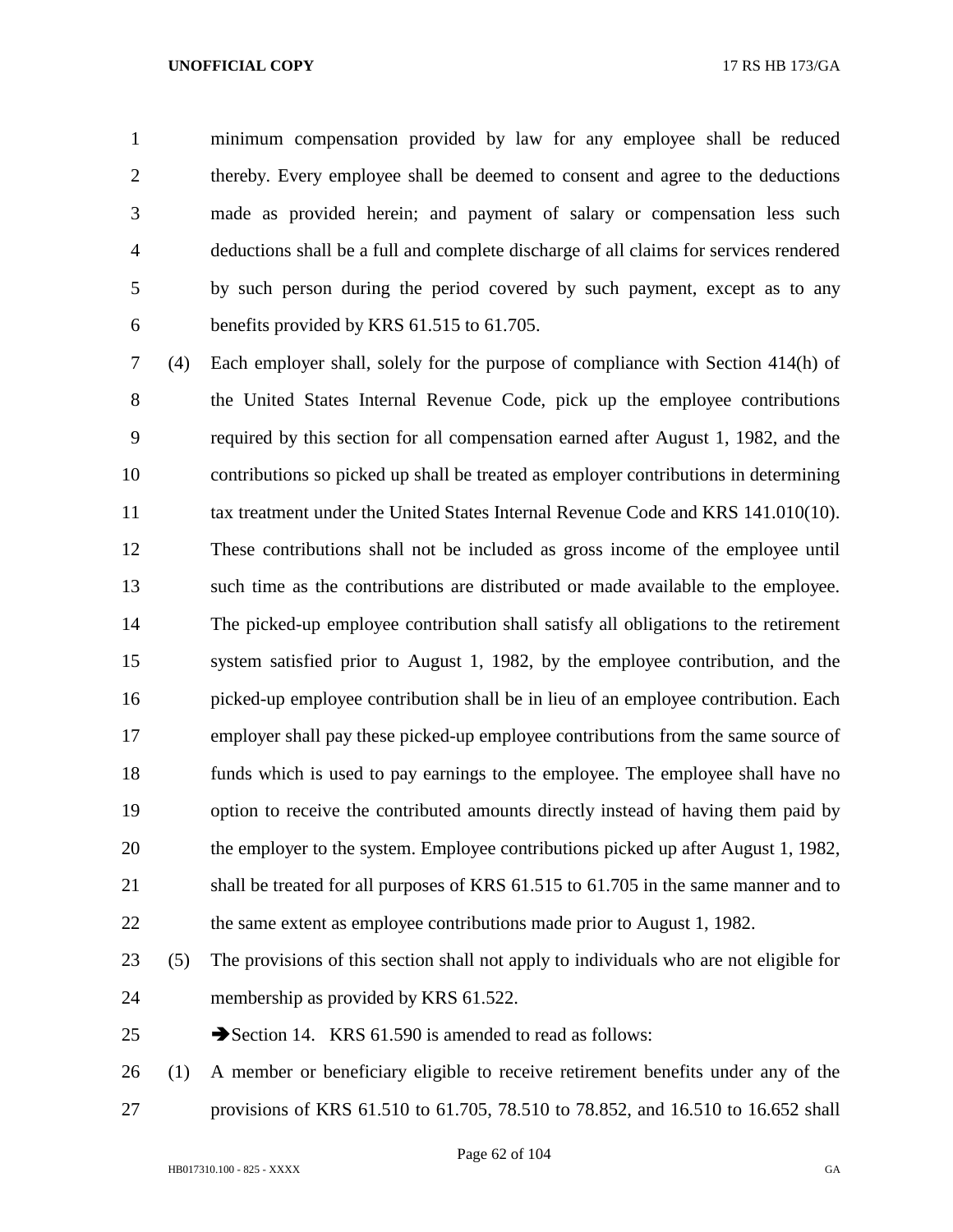have on file at the retirement office on the form prescribed by the board, *a correctly completed* notification of retirement, giving his name, address, Social Security number *or Kentucky Retirement Systems member identification number*, last day of employment, and other information the system may require. The form entitled "Notification of Retirement" shall not be filed more than six (6) months before the member's effective retirement date.

 (2) *After receipt*[Within ten (10) days of the receipt] of the *correctly completed* form 8 entitled "Notification of Retirement"<del>[ submitted within two (2) months of the</del> effective date of retirement], the system shall cause to be prepared an estimate of the amounts the member or beneficiary may expect to receive under the various plans available to the member or beneficiary. This information shall be recorded on a form entitled "Estimated Retirement Allowance" and forwarded to the member or 13 beneficiary.<del>[If the member submits a form entitled "Notification of Retirement"</del> more than two (2) months prior to the effective retirement date, the system shall provide the form entitled "Estimated Retirement Allowance" within forty-five (45) days of the member's effective retirement date.]

 (3) The member or beneficiary shall file at the retirement office the form entitled "Estimated Retirement Allowance" after he has checked *one (1)*[the] payment option of his choice, signed the document, and had his signature witnessed. A member shall not have the right to select a different payment option *on or* after the first day of the month in which the member receives his or her first retirement allowance or after the effective date of a deferred retirement option as provided by subsection (6) of this section. A beneficiary shall not have the right to select a different payment option after the effective date of the beneficiary's retirement allowance as provided in subsection (7) of this section.

 (4) A member or beneficiary choosing a monthly payment option shall have on file at the retirement office his birth certificate or other acceptable evidence of date of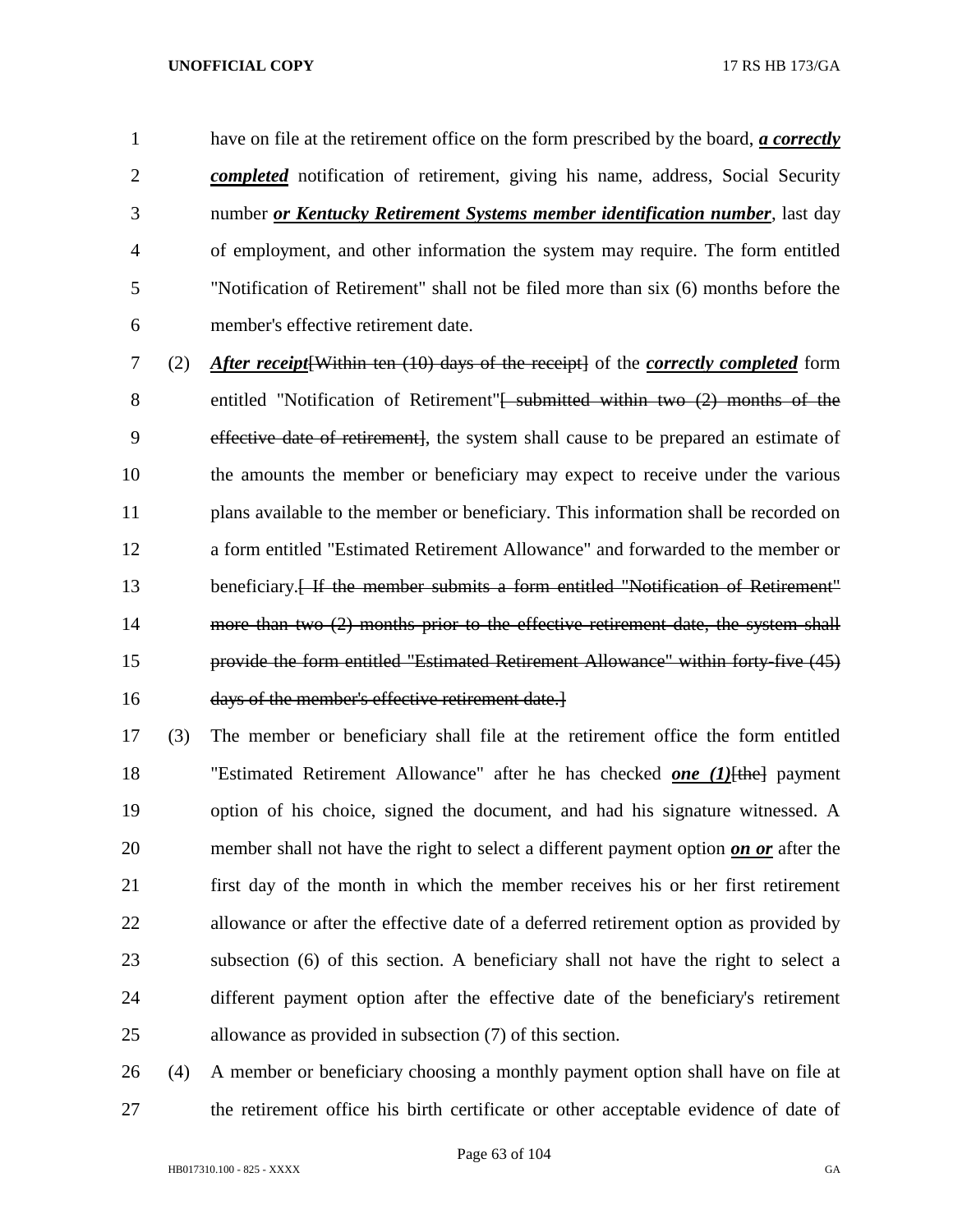- birth. If a survivorship option is chosen, proof of dates of birth of the beneficiary and member shall be on file at the retirement office. (5) (a) The effective date of normal retirement shall be the first month following the month in which employment *from all employers participating in any of the*  5 *systems administered by Kentucky Retirement Systems* was terminated from a regular full-time position]. (b) The effective date of disability retirement shall be the first month following the month in which the member's last day of paid employment in a regular full-time position occurred, provided the member files the form entitled "Estimated Retirement Allowance" no later than six (6) months following the date the notification of approval for disability retirement benefits is mailed. If the member fails to file the form entitled "Estimated Retirement Allowance" within six (6) months of the date the notification of approval for disability retirement benefits is mailed, then the member's form entitled "Notification of Retirement" shall be void. The member shall be required to submit a new form entitled "Notification of Retirement" to apply for disability retirement and reestablish eligibility for disability retirement benefits.
- (c) The effective date of early retirement shall be the first month following the 19 month *a correctly completed* [the] form entitled "Notification of Retirement" is filed at the retirement office or a future month designated by the member, if employment *from all employers participating in any of the systems administered by Kentucky Retirement Systems*[in a regular full-time **position** has been terminated and if the member files the form entitled "Estimated Retirement Allowance" no later than six (6) months following termination. If the member fails to file the form entitled "Estimated Retirement Allowance" within six (6) months following the effective retirement date of the member, then the member's form entitled "Notification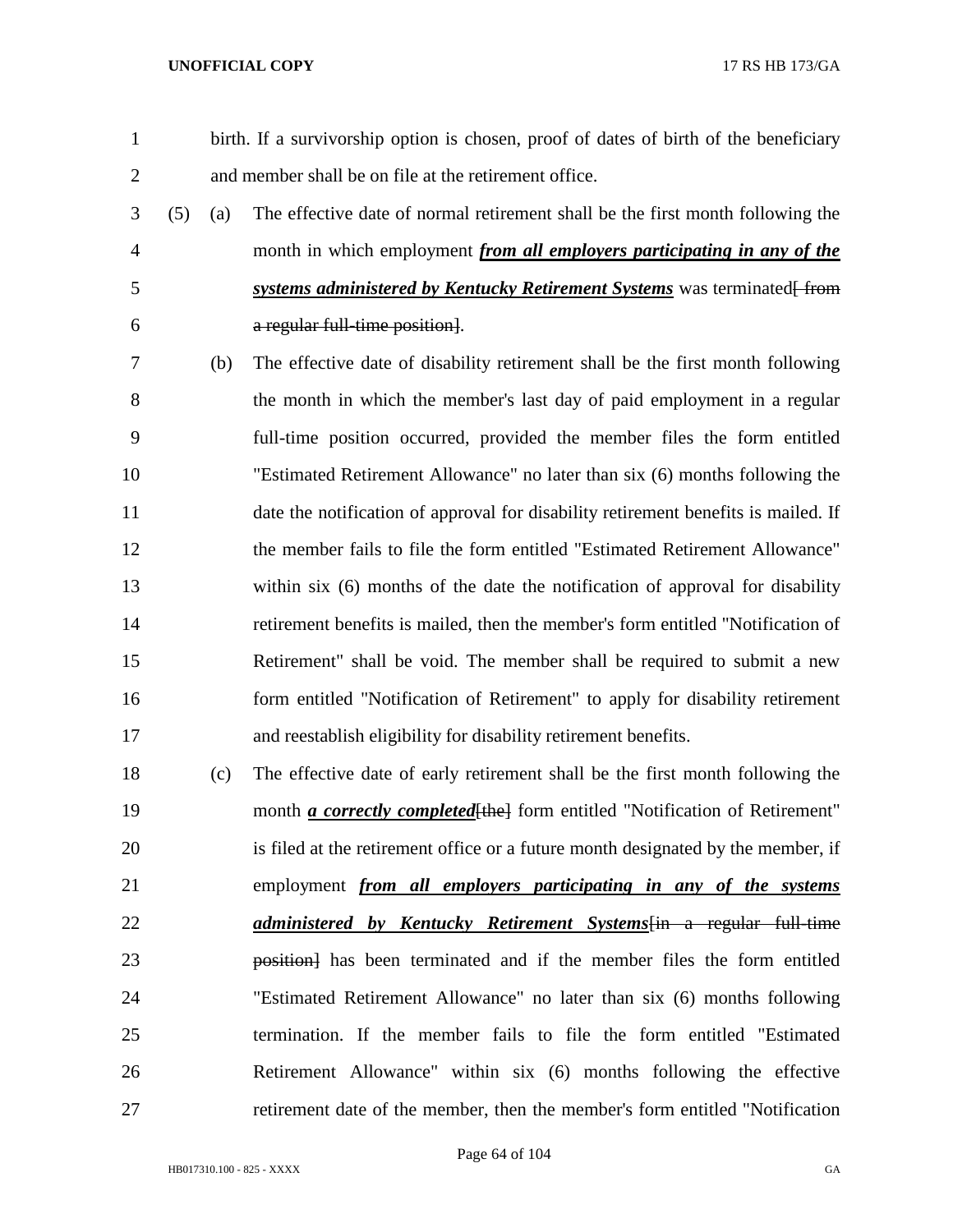- of Retirement" shall be void and the member shall be required to submit a new form entitled "Notification of Retirement" to apply for early retirement.
- (6) The effective date of a deferred retirement option as provided under KRS 16.576(5) shall be the month following age sixty-five (65), or the month following written notification from the member that he wishes to begin receiving retirement payments. In the event of the death of a member who has deferred his retirement allowance, the effective date of retirement shall be the month following the member's death.
- (7) Notwithstanding the provisions of KRS 16.578 or 61.640, the effective date of a beneficiary's retirement allowance under normal, early, or disability retirement shall 11 be as prescribed in subsection (5) or (6) of this section if the member dies before the first day of the month in which the member would have received his or her first retirement allowance and his beneficiary becomes eligible for payments under KRS 14 16.578 or 61.640.

15 Section 15. KRS 61.592 is amended to read as follows:

- (1) (a) "Hazardous position" for employees participating in the Kentucky Employees Retirement System, and for employees who begin participating in the County Employees Retirement System before September 1, 2008, means:
- 1. Any position whose principal duties involve active law enforcement, including the positions of probation and parole officer and Commonwealth detective, active fire suppression or prevention, or other positions, including, but not limited to, pilots of the Transportation Cabinet and paramedics and emergency medical technicians, with duties that require frequent exposure to a high degree of danger or peril and also require a high degree of physical conditioning;
- 2. Positions in the Department of Corrections in state correctional institutions and the Kentucky Correctional Psychiatric Center with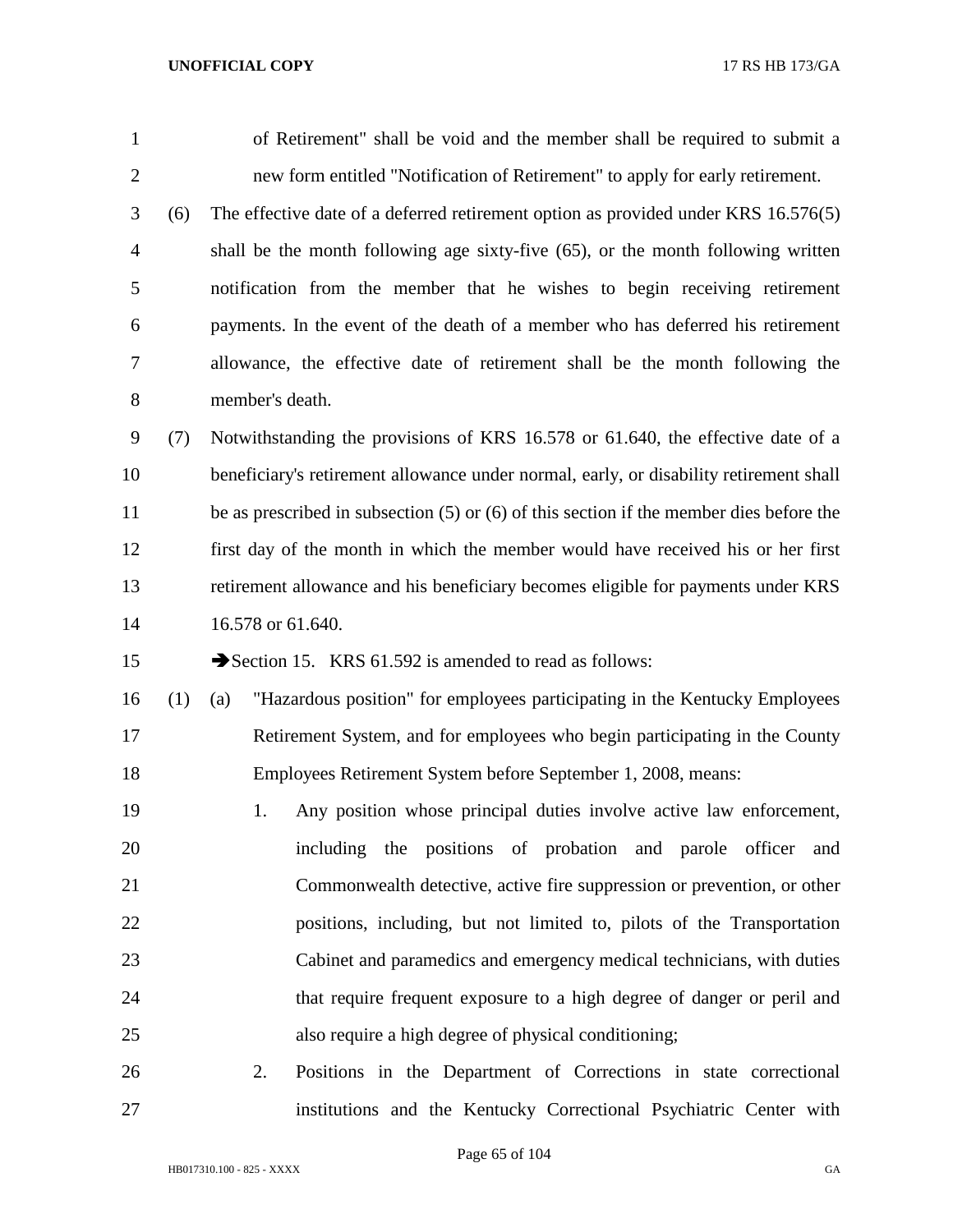| $\mathbf{1}$   |     |     | duties that regularly and routinely require face-to-face contact with           |
|----------------|-----|-----|---------------------------------------------------------------------------------|
| $\overline{2}$ |     |     | inmates; and                                                                    |
| 3              |     |     | 3.<br>Positions of employees who elect coverage under KRS $196.167(3)(b)2$ .    |
| $\overline{4}$ |     |     | and who continue to provide educational services and support to inmates         |
| 5              |     |     | as a Department of Corrections employee.                                        |
| 6              |     | (b) | "Hazardous position" for employees who begin participating in the County        |
| 7              |     |     | Employees Retirement System on or after September 1, 2008, means police         |
| 8              |     |     | officers and firefighters as defined in KRS 61.315(1), paramedics, correctional |
| 9              |     |     | officers with duties that routinely and regularly require face-to-face contact  |
| 10             |     |     | with inmates, and emergency medical technicians if:                             |
| 11             |     |     | The employee's duties require frequent exposure to a high degree of<br>1.       |
| 12             |     |     | danger or peril and a high degree of physical conditioning; and                 |
| 13             |     |     | 2.<br>The employee's duties are not primarily clerical or administrative.       |
| 14             |     | (c) | The effective date of participation under hazardous duty coverage for           |
| 15             |     |     | positions in the Department of Alcoholic Beverage Control shall be April 1,     |
| 16             |     |     | 1998. The employer and employee contributions shall be paid by the employer     |
| 17             |     |     | and forwarded to the retirement system for the period not previously reported.  |
| 18             | (2) | (a) | Each employer may request of the board hazardous duty coverage for those        |
| 19             |     |     | positions as defined in subsection (1) of this section. Upon request, each      |
| 20             |     |     | employer shall certify to the system, in the manner prescribed by the board,    |
| 21             |     |     | the names of all employees working in a hazardous position as defined in        |
| 22             |     |     | subsection (1) of this section for which coverage is requested. The             |
| 23             |     |     | certification of the employer shall bear the approval of the agent or agency    |
| 24             |     |     | responsible for the budget of the department or county indicating that the      |
| 25             |     |     | required employer contributions have been provided for in the budget of the     |
| 26             |     |     | employing department or county. The system shall determine whether the          |
| 27             |     |     | employees whose names have been certified by the employer are working in        |

Page 66 of 104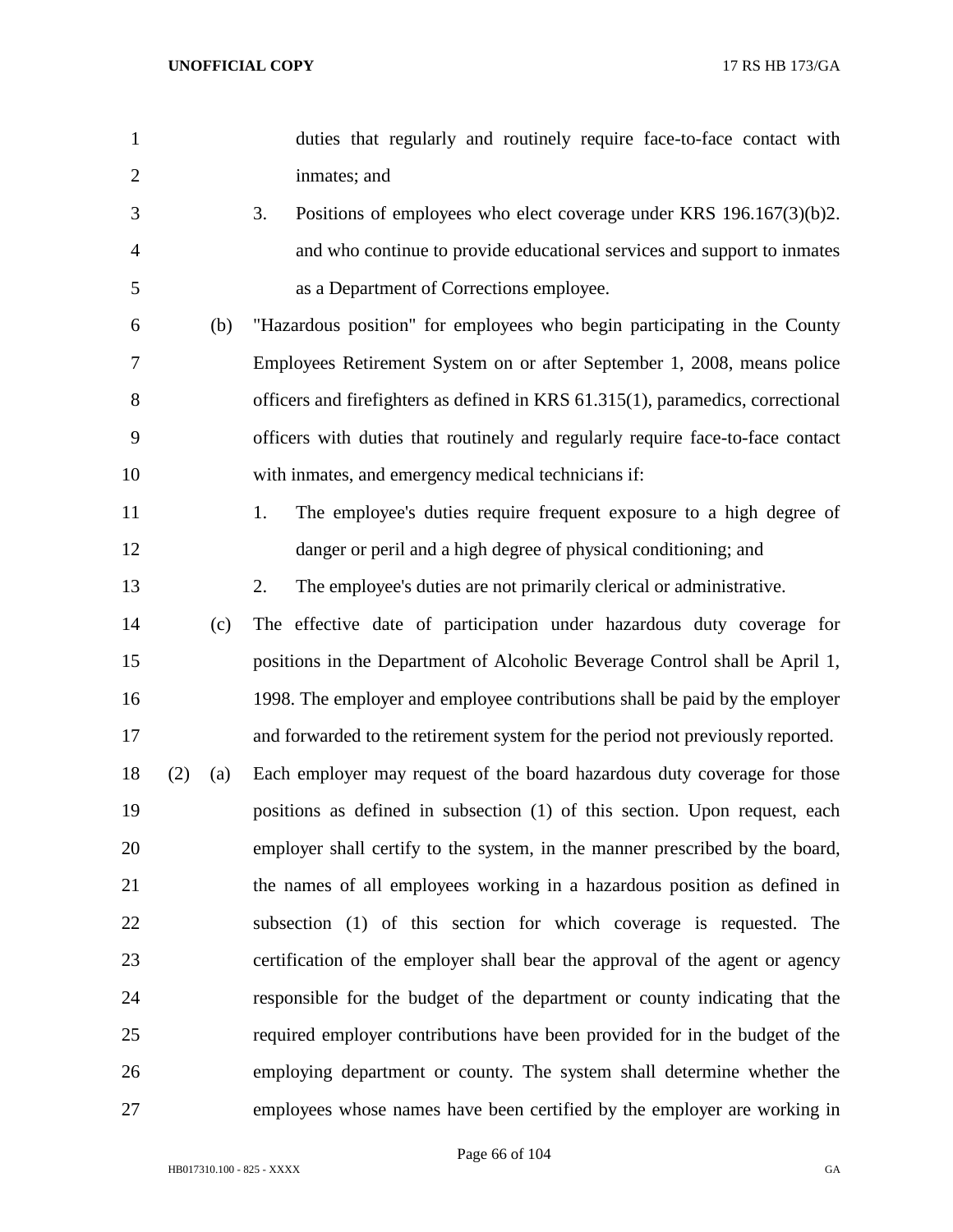positions meeting the definition of a hazardous position as provided by subsection (1) of this section. This process shall not be required for employees who elect coverage under KRS 196.167(3)(b)2.

 (b) Each employer desiring to provide hazardous duty coverage to employees who begin participating in the County Employees Retirement System on or after September 1, 2008, may request that the board approve hazardous duty coverage for those positions that meet the criteria set forth in subsection (1)(b) of this section. Each employer shall certify to the system, in the manner prescribed by the board, the names of all employees working in a hazardous position as defined in subsection (1)(b) of this section for which coverage is requested and a job description for each position or employee. The certification of the employer shall bear the approval of the agent or agency responsible for the budget of the department or county indicating that the required employer contributions have been provided for in the budget of the employing department or county. Each employer shall also certify, under 16 penalty of perjury in accordance with KRS Chapter 523, that each employee's actual job duties are accurately reflected in the job description provided to the system. The system shall determine whether the employees whose names have been certified by the employer are working in positions meeting the definition of a hazardous position as defined in subsection (1)(b) of this section. The board shall have the authority to remove any employee from hazardous duty coverage if the board determines the employee is not working in a hazardous duty position or if the employee is classified in a hazardous duty position but has individual job duties that do not meet the definition of a hazardous duty position or are not accurately reflected in the job descriptions filed by the employer with the system.

(3) (a) An employee who elects coverage under KRS 196.167(3)(b)2., and an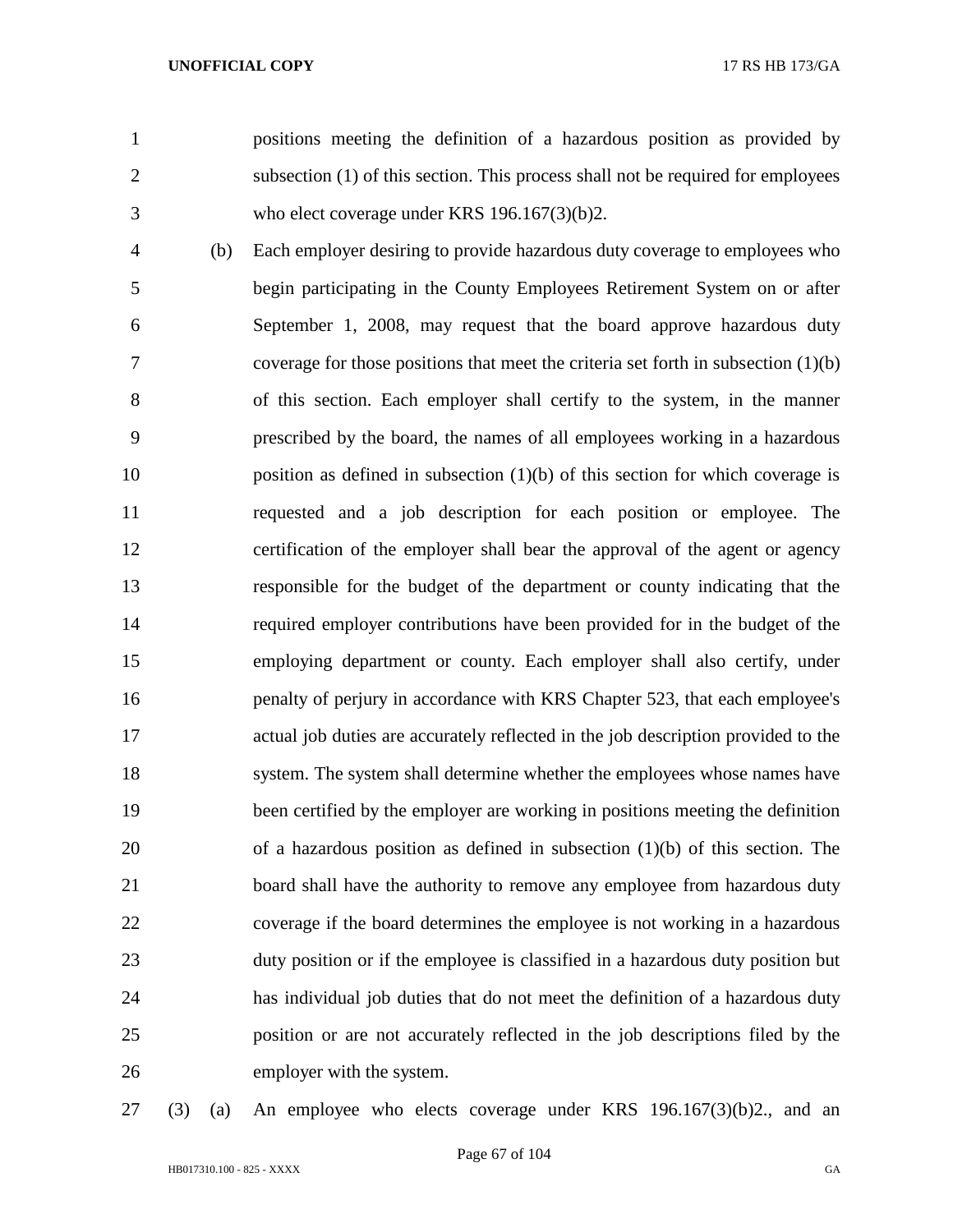employee participating in the Kentucky Employees Retirement System who is determined by the system to be working in a hazardous position in accordance with subsection (2) of this section, shall contribute, for each pay period for which he receives compensation, eight percent (8%) of his creditable compensation. An employee participating in the County Employees Retirement System who is determined by the system to be working in a hazardous duty position in accordance with subsection (2) of this section shall contribute, for each pay period for which he receives compensation, eight percent (8%) of his creditable compensation.

- (b) Each employer shall pay employer contributions based on the creditable compensation of the employees determined by the system to be working in a hazardous position at the employer contribution rate as determined by the board. The rate shall be determined by actuarial methods consistent with the 14 provisions of KRS 61.565.
- (c) If the employer participated in the system prior to electing hazardous duty coverage, the employer may pay to the system the cost of converting the nonhazardous service to hazardous service from the date of participation to the date the payment is made, or the employer may establish a payment schedule for payment of the cost of the hazardous service above that which would be funded within the existing employer contribution rate. The employer may extend the payment schedule to a maximum of thirty (30) years. Payments made by the employer under this subsection shall be deposited to the retirement allowance account of the proper retirement system and these funds shall not be considered accumulated contributions of the individual members. If the employer elects not to make the additional payment, the employee may *pay the cost of converting the service and provide payment for the cost as provided by subsection (14) of Section 9 of this Act* **final the**

Page 68 of 104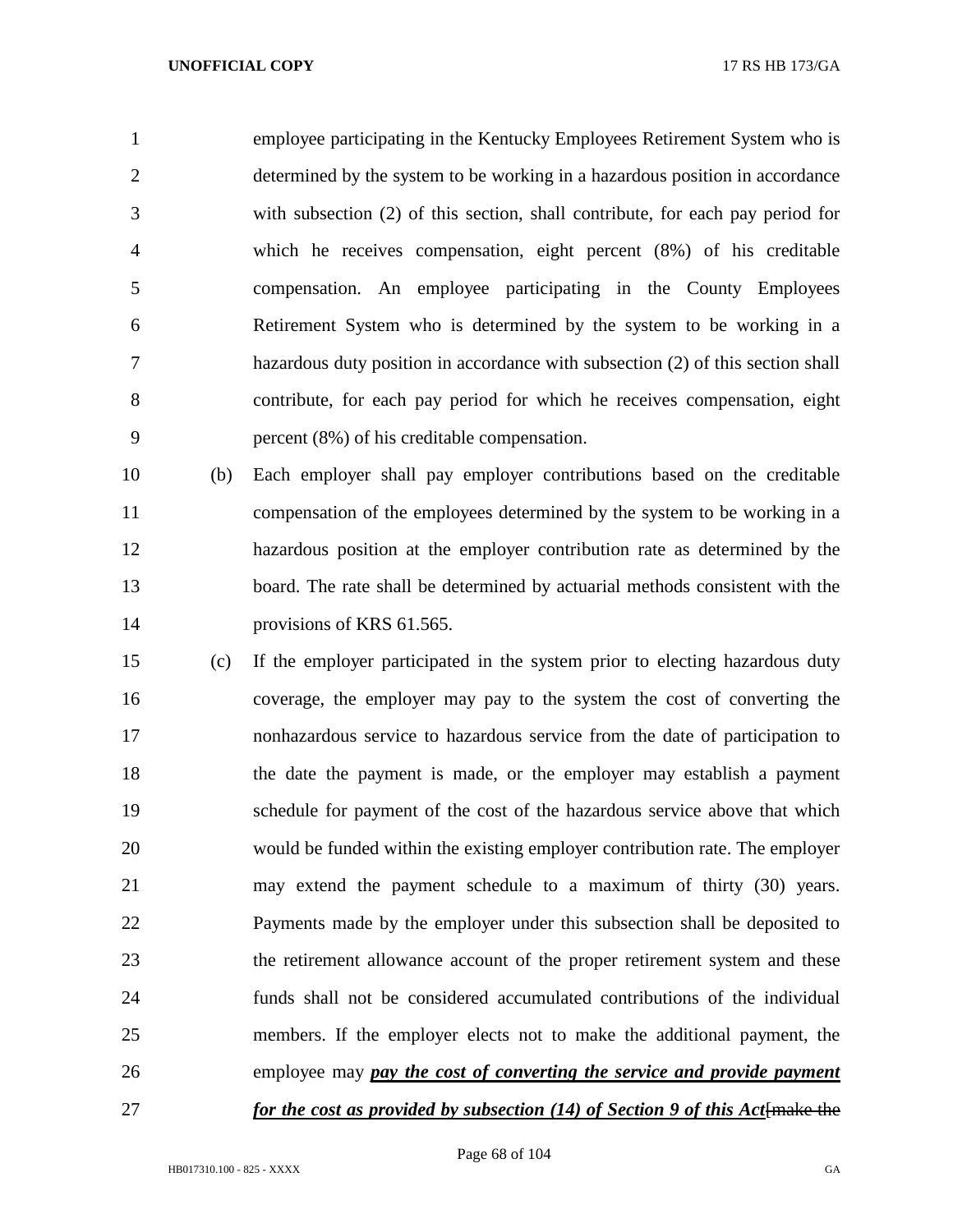1 lump-sum payment in his own behalf or may pay by increments. Payments made by the employee under this subsection shall not be picked up, as described in KRS 61.560(4), by the employer. If neither the employer nor employee makes the payment, the service prior to hazardous coverage shall remain nonhazardous. The provisions of this paragraph shall not apply to members who begin participating in the systems administered by Kentucky Retirement Systems on or after January 1, 2014.

 (4) The normal retirement age, retirement allowance, hybrid cash balance plans, other benefits, eligibility requirements, rights, and responsibilities of a member in a hazardous position, as prescribed by subsections (1), (2), and (3) of this section, and the responsibilities, rights, and requirements of his employer shall be as prescribed for a member and employer participating in the State Police Retirement System as provided for by KRS 16.505 to 16.652.

 (5) Any person employed in a hazardous position after July 1, 1972, shall be required to undergo a thorough medical examination by a licensed physician, and a copy of the medical report of the physician shall be retained on file by the employee's department or county and made available to the system upon request.

 (6) If doubt exists regarding the benefits payable to a hazardous position employee 19 under this section, the board shall determine the benefits payable under KRS 61.510 to 61.705, or 78.510 to 78.852, or 16.505 to 16.652.

21 Section 16. KRS 61.680 is amended to read as follows:

 (1) Prior to August 1, 1982, every employee shall be deemed to consent and agree to any deduction from his compensation required by KRS 6.500 to 6.535, 16.505 to 16.652, 61.510 to 61.692, 78.510 to 78.852, and to all other provisions thereof. Thereafter, employee contributions shall be picked up by the employer pursuant to KRS 61.560(4).

(2) (a) Notwithstanding any other provisions of KRS 6.500 to 6.535, 16.505 to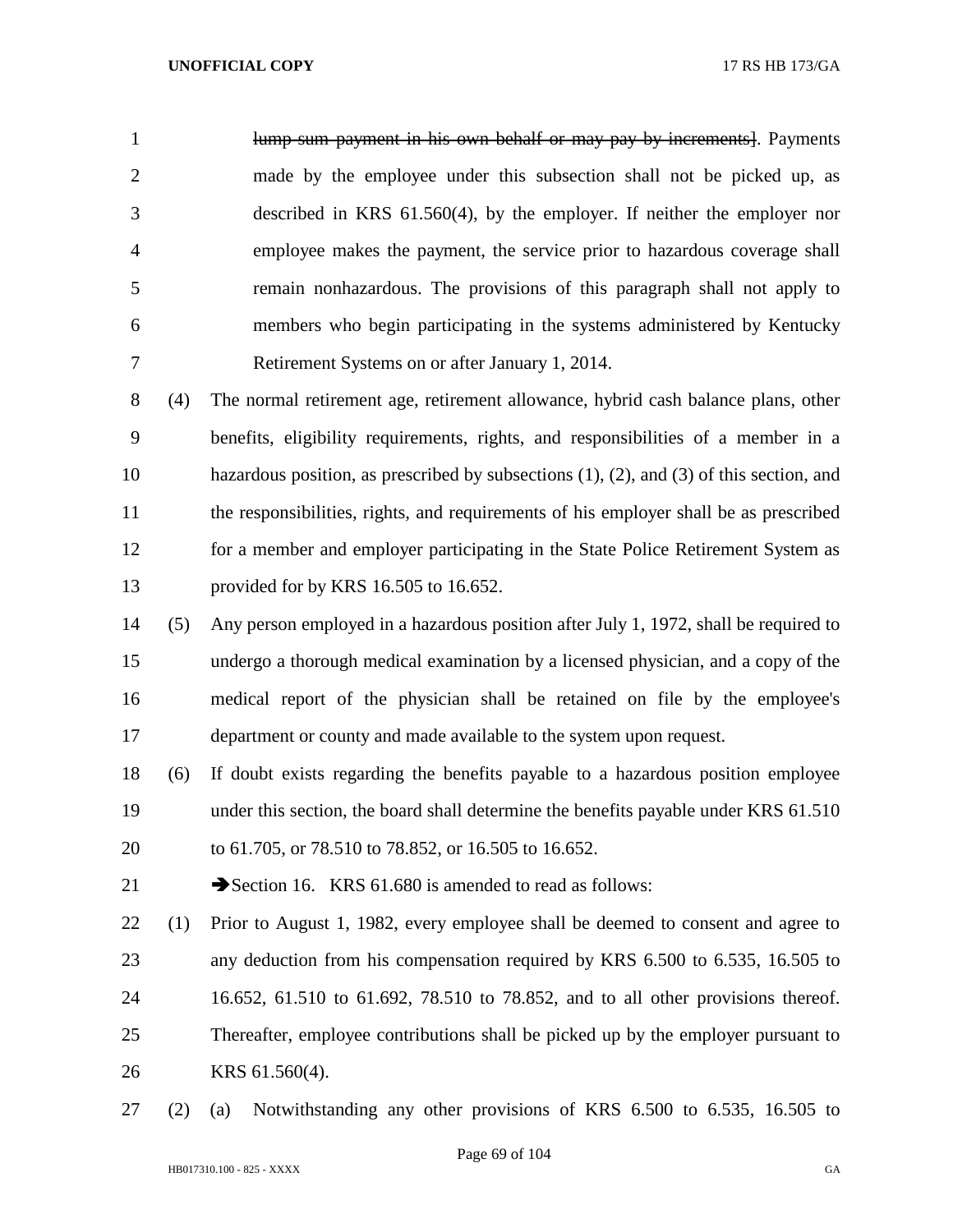| $\mathbf{1}$   |             | 16.652, 61.510 to 61.692, 78.510 to 78.852 and 161.220 to 161.714:                         |
|----------------|-------------|--------------------------------------------------------------------------------------------|
| $\overline{2}$ | <u>1.</u>   | Upon death, disability, or service retirement, a member's accounts under                   |
| 3              |             | the Legislators' Retirement Plan, State Police Retirement System,                          |
| 4              |             | Kentucky Employees Retirement System, County Employees Retirement                          |
| 5              |             | System, and Teachers' Retirement System, except for service prohibited                     |
| 6              |             | by KRS 161.623(2), shall be consolidated for the purpose of determining                    |
| 7              |             | eligibility and amount of benefits, including those members who                            |
| 8              |             | participate in the hybrid cash balance plan within the Kentucky                            |
| 9              |             | Employees Retirement System, the County Employees Retirement                               |
| 10             |             | System, and the State Police Retirement System on or after January 1,                      |
| 11             |             | $2014;[-]$                                                                                 |
| 12             | $2_{\cdot}$ | Vested service credit in a retirement system, other than the Teachers'                     |
| 13             |             | Retirement System, sponsored by a Kentucky institution of higher                           |
| 14             |             | education and accepted by the Kentucky Employees Retirement System                         |
| 15             |             | or the County Employees Retirement System, may be used to determine                        |
| 16             |             | eligibility for twenty-seven $(27)$ year retirement for an employee who                    |
| 17             |             | begins participating before September 1, 2008, but not the amount of                       |
| 18             |             | benefits $\left\{\frac{1}{2}\right\}$                                                      |
| 19             | <u>3.</u>   | The computation of benefits shall be based on the applicable formula in                    |
| 20             |             | each system and service credit in each system, but the final                               |
| 21             |             | compensation, excluding compensation earned under KRS 161.155(10),                         |
| 22             |             | shall be determined as if all service were in one (1) system: $\left\{\frac{1}{2}\right\}$ |
| 23             | <u>4.</u>   | If the member has prior service in more than one (1) system                                |
| 24             |             | <i>administered by Kentucky Retirement Systems</i> , he shall obtain at least              |
| 25             |             | twelve (12) months' current service in each system in which he has prior                   |
| 26             |             | service in order to validate the prior service in each system for purposes                 |
| 27             |             | determining<br>consolidated<br>benefits<br>subsection;<br>under<br>this<br>of              |

Page 70 of 104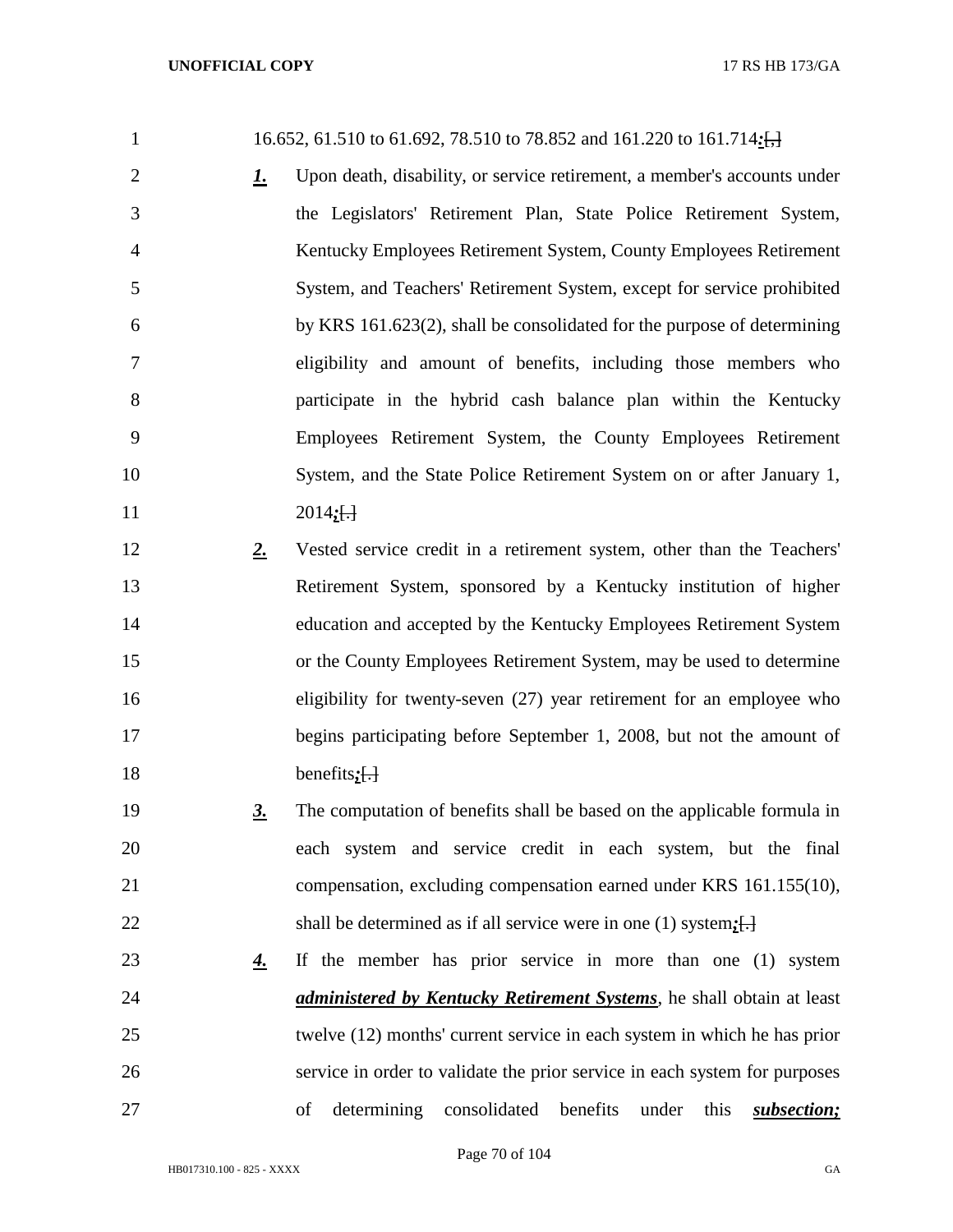| $\mathbf{1}$   |     |                   | $and$ [section.]                                                                      |
|----------------|-----|-------------------|---------------------------------------------------------------------------------------|
| $\overline{2}$ |     |                   | Upon the determination of benefits, each system shall pay the applicable<br><u>5.</u> |
| 3              |     |                   | <i>amount of benefits due the member</i> percentage of total benefits.                |
| 4              |     | (b)               | The provisions of paragraph (a) of this subsection shall be waived if the             |
| 5              |     |                   | member:                                                                               |
| 6              |     |                   | Notifies the system of his desire to maintain separate retirement<br><u>L.</u>        |
| 7              |     |                   | accounts in the State Police Retirement System, Kentucky Employees                    |
| 8              |     |                   | Retirement System, or County Employees Retirement System; or                          |
| 9              |     |                   | <b>Fails to simultaneously retire from all state-administered retirement</b><br>2.    |
| 10             |     |                   | systems in which the member has an account or fails to retire from                    |
| 11             |     |                   | any other systems not administered by Kentucky Retirement Systems                     |
| 12             |     |                   | within one (1) month of the member's effective retirement date in the                 |
| 13             |     |                   | systems administered by Kentucky Retirement Systems.                                  |
| 14             |     | (c)               | If the member has not contributed at least one $(1)$ year in a system in which he     |
| 15             |     |                   | has prior service, his current service in the system shall be valid for purposes      |
| 16             |     |                   | of determining eligibility and in computation of benefits on a consolidated           |
| 17             |     |                   | basis.                                                                                |
| 18             | (3) | $\underline{(a)}$ | A member with service credit in the Kentucky Employees Retirement System,             |
| 19             |     |                   | State Police Retirement System, or the County Employees Retirement System             |
| 20             |     |                   | who becomes the holder of an office entitling him to membership in the                |
| 21             |     |                   | Judicial Retirement Plan or the Legislators' Retirement Plan, but who does not        |
| 22             |     |                   | elect within thirty (30) days after taking office in such service to participate in   |
| 23             |     |                   | the plan, in accordance with KRS 6.505 or 21.360, shall be deemed to have             |
| 24             |     |                   | elected to retain membership in the system in which he is a member, either the        |
| 25             |     |                   | Kentucky Employees Retirement System, State Police Retirement System, or              |
| 26             |     |                   | the County Employees Retirement System. In that event, the agency                     |
| 27             |     |                   | employing the member shall withhold employee contributions, or picked-up              |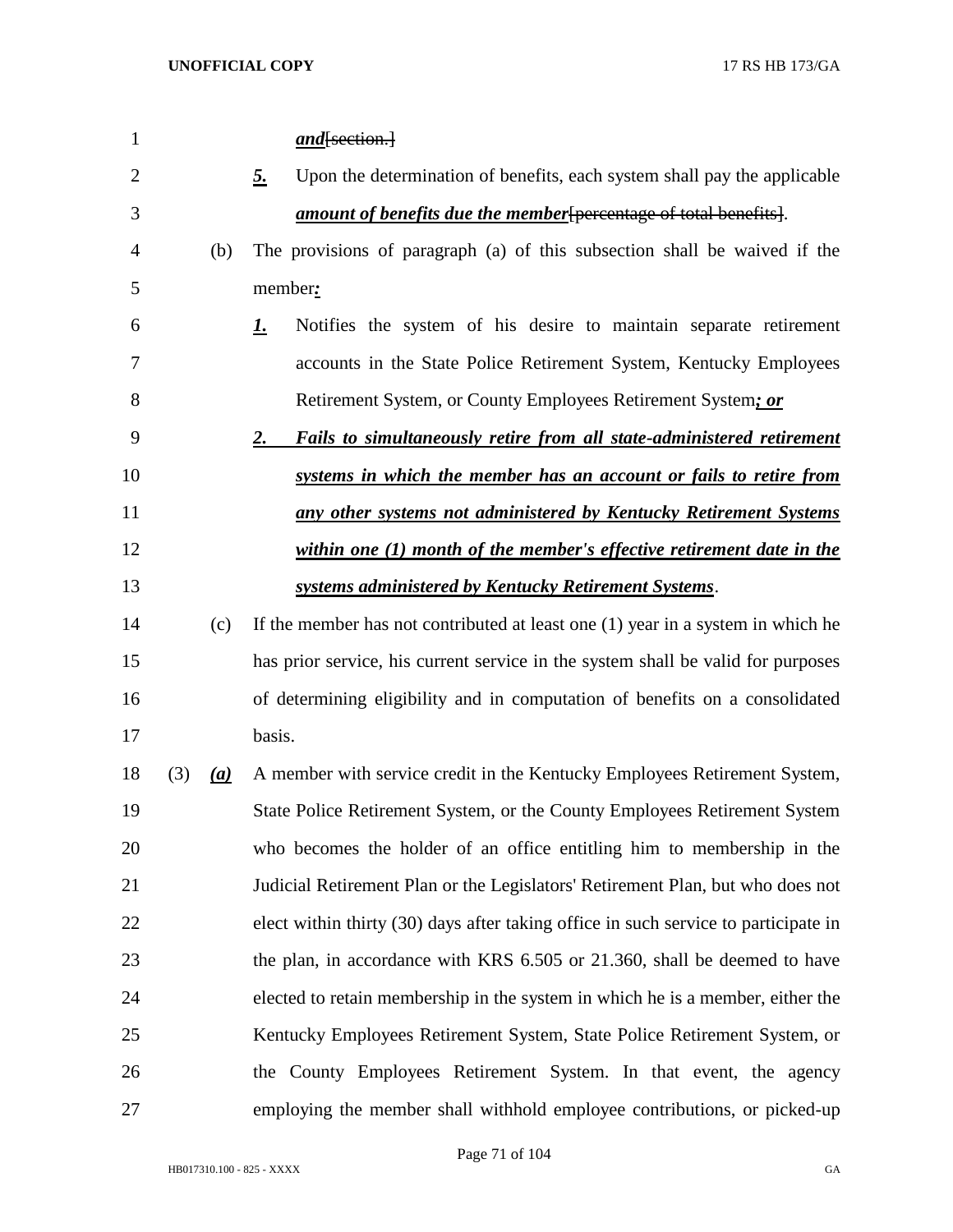employee contributions after August 2, 1982, make employer contributions and remit these contributions to the system in which the member retained his membership.

- *(b)* Any person entitled to membership in the Judicial Retirement Plan or the Legislators' Retirement Plan, who does not elect within thirty (30) days after taking office to participate in the plan, in accordance with KRS 6.505 or 21.360, and who at the time of taking office is not a contributing member of, or does not have service credit in, any of the retirement systems mentioned in this section, or the Teachers' Retirement System, shall participate in the Kentucky Employees Retirement System.
- *(c)* A member of one (1) of the state-administered retirement plans who ceases to contribute to the plan as provided in KRS 21.360 and who is employed in a nonelected position by an agency participating in the Kentucky Retirement Systems or Kentucky Teachers' Retirement System shall be deemed to have elected membership in the system in which the employer of the nonelected position participates. A member of one (1) of the state-administered retirement plans who ceases to contribute to the plan as provided in KRS 21.360 and who is not employed in a nonelected position by an agency participating in the Kentucky Retirement Systems shall be deemed to have elected membership in the Kentucky Employees Retirement System.
- (4) (a) Prior to July 1, 1976, a person entering the service of an employer participating in the Kentucky Employees Retirement System or the County Employees Retirement System with service credit in the Teachers' Retirement System and who desires to retain membership in the Teachers' Retirement System, and who is permitted by that system to continue, shall be exempt from participating in the Kentucky Employees Retirement System or the County Employees Retirement System.

Page 72 of 104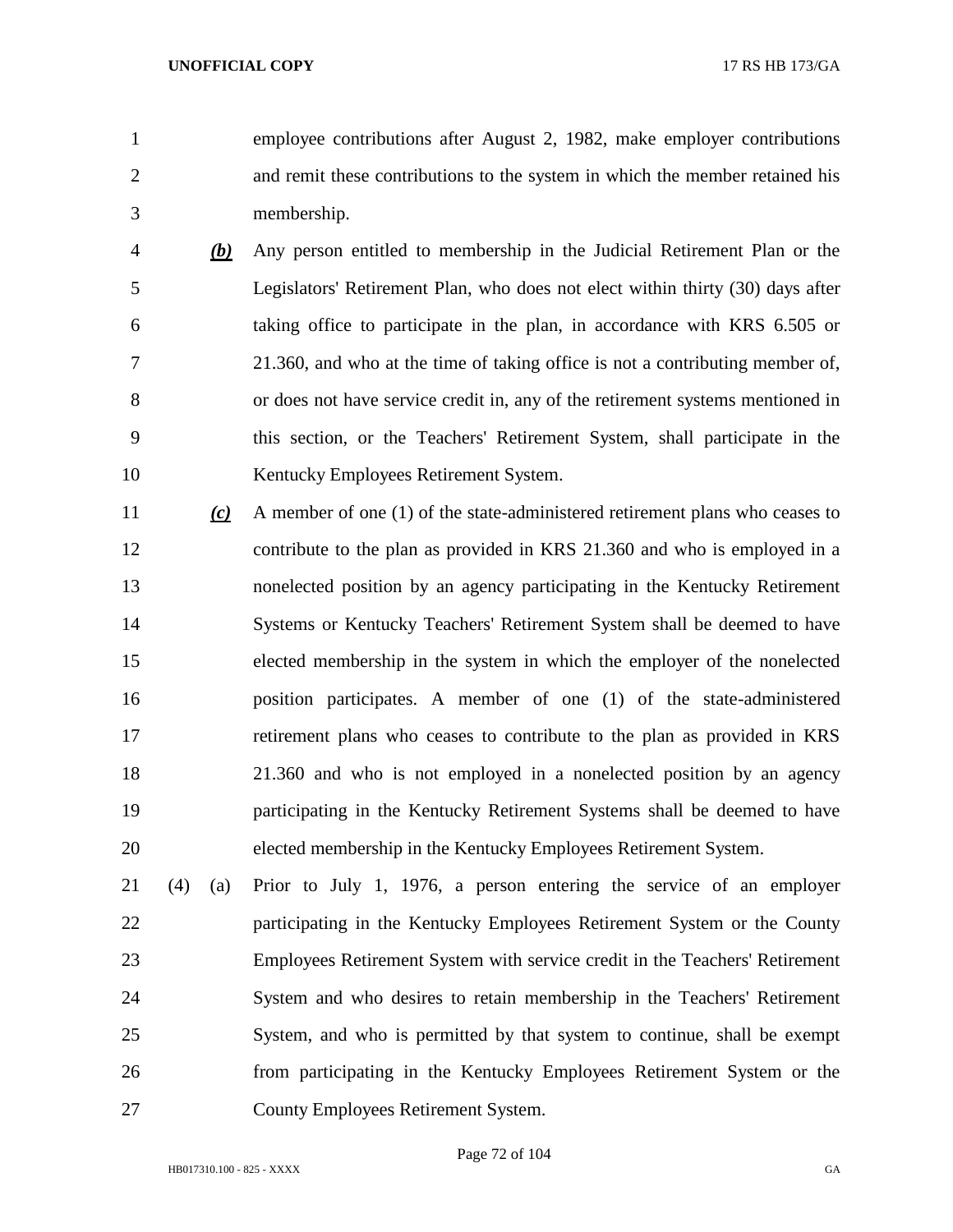- 
- (b) Any person who has elected to retain membership in the Teachers' Retirement System as provided in paragraph (a) of this subsection may cancel his election and participate in the system under which his position would normally participate, if he elects to cancel his option prior to January 1, 1977.
- (c) Any member of the General Assembly who upon election is a contributing member of the Teachers' Retirement System and who does not elect within thirty (30) days after taking office to participate in the Legislators' Retirement 8 Plan, in accordance with KRS 6.505, shall during his term of office participate in the Kentucky Employees Retirement System unless an election to retain membership in the Teachers' Retirement System is filed in writing within ninety (90) days after his term of office begins. No contributions may be made to the Teachers' Retirement System for the same period of service under the Legislators' Retirement Plan or the Kentucky Employees Retirement System as a member of the General Assembly, but contributions made to the Teachers' Retirement System while a member of the General Assembly shall be transferred to the Legislators' Retirement Plan, as provided for in KRS 6.535, when the member elects to join the Legislators' Retirement Plan, and service credit in the Legislators' Retirement Plan shall be granted as provided for in KRS 6.505(5).

20 (5) <del>Effective July 1, 1974, J</del>Any member of the Kentucky Employees Retirement System or County Employees Retirement System who is working in a position covered by one (1) of these retirement systems and his employee contributions, service credit and employer contributions made on his behalf are being transferred to the other retirement system shall contribute to the system in which his employer participates, or after August 1, 1982, the employer shall pick up the employee contributions, and no further contributions or service credit shall be transferred to the system in which he elected to retain membership, as subsection (2) of this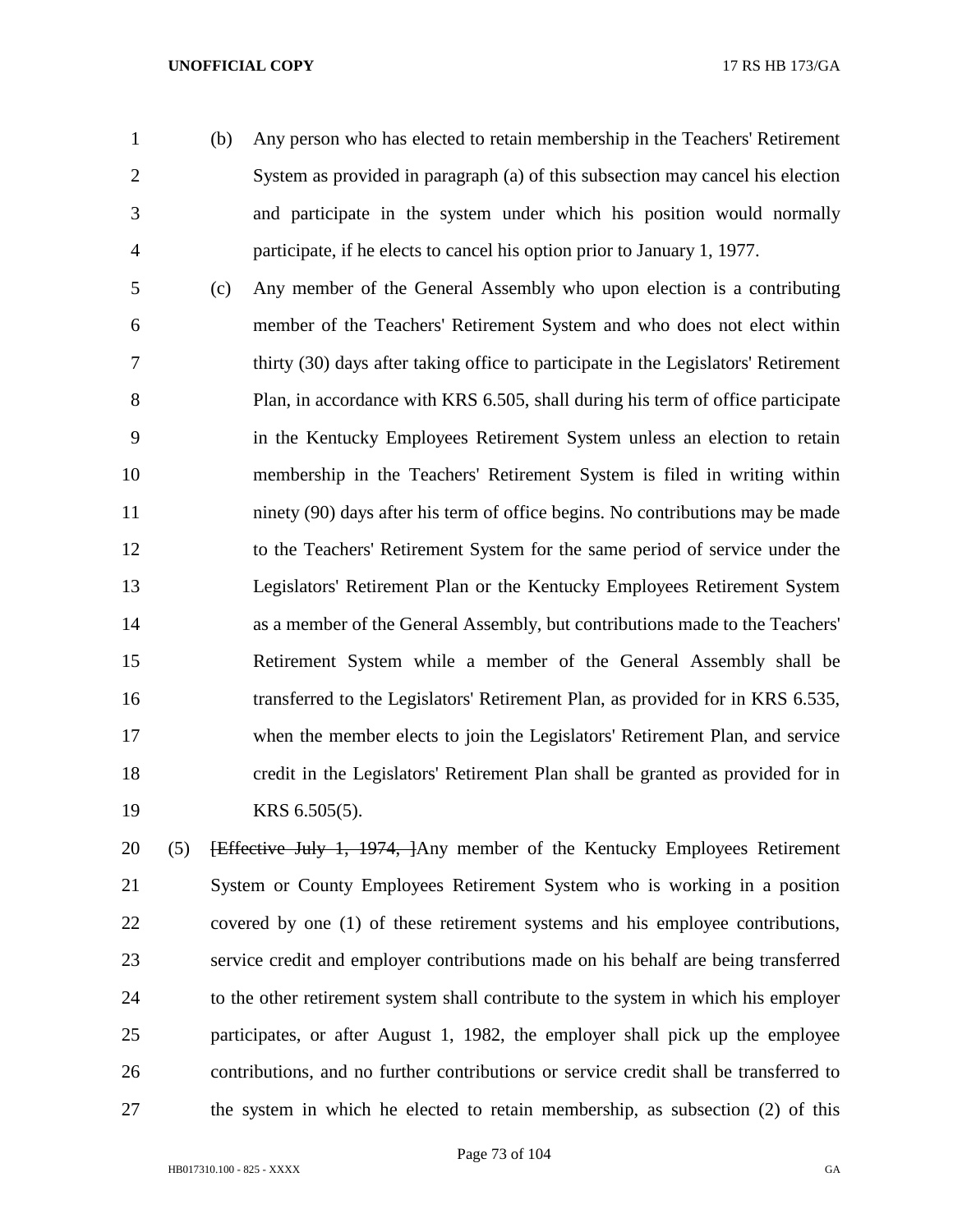section eliminates the necessity of the transfers.

 (6) Any member of the Kentucky Employees Retirement System or County Employees Retirement System who is working in more than one (1) position covered by the same retirement system, shall have his wages and contributions consolidated and his retirement account administered as a single account. If part-time positions are involved, an accumulation of all hours worked within the same retirement system shall be used to determine eligibility under KRS 61.510(21).

 (7) *(a)* Notwithstanding the provisions of subsection (2) of this section, a person who does not have the amount of service required for service retirement in the State Police Retirement System, Kentucky Employees Retirement System, County Employees Retirement System, Legislators' Retirement Plan, or Teachers' Retirement System, but who is a member of one (1) of the systems or is a former member of one (1) or more of the systems with valid service credit therein, shall become eligible for service retirement benefits attributable to the amount of his actual service credit in each system in which he has service credit when his combined service credit in all the systems, plus any service credit he has in the Judicial Retirement Plan, is equal to that required for service retirement in each respective system. The computation of benefits shall be based on the applicable formula in each system and service credit in each system, except that total service in all systems, unless prohibited by KRS 161.623(2), shall be used to determine the reduction for early retirement, if any. Except as provided in KRS 21.360, the final compensation shall be determined by using the creditable compensation reported to the State Police Retirement System, Kentucky Employees Retirement System, County Employees Retirement System, Legislators' Retirement Plan, or Teachers' Retirement System and only as much of the compensation earned in the Judicial Retirement Plan as is needed to satisfy the final compensation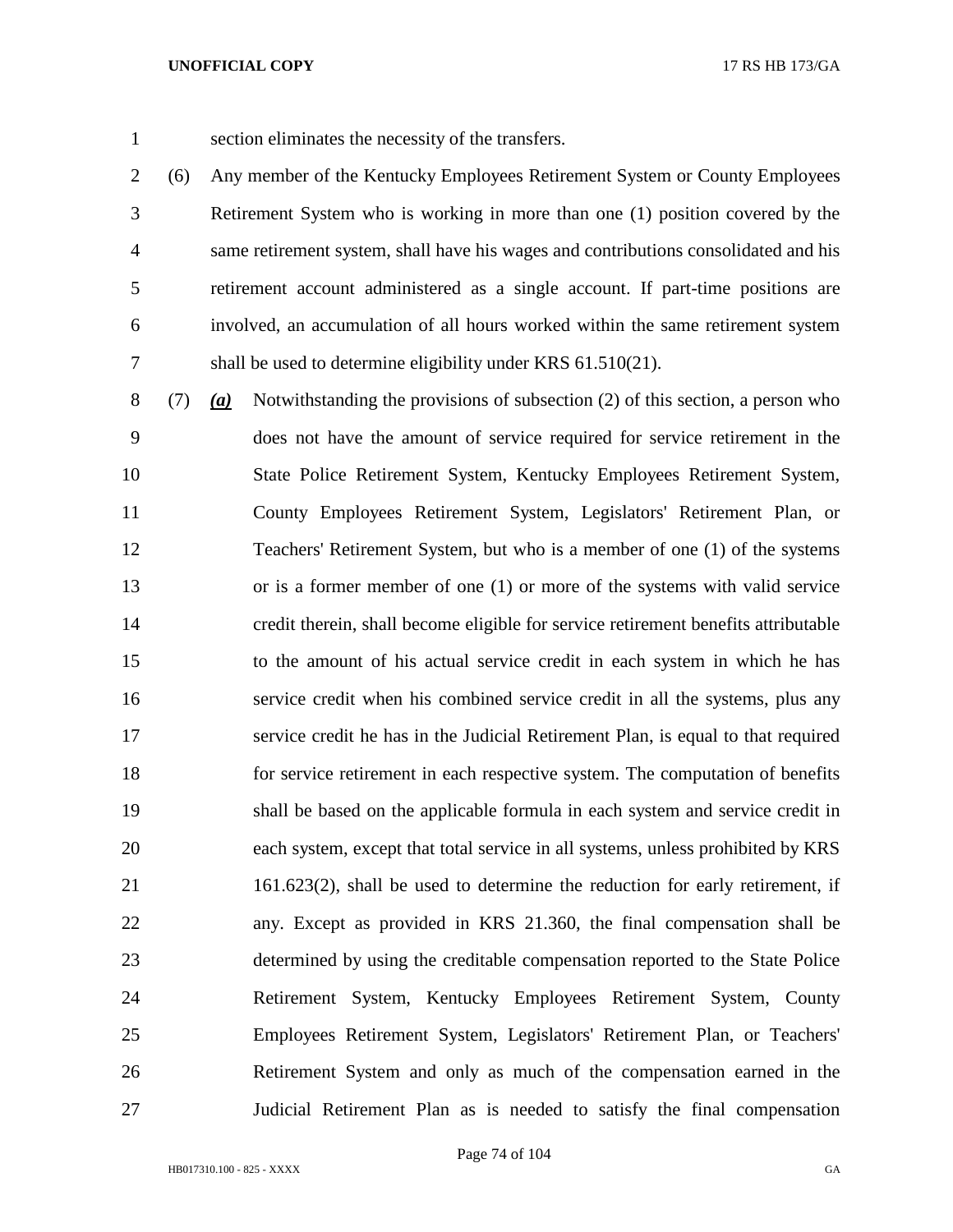| 1              |     | requirement applicable in the respective retirement systems.                           |
|----------------|-----|----------------------------------------------------------------------------------------|
| $\overline{2}$ |     | <b>Paragraph</b> (a) of this subsection shall be waived if the member fails to<br>(b)  |
| 3              |     | simultaneously retire from all state-administered retirement systems in                |
| $\overline{4}$ |     | which the member has an account or fails to retire from any other systems              |
| 5              |     | not administered by Kentucky Retirement Systems within one (1) month of                |
| 6              |     | the member's effective retirement date in the systems administered by the              |
| 7              |     | <b>Kentucky Retirement Systems.</b>                                                    |
| 8              | (8) | Each retirement system from which the member retires shall pay a retirement            |
| 9              |     | allowance upon receipt of required forms and documents, except that no retirement      |
| 10             |     | system shall pay a retirement allowance or annuity until all forms and documents       |
| 11             |     | are filed at all retirement systems in compliance with each system's requirements.     |
| 12             |     | Section 17. KRS 78.510 is amended to read as follows:                                  |
| 13             |     | As used in KRS 78.510 to 78.852, unless the context otherwise requires:                |
| 14             | (1) | "System" means the County Employees Retirement System;                                 |
| 15             | (2) | "Board" means the board of trustees of the system as provided in KRS 78.780;           |
| 16             | (3) | "County" means any county, or nonprofit organization created and governed by a         |
| 17             |     | county, counties, or elected county officers, sheriff and his employees, county clerk  |
| 18             |     | and his employees, circuit clerk and his deputies, former circuit clerks or former     |
| 19             |     | circuit clerk deputies, or political subdivision or instrumentality, including school  |
| 20             |     | boards, charter county government, or urban-county government participating in the     |
| 21             |     | system by order appropriate to its governmental structure, as provided in KRS          |
| 22             |     | 78.530, and if the board is willing to accept the agency, organization, or             |
| 23             |     | corporation, the board being hereby granted the authority to determine the eligibility |
| 24             |     | of the agency to participate;                                                          |
| 25             | (4) | "School board" means any board of education participating in the system by order       |
| 26             |     | appropriate to its governmental structure, as provided in KRS 78.530, and if the       |

board is willing to accept the agency or corporation, the board being hereby granted

Page 75 of 104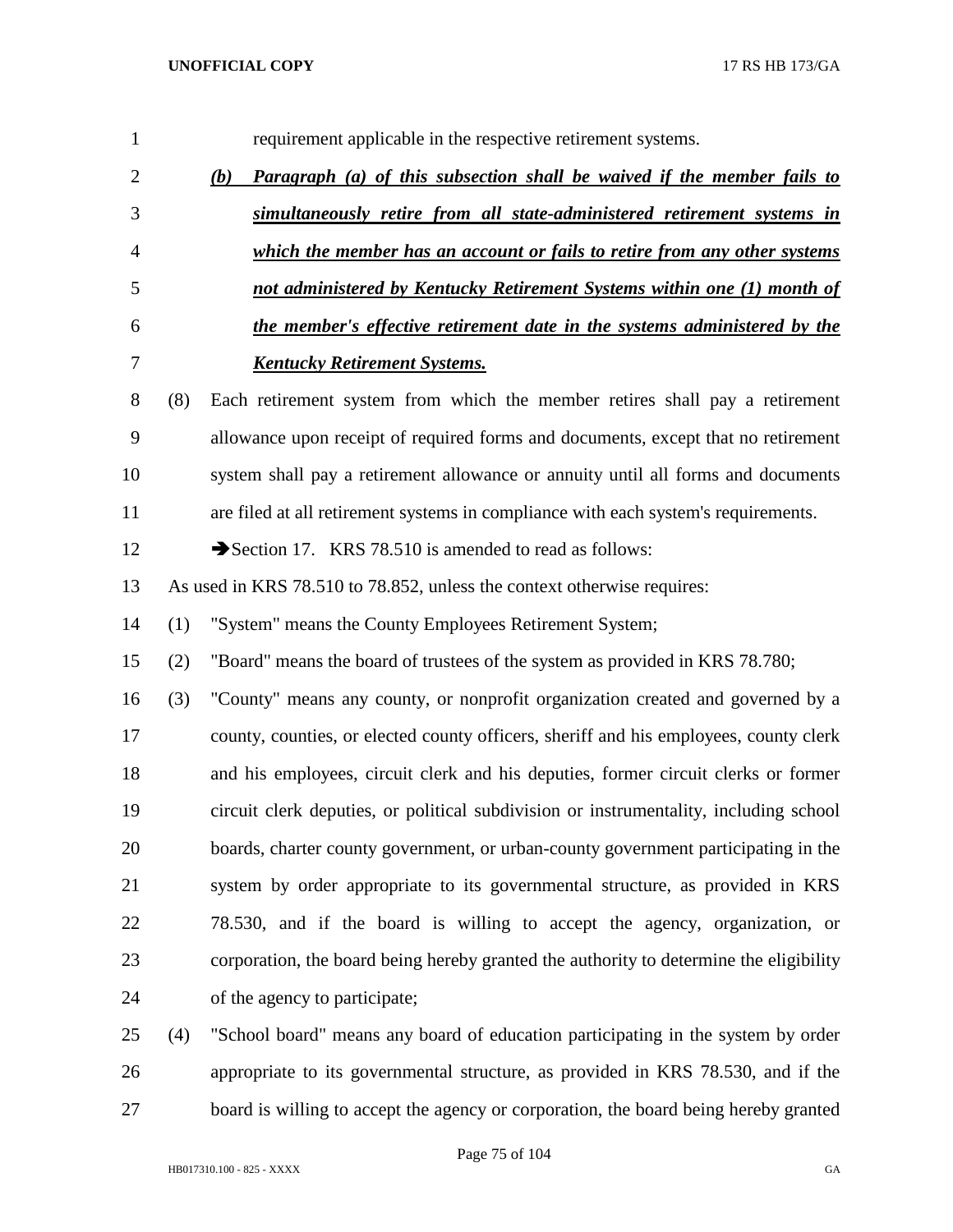- the authority to determine the eligibility of the agency to participate; (5) "Examiner" means the medical examiners as provided in KRS 61.665; (6) "Employee" means every regular full-time appointed or elective officer or employee of a participating county and the coroner of a participating county, whether or not he qualifies as a regular full-time officer. The term shall not include persons engaged as independent contractors, seasonal, emergency, temporary, and part-time workers. In case of any doubt, the board shall determine if a person is an employee within the meaning of KRS 78.510 to 78.852; (7) "Employer" means a county, as defined in subsection (3) of this section, the elected officials of a county, or any authority of the county having the power to appoint or elect an employee to office or employment in the county; (8) "Member" means any employee who is included in the membership of the system or any former employee whose membership has not been terminated under KRS 61.535; (9) "Service" means the total of current service and prior service as defined in this section; (10) "Current service" means the number of years and months of employment as an employee, on and after July 1, 1958, for which creditable compensation is paid and employee contributions deducted, except as otherwise provided; (11) "Prior service" means the number of years and completed months, expressed as a
- fraction of a year, of employment as an employee, prior to July 1, 1958, for which creditable compensation was paid. An employee shall be credited with one (1) month of prior service only in those months he received compensation for at least one hundred (100) hours of work. Twelve (12) months of current service in the system shall be required to validate prior service;
- (12) "Accumulated contributions" means the sum of all amounts deducted from the compensation of a member and credited to his individual account in the members'

Page 76 of 104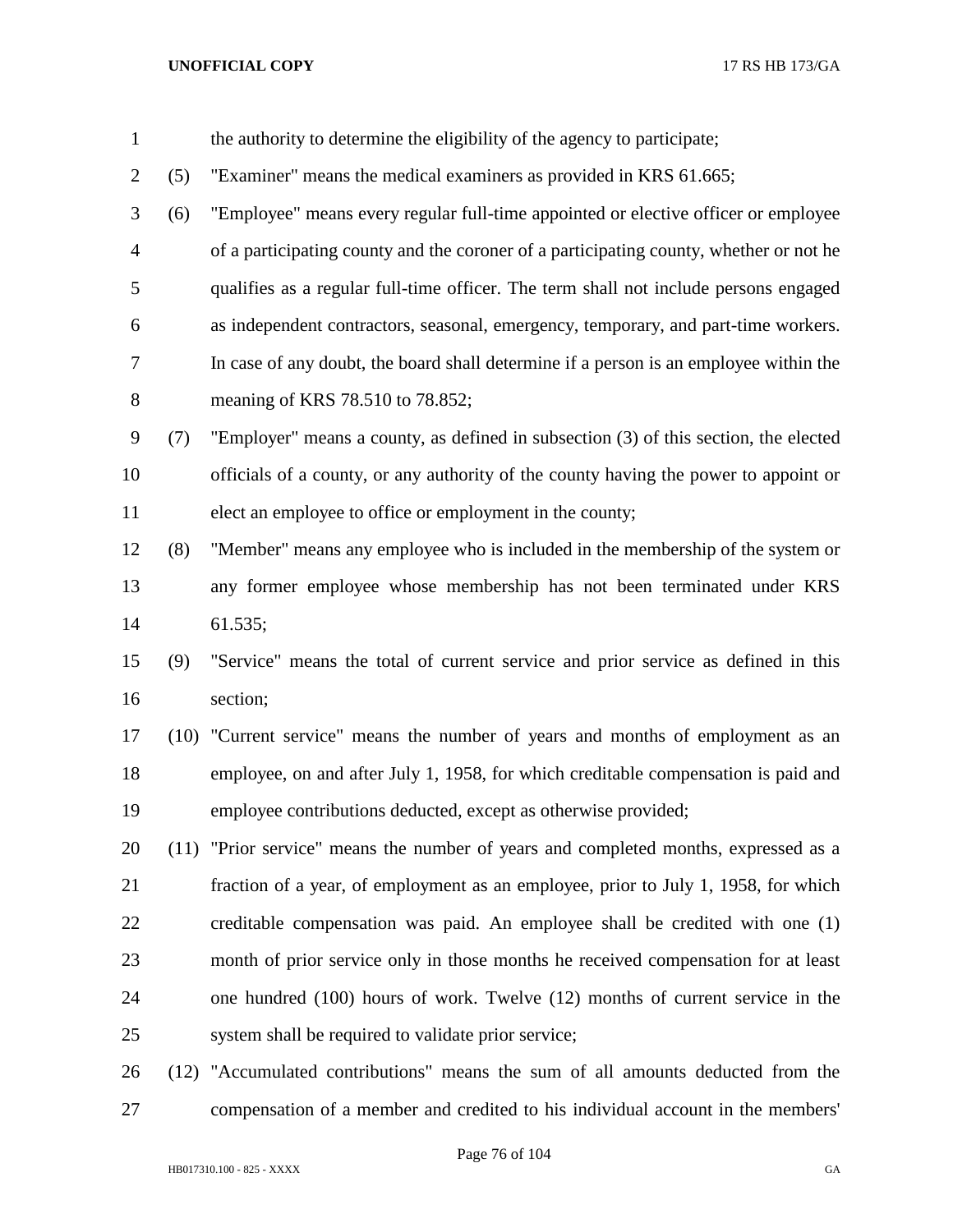| $\mathbf{1}$   |     |               | account, including employee contributions picked up after August 1, 1982, pursuant |
|----------------|-----|---------------|------------------------------------------------------------------------------------|
| $\overline{2}$ |     |               | to KRS 78.610(4), together with interest credited on the amounts, and any other    |
| 3              |     |               | amounts the member shall have contributed thereto, including interest credited     |
| $\overline{4}$ |     |               | thereon. For members who begin participating on or after September 1, 2008,        |
| 5              |     |               | "accumulated contributions" shall not include employee contributions that are      |
| 6              |     |               | deposited into accounts established pursuant to 26 U.S.C. sec. 401(h) within the   |
| 7              |     |               | funds established in KRS 16.510, 61.515, and 78.520, as prescribed by KRS          |
| 8              |     | 61.702(2)(b); |                                                                                    |
| 9              |     |               | (13) "Creditable compensation":                                                    |
| 10             | (a) |               | Means all salary, wages, and fees, including payments for compensatory time,       |
| 11             |     |               | paid to the employee as a result of services performed for the employer or for     |
| 12             |     |               | time during which the member is on paid leave, which are includable on the         |
| 13             |     |               | member's federal form W-2 wage and tax statement under the heading "wages,         |
| 14             |     |               | tips, other compensation", including employee contributions picked up after        |
| 15             |     |               | August 1, 1982, pursuant to KRS 78.610(4);[-                                       |
| 16             | (b) |               | <i>Includes:</i> [A]                                                               |
| 17             |     | <u>l.</u>     | Lump-sum <b>bonuses</b> [bonus], severance pay, or employer-provided               |
| 18             |     |               | <i>payments</i> [payment] for purchase of service credit, which [ shall be         |
| 19             |     |               | included as creditable compensation but] shall be averaged over the                |
| 20             |     |               | employee's service with the system in which it is recorded if it is equal          |
| 21             |     |               | to or greater than one thousand dollars $(\$1,000)$ :[.]                           |
| 22             |     | <u>2.</u>     | <b>Cases where</b> <sup>[14]</sup> compensation includes maintenance<br>and other  |
| 23             |     |               | perquisites, <b>but</b> the board shall fix the value of that part of the          |
| 24             |     |               | compensation not paid in money: $\left\{\frac{1}{2}\right\}$                       |
| 25             |     | <u>3.</u>     | Lump-sum payments for creditable compensation paid as a result of                  |
| 26             |     |               | an order of a court of competent jurisdiction, the Personnel Board, or             |
| 27             |     |               | <b>Commission</b><br>on Human Rights, or for any creditable<br><i>the</i>          |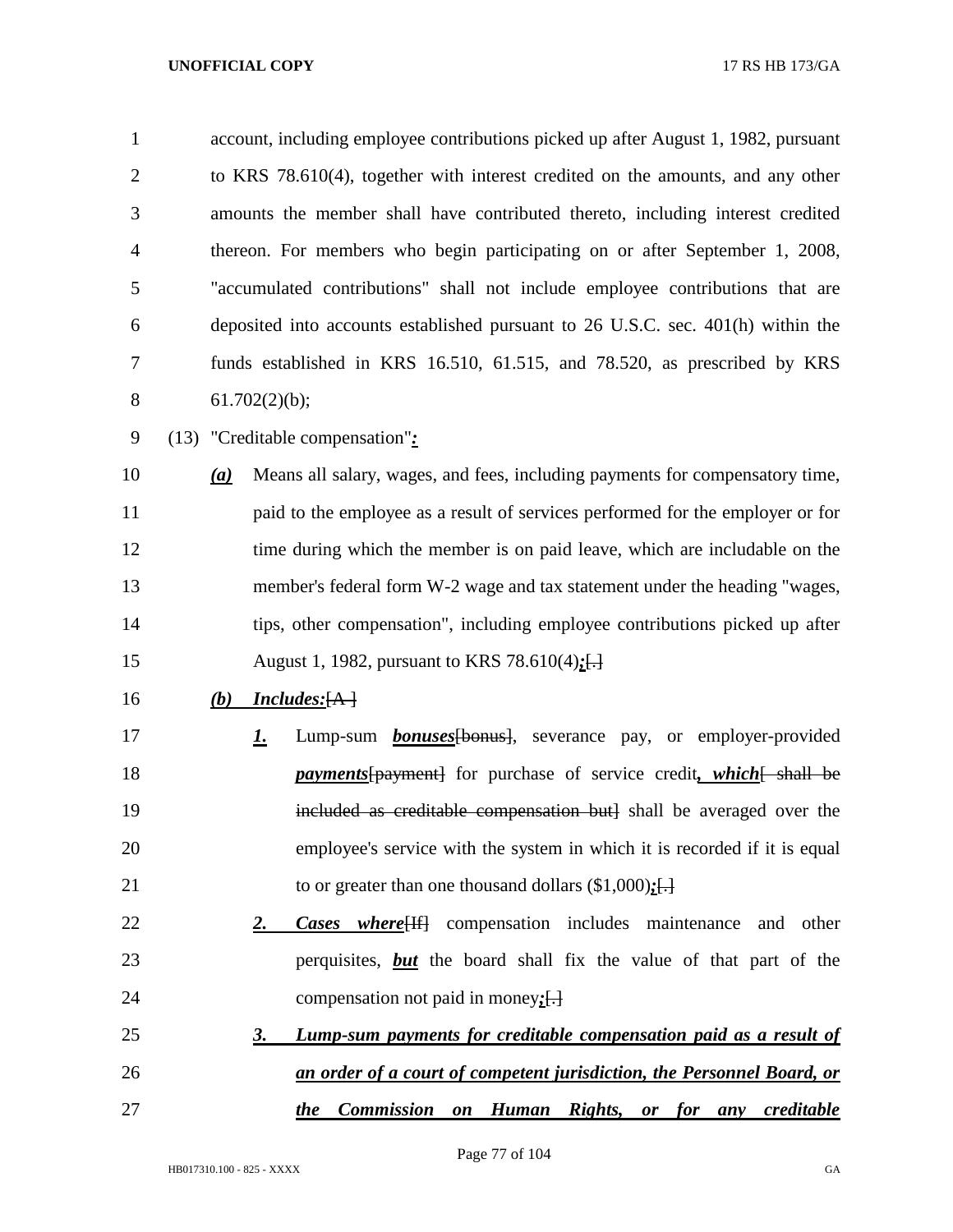| 1  |           | <u>compensation paid in anticipation of settlement of an action before a</u> |
|----|-----------|------------------------------------------------------------------------------|
| 2  |           | court of competent jurisdiction, the Personnel Board, or the                 |
| 3  |           | <b>Commission on Human Rights, including notices of violations of state</b>  |
| 4  |           | <u>or federal wage and hour statutes or violations of state or federal</u>   |
| 5  |           | discrimination statutes, which shall be credited to the fiscal year          |
| 6  |           | <u>during which the wages were earned or should have been paid by the</u>    |
| 7  |           | employer. This subparagraph shall also include lump-sum payments             |
| 8  |           | for reinstated wages pursuant to KRS 61.569, which shall be credited         |
| 9  |           | to the period during which the wages were earned or should have been         |
| 10 |           | <i>paid by the employer;</i>                                                 |
| 11 | 4.        | Amounts which are not includable in the member's gross income by             |
| 12 |           | virtue of the member having taken a voluntary salary reduction               |
| 13 |           | provided for under applicable provisions of the Internal Revenue             |
| 14 |           | Code; and                                                                    |
| 15 | 5.        | <b>Elective amounts for qualified transportation fringes paid or made</b>    |
| 16 |           | available on or after January 1, 2001, for calendar years on or after        |
| 17 |           | January 1, 2001, that are not includable in the gross income of the          |
| 18 |           | employee by reason of 26 U.S.C. sec. $132(f)(4)$ ; and                       |
| 19 | (c)       | <i>Excludes:</i>                                                             |
| 20 | <u>1.</u> | Living allowances, expense reimbursements, lump-sum payments for             |
| 21 |           | accrued vacation leave, sick leave except as provided in KRS 78.616(5),      |
| 22 |           | and other items determined by the board: [ shall be excluded. Creditable     |
| 23 |           | compensation shall also include amounts that are not includable in the       |
| 24 |           | member's gross income by virtue of the member having taken a                 |
| 25 |           | voluntary salary reduction provided for under applicable provisions of       |
| 26 |           | the Internal Revenue Code. Creditable compensation shall also include        |
| 27 |           | elective amounts for qualified transportation fringes paid or made           |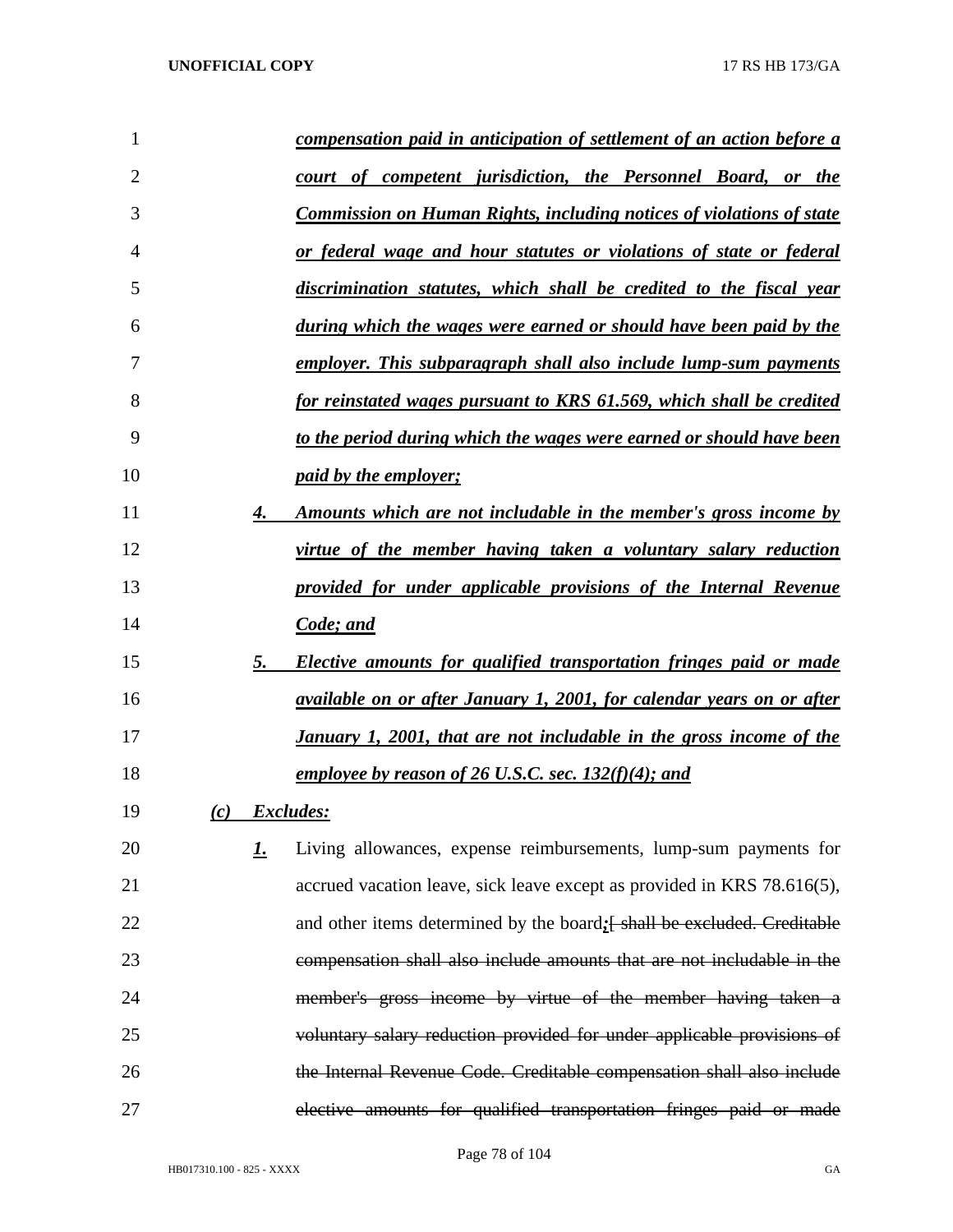| $\mathbf{1}$   |     | available on or after January 1, 2001, for calendar years on or after                         |
|----------------|-----|-----------------------------------------------------------------------------------------------|
| $\overline{2}$ |     | January 1, 2001, that are not includable in the gross income of the                           |
| 3              |     | employee by reason of 26 U.S.C. sec. 132(f)(4).                                               |
| 4              |     | For employees who begin participating on or after September 1, 2008,<br>$2_{\cdot}$           |
| 5              |     | <i>lump-sum</i> [creditable compensation shall not include ] payments for                     |
| 6              |     | compensatory time; and.                                                                       |
| 7              |     | [Creditable compensation shall not include   Training incentive payments<br>$\underline{3}$ . |
| 8              |     | for city officers paid as set out in KRS 64.5277 to 64.5279. For                              |
| 9              |     | employees who begin participating on or after August 1, 2016,                                 |
| 10             |     | creditable compensation shall exclude nominal fees paid for services as                       |
| 11             |     | a volunteer;                                                                                  |
| 12             |     | (14) "Final compensation" means:                                                              |
| 13             | (a) | For a member who begins participating before September 1, 2008, who is not                    |
| 14             |     | employed in a hazardous position, as provided in KRS 61.592, the creditable                   |
| 15             |     | compensation of the member during the five (5) fiscal years he was paid at the                |
| 16             |     | highest average monthly rate divided by the number of months of service                       |
| 17             |     | credit during that five $(5)$ year period multiplied by twelve $(12)$ . The five $(5)$        |
| 18             |     | years may be fractional and need not be consecutive. If the number of months                  |
| 19             |     | of service credit during the five $(5)$ year period is less than forty-eight $(48)$ ,         |
| 20             |     | one (1) or more additional fiscal years shall be used;                                        |
| 21             | (b) | For a member who is not employed in a hazardous position, as provided in                      |
| 22             |     | KRS 61.592, whose effective retirement date is between August 1, 2001, and                    |
| 23             |     | January 1, 2009, and whose total service credit is at least twenty-seven (27)                 |
| 24             |     | years and whose age and years of service total at least seventy-five (75), final              |
| 25             |     | compensation means the creditable compensation of the member during the                       |
| 26             |     | three (3) fiscal years the member was paid at the highest average monthly rate                |
| 27             |     | divided by the number of months of service credit during that three (3) year                  |

Page 79 of 104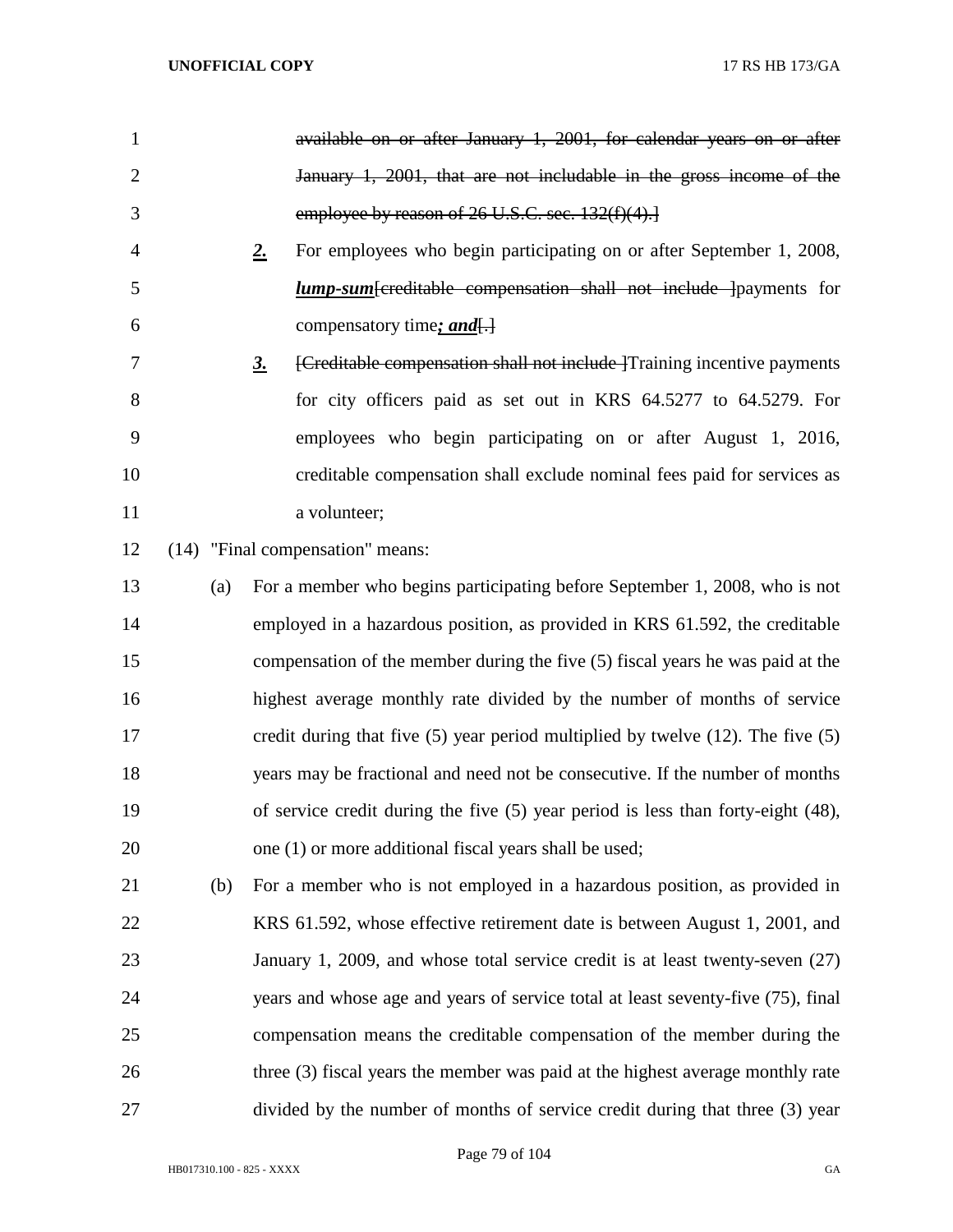period multiplied by twelve (12). The three (3) years may be fractional and need not be consecutive. If the number of months of service credit during the three (3) year period is less than twenty-four (24), one (1) or more additional fiscal years shall be used. Notwithstanding the provision of KRS 61.565, the funding for this paragraph shall be provided from existing funds of the retirement allowance;

- (c) For a member who begins participating before September 1, 2008, who is employed in a hazardous position, as provided in KRS 61.592, the creditable compensation of the member during the three (3) fiscal years he was paid at the highest average monthly rate divided by the number of months of service credit during that three (3) year period multiplied by twelve (12). The three (3) years may be fractional and need not be consecutive. If the number of months of service credit during the three (3) year period is less than twenty-four (24), 14 one (1) or more additional fiscal years shall be used;
- (d) For a member who begins participating on or after September 1, 2008, but prior to January 1, 2014, who is not employed in a hazardous position, as provided in KRS 61.592, the creditable compensation of the member during the five (5) complete fiscal years immediately preceding retirement divided by five (5). Each fiscal year used to determine final compensation must contain twelve (12) months of service credit. If the member does not have five (5) complete fiscal years that each contain twelve (12) months of service credit, 22 then one (1) or more additional fiscal years shall be used; or
- (e) For a member who begins participating on or after September 1, 2008, but prior to January 1, 2014, who is employed in a hazardous position, as provided in KRS 61.592, the creditable compensation of the member during the three (3) complete fiscal years he was paid at the highest average monthly rate divided by three (3). Each fiscal year used to determine final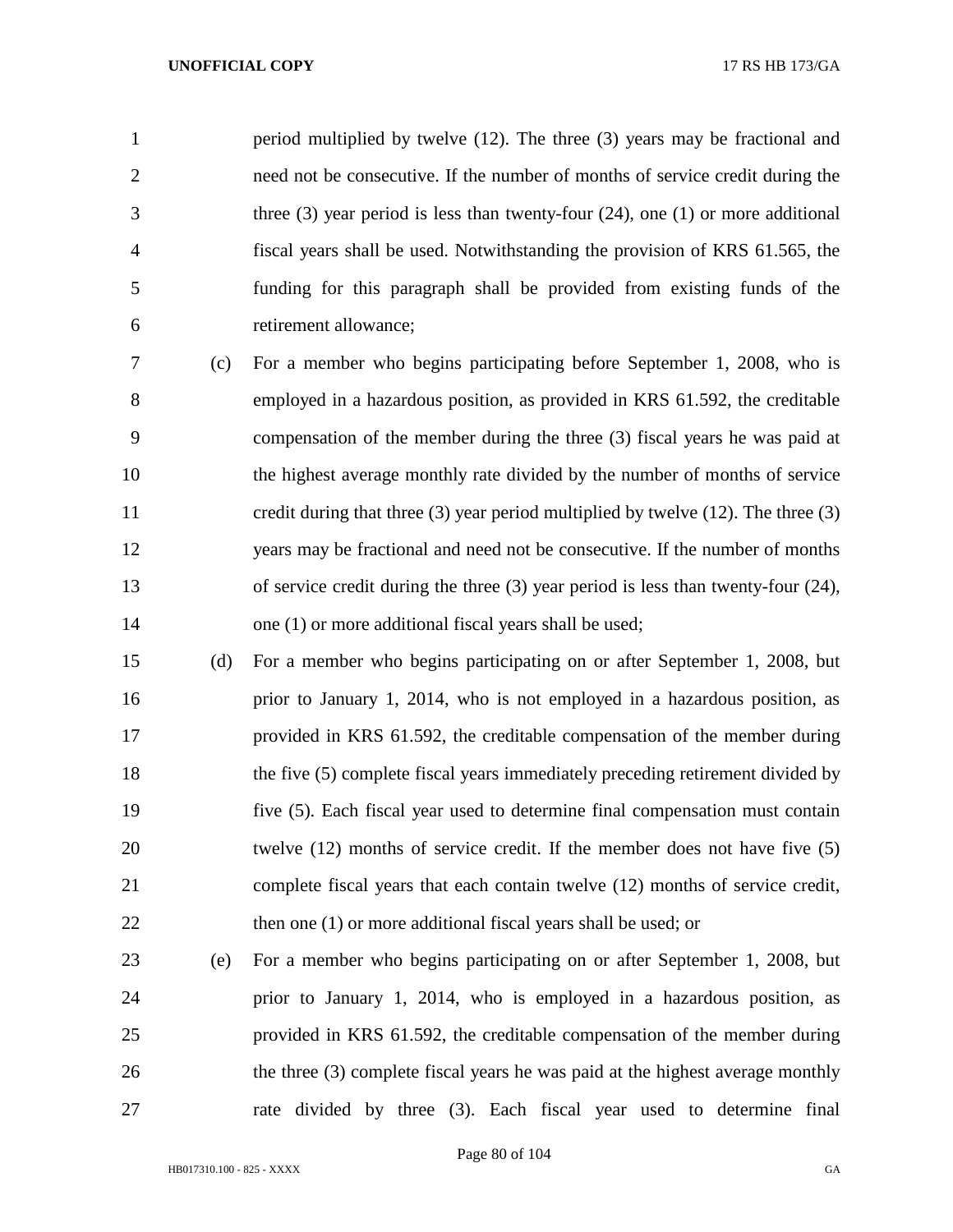compensation must contain twelve (12) months of service credit;

- (15) "Final rate of pay" means the actual rate upon which earnings of an employee were calculated during the twelve (12) month period immediately preceding the member's effective retirement date, and shall include employee contributions picked up after August 1, 1982, pursuant to KRS 78.610(4). The rate shall be certified to the system by the employer and the following equivalents shall be used to convert the rate to an annual rate: two thousand eighty (2,080) hours for eight (8) hour workdays, one thousand nine hundred fifty (1,950) hours for seven and one-half (7.5) hour workdays, two hundred sixty (260) days, fifty-two (52) weeks, twelve (12) months, one (1) year;
- (16) "Retirement allowance" means the retirement payments to which a member is entitled;
- (17) "Actuarial equivalent" means a benefit of equal value when computed upon the basis of the actuarial tables adopted by the board. In cases of disability retirement, the options authorized by KRS 61.635 shall be computed by adding ten (10) years to the age of the member, unless the member has chosen the Social Security adjustment option as provided for in KRS 61.635(8), in which case the member's actual age shall be used. For members who begin participating in the system prior to January 1, 2014, no disability retirement option shall be less than the same option computed under early retirement;
- (18) "Normal retirement date" means the sixty-fifth birthday of a member unless otherwise provided in KRS 78.510 to 78.852;
- (19) "Fiscal year" of the system means the twelve (12) months from July 1 through the following June 30, which shall also be the plan year. The "fiscal year" shall be the limitation year used to determine contribution and benefits limits as set out in 26 U.S.C. sec. 415;
- (20) "Agency reporting official" means the person designated by the participating agency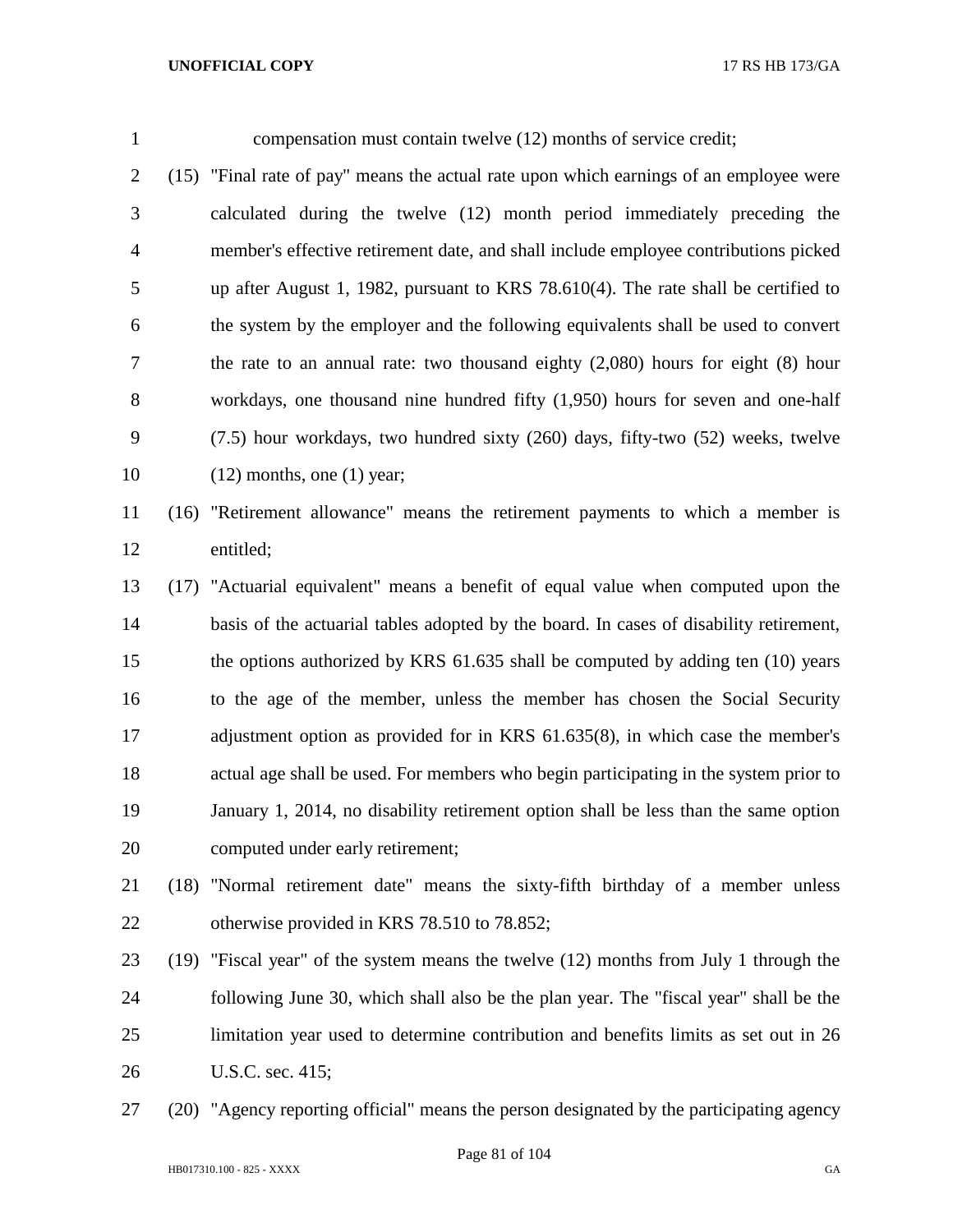| 1              |                           | who shall be responsible for forwarding all employer and employee contributions           |  |  |  |
|----------------|---------------------------|-------------------------------------------------------------------------------------------|--|--|--|
| $\overline{2}$ |                           | and a record of the contributions to the system and for performing other                  |  |  |  |
| 3              |                           | administrative duties pursuant to the provisions of KRS 78.510 to 78.852;                 |  |  |  |
| 4              |                           | (21) "Regular full-time positions," as used in subsection (6) of this section, shall mean |  |  |  |
| 5              |                           | all positions that average one hundred (100) or more hours per month, determined          |  |  |  |
| 6              |                           | by using the number of hours actually worked in a calendar or fiscal year, or eighty      |  |  |  |
| 7              |                           | (80) or more hours per month in the case of noncertified employees of school              |  |  |  |
| 8              |                           | boards, determined by using the number of hours actually worked in a calendar or          |  |  |  |
| 9              |                           | school year, unless otherwise specified, except:                                          |  |  |  |
| 10             | (a)                       | Seasonal positions, which although temporary in duration, are positions which             |  |  |  |
| 11             |                           | coincide in duration with a particular season or seasons of the year and that             |  |  |  |
| 12             |                           | may recur regularly from year to year, in which case the period of time shall             |  |  |  |
| 13             |                           | not exceed nine (9) months, except for employees of school boards, in which               |  |  |  |
| 14             |                           | case the period of time shall not exceed six (6) months;                                  |  |  |  |
| 15             | (b)                       | Emergency positions that are positions that do not exceed thirty (30) working             |  |  |  |
| 16             |                           | days and are nonrenewable;                                                                |  |  |  |
| 17             | (c)                       | Temporary, also referred to as probationary, positions that are positions of              |  |  |  |
| 18             |                           | employment with a participating agency for a period of time not to exceed                 |  |  |  |
| 19             |                           | twelve $(12)$ months and not renewable; $\frac{1}{2}$                                     |  |  |  |
| 20             | (d)                       | Probationary positions which are positions of employment with a                           |  |  |  |
| 21             |                           | participating employer that do not exceed twelve (12) months and that are                 |  |  |  |
| 22             |                           | used uniformly by the participating agency on new employees who would                     |  |  |  |
| 23             |                           | otherwise be eligible for participation in the system. Probationary positions             |  |  |  |
| 24             |                           | shall not be renewable by the participating employer for the same employee,               |  |  |  |
| 25             |                           | unless the employee has not been employed with the participating employer                 |  |  |  |
| 26             |                           | <u>for a period of at least twelve (12) months; or</u>                                    |  |  |  |
| 27             | $\left(\mathbf{e}\right)$ | Part-time positions that are positions that may be permanent in duration, but             |  |  |  |

Page 82 of 104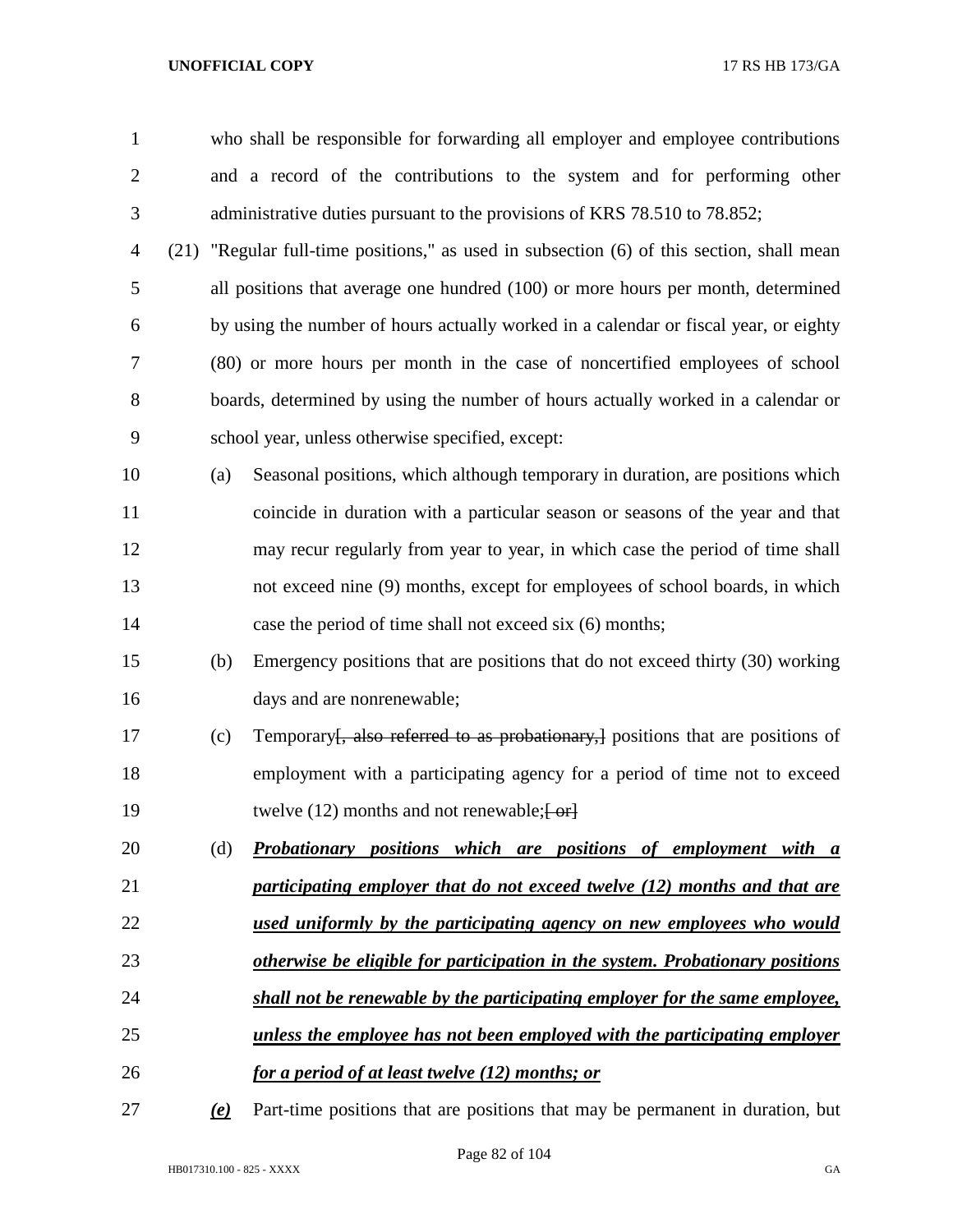| $\mathbf{1}$   | that require less than a calendar or fiscal year average of one hundred (100)             |
|----------------|-------------------------------------------------------------------------------------------|
| $\overline{2}$ | hours of work per month, determined by using the number of months actually                |
| 3              | worked within a calendar or fiscal year, in the performance of duty, except in            |
| $\overline{4}$ | case of noncertified employees of school boards, the school term average shall            |
| 5              | be eighty (80) hours of work per month, determined by using the number of                 |
| 6              | months actually worked in a calendar or school year, in the performance of                |
| 7              | duty;                                                                                     |
| 8              | (22) "Alternate participation plan" means a method of participation in the system as      |
| 9              | provided for by KRS 78.530(3);                                                            |
| 10             | (23) "Retired member" means any former member receiving a retirement allowance or         |
| 11             | any former member who has on file at the retirement office the necessary                  |
| 12             | documents for retirement benefits and is no longer contributing to the system;            |
| 13             | (24) "Current rate of pay" means the member's actual hourly, daily, weekly, biweekly,     |
| 14             | monthly, or yearly rate of pay converted to an annual rate as defined in final rate of    |
| 15             | pay. The rate shall be certified by the employer;                                         |
| 16             | (25) "Beneficiary" means the person, persons, estate, trust, or trustee designated by the |
| 17             | member in accordance with KRS 61.542 or 61.705 to receive any available benefits          |
| 18             | in the event of the member's death. As used in KRS 61.702, beneficiary shall not          |
| 19             | mean an estate, trust, or trustee;                                                        |
| 20             | (26) "Recipient" means the retired member, the person or persons designated as            |
| 21             | beneficiary by the member and drawing a retirement allowance as a result of the           |
| 22             | member's death, or a dependent child drawing a retirement allowance. An alternate         |
| 23             | payee of a qualified domestic relations order shall not be considered a recipient,        |
| 24             | except for purposes of KRS 61.623;                                                        |
| 25             | (27) "Person" means a natural person;                                                     |
| 26             | (28) "School term or year" means the twelve (12) months from July 1 through the           |
| 27             | following June 30;                                                                        |

Page 83 of 104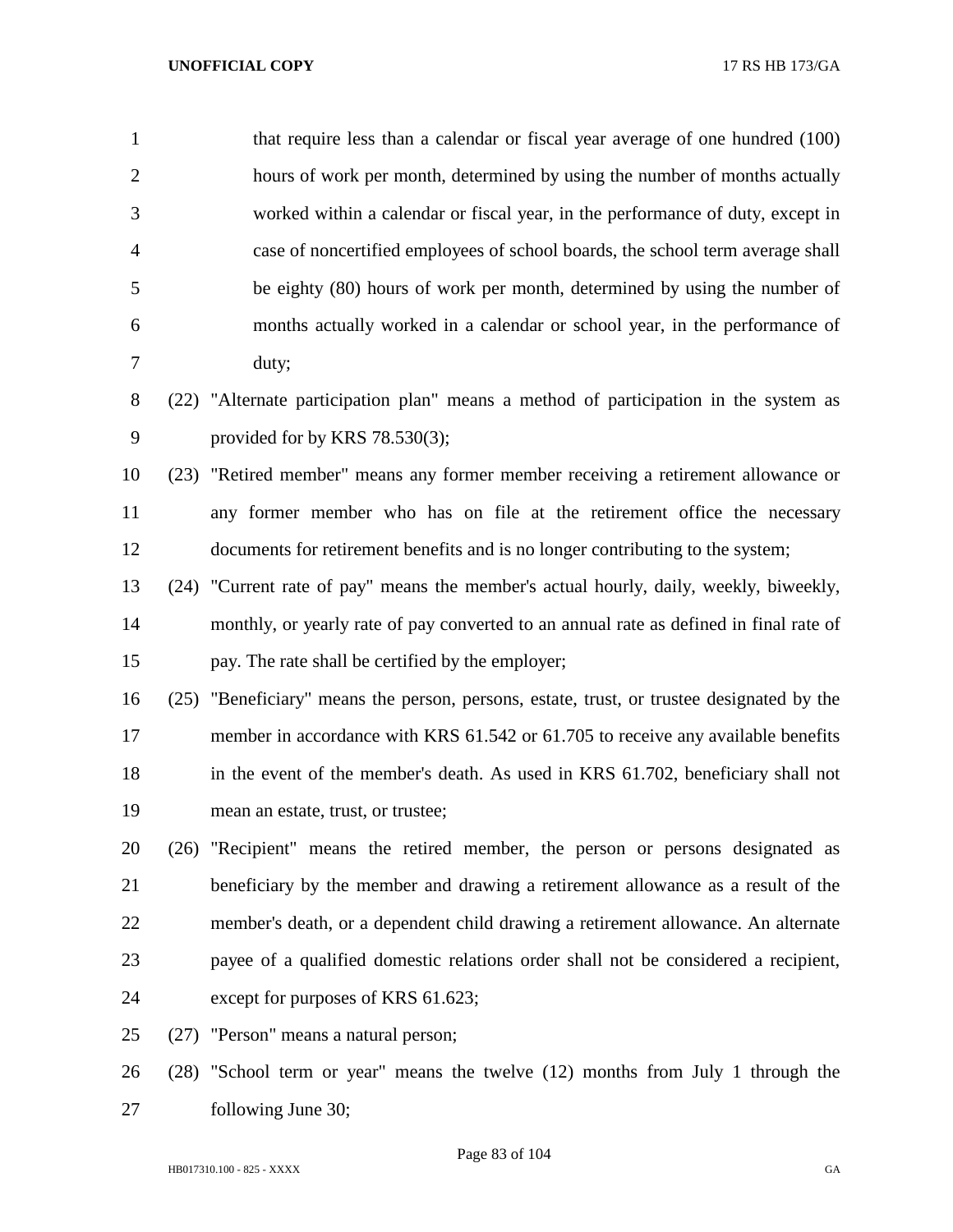- (29) "Retirement office" means the Kentucky Retirement Systems office building in Frankfort;
- (30) "Delayed contribution payment" means an amount paid by an employee for current service obtained under KRS 61.552. The amount shall be determined using the same formula in KRS 61.5525, except the determination of the actuarial cost for classified employees of a school board shall be based on their final compensation, and the payment shall not be picked up by the employer. A delayed contribution payment shall be deposited to the member's account and considered as accumulated contributions of the individual member. In determining payments under this subsection, the formula found in this subsection shall prevail over the one found in KRS 212.434;
- (31) "Participating" means an employee is currently earning service credit in the system as provided in KRS 78.615;

(32) "Month" means a calendar month;

 (33) "Membership date" means the date upon which the member began participating in 16 the system as provided in KRS 78.615;

 (34) "Participant" means a member, as defined by subsection (8) of this section, or a retired member, as defined by subsection (23) of this section;

- (35) "Qualified domestic relations order" means any judgment, decree, or order, including approval of a property settlement agreement, that:
- (a) Is issued by a court or administrative agency; and
- (b) Relates to the provision of child support, alimony payments, or marital property rights to an alternate payee;
- (36) "Alternate payee" means a spouse, former spouse, child, or other dependent of a participant, who is designated to be paid retirement benefits in a qualified domestic relations order;
- (37) "Accumulated employer credit" means the employer pay credit deposited to the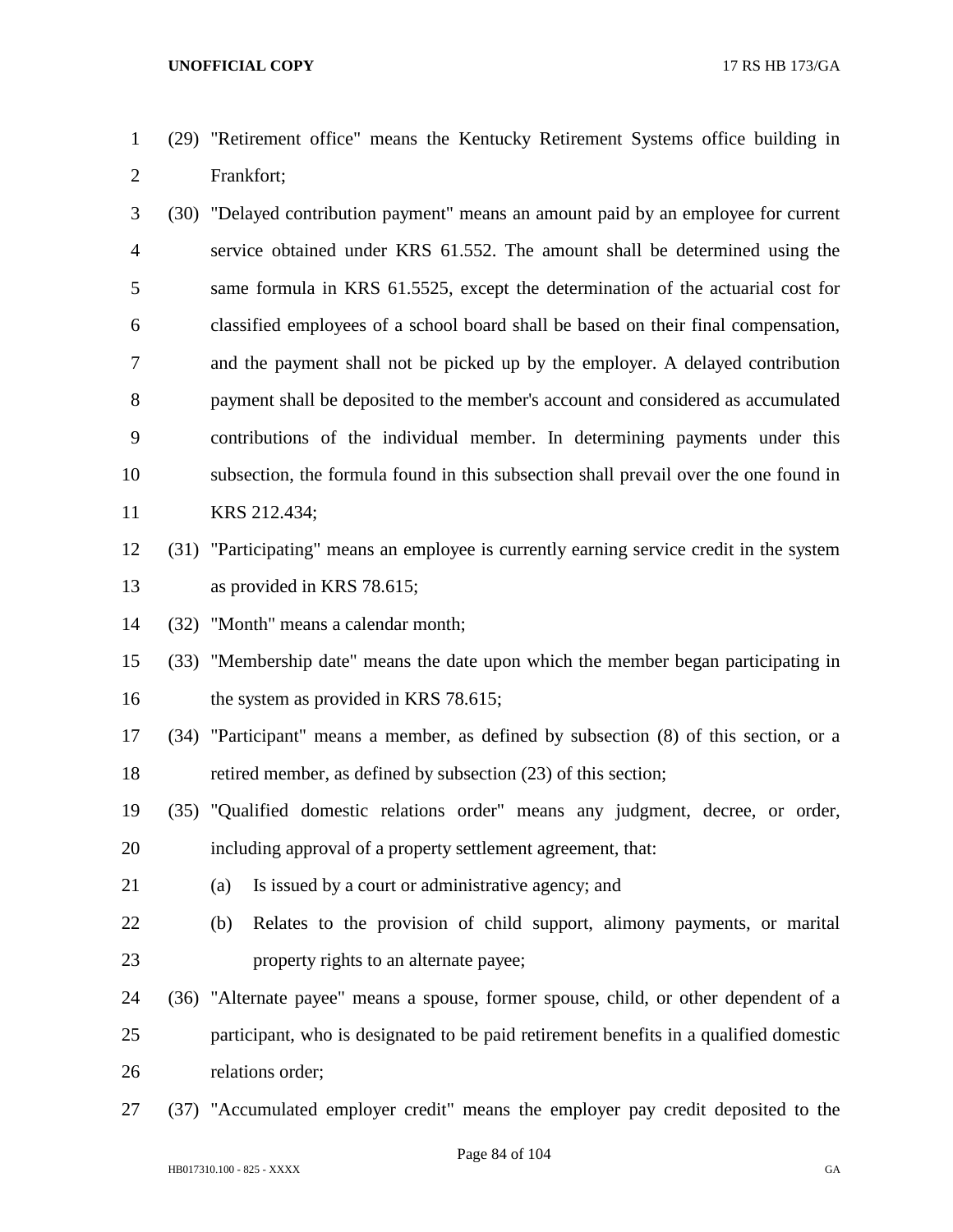| $\mathbf{1}$   |     |     | member's account and interest credited on such amounts as provided by KRS              |  |  |
|----------------|-----|-----|----------------------------------------------------------------------------------------|--|--|
| $\mathbf{2}$   |     |     | 16.583 and 61.597;                                                                     |  |  |
| 3              |     |     | (38) "Accumulated account balance" means:                                              |  |  |
| $\overline{4}$ |     | (a) | For members who began participating in the system prior to January 1, 2014,            |  |  |
| 5              |     |     | the member's accumulated contributions; or                                             |  |  |
| 6              |     | (b) | For members who began participating in the system on or after January 1,               |  |  |
| 7              |     |     | 2014, in the hybrid cash balance plan as provided by KRS 16.583 and 61.597,            |  |  |
| $8\,$          |     |     | the combined sum of the member's accumulated contributions and the                     |  |  |
| 9              |     |     | member's accumulated employer credit;                                                  |  |  |
| 10             |     |     | (39) "Volunteer" means an individual who:                                              |  |  |
| 11             |     | (a) | Freely and without pressure or coercion performs hours of service for an               |  |  |
| 12             |     |     | employer participating in one (1) of the systems administered by Kentucky              |  |  |
| 13             |     |     | Retirement Systems without receipt of compensation for services rendered,              |  |  |
| 14             |     |     | except for reimbursement of actual expenses, payment of a nominal fee to               |  |  |
| 15             |     |     | offset the costs of performing the voluntary services, or both; and                    |  |  |
| 16             |     | (b) | If a retired member, does not become an employee, leased employee, or                  |  |  |
| 17             |     |     | independent contractor of the employer for which he or she is performing               |  |  |
| 18             |     |     | volunteer services for a period of at least twenty-four (24) months following          |  |  |
| 19             |     |     | the retired member's most recent retirement date; and                                  |  |  |
| 20             |     |     | (40) "Nominal fee" means compensation earned for services as a volunteer that does not |  |  |
| 21             |     |     | exceed five hundred dollars (\$500) per month. Compensation earned for services as     |  |  |
| 22             |     |     | a volunteer from more than one (1) participating employer during a month shall be      |  |  |
| 23             |     |     | aggregated to determine whether the compensation exceeds the five hundred dollars      |  |  |
| 24             |     |     | (\$500) per month maximum provided by this subsection.                                 |  |  |
| 25             |     |     | Section 18. KRS 78.540 is amended to read as follows:                                  |  |  |
| 26             |     |     | Membership in the system shall consist of the following:                               |  |  |
| 27             | (1) |     | All persons who become employees of a participating county after the date the          |  |  |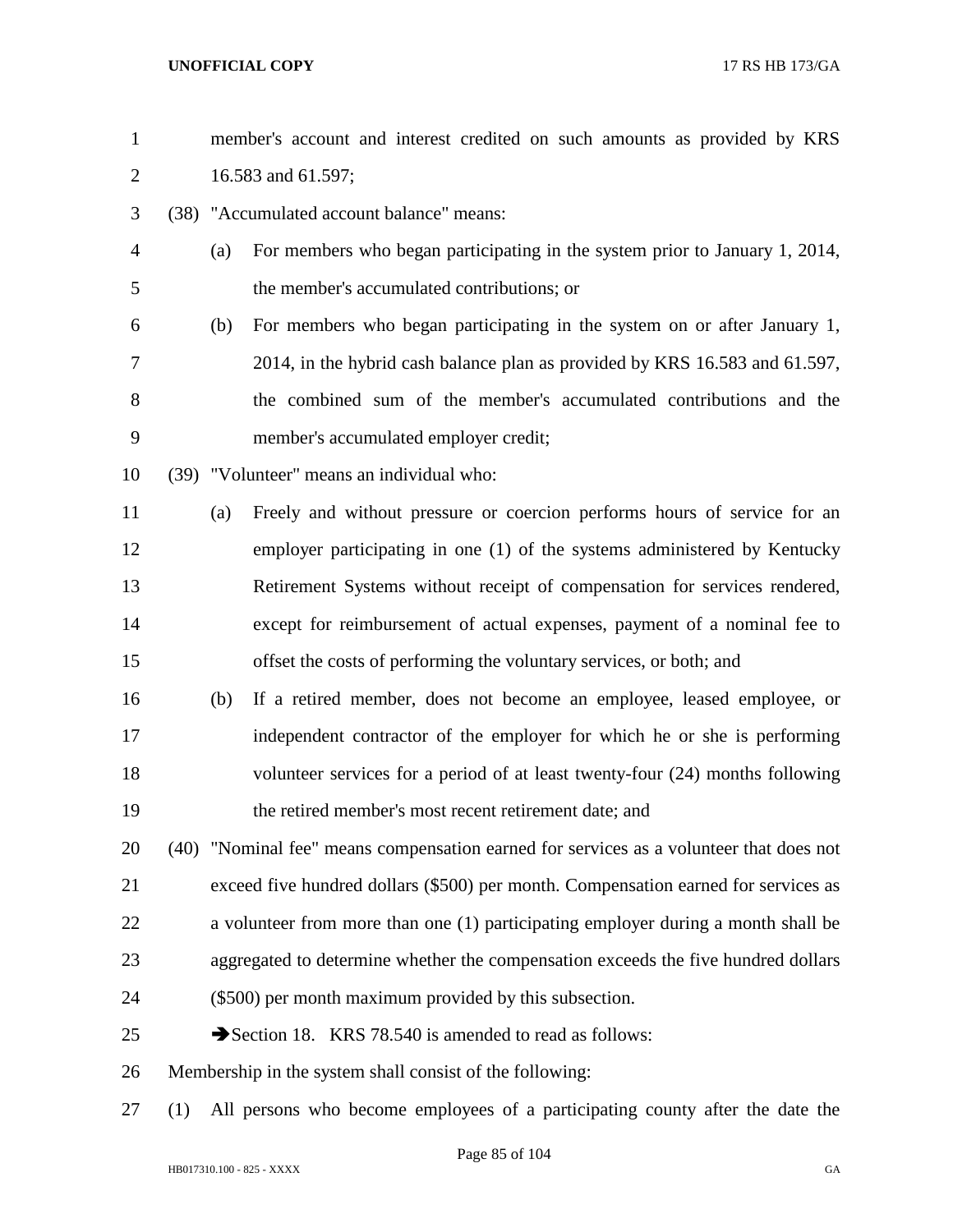1 county first participates in the system, we except a person who did not elect 2 membership pursuant to KRS 61.545(3), and except that mayors and members of city legislative bodies may decline prior to their participation in the system and city managers or other appointed local government executives who participate in a retirement system, other than Social Security, may decline prior to their participation in the system;

- (2) (a) All persons who are employees of a county on the date the county first participates in the system, either in service or on authorized leave from service, and who elect within thirty (30) days next following the county's participation, or in the case of persons on authorized leave, within thirty (30) days of their return to active service, to become members and thereby agree to 12 make contributions as provided in KRS 78.520 to 78.852;
- (b) All persons who are employees of a county who did not elect to participate 14 within thirty (30) days of the date the county first participated in the system or within thirty (30) days of their return to active service and who subsequently elect to participate the first day of a month after the county's date of participation;
- (3) All persons who declined participation in subsection (1) of this section and who later elect to participate. Persons who elect to participate under this subsection may purchase service credit for any prior years by paying a delayed contribution payment, provided the person began participating in the system prior to January 1, 22 2014. The service shall not be included in the member's total service for purposes of determining benefits under KRS 61.702; and

(4) All persons electing coverage in the system under KRS 78.530(3)(d).

 (5) The provisions of subsections (1) and (2) of this section notwithstanding, cities which participate in the CERS and close existing local pension systems to new, or all members pursuant to the provisions of KRS 78.530, 95.520, 95.621, or 95.852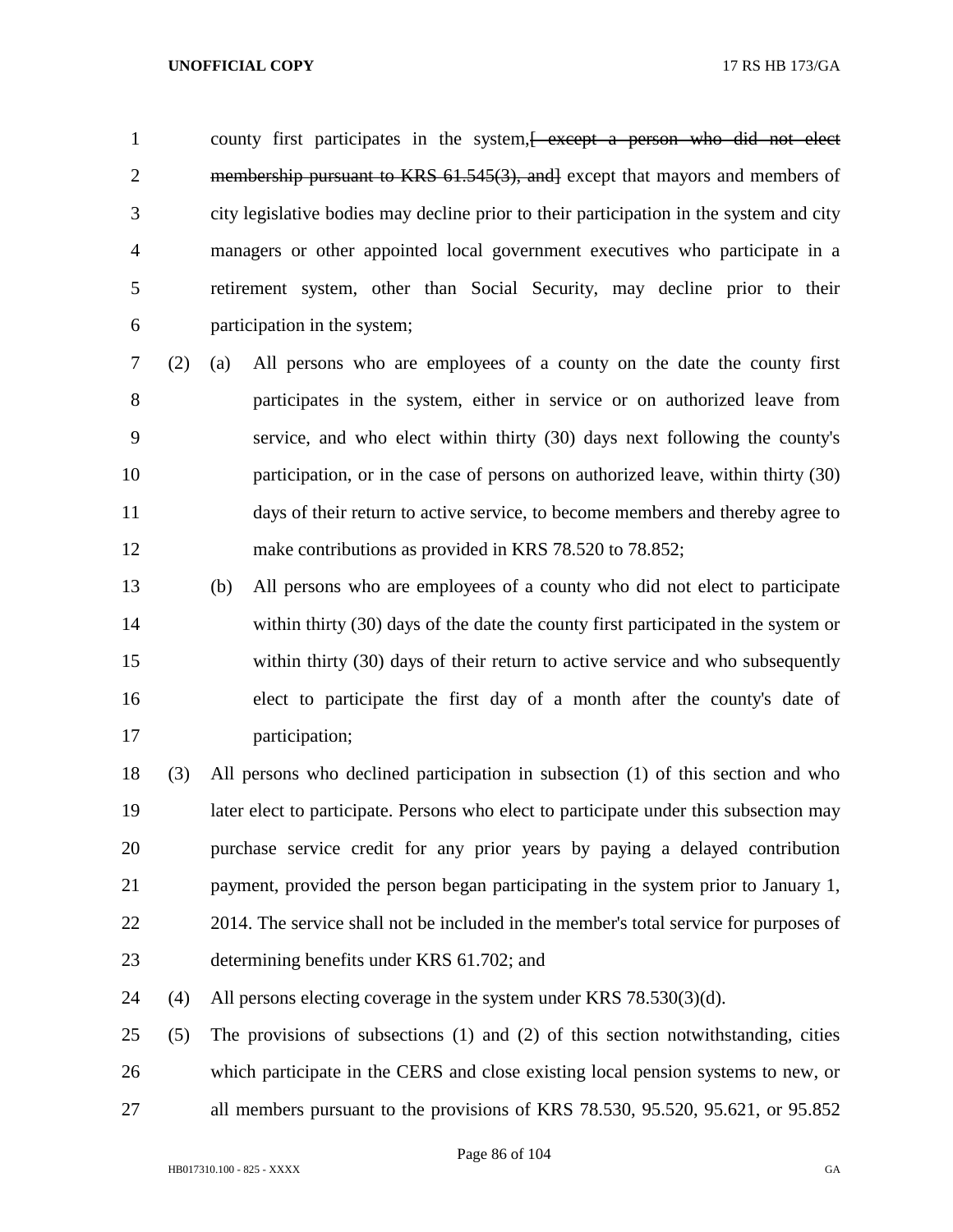shall not be required to provide membership in the County Employees Retirement System to employees in any employee category not covered by a city pension system at the date of participation.

 (6) Membership in the system shall not include persons who are not eligible to participate in the system as provided by KRS 61.522 or those employees who are simultaneously participating in another state-administered defined benefit plan within Kentucky other than those administered by the Kentucky Retirement Systems, except for employees who have ceased to contribute to one (1) of the state-administered retirement plans as provided in KRS 21.360.

10 Section 19. KRS 78.610 is amended to read as follows:

- (1) Each employee shall, commencing on August 1, 1990, contribute, for each pay period for which he receives compensation, five percent (5%) of his creditable 13 compensation<del>[unless he did not elect membership pursuant to KRS 61.545(3)]</del>.
- (2) The agency reporting official of a participating county shall cause to be deducted from the "creditable compensation" of each employee for each and every payroll period subsequent to the date the county participated in the system the contribution payable by the member as provided in KRS 78.510 to 78.852. The agency reporting official shall promptly pay the deducted employee contributions to the system in accordance with KRS 78.625.
- (3) The deductions provided for in subsection (2) of this section shall be made notwithstanding that the minimum compensation provided by law for any employee shall be reduced thereby. Every employee shall be deemed to consent and agree to the deductions made as provided in subsection (2) of this section; and payment of salary or compensation less the deductions shall be a full and complete discharge of all claims for services rendered by the person during the period covered by the payment, except as to any benefits provided by KRS 78.510 to 78.852.
- (4) Each employer shall, solely for the purpose of compliance with Section 414(h) of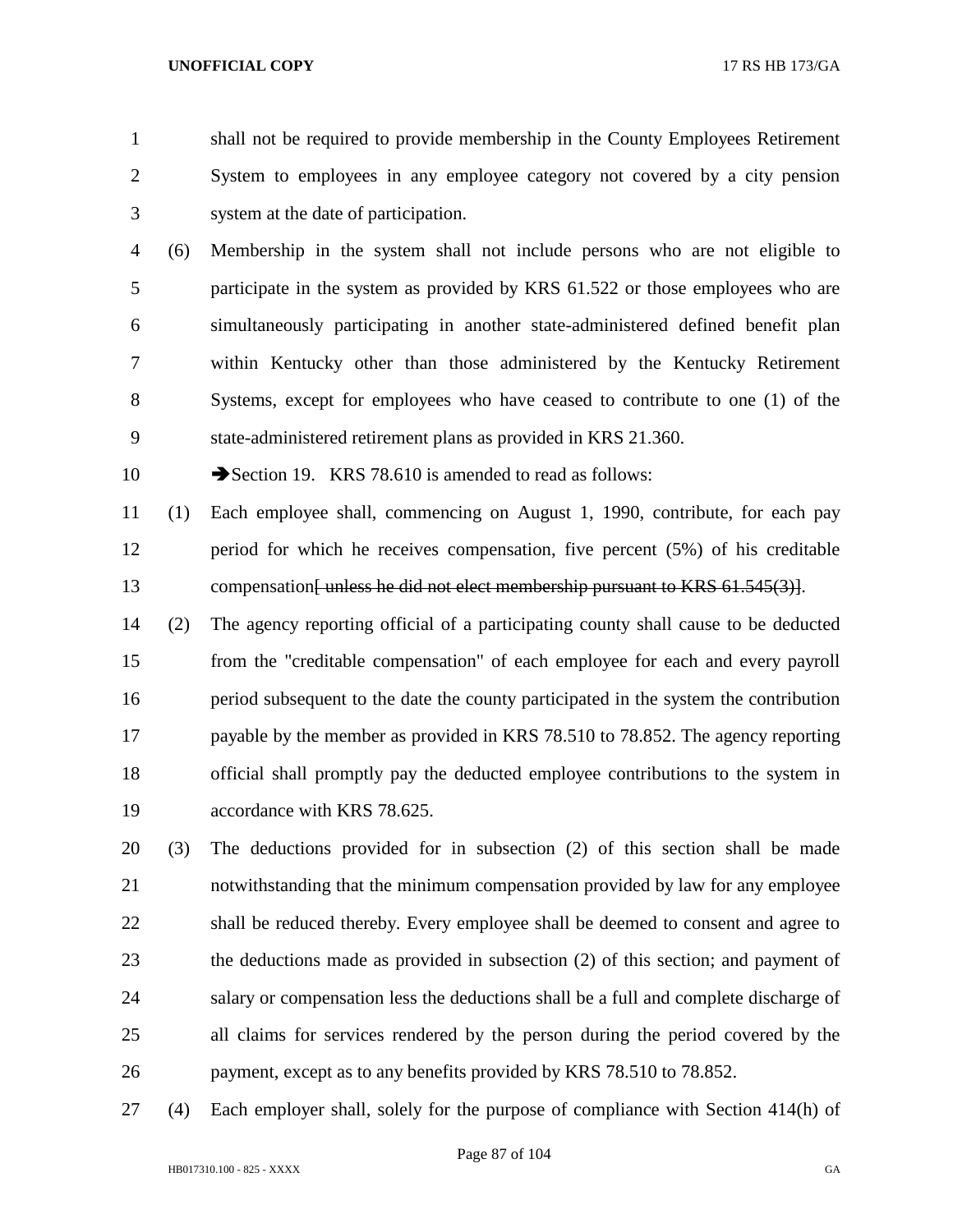the United States Internal Revenue Code, pick up the employee contributions required by this section for all compensation earned after August 1, 1982, and the contributions picked up shall be treated as employer contributions in determining tax treatment under the United States Internal Revenue Code and KRS 141.010(10). These contributions shall not be included as gross income of the employee until the contributions are distributed or made available to the employee. The picked-up employee contribution shall satisfy all obligations to the retirement system satisfied prior to August 1, 1982, by the employee contribution, and the picked-up employee contribution shall be in lieu of an employee contribution. Each employer shall pay these picked-up employee contributions from the same source of funds which is used to pay earnings to the employee. The employee shall have no option to receive the contributed amounts directly instead of having them paid by the employer to the system. Employee contributions picked up after August 1, 1982, shall be treated for 14 all purposes of KRS 78.510 to 78.852 in the same manner and to the same extent as employee contributions made prior to August 1, 1982. (5) The provisions of this section shall not apply to individuals who are not eligible for

- membership as provided by KRS 61.522.
- 18 Section 20. KRS 78.615 is amended to read as follows:
- (1) Employee contributions shall be deducted each payroll period from the creditable compensation of each employee of an agency participating in the system while he is classified as regular full-time as defined in KRS 78.510 unless the person did not 22 elect to become a member as provided by  $\{\text{KRS } 61.545(3) \text{ or by } \{\text{KRS } 78.540(2) \text{ or } \text{Cov } 20\}$  is not eligible to participate in the system as provided by KRS 61.522. After August 1, 1982, employee contributions shall be picked up by the employer pursuant to KRS 78.610(4).
- (a) For employees who are not employed by a school board, service credit shall be allowed for each month contributions are deducted or picked up during a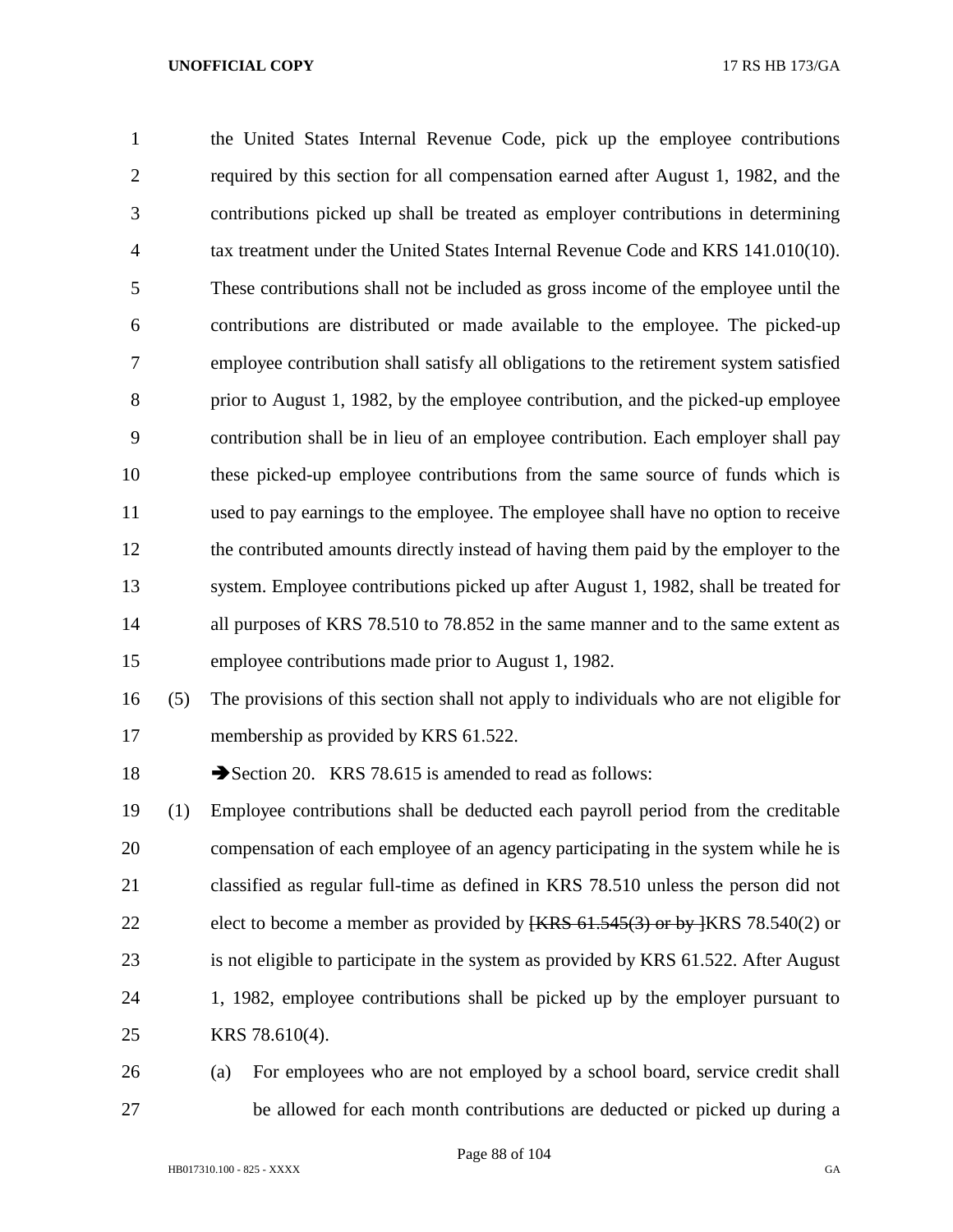fiscal or calendar year, if the employee receives creditable compensation for an average of one hundred (100) hours or more of work per month based on the actual hours worked in a calendar or fiscal year. If the average number of hours of work is less than one hundred (100) hours per month, the employee shall be allowed credit only for those months he receives creditable compensation for one hundred (100) hours of work.

 (b) For noncertified employees of school boards, for service prior to July 1, 2000, service credit shall be allowed for each month contributions are deducted or picked up under the employee's employment contract during a school year determined by dividing the actual number of contracted calendar days worked 11 by twenty (20) and rounded to the nearest whole month if the employee receives creditable compensation for an average of eighty (80) or more hours of work per month based on the employee's employment contract. The school board shall certify the number of calendar days worked, the rate of pay, and the hours in a work day for each employee monthly or annually. The employer shall file at the retirement office the final monthly report or the annual report for a fiscal year no later than twenty (20) days following the completion of the fiscal year. The retirement system shall impose a penalty on the employer of one thousand dollars (\$1,000) if the information is not submitted by the date required with an additional two hundred and fifty dollars (\$250) for each additional thirty (30) day period the information is reported late.

22 1. If the employee works fewer than the number of contracted calendar days, the employee shall receive service credit determined by dividing 24 the actual number of contracted calendar days worked by twenty (20) and rounded to the nearest whole month, provided that the number of hours worked during the period averages eighty (80) or more hours.

2. If the employee works fewer than the number of contracted calendar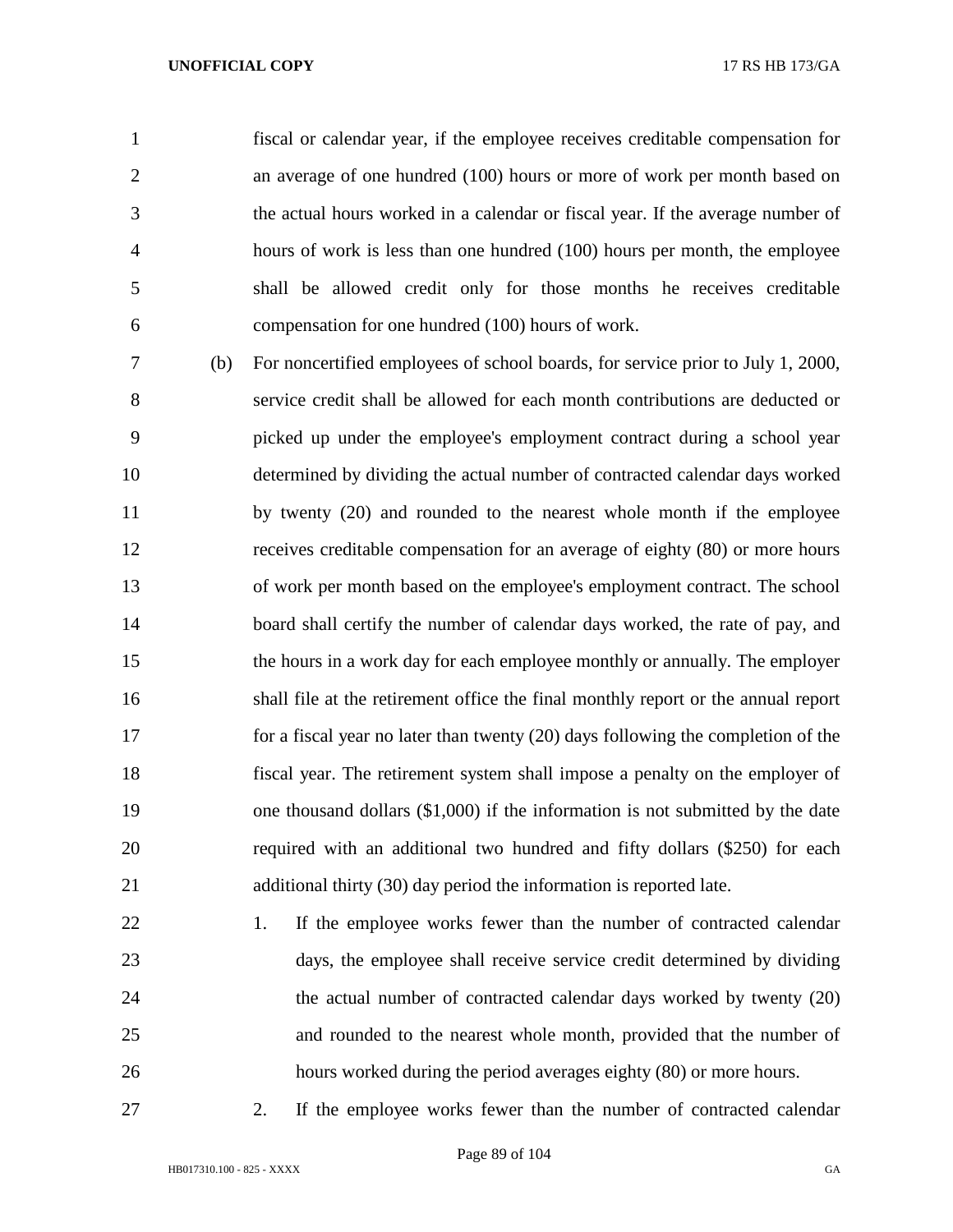days and the average number of hours worked is less than eighty (80) per month, then the employee shall receive service credit for each calendar month in which he worked eighty (80) or more hours.

 3. The retirement system shall refund contributions and service credit for any period for which the employee is not given credit under this subsection.

 (c) For noncertified employees of school boards, for service on and after July 1, 2000, at the close of each fiscal year, the retirement system shall add service credit to the account of each employee who made contributions to his or her account during the year. Employees shall be entitled to a full year of service credit if their total paid calendar days were not less than one hundred eighty (180) calendar days for a regular school or fiscal year. In the event an employee is paid for less than one hundred eighty (180) calendar days, the employee may purchase credit according to administrative regulations promulgated by the system. In no case shall more than one (1) year of service be credited for all service performed in one (1) fiscal year. Employees who complete their employment contract prior to the close of a fiscal year and elect to retire prior to the close of a fiscal year shall have their service credit reduced by eight percent (8%) for each calendar month that the retirement becomes effective prior to July 1. Employees who are employed and paid for less than the number of calendar days required in their normal employment year shall be entitled to pro rata service credit for the fractional service. This credit shall be based upon the number of calendar days employed and the 24 number of calendar days in the employee's annual employment agreement or normal employment year. Service credit may not exceed the ratio between the school or fiscal year and the number of months or fraction of a month the employee is employed during that year.

Page 90 of 104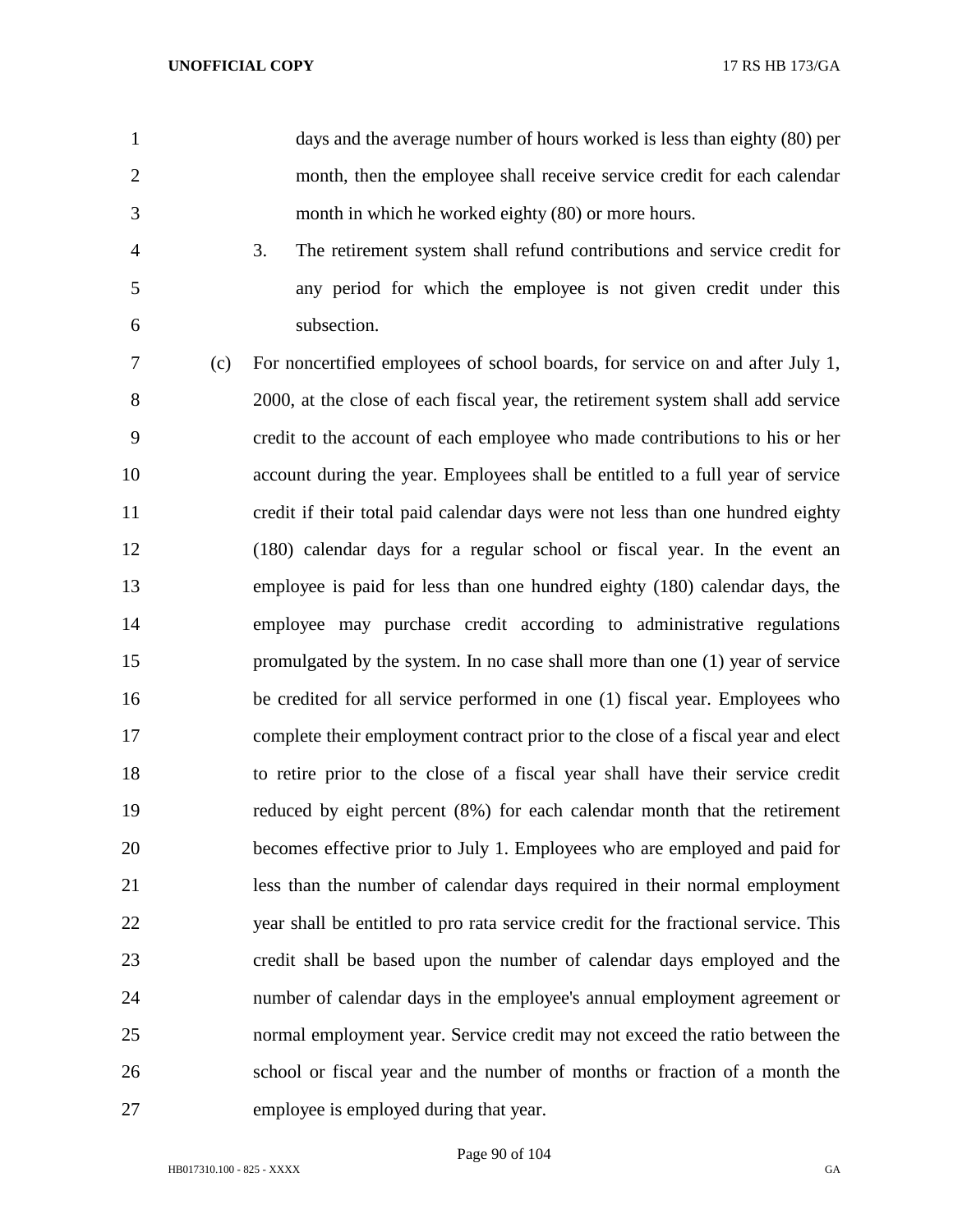| $\mathbf{1}$   |     | (d) | Notwithstanding paragraph (c) of this subsection, a noncertified employee of a     |
|----------------|-----|-----|------------------------------------------------------------------------------------|
| $\overline{2}$ |     |     | school board who retires between July 1, 2000, and August 1, 2001, may             |
| 3              |     |     | choose to have service earned between July 1, 2000, and August 1, 2001,            |
| $\overline{4}$ |     |     | credited as described in paragraph (b) of this subsection, if the employee or      |
| 5              |     |     | retired member notifies the retirement system within one (1) year of his initial   |
| 6              |     |     | retirement. The decision once made shall be irrevocable.                           |
| $\tau$         | (2) |     | Employee contributions shall not be deducted from the creditable compensation of   |
| $8\,$          |     |     | any employee or picked up by the employer while he is seasonal, emergency,         |
| 9              |     |     | temporary, or part-time. No service credit shall be earned.                        |
| 10             | (3) |     | Contributions shall not be made or picked up by the employer and no service credit |
| 11             |     |     | shall be earned by a member while on leave except:                                 |
| 12             |     | (a) | A member on military leave shall be entitled to service credit in accordance       |
| 13             |     |     | with KRS $61.555$ ; and                                                            |
| 14             |     | (b) | A member on educational leave who meets the criteria established by the state      |
| 15             |     |     | Personnel Cabinet for approved educational leave, who is receiving seventy-        |
| 16             |     |     | five percent (75%) or more of full salary, shall receive service credit and shall  |
| 17             |     |     | pay member contributions in accordance with KRS 78.610, and his employer           |
| 18             |     |     | shall pay employer contributions or the contributions shall be picked up in        |
| 19             |     |     | accordance with KRS 61.565. If a tuition agreement is broken by the member,        |
| 20             |     |     | the member and employer contributions paid or picked up during the period of       |
| 21             |     |     | educational leave shall be refunded.                                               |
| 22             | (4) |     | The retirement office, upon detection, shall refund any erroneous employer and     |
| 23             |     |     | employee contributions made to the retirement system and any interest credited in  |
| 24             |     |     | accordance with KRS 78.640.                                                        |
| 25             |     |     | Section 21. KRS 61.702 is amended to read as follows:                              |
| 26             | (1) | (a) | The board of trustees of Kentucky Retirement Systems shall arrange by<br>1.        |
| 27             |     |     | appropriate contract or on a self-insured basis to provide a group                 |

Page 91 of 104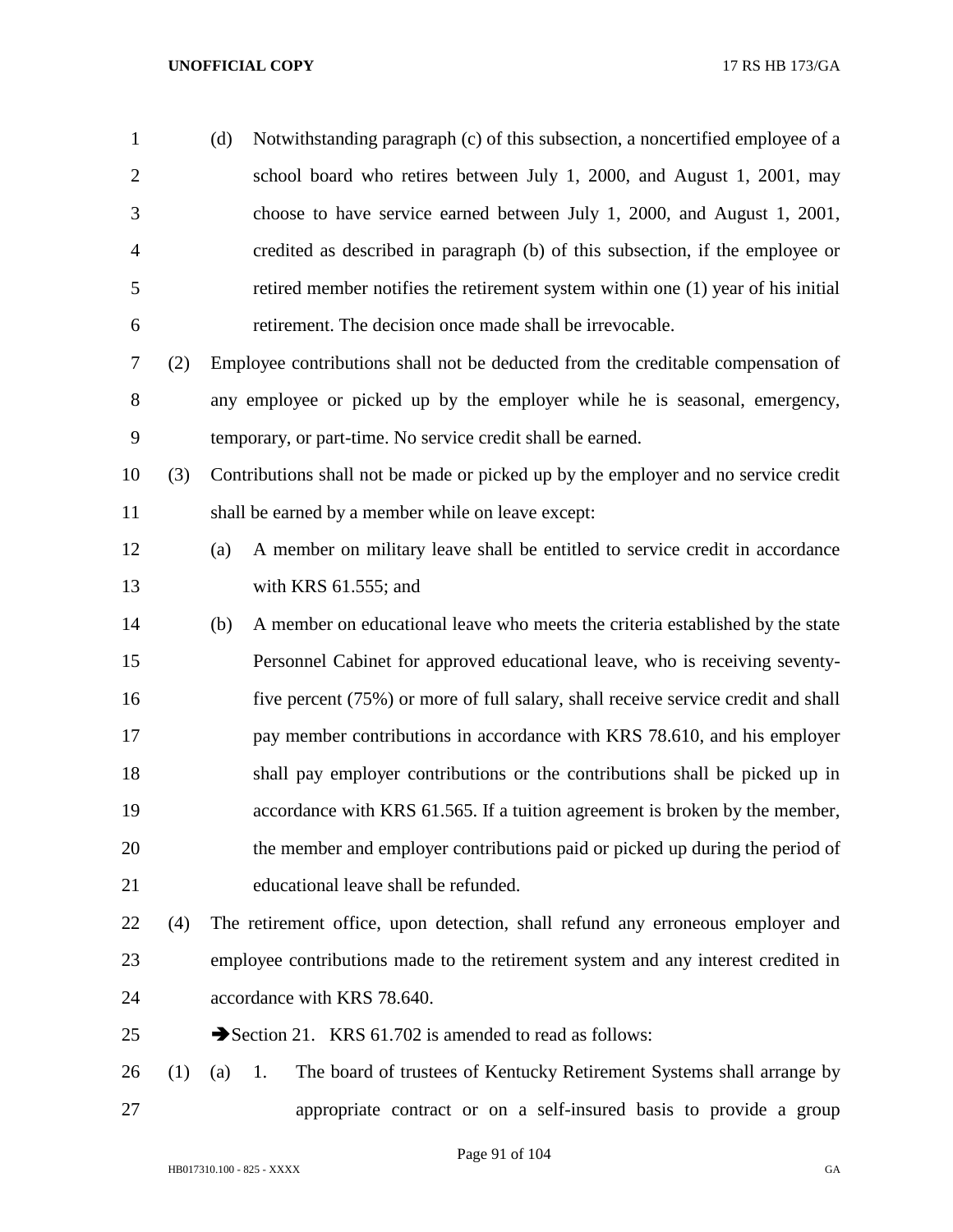| $\mathbf{1}$   |    | hospital and medical insurance plan for present and future recipients of a        |
|----------------|----|-----------------------------------------------------------------------------------|
| $\overline{2}$ |    | retirement allowance from the Kentucky Employees Retirement System,               |
| 3              |    | County Employees Retirement System, and State Police Retirement                   |
| $\overline{4}$ |    | System, except as provided in subsection (8) of this section. The board           |
| 5              |    | shall also arrange to provide health care coverage through an insurer             |
| 6              |    | licensed pursuant to Subtitle 38 of KRS Chapter 304 and offering a                |
| 7              |    | managed care plan as defined in KRS 304.17A-500, as an alternative to             |
| 8              |    | group hospital and medical insurance for any person eligible for hospital         |
| 9              |    | and medical benefits under this section.                                          |
| 10             | 2. | Any person who chooses coverage under a hospital and medical                      |
| 11             |    | insurance plan shall pay, by payroll deduction from the retirement                |
| 12             |    | allowance or by another method, the difference in premium between the             |
| 13             |    | cost of the hospital and medical insurance plan coverage and the benefits         |
| 14             |    | to which he would be entitled under this section.                                 |
| 15             | 3. | For purposes of this section, "hospital and medical insurance plan" may           |
| 16             |    | include, at the board's discretion, any one (1) or more of the following:         |
| 17             |    | Any hospital and medical expense policy or certificate, provider-<br>a.           |
| 18             |    | sponsored integrated health delivery network, self-insured medical                |
| 19             |    | plan, health maintenance organization contract, or other health                   |
| 20             |    | benefit plan;                                                                     |
| 21             |    | Any health savings account as permitted by 26 U.S.C. sec. 223 or<br>$\mathbf b$ . |
| 22             |    | health reimbursement arrangement or a similar account as may be                   |
| 23             |    | permitted by 26 U.S.C. sec. 105 or 106. Such arrangement or                       |
| 24             |    | account, in the board's discretion, may reimburse any medical                     |
| 25             |    | expense permissible under 26 U.S.C. sec. 213; or                                  |
| 26             |    | A medical insurance reimbursement program established by the<br>$C_{\bullet}$     |
| 27             |    | board through the promulgation of administrative regulation under                 |

Page 92 of 104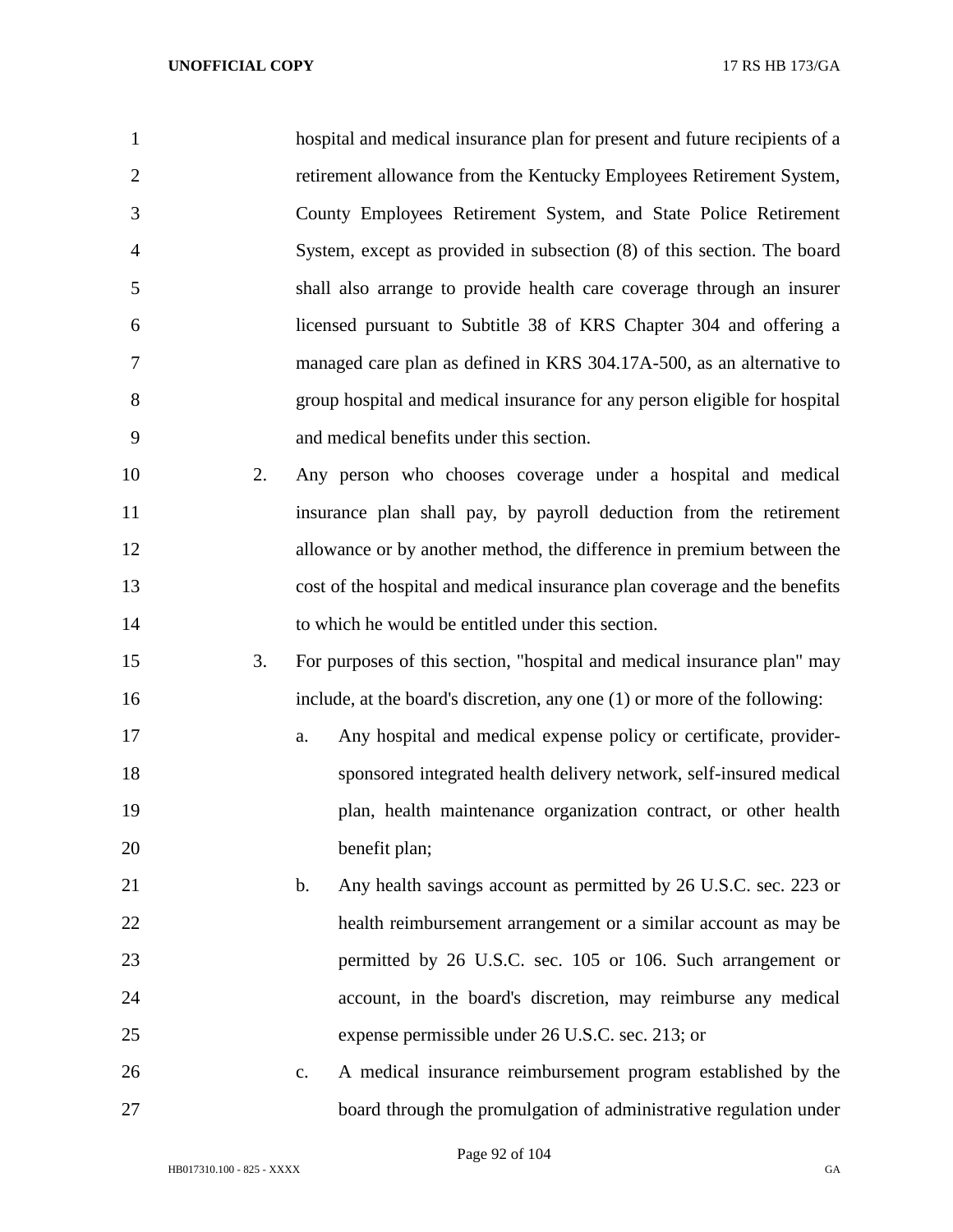which members purchase individual health insurance coverage 2 through a health insurance exchange established under 42 U.S.C. sec. 18031 or 18041. (b) The board may authorize present and future recipients of a retirement allowance from any of the three (3) retirement systems to be included in the state employees' group for hospital and medical insurance and shall provide benefits for recipients equal to those provided to state employees having the same Medicare hospital and medical insurance eligibility status, except as provided in subsection (8) of this section. Notwithstanding the provisions of any other statute, recipients shall be included in the same class as current state employees in determining medical insurance policies and premiums. (c) For recipients of a retirement allowance who are not eligible for the same level of hospital and medical benefits as recipients living in Kentucky having the same Medicare hospital and medical insurance eligibility status, the board shall provide a medical insurance reimbursement plan as described in 16 subsection (7) of this section. (d) Notwithstanding anything in KRS Chapter 61 to the contrary, the board of trustees, in its discretion, may take necessary steps to ensure compliance with 42 U.S.C. secs. 300bb-1 et seq., including but not limited to receiving contributions and premiums from, and providing benefits pursuant to this section to, persons entitled to continuation coverage under 42 U.S.C. secs. 300bb-1 et seq., regardless of whether such persons are recipients of a 23 retirement allowance. (2) (a) Each employer participating in the State Police Retirement System as provided for in KRS 16.505 to 16.652, each employer participating in the County Employees Retirement System as provided in KRS 78.510 to 78.852, and each employer participating in the Kentucky Employees Retirement

Page 93 of 104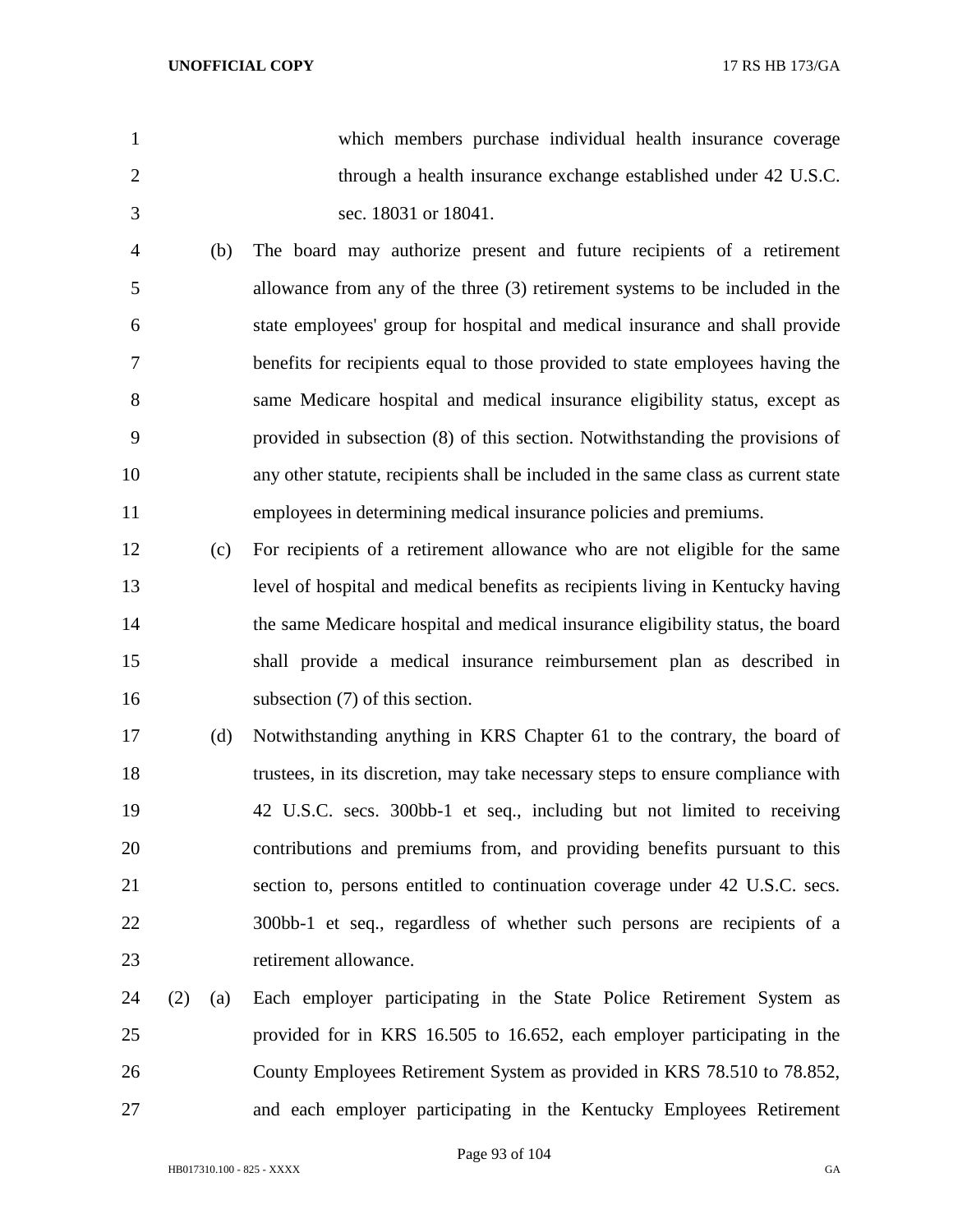System as provided for in KRS 61.510 to 61.705 shall contribute to the 2 Kentucky Retirement Systems insurance trust fund the amount necessary to provide hospital and medical insurance as provided for under this section. Such employer contribution rate shall be developed by appropriate actuarial method as a part of the determination of each respective employer contribution rate to each respective retirement system determined under KRS 61.565. (b) 1. Each employer described in paragraph (a) of this subsection shall deduct from the creditable compensation of each member having a membership 10 date on or after September 1, 2008, an amount equal to one percent (1%) 11 of the member's creditable compensation. The deducted amounts shall 12 be credited to accounts established pursuant to 26 U.S.C. sec. 401(h), within the funds established in KRS 16.510, 61.515, and 78.520. 2. The employer shall file the contributions as provided by subparagraph 1. of this paragraph at the retirement office in accordance with KRS 61.675 and 78.625. Any interest or penalties paid on any delinquent contributions shall be credited to accounts established pursuant to 26 U.S.C. sec. 401(h), within the funds established in KRS 16.510, 61.515, and 78.520. Notwithstanding any minimum compensation requirements provided by law, the deductions provided by this paragraph shall be made, and the compensation of the member shall be reduced 22 accordingly. 3. Each employer shall submit payroll reports, contributions lists, and other data as may be required by administrative regulation promulgated by the board of trustees pursuant to KRS Chapter 13A. 4. Every member shall be deemed to consent and agree to the deductions made pursuant to this paragraph, and the payment of salary or

Page 94 of 104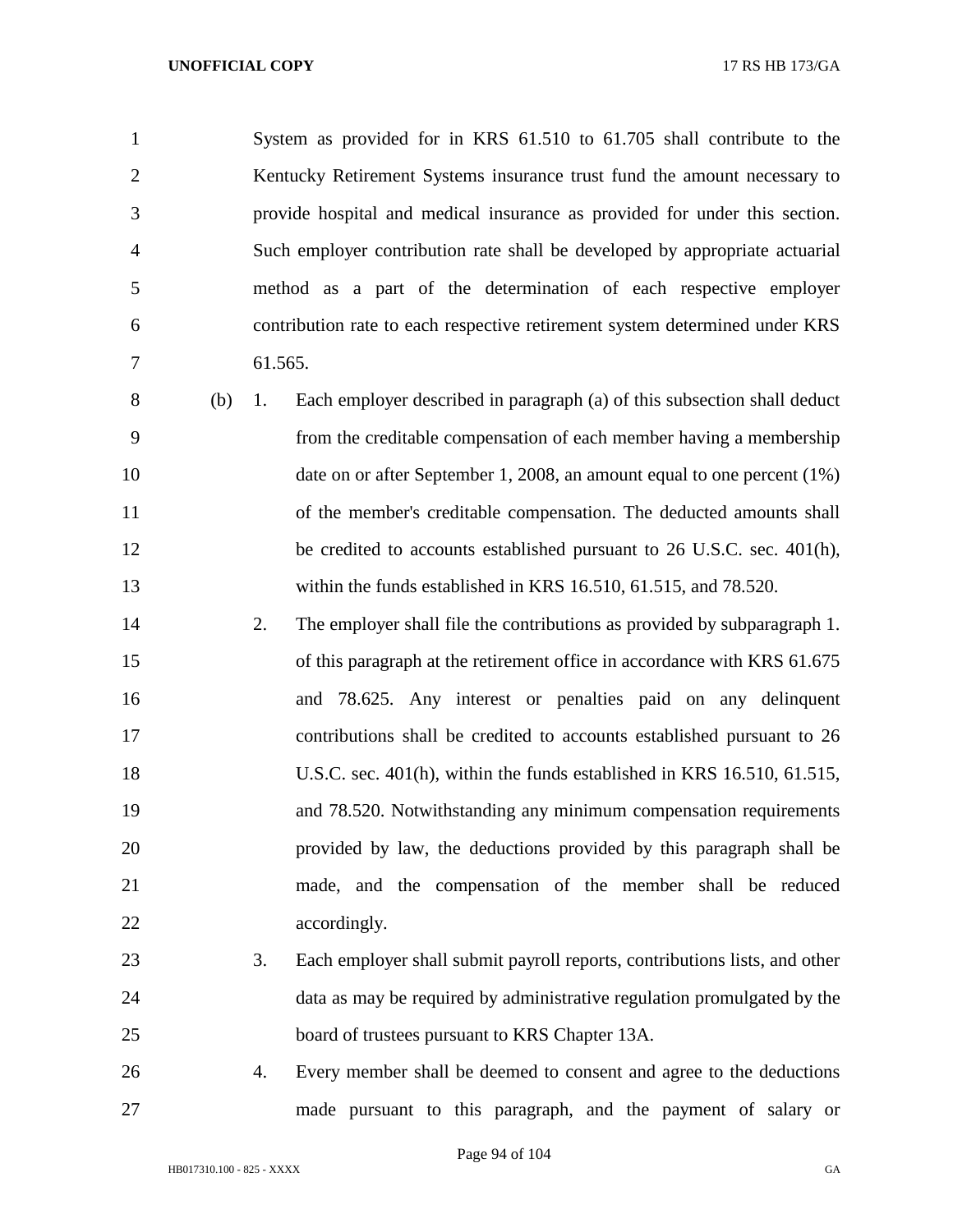| 1              |     |     | compensation less the deductions shall be a full and complete discharge             |
|----------------|-----|-----|-------------------------------------------------------------------------------------|
| $\overline{2}$ |     |     | of all claims for services rendered by the person during the period                 |
| 3              |     |     | covered by the payment, except as to any benefits provided by KRS                   |
| $\overline{4}$ |     |     | 16.505 to 16.652, 61.510 to 61.705, and 78.510 to 78.852. No member                 |
| 5              |     |     | may elect whether to participate in, or choose the contribution amount to           |
| 6              |     |     | accounts established pursuant to 26 U.S.C. sec. 401(h) within the funds             |
| 7              |     |     | established in KRS 16.510, 61.515, and 78.520. The member shall have                |
| 8              |     |     | no option to receive the contribution required by this paragraph directly           |
| 9              |     |     | instead of having the contribution paid to accounts established pursuant            |
| 10             |     |     | to 26 U.S.C. sec. 401(h) within the funds established in KRS 16.510,                |
| 11             |     |     | 61.515, and 78.520. No member may receive a rebate or refund of                     |
| 12             |     |     | contributions. If a member establishes a membership date prior to                   |
| 13             |     |     | September 1, 2008, pursuant to KRS 61.552(1) or 61.552(20) $\frac{29}{(23)}$ , then |
| 14             |     |     | this paragraph shall not apply to the member and all contributions                  |
| 15             |     |     | previously deducted in accordance with this paragraph shall be refunded             |
| 16             |     |     | to the member without interest. The contribution made pursuant to this              |
| 17             |     |     | paragraph shall not act as a reduction or offset to any other contribution          |
| 18             |     |     | required of a member or recipient under KRS 16.505 to 16.652, 61.510                |
| 19             |     |     | to 61.705, and 78.510 to 78.852.                                                    |
| 20             |     |     | 5.<br>The board of trustees, at its discretion, may direct that the contributions   |
| 21             |     |     | required by this paragraph be accounted for within accounts established             |
| 22             |     |     | pursuant to 26 U.S.C. sec. 401(h) within the funds established in KRS               |
| 23             |     |     | 16.510, 61.515, and 78.520 through the use of separate accounts.                    |
| 24             | (3) | (a) | The premium required to provide hospital and medical benefits under this            |
| 25             |     |     | section shall be paid:                                                              |
| 26             |     |     | Wholly or partly from funds contributed by the recipient of a retirement<br>1.      |
| 27             |     |     | allowance, by payroll deduction, or otherwise;                                      |

Page 95 of 104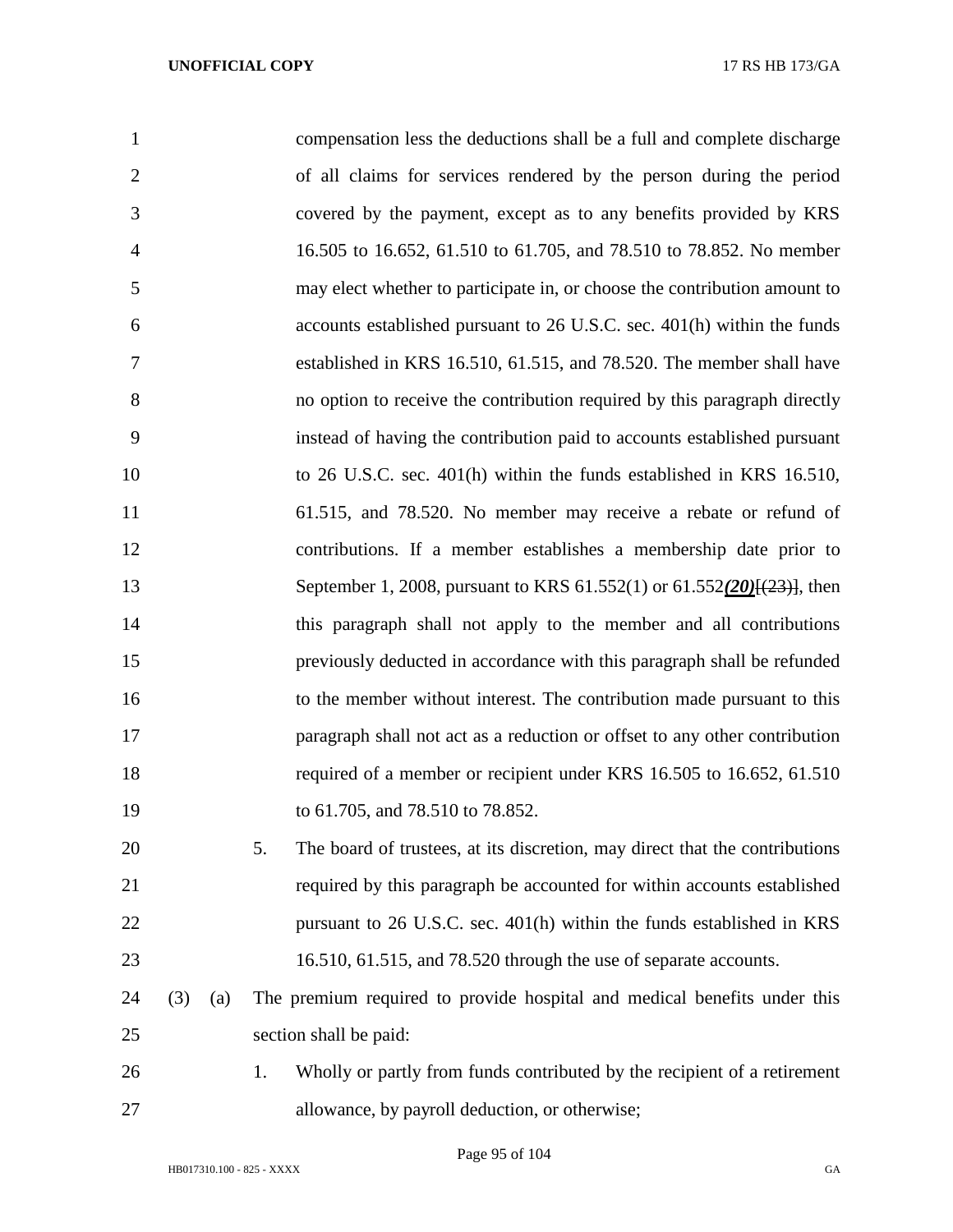- 
- 2. Wholly or partly from funds contributed by the Kentucky Retirement Systems insurance trust fund;
- 3. Wholly or partly from funds contributed to accounts established pursuant to 26 U.S.C. sec. 401(h) within the funds established in KRS 16.510, 61.515, and 78.520;
- 4. Wholly or partly from funds contributed by another state-administered retirement system under a reciprocal arrangement, except that any portion of the premium paid from the Kentucky Retirement Systems insurance trust fund or accounts established pursuant to 26 U.S.C. sec. 401(h) within the funds established in KRS 16.510, 61.515, and 78.520 under a reciprocal agreement shall not exceed the amount that would be payable under this section if all the member's service were in one (1) of the systems administered by the Kentucky Retirement Systems;
- 5. Partly from subparagraphs 1. to 4. of this paragraph, except that any premium for hospital and medical insurance over the amount contributed by the Kentucky Retirement Systems insurance trust fund; accounts established pursuant to 26 U.S.C. sec. 401(h) within the funds established in KRS 16.510, 61.515, and 78.520; or another state- administered retirement system under a reciprocal agreement shall be paid by the recipient by an automatic electronic transfer of funds. If the board provides for cross-referencing of insurance premiums, the employer's contribution for the working member or spouse shall be applied toward the premium, and the Kentucky Retirement Systems insurance trust fund or accounts established pursuant to 26 U.S.C. sec. 401(h) within the funds established in KRS 16.510, 61.515, and 78.520 shall pay the balance, not to exceed the monthly contribution; or
- 

6. In full from the Kentucky Retirement Systems insurance trust fund or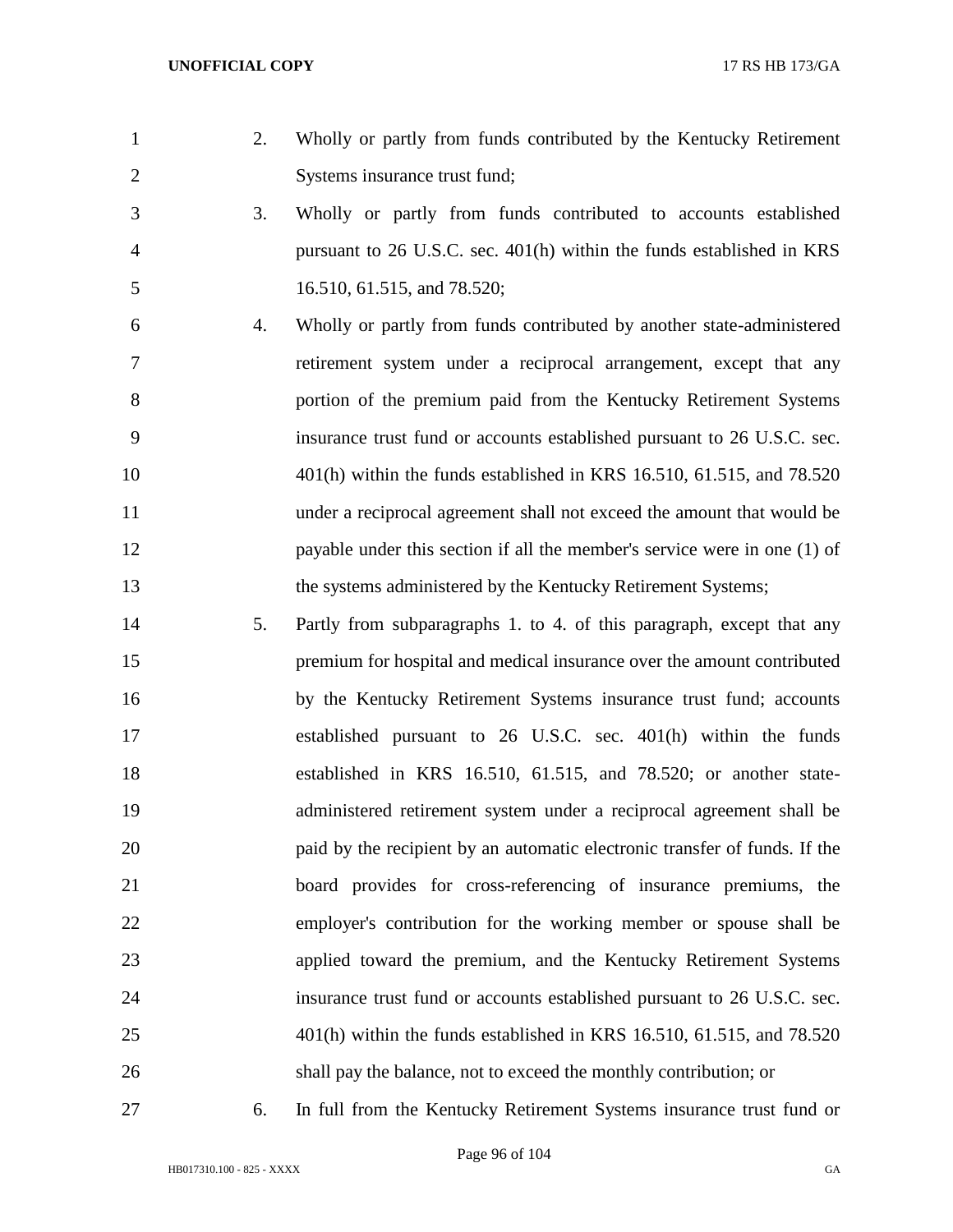| $\mathbf{1}$   | accounts established pursuant to 26 U.S.C. sec. 401(h) within the funds   |
|----------------|---------------------------------------------------------------------------|
| $\overline{2}$ | established in KRS 16.510, 61.515, and 78.520 for all recipients of a     |
| 3              | retirement allowance from any of the three (3) retirement systems where   |
| $\overline{4}$ | such recipient is a retired former member of one (1) or more of the three |
| 5              | (3) retirement systems (not a beneficiary or dependent child receiving    |
| 6              | benefits) and had two hundred and forty (240) months or more of service   |
| 7              | upon retirement. Should such recipient have less than two hundred forty   |
| 8              | (240) months of service but have at least one hundred eighty (180)        |
| 9              | months of service, seventy-five percent (75%) of such premium shall be    |
| 10             | paid from the insurance trust fund or accounts established pursuant to 26 |
| 11             | U.S.C. sec. 401(h) within the funds established in KRS 16.510, 61.515,    |
| 12             | and 78.520, provided such recipient agrees to pay the remaining twenty-   |
| 13             | five percent (25%) by payroll deduction from his retirement allowance     |
| 14             | or by another method. Should such recipient have less than one hundred    |
| 15             | eighty (180) months of service but have at least one hundred twenty       |
| 16             | $(120)$ months of service, fifty percent $(50%)$ of such premium shall be |
| 17             | paid from the insurance trust fund or accounts established pursuant to 26 |
| 18             | U.S.C. sec. 401(h) within the funds established in KRS 16.510, 61.515,    |
| 19             | and 78.520, provided such recipient agrees to pay the remaining fifty     |
| 20             | percent (50%) by payroll deduction from his retirement allowance or by    |
| 21             | another method. Should such recipient have less than one hundred          |
| 22             | twenty (120) months of service but have at least forty-eight (48) months  |
| 23             | of service, twenty-five percent $(25%)$ of such premium shall be paid     |
| 24             | from the insurance trust fund or accounts established pursuant to 26      |
| 25             | U.S.C. sec. 401(h) within the funds established in KRS 16.510, 61.515,    |
| 26             | and 78.520, provided such recipient agrees to pay the remaining seventy-  |
| 27             | five percent (75%) by payroll deduction from his retirement allowance     |

Page 97 of 104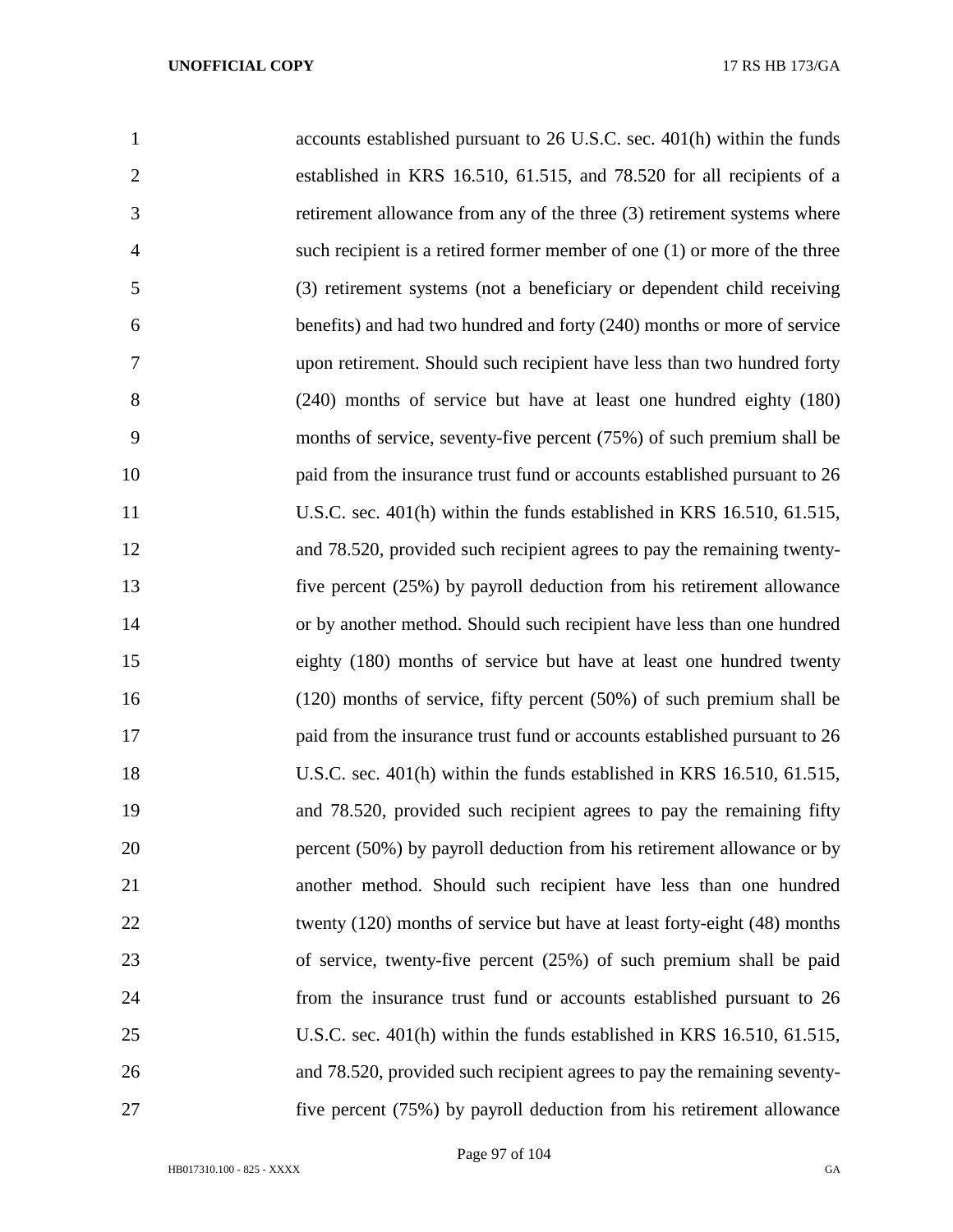| 1              |           | or by another method. Notwithstanding the foregoing provisions of this      |
|----------------|-----------|-----------------------------------------------------------------------------|
| $\overline{2}$ |           | subsection, an employee participating in one (1) of the retirement          |
| 3              |           | systems administered by the Kentucky Retirement Systems who                 |
| $\overline{4}$ |           | becomes disabled in the line of duty as defined in KRS 16.505(19) or        |
| 5              |           | 61.621, shall have his premium paid in full as if he had two hundred        |
| 6              |           | forty (240) months or more of service. Further, an employee                 |
| 7              |           | participating in one (1) of the retirement systems administered by the      |
| 8              |           | Kentucky Retirement Systems who is killed in the line of duty as            |
| 9              |           | defined in KRS $16.505(19)$ or $61.621$ , shall have the premium for the    |
| 10             |           | beneficiary, if the beneficiary is the member's spouse, and for each        |
| 11             |           | dependent child paid so long as they individually remain eligible for a     |
| 12             |           | monthly retirement benefit. "Months of service" as used in this section     |
| 13             |           | shall mean the total months of combined service used to determine           |
| 14             |           | benefits under any or all of the three (3) retirement systems, except       |
| 15             |           | service added to determine disability benefits shall not be counted as      |
| 16             |           | "months of service." For current and former employees of the Council        |
| 17             |           | on Postsecondary Education who were employed prior to January 1,            |
| 18             |           | 1993, and who earn at least fifteen (15) years of service credit in the     |
| 19             |           | Kentucky Employees Retirement System, "months of service" shall also        |
| 20             |           | include vested service in another retirement system other than the          |
| 21             |           | Kentucky Teachers' Retirement System sponsored by the Council on            |
| 22             |           | Postsecondary Education.                                                    |
| 23             | (b)<br>1. | For a member electing insurance coverage through the Kentucky               |
| 24             |           | Retirement Systems, "months of service" shall include, in addition to       |
| 25             |           | service as described in paragraph (a) of this subsection, service credit in |
| 26             |           | one (1) of the other state-administered retirement plans.                   |

2. Effective August 1, 1998, the Kentucky Retirement Systems shall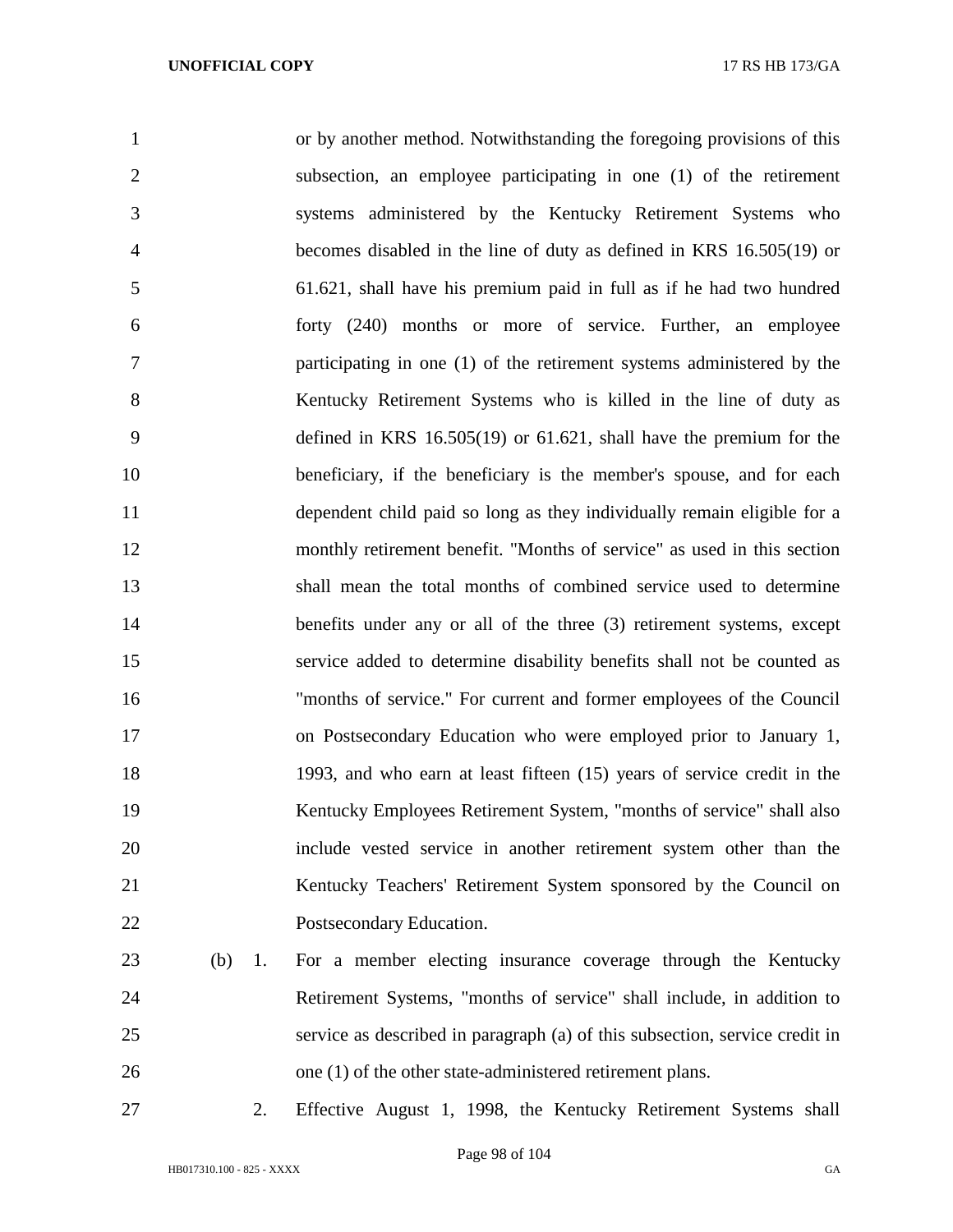| 1              |    | compute the member's combined service, including service credit in        |
|----------------|----|---------------------------------------------------------------------------|
| $\overline{2}$ |    | another state-administered retirement plan, and calculate the portion of  |
| 3              |    | the member's premium to be paid by the insurance trust fund accounts      |
| $\overline{4}$ |    | established pursuant to 26 U.S.C. sec. 401(h) within the funds            |
| 5              |    | established in KRS 16.510, 61.515, and 78.520, according to the criteria  |
| 6              |    | established in paragraph (a) of this subsection. Each state-administered  |
| 7              |    | retirement plan annually shall pay to the insurance trust fund the        |
| 8              |    | percentage of the system's cost of the retiree's monthly contribution for |
| 9              |    | single coverage for hospital and medical insurance which shall be equal   |
| 10             |    | to the percentage of the member's number of months of service in the      |
| 11             |    | other state-administered retirement plan divided by his total combined    |
| 12             |    | service. The amounts paid by the other state-administered retirement      |
| 13             |    | plans and the insurance trust fund or accounts established pursuant to 26 |
| 14             |    | U.S.C. sec. 401(h) within the funds established in KRS 16.510, 61.515,    |
| 15             |    | and 78.520 shall not be more than one hundred percent (100%) of the       |
| 16             |    | monthly contribution adopted by the respective boards of trustees.        |
| 17             | 3. | A member may not elect coverage for hospital and medical benefits         |
| 18             |    | under this subsection through more than one (1) of the state-             |
| 19             |    | administered retirement plans.                                            |
| 20             | 4. | A state-administered retirement plan shall not pay any portion of a       |
| 21             |    | member's monthly contribution for medical insurance unless the member     |
| 22             |    | is a recipient or annuitant of the plan.                                  |
| 23             | 5. | The premium paid by the Kentucky Retirement Systems insurance trust       |
| 24             |    | fund or accounts established pursuant to 26 U.S.C. sec. 401(h) within     |
| 25             |    | the funds established in KRS 16.510, 61.515, and 78.520 shall not         |
| 26             |    | exceed one hundred percent (100%) of the monthly contribution rate        |
| 27             |    | toward hospital and medical insurance coverage approved by the board      |

Page 99 of 104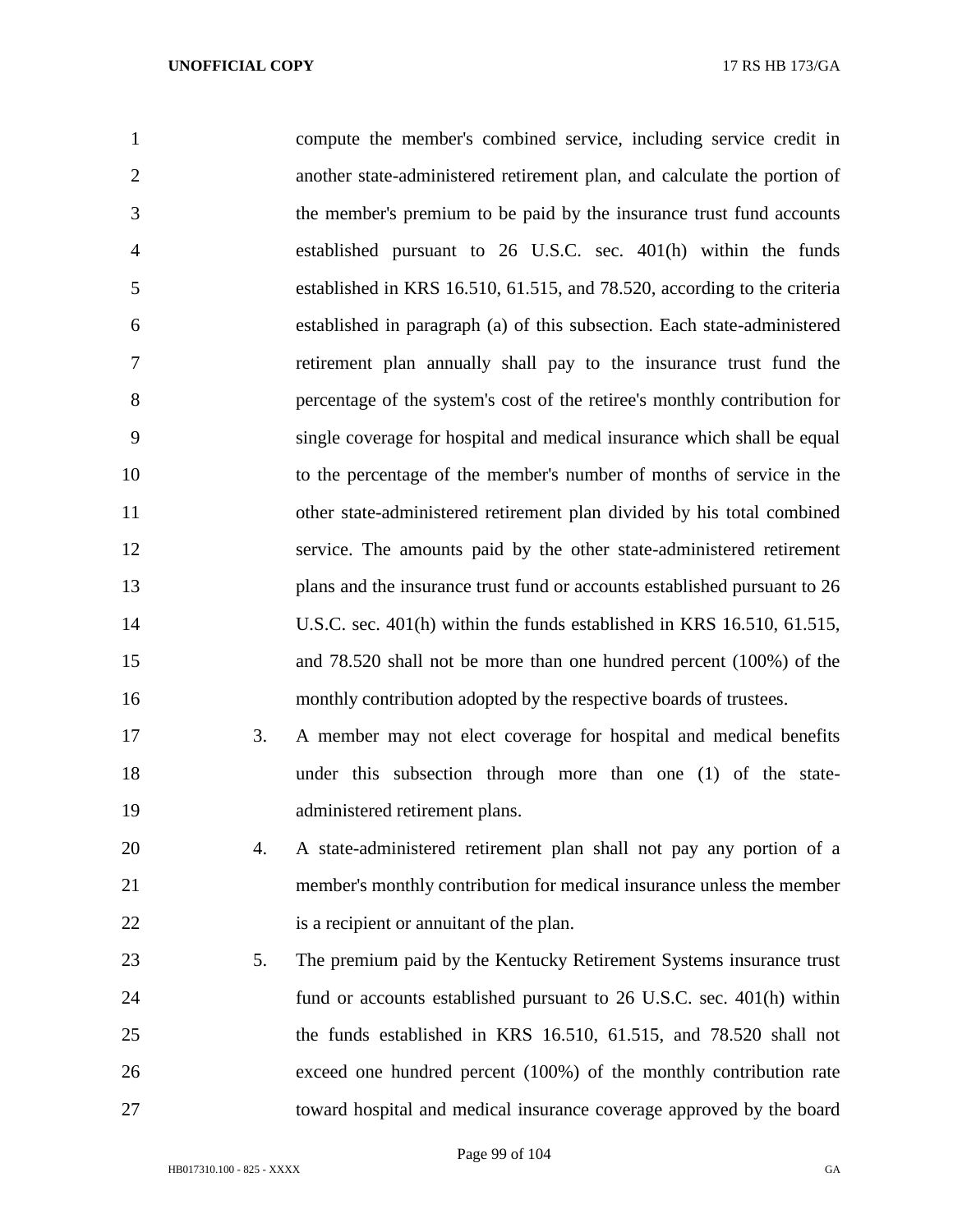of trustees of the Kentucky Retirement Systems.

 (4) (a) Group rates under the hospital and medical insurance plan shall be made available to the spouse, each dependent child, and each disabled child, regardless of the disabled child's age, of a recipient who is a former member or the beneficiary, if the premium for the hospital and medical insurance for the spouse, each dependent child, and each disabled child, or beneficiary is paid by payroll deduction from the retirement allowance or by another method. For purposes of this subsection only, a child shall be considered disabled if he has been determined to be eligible for federal Social Security disability benefits or meets the dependent disability standard established by the Department of Employee Insurance in the Personnel Cabinet.

 (b) The other provisions of this section notwithstanding, the insurance trust fund or accounts established pursuant to 26 U.S.C. sec. 401(h) within the funds established in KRS 16.510, 61.515, and 78.520 shall pay a percentage of the monthly contribution for the spouse and for each dependent child of a recipient who was a member of the General Assembly and is receiving a retirement allowance based on General Assembly service, of the Kentucky Employees Retirement System and determined to be in a hazardous position, of the County Employees Retirement System, and determined to be in a hazardous position or of the State Police Retirement System. The percentage of the monthly contribution paid for the spouse and each dependent child of a recipient who was in a hazardous position shall be based solely on the member's service with the State Police Retirement System or service in a hazardous position using the formula in subsection (3)(a) of this section, except that for any recipient of a retirement allowance from the County Employees Retirement System who was contributing to the system on January 1, 1998, for service in a hazardous position, the percentage of the monthly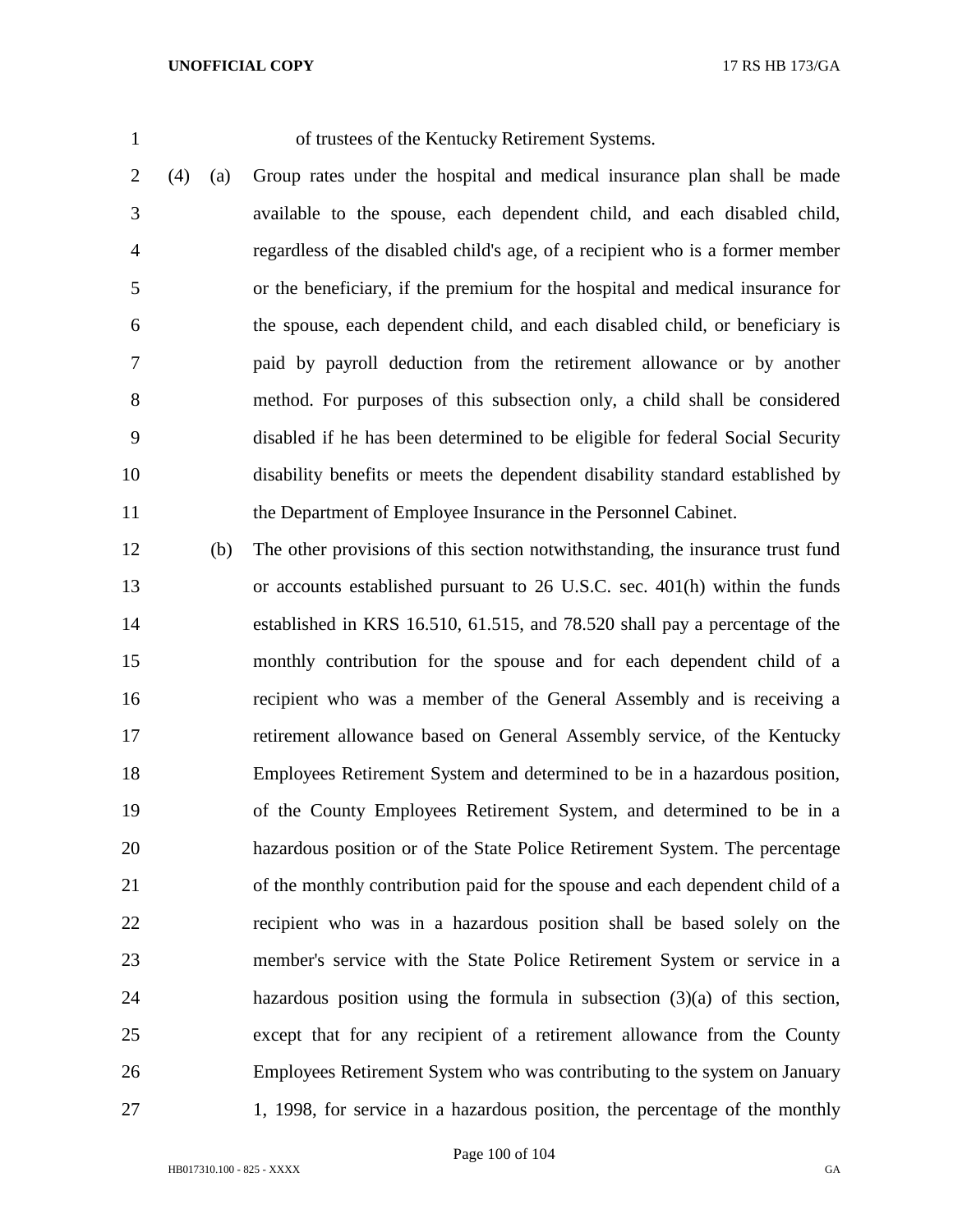contribution shall be based on the total of hazardous service and any nonhazardous service as a police or firefighter with the same agency, if that agency was participating in the County Employees Retirement System but did not offer hazardous duty coverage for its police and firefighters at the time of initial participation.

 (c) The insurance trust fund or accounts established pursuant to 26 U.S.C. sec. 401(h) within the funds established in KRS 16.510, KRS 61.515, and 78.520 shall continue the same level of coverage for a recipient who was a member of the County Employees Retirement System after the age of sixty-five (65) as before the age of sixty-five (65), if the recipient is not eligible for Medicare coverage. If the insurance trust fund or accounts established pursuant to 26 U.S.C. sec. 401(h) within the funds established in KRS 16.510, 61.515, and 78.520 provides coverage for the spouse or each dependent child of a former member of the County Employees Retirement System, the insurance trust fund or accounts established pursuant to 26 U.S.C. sec. 401(h) within the funds established in KRS 16.510, 61.515, and 78.520 shall continue the same level of coverage for the spouse or each dependent child after the age of sixty-five (65) as before the age of sixty-five (65), if the spouse or dependent child is not eligible for Medicare coverage.

 (5) After July 1, 1998, notwithstanding any other provision to the contrary, a member who holds a judicial office but did not elect to participate in the Judicial Retirement Plan and is participating instead in the Kentucky Employees Retirement System, the County Employees Retirement System, or the State Police Retirement System, as provided in KRS 61.680, and who has at least twenty (20) years of total service, one-half (1/2) of which is in a judicial office, shall receive the same hospital and medical insurance benefits, including paid benefits for spouse and dependents, as provided to persons retiring under the provisions of KRS 21.427. The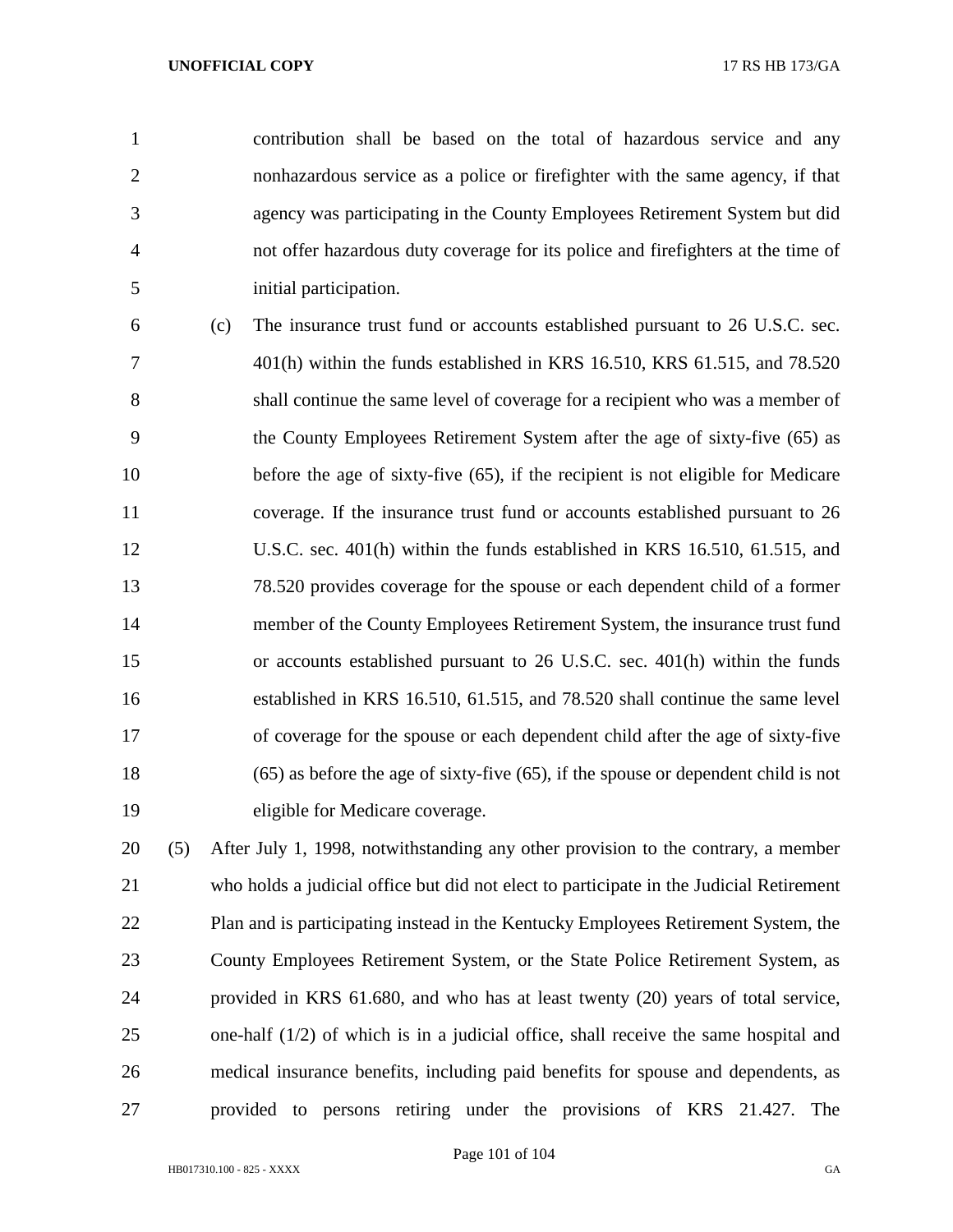Administrative Office of the Courts shall pay the cost of the medical insurance benefits provided by this subsection.

 (6) Premiums paid for hospital and medical insurance coverage procured under authority of this section shall be exempt from any premium tax which might otherwise be required under KRS Chapter 136. The payment of premiums by the insurance trust fund or accounts established pursuant to 26 U.S.C. sec. 401(h) within the funds established in KRS 16.510, 61.515, and 78.520 shall not constitute taxable income to an insured recipient. No commission shall be paid for hospital and medical insurance procured under authority of this section.

 (7) The board shall promulgate an administrative regulation to establish a medical insurance reimbursement plan to provide reimbursement for hospital and medical insurance premiums of recipients of a retirement allowance who are not eligible for the same level of hospital and medical benefits as recipients living in Kentucky and having the same Medicare hospital and medical insurance eligibility status. An eligible recipient shall file proof of payment for hospital and medical insurance at the retirement office. Reimbursement to eligible recipients shall be made on a quarterly basis. The recipient shall be eligible for reimbursement of substantiated medical insurance premiums for an amount not to exceed the total monthly premium determined under subsection (3) of this section. The plan shall not be made available if all recipients are eligible for the same coverage as recipients 21 living in Kentucky.

- (8) (a) 1. For employees having a membership date on or after July 1, 2003, and before September 1, 2008, participation in the insurance benefits provided under this section shall not be allowed until the employee has earned at least one hundred twenty (120) months of service in the state-administered retirement systems.
- 

2. For an employee having a membership date on or after September 1,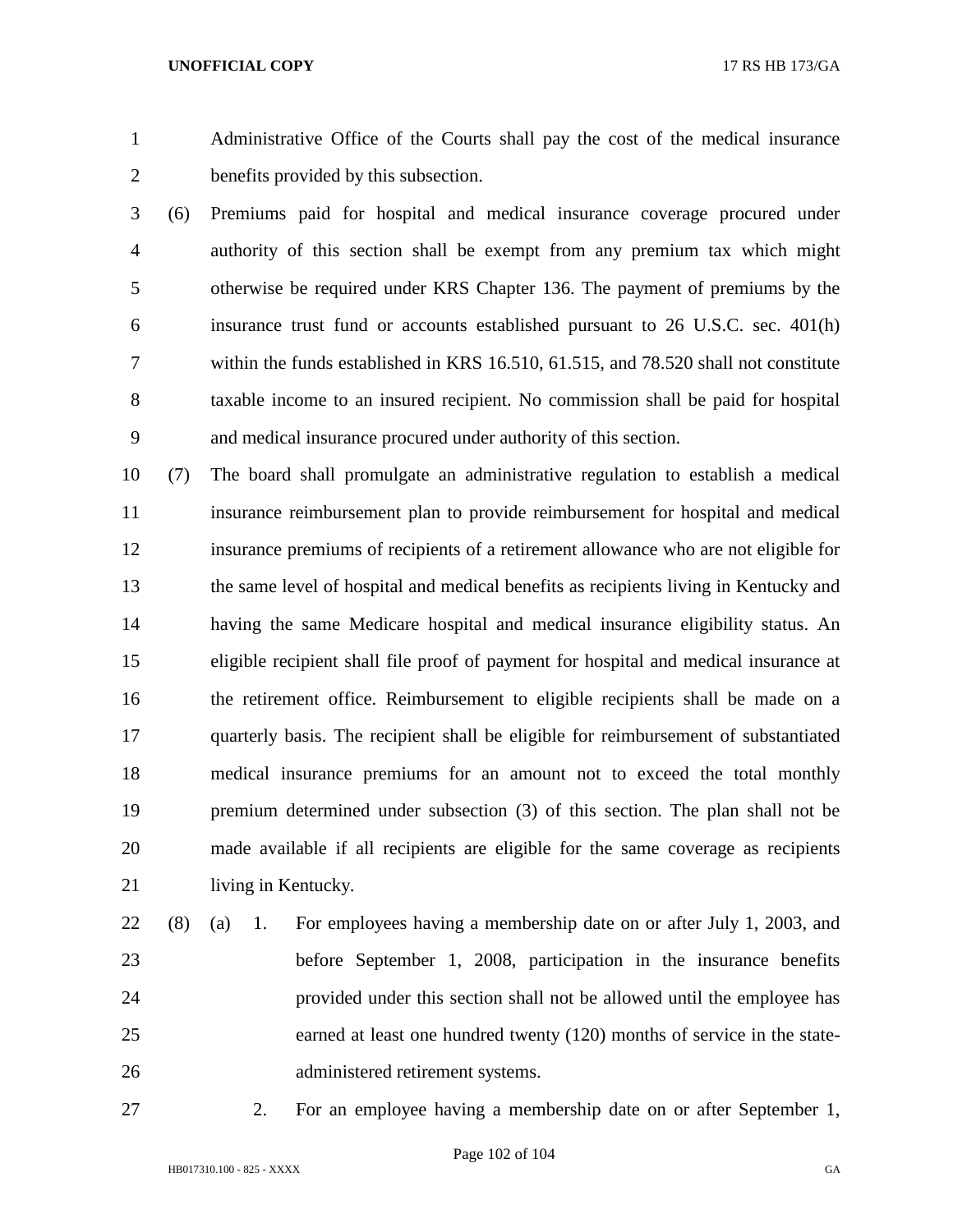| 1              |    | 2008, participation in the insurance benefits provided under this section     |
|----------------|----|-------------------------------------------------------------------------------|
| $\overline{2}$ |    | shall not be allowed until the employee has earned at least one hundred       |
| 3              |    | eighty (180) months of service credited under KRS 16.543(1),                  |
| $\overline{4}$ |    | $61.543(1)$ , or $78.615(1)$ or another state-administered retirement system. |
| 5<br>(b)       |    | An employee who meets the minimum service requirements as provided by         |
| 6              |    | paragraph (a) of this subsection shall be eligible for benefits as follows:   |
| 7              | 1. | For employees who are not in a hazardous position, a monthly insurance        |
| 8              |    | contribution of ten dollars (\$10) for each year of service as a              |
| 9              |    | participating employee.                                                       |
| 10             | 2. | For employees who are in a hazardous position or who participate in the       |
| 11             |    | State Police Retirement System, a monthly insurance contribution of           |
| 12             |    | fifteen dollars (\$15) for each year of service as a participating employee   |
| 13             |    | in a hazardous position or as a participating member of the State Police      |
| 14             |    | Retirement System. Upon the death of the retired member, the                  |
| 15             |    | beneficiary, if the beneficiary is the member's spouse, shall be entitled to  |
| 16             |    | a monthly insurance contribution of ten dollars (\$10) for each year of       |
| 17             |    | service the member attained as a participating employee in a hazardous        |
| 18             |    | position or as a participating member of the State Police Retirement          |
| 19             |    | System.                                                                       |
| 20<br>(c)      | 1. | The minimum service requirement to participate in benefits as provided        |
| 21             |    | by paragraph (a) of this subsection shall be waived for a member who is       |
| 22             |    | disabled or killed in the line of duty as defined in KRS 16.505(19), and      |
| 23             |    | the member or his spouse and eligible dependents shall be entitled to the     |
| 24             |    | benefits payable under this subsection as though the member had twenty        |
| 25             |    | (20) years of service in a hazardous position.                                |
| 26             | 2. | The minimum service required to participate in benefits as provided by        |
| 27             |    | paragraph (a) of this subsection shall be waived for a member who is          |

Page 103 of 104